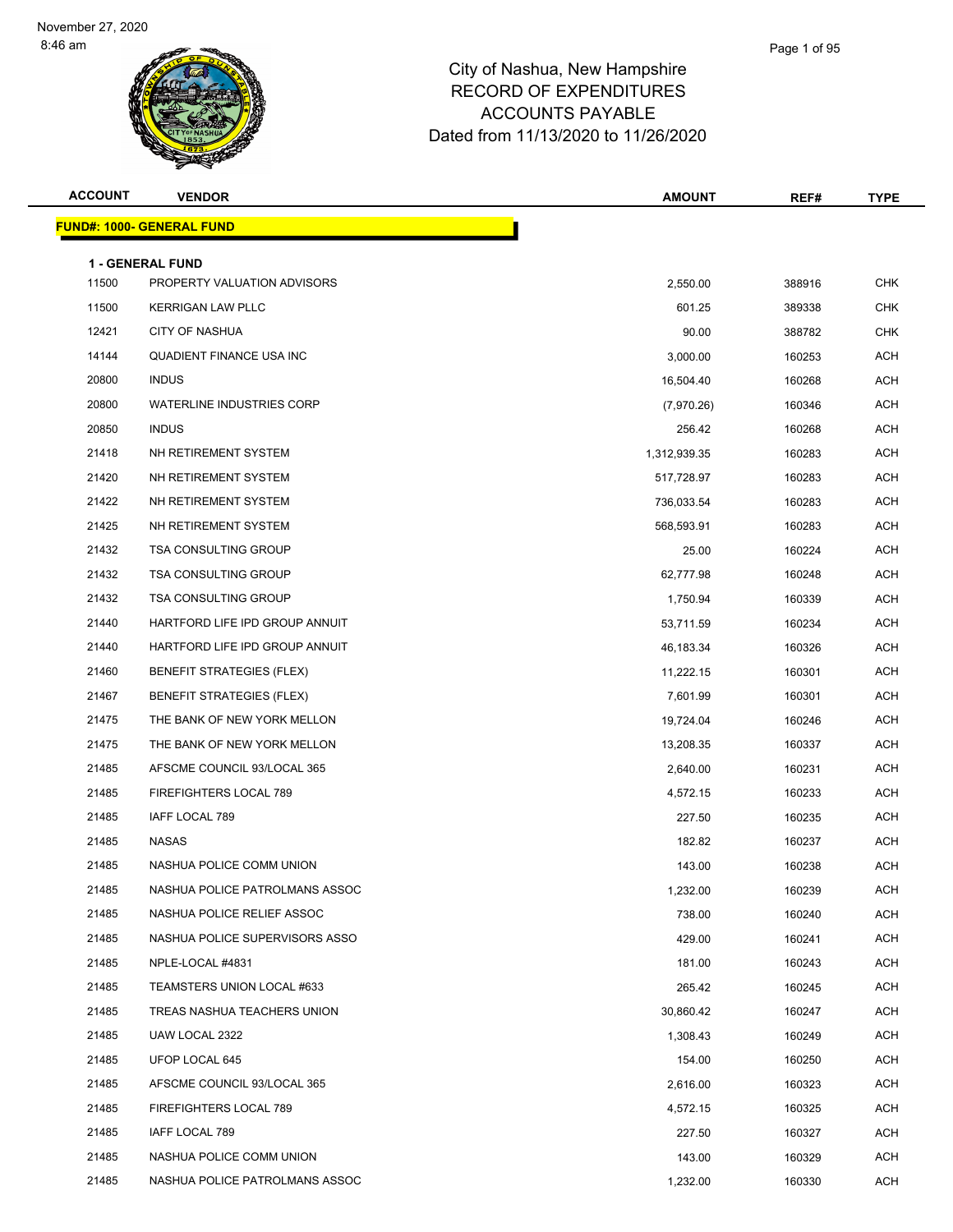| <b>ACCOUNT</b> | <b>VENDOR</b>                                         | <b>AMOUNT</b> | REF#   | <b>TYPE</b> |
|----------------|-------------------------------------------------------|---------------|--------|-------------|
|                | <b>FUND#: 1000- GENERAL FUND</b>                      |               |        |             |
|                |                                                       |               |        |             |
| 21485          | <b>1 - GENERAL FUND</b><br>NASHUA POLICE RELIEF ASSOC | 738.00        | 160331 | <b>ACH</b>  |
| 21485          | NASHUA POLICE SUPERVISORS ASSO                        | 429.00        | 160332 | ACH         |
| 21485          | NPLE-LOCAL #4831                                      | 181.00        | 160334 | <b>ACH</b>  |
| 21485          | TEAMSTERS UNION LOCAL #633                            | 265.42        | 160336 | <b>ACH</b>  |
| 21485          | TREAS NASHUA TEACHERS UNION                           | 4,152.99      | 160338 | ACH         |
| 21485          | UAW LOCAL 2322                                        | 1,369.53      | 160340 | <b>ACH</b>  |
| 21485          | UFOP LOCAL 645                                        | 154.00        | 160341 | ACH         |
| 21485          | AMERICAN FEDERATION OF TEACHER                        | 166.00        | 388771 | <b>CHK</b>  |
| 21485          | AMERICAN FEDERATION OF TEACHER                        | 6.00          | 389427 | <b>CHK</b>  |
| 21490          | UNITED WAY OF GREATER NASHUA                          | 572.69        | 160251 | ACH         |
| 21490          | UNITED WAY OF GREATER NASHUA                          | 225.92        | 160342 | <b>ACH</b>  |
| 21495          | <b>WAGE ASSIGNMENT</b>                                | 300.00        | 160236 | ACH         |
| 21495          | <b>WAGE ASSIGNMENT</b>                                | 259.00        | 160244 | <b>ACH</b>  |
| 21495          | <b>WAGE ASSIGNMENT</b>                                | 300.00        | 160328 | ACH         |
| 21495          | <b>WAGE ASSIGNMENT</b>                                | 259.00        | 160335 | ACH         |
| 21495          | <b>WAGE ASSIGNMENT</b>                                | 1,024.00      | 388772 | <b>CHK</b>  |
| 21495          | <b>WAGE ASSIGNMENT</b>                                | 100.00        | 388773 | <b>CHK</b>  |
| 21495          | <b>WAGE ASSIGNMENT</b>                                | 479.00        | 388774 | <b>CHK</b>  |
| 21495          | <b>WAGE ASSIGNMENT</b>                                | 155.00        | 388775 | <b>CHK</b>  |
| 21495          | <b>WAGE ASSIGNMENT</b>                                | 104.00        | 388776 | <b>CHK</b>  |
| 21495          | <b>WAGE ASSIGNMENT</b>                                | 145.00        | 388777 | <b>CHK</b>  |
| 21495          | <b>WAGE ASSIGNMENT</b>                                | 1,010.31      | 388778 | <b>CHK</b>  |
| 21495          | <b>WAGE ASSIGNMENT</b>                                | 11.54         | 388779 | <b>CHK</b>  |
| 21495          | <b>WAGE ASSIGNMENT</b>                                | 1,024.00      | 389428 | <b>CHK</b>  |
| 21495          | <b>WAGE ASSIGNMENT</b>                                | 100.00        | 389429 | <b>CHK</b>  |
| 21495          | WAGE ASSIGNMENT                                       | 155.00        | 389430 | <b>CHK</b>  |
| 21495          | <b>WAGE ASSIGNMENT</b>                                | 104.00        | 389431 | <b>CHK</b>  |
| 21495          | <b>WAGE ASSIGNMENT</b>                                | 25.00         | 389432 | <b>CHK</b>  |
| 21495          | <b>WAGE ASSIGNMENT</b>                                | 145.00        | 389433 | <b>CHK</b>  |
| 21495          | <b>WAGE ASSIGNMENT</b>                                | 1,010.31      | 389434 | <b>CHK</b>  |
| 21495          | <b>WAGE ASSIGNMENT</b>                                | 11.54         | 389435 | <b>CHK</b>  |
| 21538          | NASHUA TEACHERS UNION                                 | 2,563.12      | 160242 | ACH         |
| 21538          | NASHUA TEACHERS UNION                                 | 59.01         | 160333 | <b>ACH</b>  |
| 21780          | DALE & KERRY AUBIN                                    | 1,025.98      | 389113 | <b>CHK</b>  |
| 21780          | NASHUA CHILDREN'S ASSOCIATION                         | 85.01         | 389114 | <b>CHK</b>  |
| 21780          | <b>CITY OF NASHUA</b>                                 | 220,723.65    | 389139 | <b>CHK</b>  |
| 21780          | CITY OF NASHUA                                        | 26.30         | 389140 | <b>CHK</b>  |
| 21780          | BAILEY, PAMELA J                                      | 1,576.75      | 389370 | <b>CHK</b>  |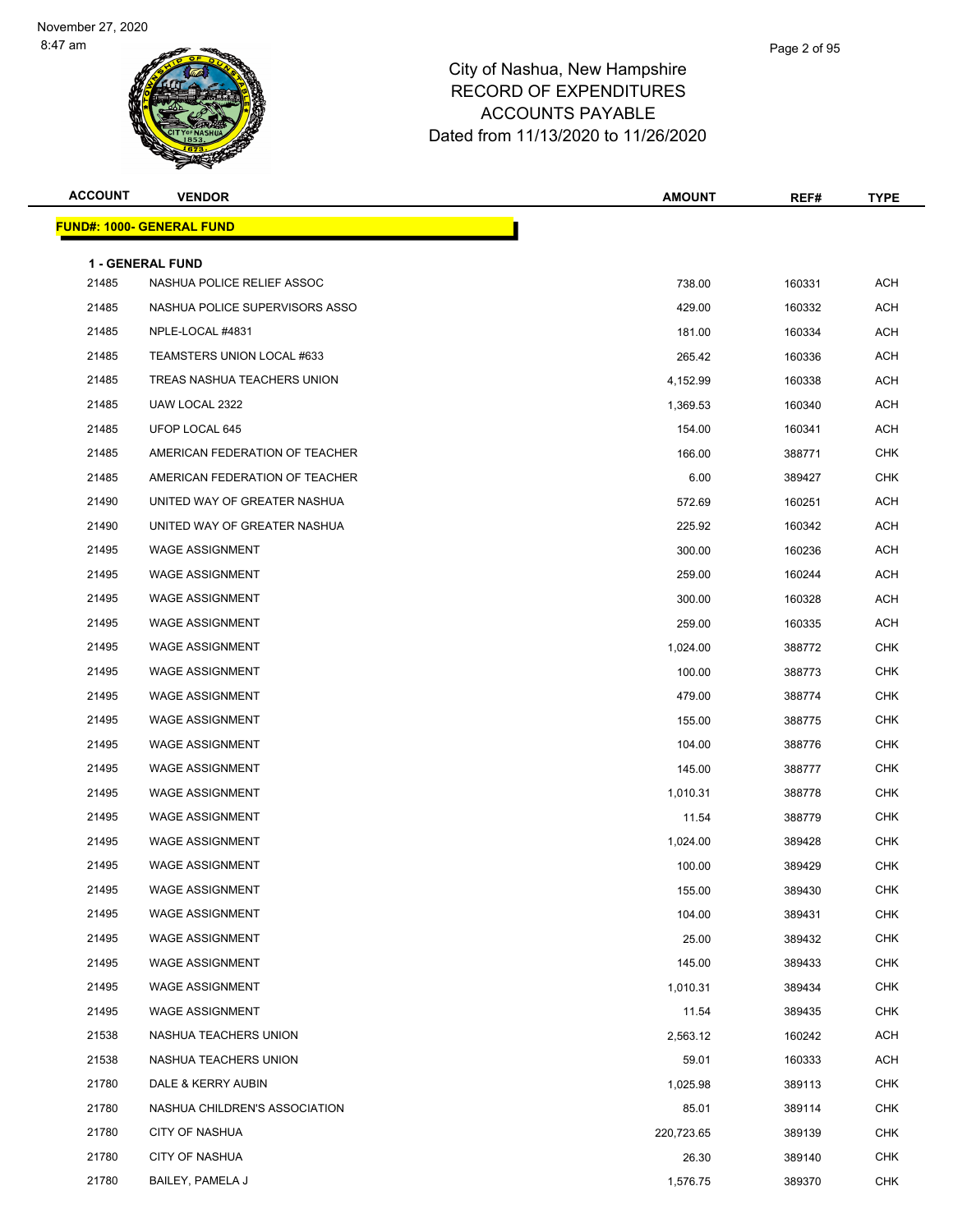| <b>ACCOUNT</b>     | <b>VENDOR</b>                                | <b>AMOUNT</b>  | REF#   | <b>TYPE</b> |
|--------------------|----------------------------------------------|----------------|--------|-------------|
|                    | <b>FUND#: 1000- GENERAL FUND</b>             |                |        |             |
|                    |                                              |                |        |             |
| 21780              | 1 - GENERAL FUND<br><b>BRIAND, MICHAEL L</b> | 1,420.98       | 389371 | <b>CHK</b>  |
| 21780              | <b>BRIDGES DOMESTIC &amp; SEXUAL</b>         | 7,988.10       | 389372 | <b>CHK</b>  |
| 21780              | <b>BROWN FAMILY TRUST</b>                    | 1,523.44       | 389373 | <b>CHK</b>  |
| 21780              | <b>BROWN, GARY &amp;</b>                     | 2,065.02       | 389374 | <b>CHK</b>  |
| 21780              | CARRIER, THERESA G ESTATE OF                 | 2,622.08       | 389375 | <b>CHK</b>  |
| 21780              | CORELOGIC                                    | 10,409.14      | 389376 | <b>CHK</b>  |
| 21780              | LINDA SMIGELSKI                              | 1,178.30       | 389378 | <b>CHK</b>  |
| 21780              | ROBERT MARTIKAINEN                           | 327.73         | 389384 | <b>CHK</b>  |
| 21780              | SKY MEADOW COUNTRY CLUB INC                  | 533.97         | 389386 | <b>CHK</b>  |
| 21780              | SKY MEADOW COUNTRY CLUB INC                  | 14,012.96      | 389387 | <b>CHK</b>  |
| 21921              | STATE OF NH-MV                               | 45,136.26      | 160223 | <b>ACH</b>  |
| 21921              | STATE OF NH-MV                               | 17,828.68      | 160225 | <b>ACH</b>  |
| 21921              | STATE OF NH-MV                               | 23,566.07      | 160227 | <b>ACH</b>  |
| 21921              | STATE OF NH-MV                               | 42,021.22      | 160230 | <b>ACH</b>  |
| 21921              | STATE OF NH-MV                               | 28,874.57      | 160254 | <b>ACH</b>  |
| 21921              | STATE OF NH-MV                               | 18,357.89      | 160299 | <b>ACH</b>  |
| 21921              | STATE OF NH-MV                               | 17,139.58      | 160300 | <b>ACH</b>  |
| 21921              | STATE OF NH-MV                               | 26,363.20      | 160302 | <b>ACH</b>  |
| 21921              | STATE OF NH-MV                               | 24,063.90      | 160343 | <b>ACH</b>  |
|                    | <b>TOTAL 1 - GENERAL FUND</b>                | \$3,944,732.51 |        |             |
| <b>103 - LEGAL</b> |                                              |                |        |             |
| 55614              | PETTY CASH                                   | 16.00          | 388784 | <b>CHK</b>  |
| 61100              | WB MASON CO INC                              | 196.85         | 388956 | <b>CHK</b>  |
| 61807              | LAWYERS DIARY AND MANUAL LLC                 | 174.00         | 388891 | <b>CHK</b>  |
| 61807              | MATTHEW BENDER & CO INC                      | 1,055.36       | 388894 | CHK         |
|                    | TOTAL 103 - LEGAL                            | \$1,442.21     |        |             |
|                    | <b>106 - ADMINISTRATIVE SERVICES</b>         |                |        |             |
| 61100              | WB MASON CO INC                              | 114.54         | 388956 | <b>CHK</b>  |
| 61100              | WB MASON CO INC                              | 18.49          | 389365 | <b>CHK</b>  |
|                    | <b>TOTAL 106 - ADMINISTRATIVE SERVICES</b>   | \$133.03       |        |             |
|                    |                                              |                |        |             |
|                    | 107 - CITY CLERK                             |                |        |             |
| 55200              | THOMPSON-REUTERS                             | 45.52          | 388944 | <b>CHK</b>  |
| 61100              | <b>INTAB LLC</b>                             | 235.99         | 388884 | <b>CHK</b>  |
| 61100              | WB MASON CO INC                              | 607.39         | 388956 | <b>CHK</b>  |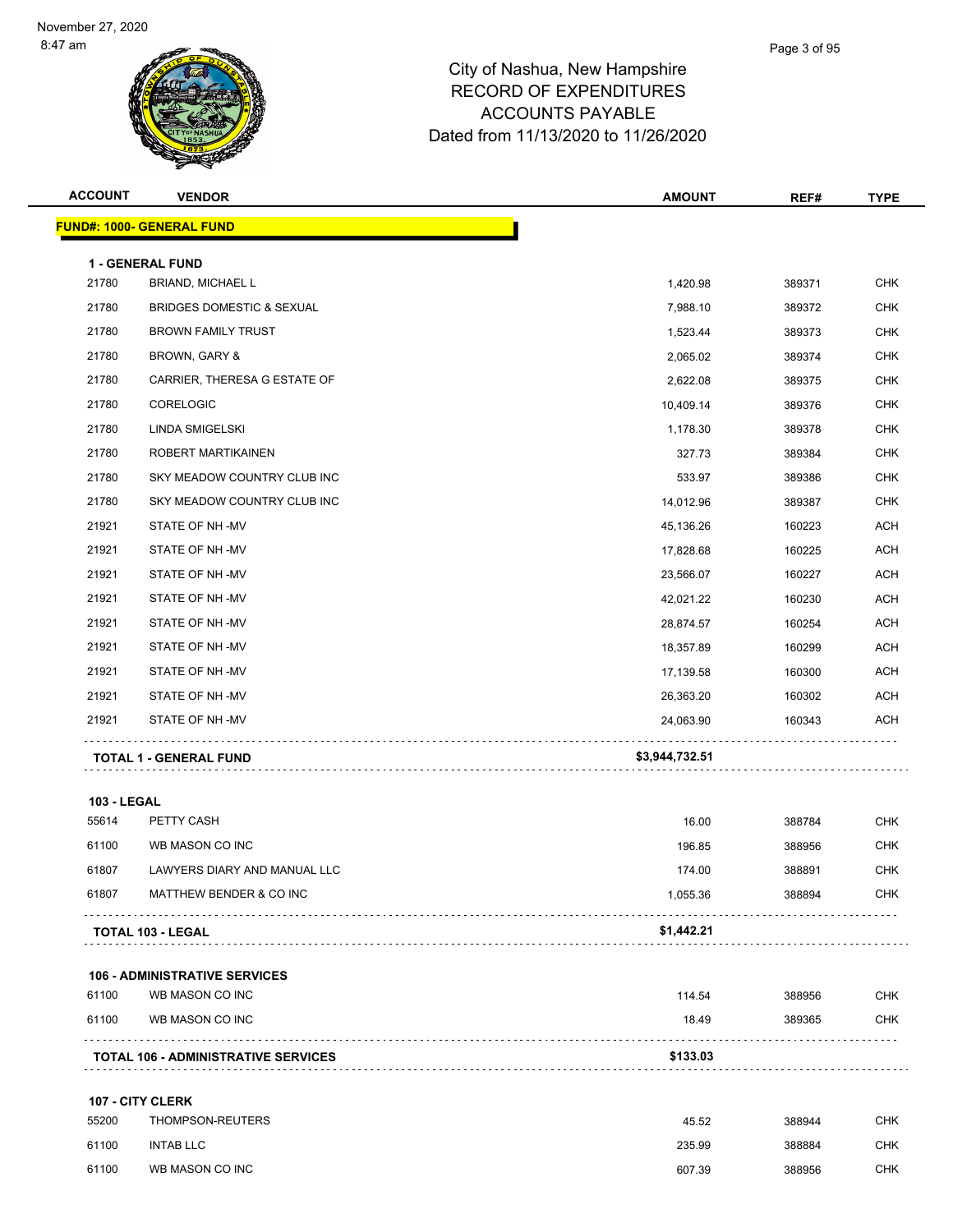| <b>ACCOUNT</b> | <b>VENDOR</b>                                 | <b>AMOUNT</b> | REF#   | <b>TYPE</b> |
|----------------|-----------------------------------------------|---------------|--------|-------------|
|                | <b>FUND#: 1000- GENERAL FUND</b>              |               |        |             |
|                | <b>TOTAL 107 - CITY CLERK</b>                 | \$888.90      |        |             |
|                | <b>109 - CIVIC &amp; COMMUNITY ACTIVITIES</b> |               |        |             |
| 55225          | THE UNITED STATES CONFERENCE                  | 5,269.00      | 388953 | <b>CHK</b>  |
| 56214          | HUMANE SOCIETY FOR GREATER                    | 8,256.75      | 389333 | CHK         |
|                | TOTAL 109 - CIVIC & COMMUNITY ACTIVITIES      | \$13,525.75   |        |             |
|                | <b>111 - HUMAN RESOURCES</b>                  |               |        |             |
| 53142          | <b>CLEARSKY CONSULTING</b>                    | 2,755.00      | 388840 | <b>CHK</b>  |
|                | <b>TOTAL 111 - HUMAN RESOURCES</b>            | \$2,755.00    |        |             |
|                | <b>120 - TELECOMMUNICATIONS</b>               |               |        |             |
| 55109          | CONSOLIDATED COMMUNICATIONS                   | 97.96         | 388786 | <b>CHK</b>  |
| 55109          | <b>FIRSTLIGHT</b>                             | 2,005.12      | 388794 | <b>CHK</b>  |
| 55109          | CONSOLIDATED COMMUNICATIONS                   | 2,602.07      | 389284 | <b>CHK</b>  |
| 55109          | <b>WINDSTREAM</b>                             | 486.20        | 389299 | <b>CHK</b>  |
| 55118          | AT & T MOBILITY                               | 129.69        | 389280 | <b>CHK</b>  |
| 55118          | <b>COMCAST</b>                                | 300.75        | 389283 | CHK         |
|                | <b>TOTAL 120 - TELECOMMUNICATIONS</b>         | \$5,621.79    |        |             |
|                | <b>122 - INFORMATION TECHNOLOGY</b>           |               |        |             |
| 53142          | <b>KEN BRITTON</b>                            | 210.00        | 389337 | <b>CHK</b>  |
| 54428          | <b>CLEARSKY CONSULTING</b>                    | 7,500.00      | 388840 | <b>CHK</b>  |
| 54828          | US BANK EQUIPMENT FINANCE                     | 3,056.65      | 388952 | <b>CHK</b>  |
| 61100          | AMAZON CAPITAL SERV (CITY ACH)                | 22.96         | 160255 | <b>ACH</b>  |
| 71221          | AMAZON CAPITAL SERV (CITY ACH)                | 22.98         | 160255 | ACH         |
| 71221          | AMAZON CAPITAL SERV (CITY ACH)                | 32.99         | 160303 | <b>ACH</b>  |
| 71221          | AXIS BUSINESS SOLUTIONS LTD                   | 155.00        | 388825 | <b>CHK</b>  |
| 71221          | I.T. INSIDERS                                 | 928.95        | 388881 | <b>CHK</b>  |
| 71221          | AXIS BUSINESS SOLUTIONS LTD                   | 657.00        | 389308 | <b>CHK</b>  |
|                | <b>TOTAL 122 - INFORMATION TECHNOLOGY</b>     | \$12,586.53   |        |             |
|                | <b>126 - FINANCIAL SERVICES</b>               |               |        |             |
| 42200          | <b>BRISSA RIOS</b>                            | 27.00         | 388922 | <b>CHK</b>  |
| 42200          | <b>JULIE ANN STANTON</b>                      | 15.00         | 388935 | <b>CHK</b>  |
| 53452          | <b>LEDDY GROUP</b>                            | 766.08        | 160273 | <b>ACH</b>  |

53452 LEDDY GROUP **2008 12:00 160314** ACH 61100 AMAZON CAPITAL SERV (CITY ACH) 184.60 160255 ACH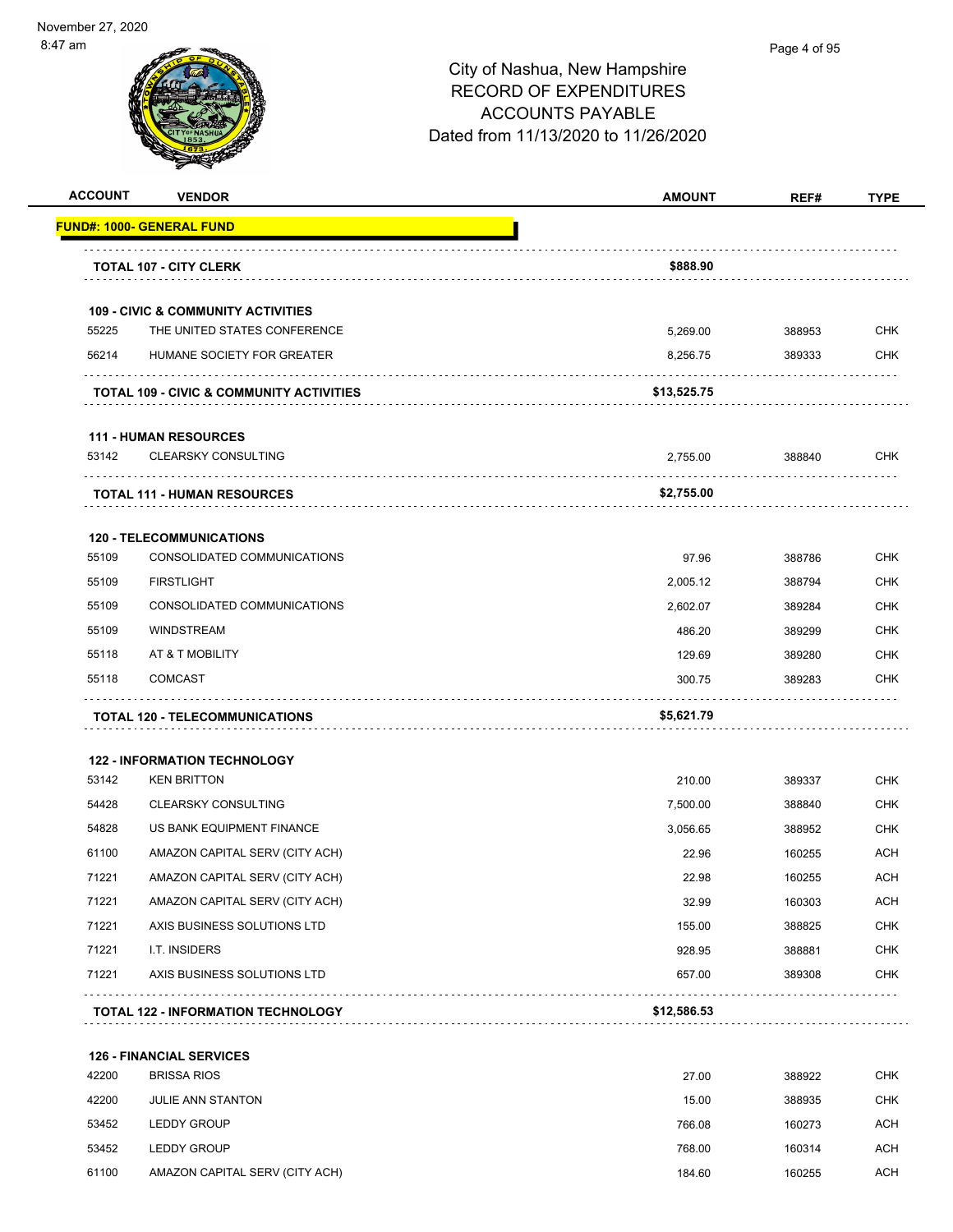| <b>ACCOUNT</b> | <b>VENDOR</b>                                       | <b>AMOUNT</b> | REF#   | <b>TYPE</b> |
|----------------|-----------------------------------------------------|---------------|--------|-------------|
|                | <u> FUND#: 1000- GENERAL FUND</u>                   |               |        |             |
|                |                                                     |               |        |             |
|                | <b>TOTAL 126 - FINANCIAL SERVICES</b>               | \$1,760.68    |        |             |
|                | <b>129 - CITY BUILDINGS</b>                         |               |        |             |
| 54100          | <b>BURKE STREET NASHUA LLC</b>                      | 75.13         | 388834 | <b>CHK</b>  |
| 54114          | <b>LIBERTY UTILITIES - NH</b>                       | 83.49         | 388796 | <b>CHK</b>  |
| 54114          | LIBERTY UTILITIES - NH                              | 344.78        | 388797 | <b>CHK</b>  |
| 54114          | <b>SPRAGUE RESOURCES LP</b>                         | 174.57        | 388805 | <b>CHK</b>  |
| 54114          | LIBERTY UTILITIES - NH                              | 172.39        | 389287 | <b>CHK</b>  |
| 54114          | SPRAGUE RESOURCES LP                                | 57.39         | 389360 | <b>CHK</b>  |
| 54141          | PENNICHUCK WATER WORKS INC                          | 679.81        | 389294 | <b>CHK</b>  |
| 54243          | J LAWRENCE HALL COMPANY INC                         | 555.00        | 160312 | ACH         |
| 54280          | M & M ELECTRICAL SUPPLY CO INC                      | 47.40         | 160274 | <b>ACH</b>  |
| 54280          | <b>REXEL USA INC</b>                                | 515.48        | 160288 | <b>ACH</b>  |
| 54280          | DOOR CONTROL INC                                    | 1,448.04      | 388853 | <b>CHK</b>  |
| 54280          | NASHUA WALLPAPER CO INC                             | 508.23        | 388900 | <b>CHK</b>  |
| 54280          | <b>B &amp; S LOCKSMITHS INC</b>                     | 4,329.21      | 389309 | CHK         |
| 54280          | DOOR CONTROL INC                                    | 196.00        | 389322 | <b>CHK</b>  |
| 54280          | HOME DEPOT CREDIT SERVICE 3065                      | 56.91         | 389332 | CHK         |
| 61499          | WB MASON CO INC                                     | 18.42         | 388956 | <b>CHK</b>  |
|                | <b>TOTAL 129 - CITY BUILDINGS</b>                   | \$9,262.25    |        |             |
|                | <b>130 - PURCHASING</b>                             |               |        |             |
| 55607          | <b>QUADIENT FINANCE USA INC</b>                     | 30.00         | 160253 | <b>ACH</b>  |
| 61100          | WB MASON CO INC                                     | 6.98          | 388956 | CHK         |
| 61242          | ULINE                                               | 57.12         | 160289 | <b>ACH</b>  |
| 61242          | PRINT FACTORY                                       | 82.50         | 388915 | CHK         |
| 61242          | WB MASON CO INC                                     | 502.05        | 388956 | CHK         |
|                |                                                     | \$678.65      |        |             |
|                | <b>TOTAL 130 - PURCHASING</b>                       |               |        |             |
|                | <b>132 - ASSESSING</b>                              |               |        |             |
| 53142          | REX NORMAN CAE LLC                                  | 9,600.00      | 389351 | <b>CHK</b>  |
| 61830          | MATTHEW BENDER & CO INC                             | 60.44         | 388894 | <b>CHK</b>  |
|                | <b>TOTAL 132 - ASSESSING</b>                        | \$9,660.44    |        |             |
|                |                                                     |               |        |             |
| 54107          | <b>142 - WOODLAWN CEMETERY</b><br>MCLAUGHLIN OIL CO | 422.14        | 389342 | <b>CHK</b>  |
| 54114          | <b>SPRAGUE RESOURCES LP</b>                         | 22.10         | 388805 | <b>CHK</b>  |
| 54114          | <b>SPRAGUE RESOURCES LP</b>                         | 13.97         | 389360 | <b>CHK</b>  |
| 54243          | J LAWRENCE HALL COMPANY INC                         | 1,900.00      | 160271 | <b>ACH</b>  |
|                |                                                     |               |        |             |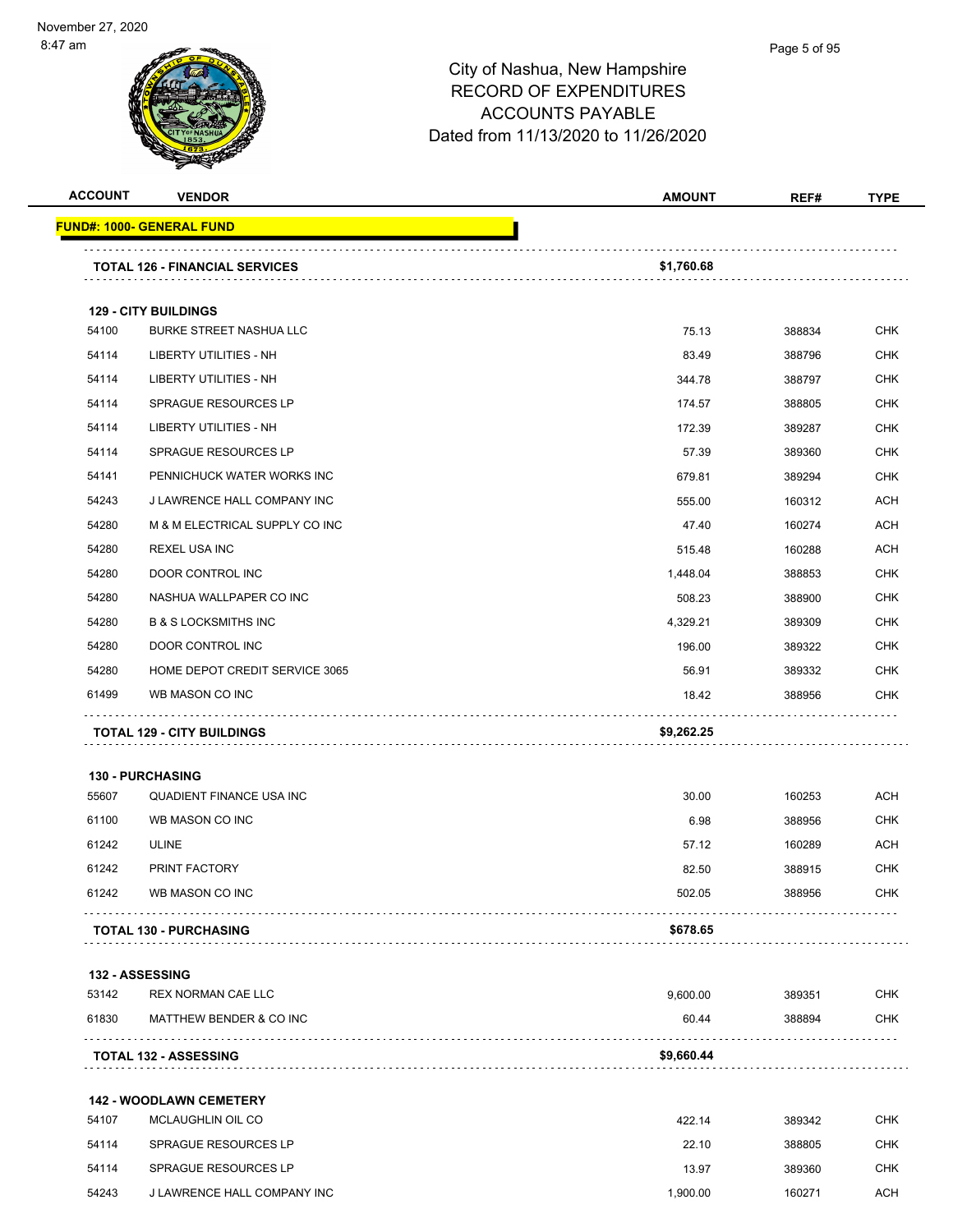| <b>ACCOUNT</b> | <b>VENDOR</b>                                         | <b>AMOUNT</b> | REF#   | <b>TYPE</b> |
|----------------|-------------------------------------------------------|---------------|--------|-------------|
|                | <b>FUND#: 1000- GENERAL FUND</b>                      |               |        |             |
|                | <b>142 - WOODLAWN CEMETERY</b>                        |               |        |             |
| 54280          | HOME DEPOT CREDIT SERVICE 3065                        | 22.97         | 388877 | <b>CHK</b>  |
| 54280          | NASHUA WALLPAPER CO INC                               | 235.96        | 388900 | <b>CHK</b>  |
| 54399          | PHILIP J STYLIANOS INC                                | 92.09         | 388937 | <b>CHK</b>  |
| 54600          | <b>BELLETETES INC</b>                                 | 71.69         | 388827 | <b>CHK</b>  |
| 61100          | WB MASON CO INC                                       | 22.87         | 388956 | <b>CHK</b>  |
| 61299          | <b>BELLETETES INC</b>                                 | 23.46         | 388827 | <b>CHK</b>  |
| 61428          | NEW ENGLAND PAPER & SUPPLY                            | 122.63        | 388903 | <b>CHK</b>  |
|                | <b>TOTAL 142 - WOODLAWN CEMETERY</b>                  | \$2,949.88    |        |             |
|                | <b>144 - EDGEWOOD &amp; SUBURBAN CEMETERIES</b>       |               |        |             |
| 54141          | PENNICHUCK WATER WORKS INC                            | 144.25        | 389294 | <b>CHK</b>  |
| 54280          | HOME DEPOT CREDIT SERVICE 3065                        | 140.13        | 388877 | <b>CHK</b>  |
| 54487          | UNITED AG & TURF NE                                   | 19.95         | 388948 | <b>CHK</b>  |
|                | <b>TOTAL 144 - EDGEWOOD &amp; SUBURBAN CEMETERIES</b> | \$304.33      |        |             |
|                |                                                       |               |        |             |
| 150 - POLICE   |                                                       |               |        |             |
| 53149          | <b>BROOKLINE ANIMAL HOSPITAL</b>                      | 75.00         | 388833 | <b>CHK</b>  |
| 54100          | <b>EVERSOURCE</b>                                     | 162.62        | 389285 | <b>CHK</b>  |
| 54107          | SHATTUCK MALONE OIL CO                                | 124.52        | 389357 | <b>CHK</b>  |
| 54114          | <b>SPRAGUE RESOURCES LP</b>                           | 2,927.86      | 388805 | <b>CHK</b>  |
| 54114          | LIBERTY UTILITIES - NH                                | 1,578.49      | 389290 | <b>CHK</b>  |
| 54114          | <b>LIBERTY UTILITIES - NH</b>                         | 29.25         | 389291 | <b>CHK</b>  |
| 54114          | SPRAGUE RESOURCES LP                                  | 3,074.19      | 389360 | <b>CHK</b>  |
| 54141          | PENNICHUCK WATER WORKS INC                            | 23.50         | 388801 | <b>CHK</b>  |
| 54141          | PENNICHUCK WATER WORKS INC                            | 27.31         | 389294 | <b>CHK</b>  |
| 54243          | AIREX FILTER CORPORATION                              | 279.74        | 388818 | <b>CHK</b>  |
| 54280          | THE METRO GROUP INC                                   | 270.00        | 388943 | <b>CHK</b>  |
| 54280          | <b>B &amp; S LOCKSMITHS INC</b>                       | 185.00        | 389309 | <b>CHK</b>  |
| 54280          | FIMBEL GARAGE DOORS                                   | 865.00        | 389325 | <b>CHK</b>  |
| 54407          | AXIS BUSINESS SOLUTIONS LTD                           | 2,013.00      | 388825 | CHK         |
| 54487          | FIRE TECH & SAFETY OF NEW ENGL                        | 150.00        | 160262 | <b>ACH</b>  |
| 54487          | HOME DEPOT CREDIT SERVICE 3073                        | 399.00        | 388878 | <b>CHK</b>  |
| 54600          | NEW HAMPSHIRE HYDRAULICS INC                          | 215.00        | 388905 | <b>CHK</b>  |
| 54600          | SULLIVAN TIRE COMPANY                                 | 42.00         | 388938 | <b>CHK</b>  |
| 54849          | CAITLIN BOUCHER                                       | 45.96         | 388780 | CHK         |
| 54849          | PETER CINFO                                           | 45.96         | 388781 | <b>CHK</b>  |
| 54849          | CONSOLIDATED COMMUNICATIONS                           | 40.67         | 388786 | <b>CHK</b>  |
| 54849          | CONSOLIDATED COMMUNICATIONS                           | 393.52        | 389284 | <b>CHK</b>  |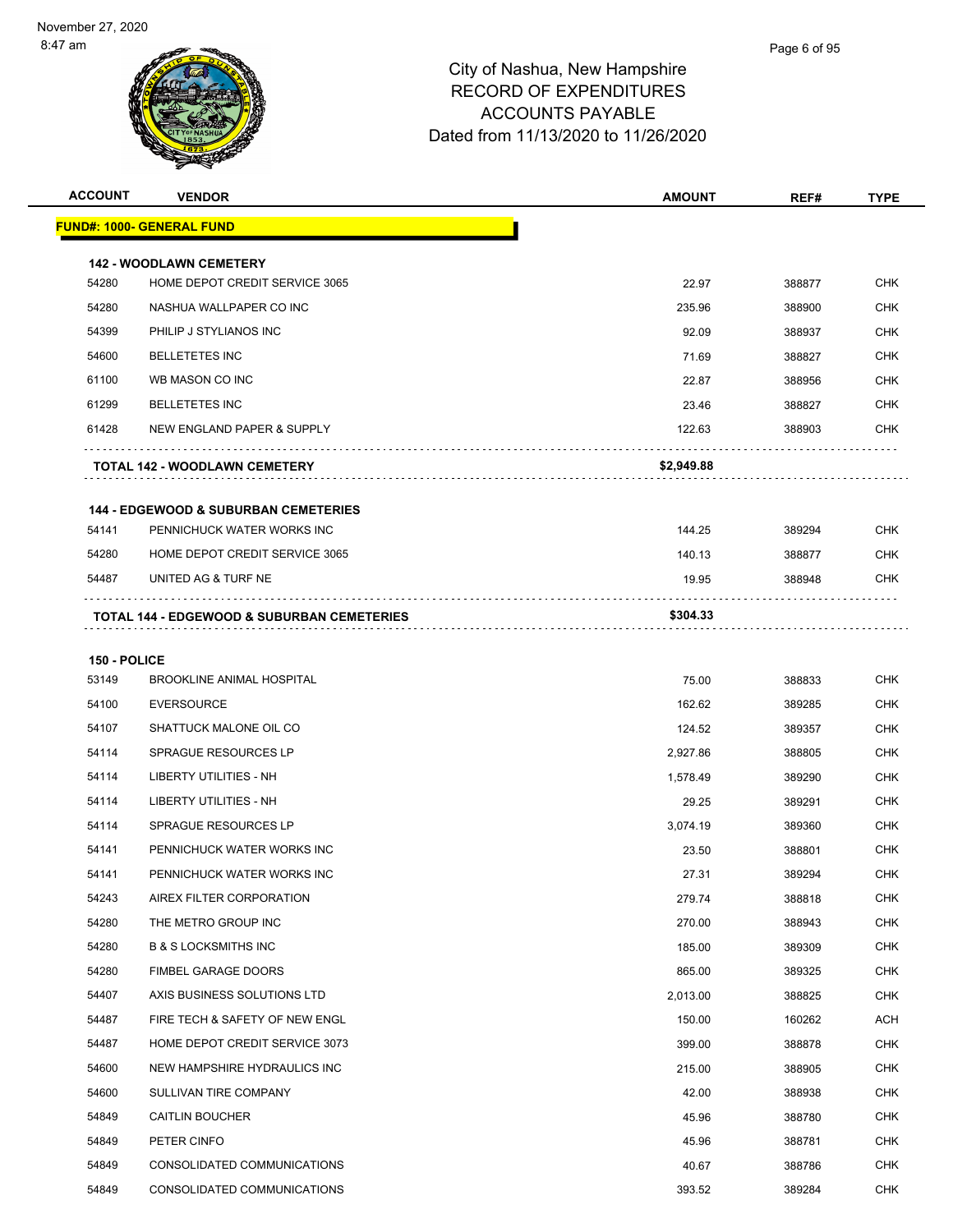| <b>ACCOUNT</b>        | <b>VENDOR</b>                    | <b>AMOUNT</b> | REF#   | <b>TYPE</b> |
|-----------------------|----------------------------------|---------------|--------|-------------|
|                       | <b>FUND#: 1000- GENERAL FUND</b> |               |        |             |
|                       |                                  |               |        |             |
| 150 - POLICE<br>55109 | <b>WINDSTREAM</b>                | 383.65        | 389299 | <b>CHK</b>  |
| 55400                 | DAIGLE LAW GROUP LLC             | 1,785.00      | 388848 | <b>CHK</b>  |
| 55400                 | JET PUBLIC SAFETY TRAINING INC   | 525.00        | 388887 | <b>CHK</b>  |
| 55607                 | USPS-CMRS-PB #14658595           | 1,000.00      | 160290 | <b>ACH</b>  |
| 55699                 | <b>VERIZON WIRELESS-LERT B</b>   | 60.00         | 388811 | CHK         |
| 55699                 | ABSOLUTE DATA DESTRUCTION        | 164.30        | 388814 | <b>CHK</b>  |
| 55699                 | NEW ENGLAND TRAUMA               | 200.00        | 388904 | <b>CHK</b>  |
| 61100                 | PITNEY BOWES INC                 | 113.04        | 388802 | <b>CHK</b>  |
| 61100                 | WB MASON CO INC                  | 424.51        | 388956 | <b>CHK</b>  |
| 61107                 | ALECS SHOE STORE INC             | 1,794.05      | 388819 | CHK         |
| 61107                 | <b>BEN'S UNIFORMS</b>            | 1,494.00      | 388828 | <b>CHK</b>  |
| 61107                 | ALECS SHOE STORE INC             | 279.90        | 389303 | <b>CHK</b>  |
| 61107                 | <b>BEN'S UNIFORMS</b>            | 174.00        | 389310 | <b>CHK</b>  |
| 61110                 | ALECS SHOE STORE INC             | 92.95         | 388819 | <b>CHK</b>  |
| 61110                 | <b>BEN'S UNIFORMS</b>            | 240.00        | 388828 | CHK         |
| 61121                 | AAA POLICE SUPPLY                | 618.00        | 388812 | <b>CHK</b>  |
| 61121                 | <b>EAGLE POINT GUN</b>           | 29,271.20     | 388855 | <b>CHK</b>  |
| 61121                 | MERRIMACK FIREARMS LLC           | 336.00        | 388897 | <b>CHK</b>  |
| 61142                 | BOUND TREE MEDICAL, LLC          | 13.49         | 388831 | <b>CHK</b>  |
| 61142                 | TACTICAL MEDICAL SOLUTIONS INC   | 520.76        | 388940 | CHK         |
| 61299                 | SAM'S CLUB DIRECT-0860           | 40.88         | 388924 | <b>CHK</b>  |
| 61299                 | SUPREME SALES COMPANY            | 134.00        | 388939 | <b>CHK</b>  |
| 61300                 | <b>WEX BANK</b>                  | 697.00        | 388957 | <b>CHK</b>  |
| 61428                 | NASHUA WALLPAPER CO INC          | 50.49         | 388900 | <b>CHK</b>  |
| 61607                 | HOME DEPOT CREDIT SERVICE 3073   | 80.92         | 388878 | CHK         |
| 61615                 | CONWAY TECHNOLOGY GROUP          | 1,806.00      | 388842 | <b>CHK</b>  |
| 61650                 | WB MASON CO INC                  | 378.60        | 388956 | <b>CHK</b>  |
| 61799                 | <b>BELLETETES INC</b>            | 6.98          | 388827 | <b>CHK</b>  |
| 61799                 | <b>BEST FORD</b>                 | 829.33        | 388829 | <b>CHK</b>  |
| 61799                 | CARPARTS DISTRIBUTION CENTER,    | 162.00        | 388835 | CHK         |
| 61799                 | DEPENDABLE LOCK SERVICE INC      | 118.64        | 388850 | <b>CHK</b>  |
| 61799                 | DONOVAN EQUIPMENT CO INC         | 16.45         | 388852 | <b>CHK</b>  |
| 61799                 | <b>FASTENAL CO</b>               | 157.84        | 388860 | <b>CHK</b>  |
| 61799                 | LOWE'S - 3502                    | 3.72          | 388893 | <b>CHK</b>  |
| 61799                 | QUIRK GM PARTS DEPOT             | 151.00        | 388918 | CHK         |
| 61799                 | SNAP-ON CREDIT LLC               | 124.91        | 388931 | <b>CHK</b>  |
| 61799                 | DENNIS K BURKE INC               | 316.22        | 389321 | <b>CHK</b>  |
| 61799                 | NORTHERN FOREIGN CAR PARTS INC   | 655.44        | 389347 | <b>CHK</b>  |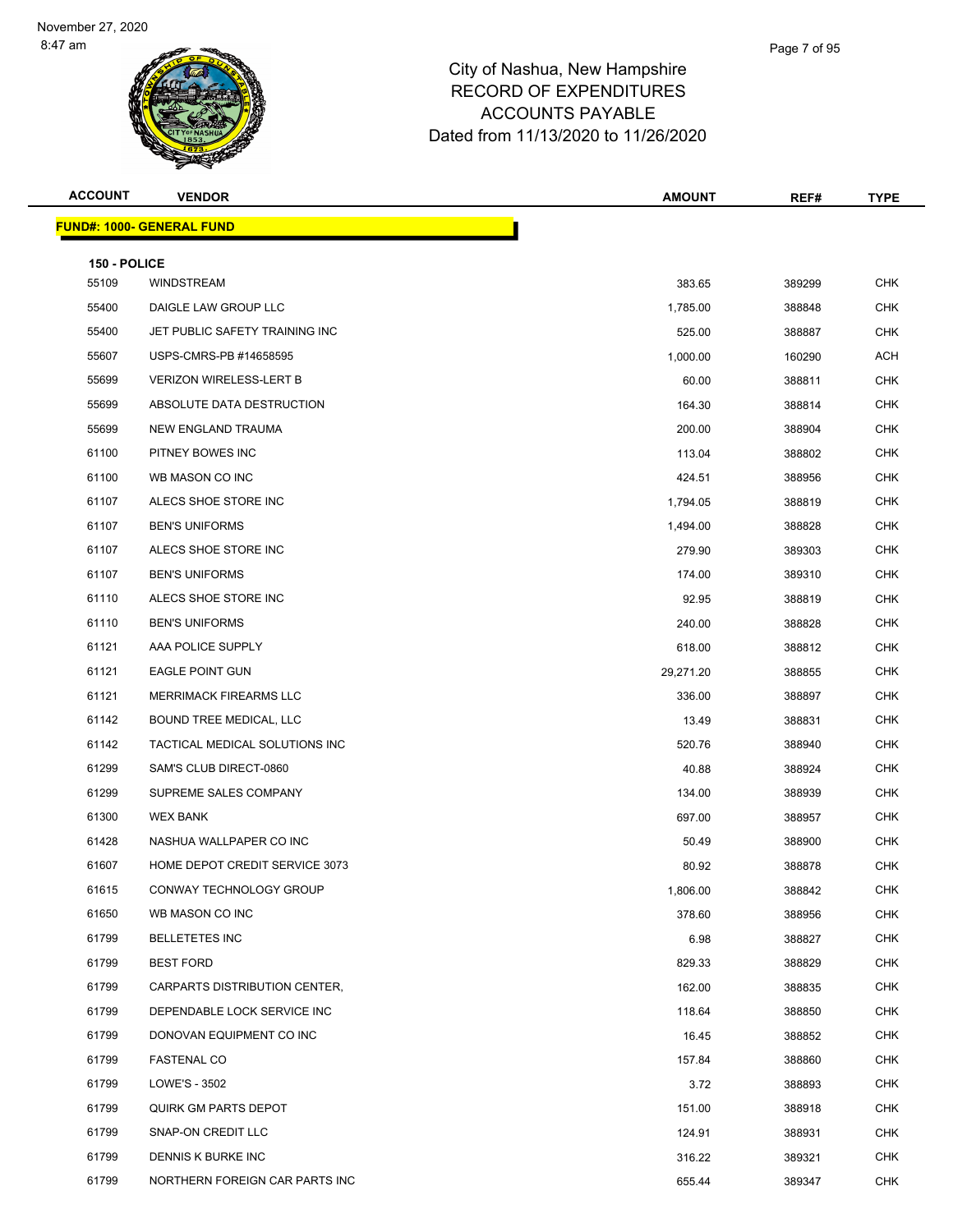| <b>ACCOUNT</b>        | <b>VENDOR</b>                        | <b>AMOUNT</b> | REF#   | <b>TYPE</b> |
|-----------------------|--------------------------------------|---------------|--------|-------------|
|                       | <b>FUND#: 1000- GENERAL FUND</b>     |               |        |             |
|                       |                                      |               |        |             |
| 150 - POLICE<br>61799 | SAFETY-KLEEN SYSTEMS INC             | 207.01        | 389353 | <b>CHK</b>  |
| 71221                 | <b>GOVCONNECTION INC</b>             | 640.00        | 160264 | <b>ACH</b>  |
| 71221                 | ADVANCED ELECTRONIC DESIGN INC       | 308.50        | 388816 | <b>CHK</b>  |
| 71400                 | <b>FREEWHEEL CYCLES LLC</b>          | 220.00        | 388783 | <b>CHK</b>  |
| 71400                 | DIVE RESCUE INTERNATIONAL INC        | 204.45        | 388851 | <b>CHK</b>  |
| 71400                 | <b>GRAINGER</b>                      | 96.97         | 388868 | <b>CHK</b>  |
| 71414                 | W B HUNT CO INC                      | 179.80        | 388955 | <b>CHK</b>  |
|                       | <b>TOTAL 150 - POLICE</b>            | \$60,044.59   |        |             |
|                       |                                      |               |        |             |
| <b>152 - FIRE</b>     |                                      |               |        |             |
| 54114                 | <b>SPRAGUE RESOURCES LP</b>          | 956.93        | 388805 | <b>CHK</b>  |
| 54114                 | LIBERTY UTILITIES - NH               | 143.96        | 389288 | <b>CHK</b>  |
| 54114                 | LIBERTY UTILITIES - NH               | 438.51        | 389289 | <b>CHK</b>  |
| 54114                 | <b>SPRAGUE RESOURCES LP</b>          | 1,168.77      | 389360 | <b>CHK</b>  |
| 54141                 | PENNICHUCK WATER WORKS INC           | 963.68        | 389294 | <b>CHK</b>  |
| 54243                 | AE MECHANICAL INC                    | 509.60        | 388817 | <b>CHK</b>  |
| 54243                 | AE MECHANICAL INC                    | 299.90        | 389301 | <b>CHK</b>  |
| 54280                 | <b>GRANITE CITY ELECTRIC SUPPLY</b>  | 131.04        | 388869 | <b>CHK</b>  |
| 54280                 | FUTURE SUPPLY CO                     | 787.00        | 389327 | CHK         |
| 54600                 | <b>BRENNTAG LUBRICANTS NORTHEAST</b> | 227.29        | 388832 | <b>CHK</b>  |
| 54600                 | SANEL NAPA                           | 72.65         | 388929 | <b>CHK</b>  |
| 55699                 | TRUE BLUE CLEANERS                   | 252.30        | 388945 | <b>CHK</b>  |
| 61100                 | WB MASON CO INC                      | 281.39        | 388956 | <b>CHK</b>  |
| 61107                 | FIRE TECH & SAFETY OF NEW ENGL       | 268.00        | 160262 | <b>ACH</b>  |
| 61107                 | ALECS SHOE STORE INC                 | 279.00        | 389303 | <b>CHK</b>  |
| 61142                 | ATLANTIC SAFETY PRODUCTS             | 4,840.00      | 388824 | CHK         |
| 61166                 | MAINE OXY                            | 40.00         | 389340 | <b>CHK</b>  |
| 61299                 | HOME DEPOT CREDIT SERVICE 3065       | 178.94        | 388877 | <b>CHK</b>  |
| 61428                 | <b>BELLETETES INC</b>                | 26.99         | 388827 | <b>CHK</b>  |
| 61428                 | NEW ENGLAND PAPER & SUPPLY           | 415.42        | 388903 | <b>CHK</b>  |
| 61428                 | WB MASON CO INC                      | 48.34         | 388956 | CHK         |
| 61499                 | FUTURE SUPPLY CO                     | 101.00        | 389327 | <b>CHK</b>  |
| 61699                 | <b>GRANITE CITY ELECTRIC SUPPLY</b>  | 247.77        | 388869 | <b>CHK</b>  |
| 61799                 | ADAMSON INDUSTRIES CORP              | 223.65        | 388815 | <b>CHK</b>  |
| 61799                 | ALLEGIANCE TRUCKS                    | 727.40        | 388820 | <b>CHK</b>  |
| 61799                 | CHAPPELL TRACTOR SALES INC           | 123.01        | 388838 | CHK         |
| 61799                 | <b>FASTENAL CO</b>                   | 9.24          | 388860 | <b>CHK</b>  |
| 61799                 | <b>FASTENAL CO</b>                   | 120.55        | 389324 | <b>CHK</b>  |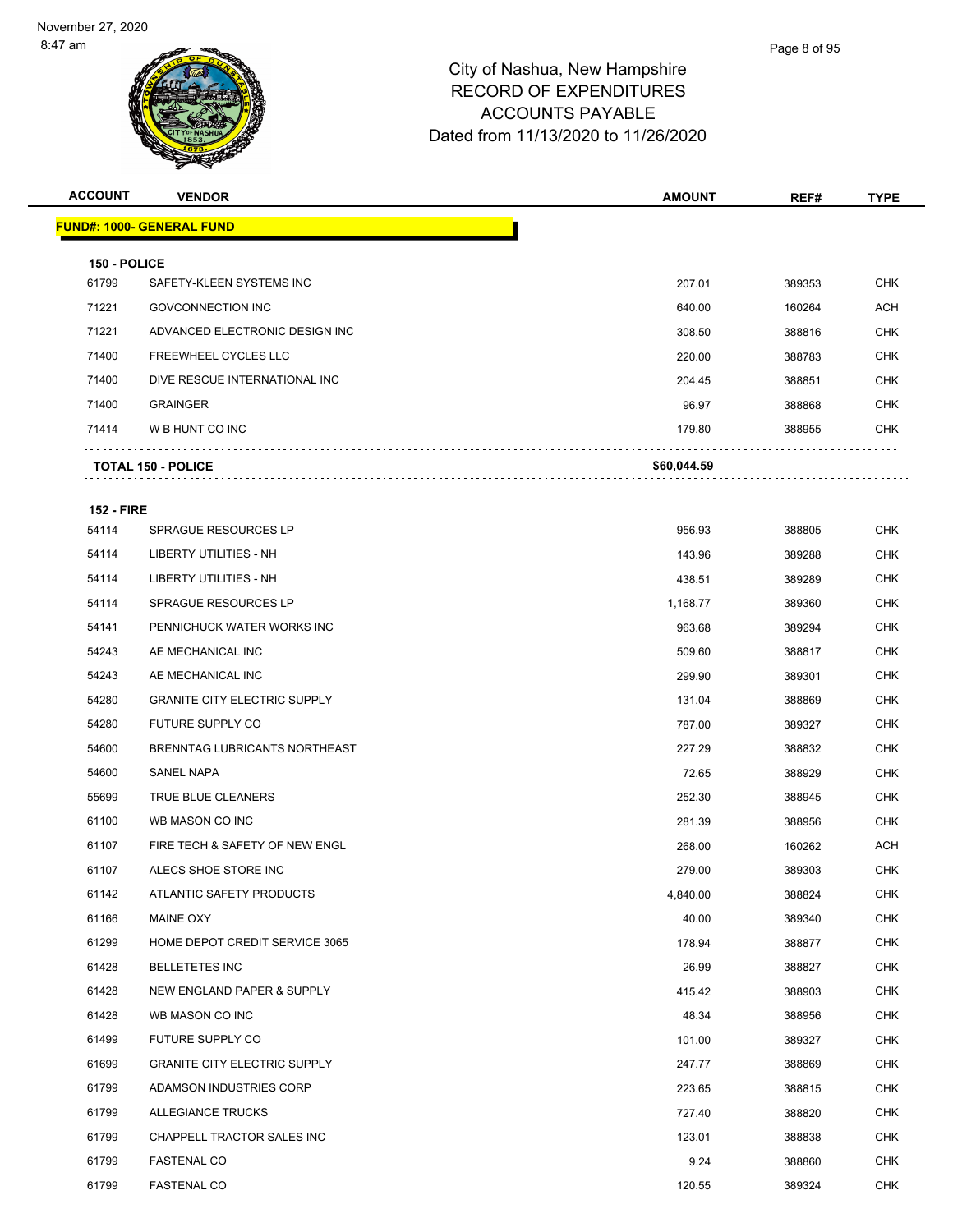| <b>ACCOUNT</b>             | <b>VENDOR</b>                                                   | <b>AMOUNT</b> | REF#   | <b>TYPE</b> |
|----------------------------|-----------------------------------------------------------------|---------------|--------|-------------|
|                            | <b>FUND#: 1000- GENERAL FUND</b>                                |               |        |             |
|                            |                                                                 |               |        |             |
| <b>152 - FIRE</b><br>71400 | FIRE TECH & SAFETY OF NEW ENGL                                  | 15,580.26     | 160309 | <b>ACH</b>  |
| 71400                      | BOUND TREE MEDICAL, LLC                                         | 307.93        | 388831 | CHK         |
| 71432                      | FIRE TECH & SAFETY OF NEW ENGL                                  | 253.61        | 160309 | ACH         |
| 71432                      | FIREMATIC SUPPLY CO INC                                         | 31.65         | 388861 | CHK         |
| 71432                      | FIREMATIC SUPPLY CO INC                                         | 176.70        | 389326 | CHK         |
| 71999                      | DC AQUATIC SPECIALTIES INC                                      | 1,628.90      | 160257 | ACH         |
|                            | <b>TOTAL 152 - FIRE</b>                                         | \$31,861.38   |        |             |
|                            | <b>153 - BUILDING INSPECTION</b>                                |               |        |             |
| 71900                      | WB MASON CO INC                                                 | (52.99)       | 388956 | CHK         |
|                            |                                                                 |               |        |             |
|                            | <b>TOTAL 153 - BUILDING INSPECTION</b>                          | -\$52.99      |        |             |
|                            | <b>155 - CODE ENFORCEMENT</b>                                   |               |        |             |
| 55307                      | ROBERT SOUSA                                                    | 311.65        | 160252 | ACH         |
|                            | <b>TOTAL 155 - CODE ENFORCEMENT</b>                             | \$311.65      |        |             |
|                            |                                                                 |               |        |             |
|                            | <b>158 - PARKING ENFORCEMENT</b>                                |               |        |             |
| 54625                      | D & R TOWING INC                                                | 375.00        | 389319 | CHK         |
|                            | <b>TOTAL 158 - PARKING ENFORCEMENT</b>                          | \$375.00      |        |             |
|                            |                                                                 |               |        |             |
| 54114                      | <b>160 - PW-ADMIN &amp; ENGINEERING</b><br>SPRAGUE RESOURCES LP | 0.81          | 388805 | CHK         |
| 54114                      | LIBERTY UTILITIES - NH                                          | 61.94         | 389291 | CHK         |
| 54114                      | SPRAGUE RESOURCES LP                                            | 8.65          | 389360 | CHK         |
| 54141                      | PENNICHUCK WATER WORKS INC                                      | 85.04         | 388801 | CHK         |
| 54141                      | PENNICHUCK WATER WORKS INC                                      | 70.17         | 389294 | CHK         |
| 54280                      | J LAWRENCE HALL COMPANY INC                                     | 1,617.55      | 160312 | <b>ACH</b>  |
| 54280                      | ASAP ALARM & ELECTRICAL LLC                                     | 472.50        | 388822 | <b>CHK</b>  |
| 55118                      | DANIEL HUDSON                                                   | 230.00        | 389320 | <b>CHK</b>  |
| 55307                      | <b>WILLIAM TOOMEY</b>                                           | 274.90        | 389279 | <b>CHK</b>  |
| 55699                      | DANIEL HUDSON                                                   | 14.99         | 388849 | <b>CHK</b>  |
| 61100                      | AMAZON CAPITAL SERV (CITY ACH)                                  | 60.83         | 160255 | <b>ACH</b>  |
| 61100                      | WB MASON CO INC                                                 | 17.64         | 388956 | <b>CHK</b>  |
| 61107                      | ALECS SHOE STORE INC                                            | 110.00        | 388819 | <b>CHK</b>  |
| 61107                      | REFLECTIVE APPAREL FACTORY INC                                  | 56.77         | 388921 | <b>CHK</b>  |
| 61107                      | ALECS SHOE STORE INC                                            | 219.95        | 389303 | <b>CHK</b>  |
| 61310                      | ALTERNATIVE VEHICLE SERVICE GR                                  | 11.98         | 160304 | ACH         |
|                            |                                                                 |               |        |             |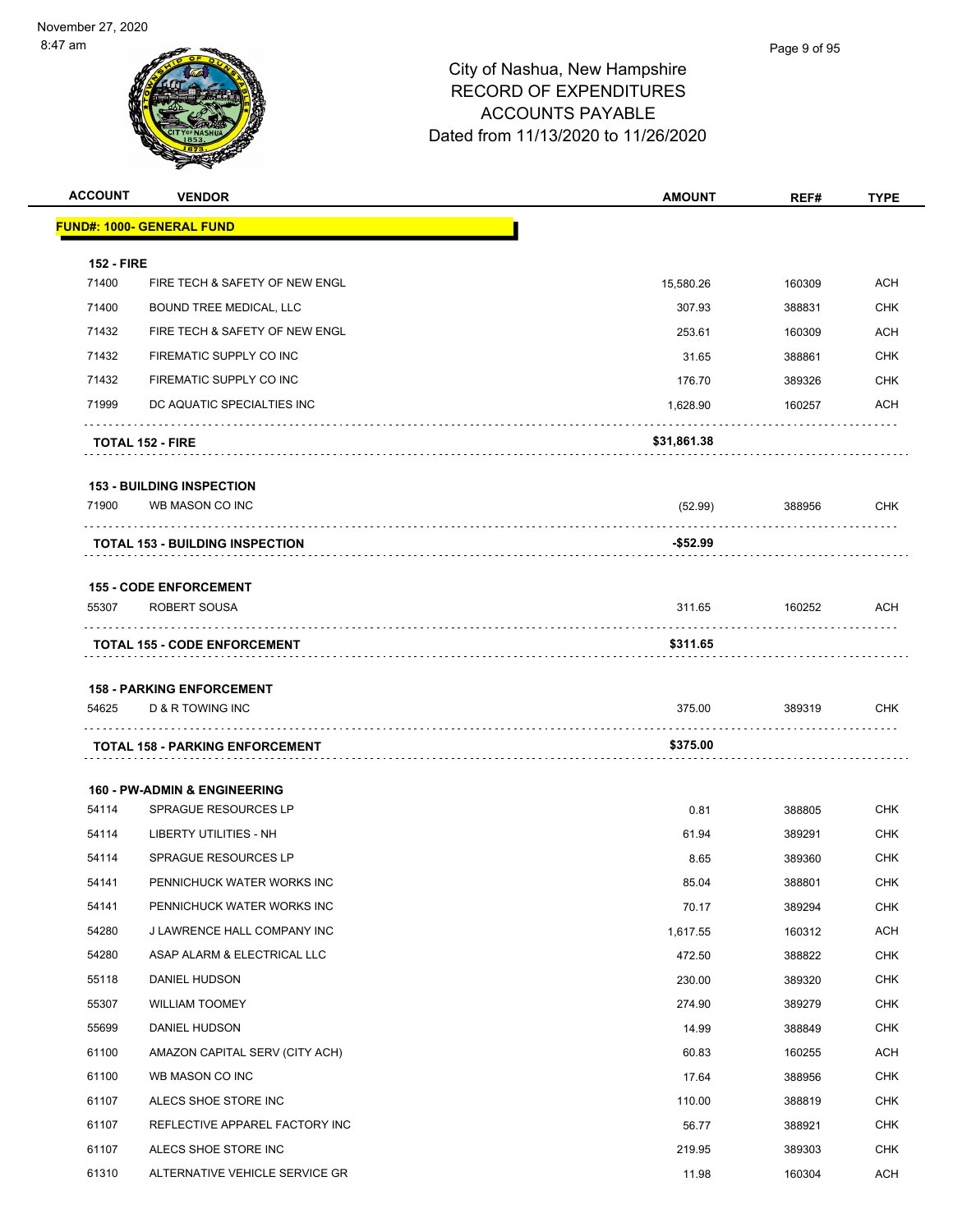

| <b>ACCOUNT</b> | <b>VENDOR</b>                                 | <b>AMOUNT</b> | REF#   | <b>TYPE</b> |
|----------------|-----------------------------------------------|---------------|--------|-------------|
|                | <u> FUND#: 1000- GENERAL FUND</u>             |               |        |             |
|                | <b>TOTAL 160 - PW-ADMIN &amp; ENGINEERING</b> | \$3,313.72    |        |             |
| 161 - STREETS  |                                               |               |        |             |
| 54100          | <b>EVERSOURCE</b>                             | 1,500.34      | 389286 | <b>CHK</b>  |
| 54114          | <b>SPRAGUE RESOURCES LP</b>                   | 59.10         | 388805 | <b>CHK</b>  |
| 54114          | <b>LIBERTY UTILITIES - NH</b>                 | 1,101.83      | 389293 | <b>CHK</b>  |
| 54228          | <b>JP PEST SERVICES LLC</b>                   | 68.00         | 160272 | ACH         |
| 54236          | CALLOGIX INC                                  | 130.48        | 389314 | <b>CHK</b>  |
| 54280          | <b>BLAKE GROUP</b>                            | 1,968.00      | 389312 | <b>CHK</b>  |
| 54600          | HOWARD P FAIRFIELD LLC                        | 80.49         | 160267 | <b>ACH</b>  |
| 54600          | MCDEVITT TRUCKS INC                           | 25.44         | 160276 | ACH         |
| 54600          | HOWARD P FAIRFIELD LLC                        | 222.96        | 160310 | ACH         |
| 54600          | MCDEVITT TRUCKS INC                           | 269.97        | 160317 | <b>ACH</b>  |
| 54600          | <b>BEST FORD</b>                              | 28.80         | 388829 | CHK         |
| 54600          | CARPARTS DISTRIBUTION CENTER,                 | 985.47        | 388835 | <b>CHK</b>  |
| 54600          | <b>CHADWICK BAROSS INC</b>                    | 42.41         | 388837 | <b>CHK</b>  |
| 54600          | F W WEBB COMPANY                              | 22.35         | 388859 | CHK         |
| 54600          | <b>FASTENAL CO</b>                            | 230.78        | 388860 | <b>CHK</b>  |
| 54600          | <b>GLOBAL MONTELLO GROUP CORP</b>             | 2,921.46      | 388867 | CHK         |
| 54600          | <b>GRAINGER</b>                               | 193.88        | 388868 | <b>CHK</b>  |
| 54600          | <b>INTERSTATE BILLING</b>                     | 391.60        | 388885 | <b>CHK</b>  |
| 54600          | IRVING BLENDING AND PACKAGING                 | 249.23        | 388886 | CHK         |
| 54600          | MD PRODUCTS AND SOLUTIONS INC                 | 3.186.15      | 388896 | <b>CHK</b>  |
| 54600          | NEW ENGLAND KENWORTH                          | 207.13        | 388902 | CHK         |
| 54600          | <b>SANEL NAPA</b>                             | 334.37        | 388928 | CHK         |
| 54600          | TENNANT SALES & SERVICE CO                    | 2,709.89      | 388941 | <b>CHK</b>  |
| 54600          | TST HYDRAULICS INC                            | 406.53        | 388946 | <b>CHK</b>  |
| 54600          | ATG MANCHESTER LLC                            | (85.25)       | 389306 | <b>CHK</b>  |
| 54600          | CARPARTS DISTRIBUTION CENTER,                 | 6.20          | 389315 | <b>CHK</b>  |
| 54600          | JORDAN EQUIPMENT CO                           | 19,900.00     | 389336 | <b>CHK</b>  |
| 55118          | <b>SPOK INC</b>                               | 183.68        | 388804 | <b>CHK</b>  |
| 61100          | WB MASON CO INC                               | 28.15         | 389365 | CHK         |
| 61107          | CINTAS #016                                   | 1,326.51      | 388839 | <b>CHK</b>  |
| 61299          | MAGID GLOVE & SAFETY MFG CO.                  | 43.20         | 160275 | ACH         |
| 61300          | GLOBAL MONTELLO GROUP CORP                    | 10,989.78     | 388867 | <b>CHK</b>  |
| 61310          | ALTERNATIVE VEHICLE SERVICE GR                | 1,025.04      | 160304 | ACH         |
| 61507          | CONTINENTAL PAVING INC                        | 628.13        | 389318 | CHK         |
| 61535          | <b>BROX INDUSTRIES INC</b>                    | 682.02        | 160305 | ACH         |
| 61542          | PERMA LINE CORP OF NEW ENGLAND                | 2,180.85      | 388911 | <b>CHK</b>  |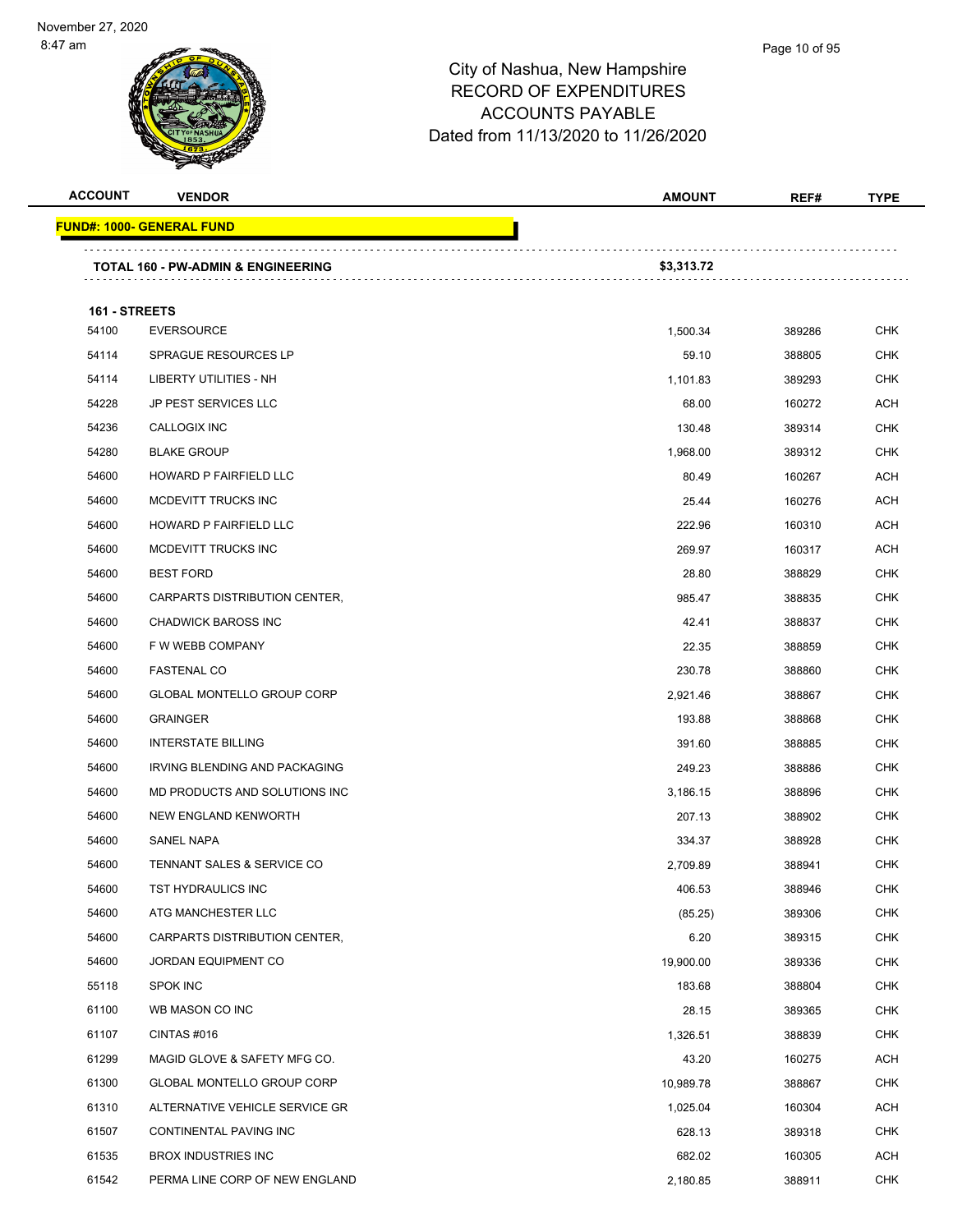| <b>ACCOUNT</b> | <b>VENDOR</b>                         | <b>AMOUNT</b> | REF#   | <b>TYPE</b> |
|----------------|---------------------------------------|---------------|--------|-------------|
|                | <b>FUND#: 1000- GENERAL FUND</b>      |               |        |             |
| 161 - STREETS  |                                       |               |        |             |
| 61542          | PERMA LINE CORP OF NEW ENGLAND        | 4,527.85      | 389348 | <b>CHK</b>  |
| 61556          | OCEAN STATE SIGNAL CO                 | 3,850.00      | 388906 | <b>CHK</b>  |
| 61709          | IRVING BLENDING AND PACKAGING         | 522.88        | 388886 | <b>CHK</b>  |
| 61709          | SAFETY-KLEEN SYSTEMS INC              | 371.40        | 388923 | <b>CHK</b>  |
| 61799          | MCDEVITT TRUCKS INC                   | (20.00)       | 160276 | <b>ACH</b>  |
| 61799          | <b>BELLETETES INC</b>                 | 65.98         | 388827 | <b>CHK</b>  |
| 61799          | JOHNSON SUPPLY CO INC                 | 160.71        | 388888 | <b>CHK</b>  |
| 61799          | SANEL NAPA                            | (9.00)        | 388928 | <b>CHK</b>  |
| 71025          | <b>SANEL NAPA</b>                     | 68.53         | 388928 | <b>CHK</b>  |
|                | <b>TOTAL 161 - STREETS</b>            | \$63,783.32   |        |             |
|                | <b>162 - STREET LIGHTING</b>          |               |        |             |
| 54100          | <b>EVERSOURCE</b>                     | 216.91        | 388791 | <b>CHK</b>  |
| 54100          | <b>EVERSOURCE</b>                     | 351.39        | 389286 | <b>CHK</b>  |
| 54276          | <b>EVERSOURCE</b>                     | 577.00        | 388790 | <b>CHK</b>  |
| 54276          | <b>EVERSOURCE</b>                     | 115.00        | 388792 | <b>CHK</b>  |
|                | <b>TOTAL 162 - STREET LIGHTING</b>    | \$1,260.30    |        |             |
|                | <b>166 - PARKING OPERATIONS</b>       |               |        |             |
| 45321          | <b>GREATER NASHUA CHAMBER OF</b>      | 100.00        | 388870 | <b>CHK</b>  |
| 54100          | <b>EVERSOURCE</b>                     | 1,164.52      | 389286 | <b>CHK</b>  |
| 54280          | THE DOTY GROUP INC                    | 450.00        | 388854 | <b>CHK</b>  |
| 54487          | SANEL NAPA                            | 100.89        | 388927 | <b>CHK</b>  |
| 55100          | CALE AMERICA INC                      | 1,090.00      | 389313 | <b>CHK</b>  |
| 55699          | CALE AMERICA INC                      | 20.00         | 389313 | <b>CHK</b>  |
| 55699          | <b>POM INC</b>                        | 100.00        | 389350 | <b>CHK</b>  |
| 61542          | <b>STADIUM GRAPHICS LLC</b>           | 482.50        | 389361 | <b>CHK</b>  |
| 71025          | NASHUA WALLPAPER CO INC               | 9.99          | 388900 | <b>CHK</b>  |
|                | <b>TOTAL 166 - PARKING OPERATIONS</b> | \$3,517.90    |        |             |
|                | <b>170 - HYDROELECTRIC OPERATIONS</b> |               |        |             |
|                |                                       |               | 388858 | <b>CHK</b>  |
| 54290          | <b>ESSEX POWER SERVICES INC</b>       | 24,809.47     |        |             |
| 55109          | <b>COMCAST</b>                        | 128.39        | 388785 | <b>CHK</b>  |

## **171 - COMMUNITY SERVICES**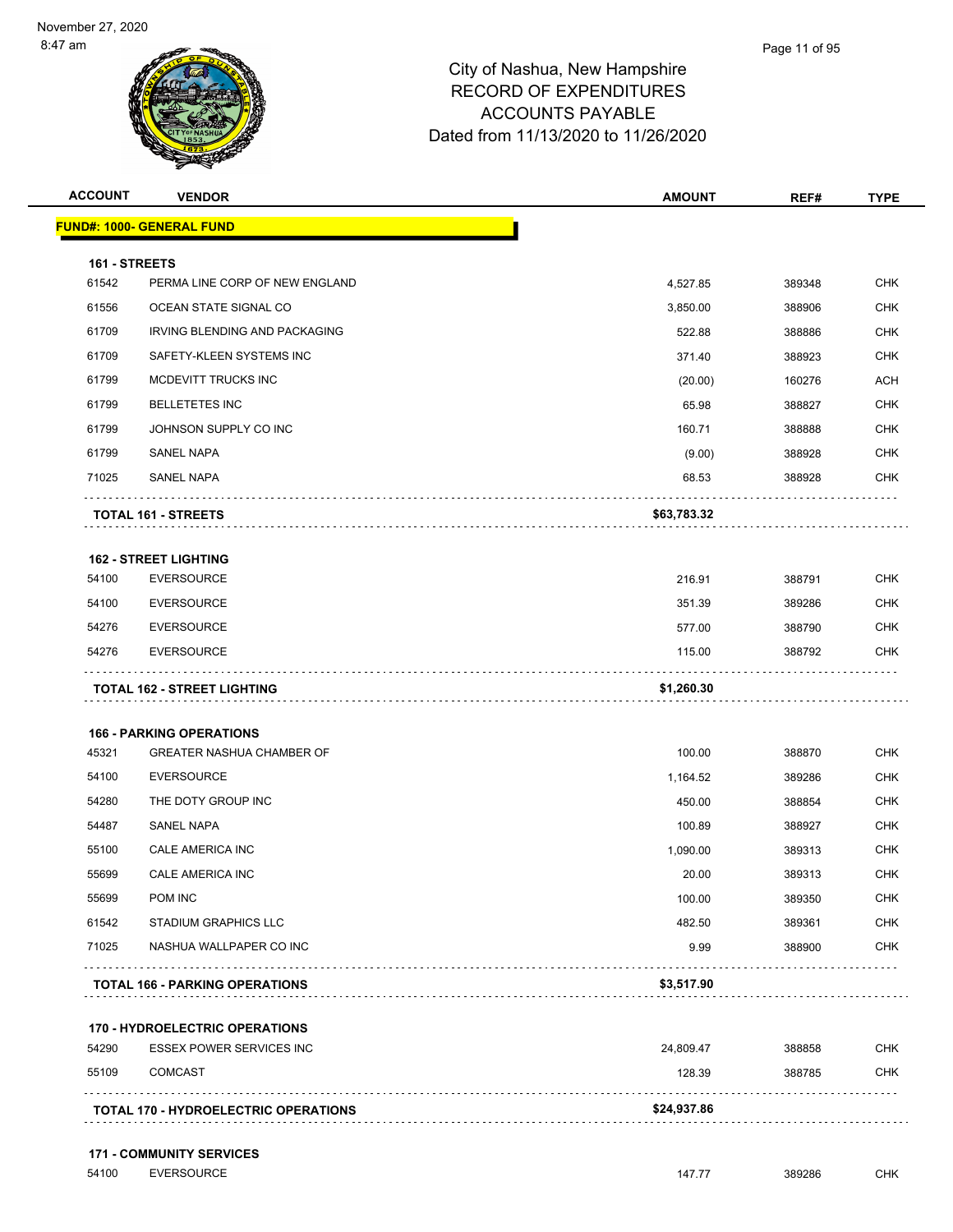| <b>ACCOUNT</b> | <b>VENDOR</b>                                                 | <b>AMOUNT</b> | REF#   | <b>TYPE</b> |
|----------------|---------------------------------------------------------------|---------------|--------|-------------|
|                | <b>FUND#: 1000- GENERAL FUND</b>                              |               |        |             |
|                |                                                               |               |        |             |
| 55600          | <b>171 - COMMUNITY SERVICES</b><br><b>ALPHAGRAPHICS</b>       | 35.00         | 389304 | <b>CHK</b>  |
|                | <b>TOTAL 171 - COMMUNITY SERVICES</b>                         | \$182.77      |        |             |
|                |                                                               |               |        |             |
| 55118          | <b>172 - COMMUNITY HEALTH</b><br>VERIZON - 342053899-005      | 40.07         | 389297 | <b>CHK</b>  |
| 61142          | R & S PHARMACEUTICAL WHOLESALE                                | 18.87         | 160320 | ACH         |
| 61144          | SANOFI PASTEUR INC                                            | 2,547.90      | 388930 | <b>CHK</b>  |
| 61144          | SANOFI PASTEUR INC                                            | 509.58        | 389356 | <b>CHK</b>  |
|                | <b>TOTAL 172 - COMMUNITY HEALTH</b>                           | \$3,116.42    |        |             |
|                |                                                               |               |        |             |
| 55810          | <b>175 - WELFARE ASSISTANCE</b><br>23-25 TEMPLE ST REALTY LLC | 1,000.00      | 389115 | <b>CHK</b>  |
| 55810          | 28-34 RAILROAD SQUARE LLC                                     | 600.00        | 389116 | <b>CHK</b>  |
| 55810          | STEPHEN BONNETTE                                              | 750.00        | 389117 | <b>CHK</b>  |
| 55810          | <b>CASIMIR PLACE LP</b>                                       | 1,060.00      | 389118 | <b>CHK</b>  |
| 55810          | <b>CHANDLER COURT LLC</b>                                     | 1,300.00      | 389119 | <b>CHK</b>  |
| 55810          | DANA DRURY                                                    | 980.00        | 389120 | <b>CHK</b>  |
| 55810          | M325 REAL ESTATE LLC                                          | 880.00        | 389121 | <b>CHK</b>  |
| 55810          | <b>SCOTT ROGERS</b>                                           | 1,320.00      | 389122 | <b>CHK</b>  |
| 55810          | EDWARD WATT                                                   | 492.00        | 389123 | <b>CHK</b>  |
| 55810          | 188 CONCORD ST LLC                                            | 1,412.84      | 389388 | <b>CHK</b>  |
| 55810          | 23-25 TEMPLE ST REALTY LLC                                    | 700.00        | 389389 | <b>CHK</b>  |
| 55810          | <b>BCAD PROPERTIES</b>                                        | 720.00        | 389390 | <b>CHK</b>  |
| 55810          | ROBERT A BOYNTON                                              | 825.00        | 389391 | <b>CHK</b>  |
| 55810          | KIMBERLY BRANDOLINI                                           | 840.00        | 389392 | <b>CHK</b>  |
| 55810          | ANIL D'SILVA                                                  | 1,000.00      | 389393 | <b>CHK</b>  |
| 55810          | PAUL FODEN                                                    | 1,275.00      | 389394 | <b>CHK</b>  |
| 55810          | DANIEL GAGNON                                                 | 850.00        | 389395 | <b>CHK</b>  |
| 55810          | <b>CONSTANCE GAUTHIER</b>                                     | 450.00        | 389396 | <b>CHK</b>  |
| 55810          | CORY HAAS                                                     | 850.00        | 389397 | <b>CHK</b>  |
| 55810          | <b>DIANNE FONG LEE</b>                                        | 850.00        | 389398 | <b>CHK</b>  |
| 55810          | <b>LIGHT PARTNERS</b>                                         | 1,695.00      | 389399 | <b>CHK</b>  |
| 55810          | NASHUA HOUSING AND                                            | 494.00        | 389401 | <b>CHK</b>  |
| 55810          | PINE HILL GARDENS ASSOC                                       | 567.00        | 389402 | <b>CHK</b>  |
| 55810          | SF HOLDINGS LLC                                               | 1,088.00      | 389403 | <b>CHK</b>  |
| 55810          | THERESA A CORRIVEAU                                           |               |        | <b>CHK</b>  |
|                |                                                               | 900.00        | 389404 |             |
| 55810          | WEST HOLLIS TRUST                                             | 1,600.00      | 389405 | <b>CHK</b>  |
| 55816          | MARKET BASKET ACCT 2589096                                    | 310.00        | 389400 | <b>CHK</b>  |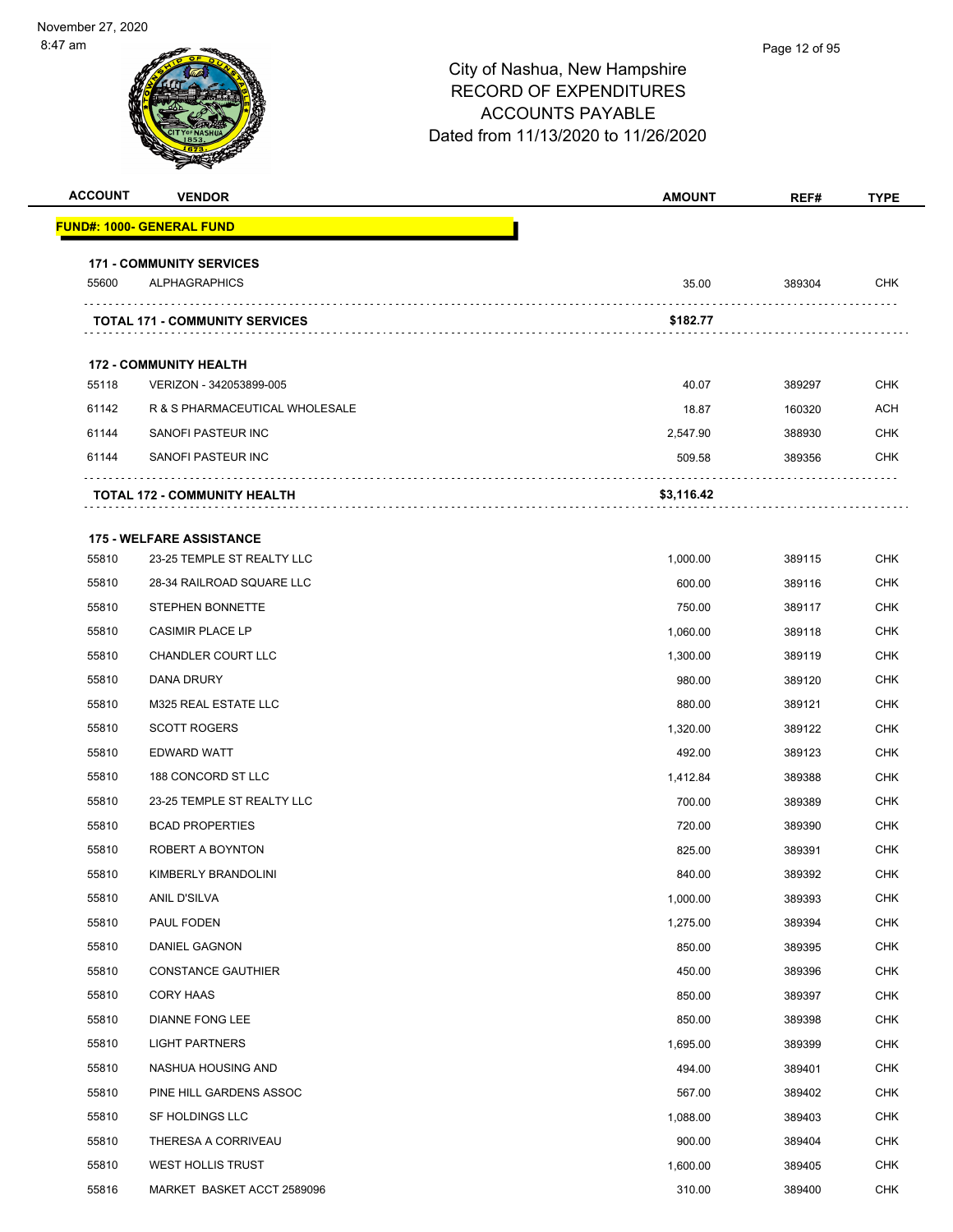| <b>ACCOUNT</b> | <b>VENDOR</b>                                                 | <b>AMOUNT</b> | REF#   | <b>TYPE</b> |
|----------------|---------------------------------------------------------------|---------------|--------|-------------|
|                | FUND#: 1000- GENERAL FUND                                     |               |        |             |
|                |                                                               |               |        |             |
| 55818          | <b>175 - WELFARE ASSISTANCE</b><br>MARKET BASKET ACCT 2589096 | 120.00        | 389400 | <b>CHK</b>  |
|                | TOTAL 175 - WELFARE ASSISTANCE                                | \$24,928.84   |        |             |
|                |                                                               |               |        |             |
|                | <b>177 - PARKS &amp; RECREATION</b>                           |               |        |             |
| 54100          | EVERSOUCE-POWER SUPPLY                                        | 3,987.16      | 388789 | <b>CHK</b>  |
| 54100          | <b>EVERSOURCE</b>                                             | 7,578.30      | 389286 | CHK         |
| 54114          | <b>SPRAGUE RESOURCES LP</b>                                   | 249.62        | 388805 | <b>CHK</b>  |
| 54114          | <b>SPRAGUE RESOURCES LP</b>                                   | 119.77        | 389360 | <b>CHK</b>  |
| 54141          | PENNICHUCK WATER WORKS INC                                    | 1,571.76      | 389294 | <b>CHK</b>  |
| 54280          | ASAP FIRE & SAFETY CORP                                       | 2,872.50      | 388823 | <b>CHK</b>  |
| 54280          | <b>BELLETETES INC</b>                                         | 34.02         | 388827 | <b>CHK</b>  |
| 54280          | <b>FASTENAL CO</b>                                            | 37.25         | 388860 | <b>CHK</b>  |
| 54280          | <b>GALLIVAN COMPANY INC</b>                                   | 970.00        | 388863 | <b>CHK</b>  |
| 54280          | GATE CITY FENCE CO INC                                        | 14,325.00     | 388864 | <b>CHK</b>  |
| 54280          | NASHUA WALLPAPER CO INC                                       | 70.22         | 388900 | <b>CHK</b>  |
| 54280          | <b>RCL CLEANING SERVICES INC</b>                              | 150.00        | 388920 | CHK         |
| 54280          | A G LANDSCAPING SERVICES LLC                                  | 2,446.75      | 389300 | <b>CHK</b>  |
| 54280          | AIRGAS USA LLC                                                | 34.19         | 389302 | <b>CHK</b>  |
| 54280          | ASAP FIRE & SAFETY CORP                                       | 475.00        | 389305 | <b>CHK</b>  |
| 54280          | <b>FASTENAL CO</b>                                            | 51.45         | 389324 | <b>CHK</b>  |
| 54280          | NASHUA WALLPAPER CO INC                                       | 19.99         | 389344 | <b>CHK</b>  |
| 54280          | SAM'S CLUB DIRECT-0860                                        | 73.92         | 389354 | <b>CHK</b>  |
| 54280          | SITEONE LANDSCAPE SUPPLY LLC                                  | 1.54          | 389358 | <b>CHK</b>  |
| 54487          | D & R TOWING INC                                              | 150.00        | 388847 | <b>CHK</b>  |
| 54487          | GATE CITY SMALL ENGINE LLC                                    | 275.00        | 388865 | <b>CHK</b>  |
| 54487          | <b>D &amp; R TOWING INC</b>                                   | 495.00        | 389319 | CHK         |
| 55654          | AMAZON CAPITAL SERV (CITY ACH)                                | 228.72        | 160255 | <b>ACH</b>  |
| 61110          | ALECS SHOE STORE INC                                          | 109.95        | 388819 | <b>CHK</b>  |
| 61110          | ALECS SHOE STORE INC                                          | 110.00        | 389303 | <b>CHK</b>  |
| 61300          | GLOBAL MONTELLO GROUP CORP                                    | 192.79        | 388867 | <b>CHK</b>  |
| 61310          | ALTERNATIVE VEHICLE SERVICE GR                                | 579.54        | 160304 | ACH         |
| 61705          | MAYNARD & LESIEUR INC                                         | 190.45        | 388895 | <b>CHK</b>  |
| 61799          | MCDEVITT TRUCKS INC                                           | 269.97        | 160276 | <b>ACH</b>  |
| 61799          | CARPARTS DISTRIBUTION CENTER,                                 | 575.75        | 388835 | <b>CHK</b>  |
| 61799          | CHAPPELL TRACTOR SALES INC                                    | 90.40         | 388838 | <b>CHK</b>  |
| 61799          | IRVING BLENDING AND PACKAGING                                 | 100.00        | 388886 | CHK         |
| 61799          | SANEL NAPA                                                    | 168.20        | 388925 | <b>CHK</b>  |
| 61799          | <b>TURF PRODUCTS</b>                                          | 119.31        | 388947 | <b>CHK</b>  |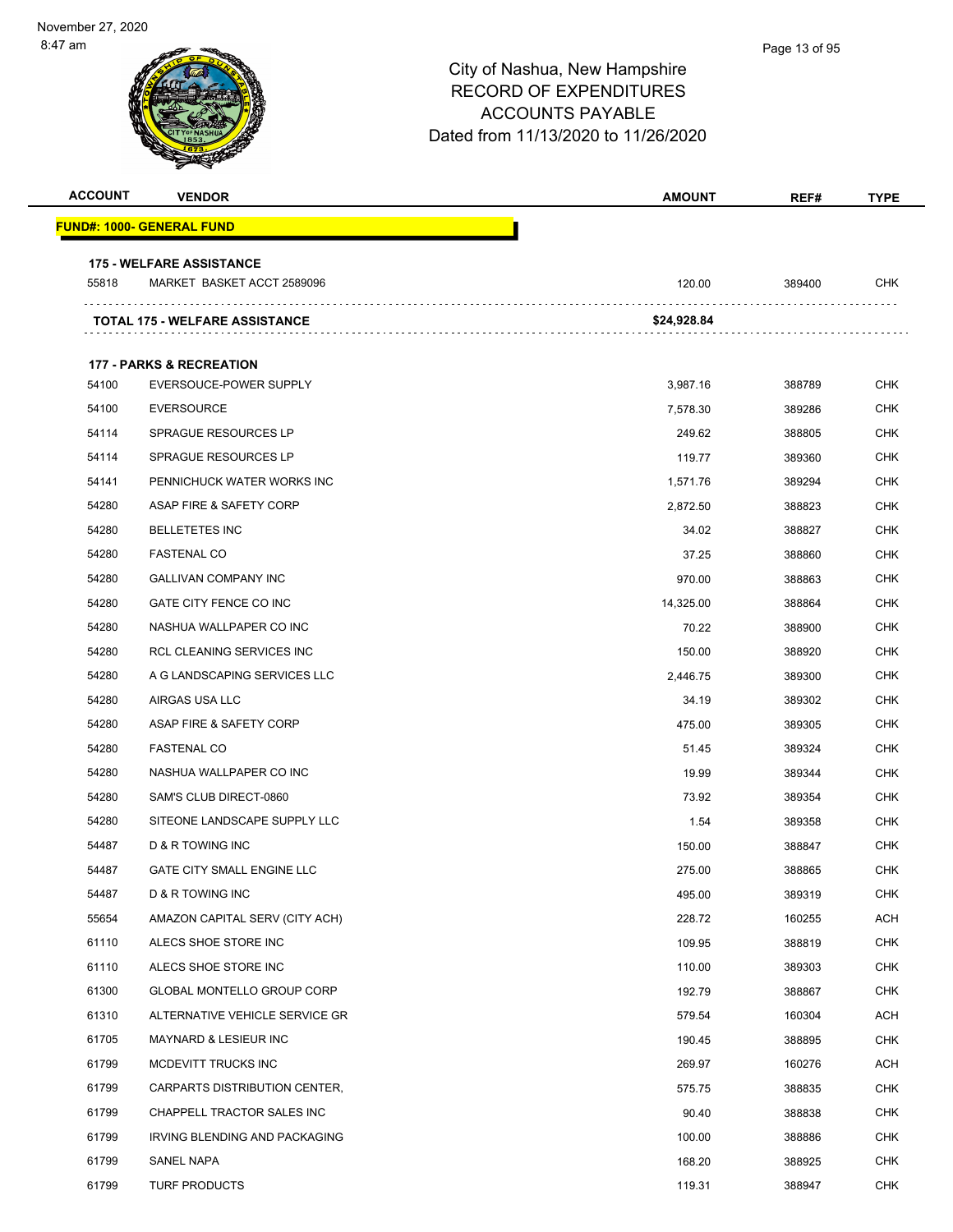|                |                                           | City of Nashua, New Hampshire<br><b>RECORD OF EXPENDITURES</b><br><b>ACCOUNTS PAYABLE</b><br>Dated from 11/13/2020 to 11/26/2020 |        |            |
|----------------|-------------------------------------------|----------------------------------------------------------------------------------------------------------------------------------|--------|------------|
| <b>ACCOUNT</b> | <b>VENDOR</b>                             | <b>AMOUNT</b>                                                                                                                    | REF#   | TYPE       |
|                | <u> FUND#: 1000- GENERAL FUND</u>         |                                                                                                                                  |        |            |
|                | <b>177 - PARKS &amp; RECREATION</b>       |                                                                                                                                  |        |            |
| 61799          | PETTY CASH                                | 8.00                                                                                                                             | 389278 | CHK        |
|                | <b>TOTAL 177 - PARKS &amp; RECREATION</b> | \$38,731.52                                                                                                                      |        |            |
| 179 - LIBRARY  |                                           |                                                                                                                                  |        |            |
| 54114          | LIBERTY UTILITIES - NH                    | 610.84                                                                                                                           | 388798 | <b>CHK</b> |
| 54114          | SPRAGUE RESOURCES LP                      | 16.23                                                                                                                            | 388805 | <b>CHK</b> |
| 54114          | SPRAGUE RESOURCES LP                      | 188.75                                                                                                                           | 389360 | <b>CHK</b> |
| 54141          | PENNICHUCK WATER WORKS INC                | 249.97                                                                                                                           | 389294 | <b>CHK</b> |
| 54428          | PACIFIC TELEMANAGEMENT SERVICE            | 53.00                                                                                                                            | 388908 | <b>CHK</b> |
| 55200          | <b>CURRIER MUSEUM OF ART</b>              | 80.00                                                                                                                            | 388788 | <b>CHK</b> |
| 55200          | CHILDREN'S MUSEUM OF NH                   | 300.00                                                                                                                           | 389282 | <b>CHK</b> |
| 61100          | AMAZON CAPITAL SERV (CITY ACH)            | 12.99                                                                                                                            | 160255 | <b>ACH</b> |
| 61100          | WB MASON CO INC                           | 57.30                                                                                                                            | 388956 | <b>CHK</b> |
| 61299          | AMAZON CAPITAL SERV (CITY ACH)            | 40.98                                                                                                                            | 160303 | <b>ACH</b> |
| 61299          | THE COPY SHOP                             | 990.00                                                                                                                           | 388843 | <b>CHK</b> |
| 61428          | WB MASON CO INC                           | 89.97                                                                                                                            | 388956 | <b>CHK</b> |
| 61807          | <b>INGRAM LIBRARY SERVICES LLC</b>        | 1,158.06                                                                                                                         | 160269 | <b>ACH</b> |
| 61807          | INGRAM LIBRARY SERVICES LLC               | 124.51                                                                                                                           | 160311 | <b>ACH</b> |
| 61807          | <b>BAKER &amp; TAYLOR</b>                 | 1,601.49                                                                                                                         | 388826 | <b>CHK</b> |
| 61807          | <b>OVERDRIVE INC</b>                      | 8,000.00                                                                                                                         | 388907 | <b>CHK</b> |
| 61807          | D K AGENCIES P LTD                        | 454.00                                                                                                                           | 389437 | <b>CHK</b> |
| 61814          | MIDWEST TAPE LLC                          | 1,043.87                                                                                                                         | 160279 | <b>ACH</b> |
| 61814          | <b>INGRAM LIBRARY SERVICES LLC</b>        | 194.70                                                                                                                           | 160311 | <b>ACH</b> |
| 61814          | MIDWEST TAPE LLC                          | 104.10                                                                                                                           | 160318 | <b>ACH</b> |
| 61814          | <b>BAKER &amp; TAYLOR</b>                 | 85.25                                                                                                                            | 388826 | <b>CHK</b> |
| 61821          | UNION LEADER CORPORATION                  | 208.00                                                                                                                           | 388810 | <b>CHK</b> |
| 61821          | <b>BOOK PAGE</b>                          | 588.00                                                                                                                           | 388830 | <b>CHK</b> |
| 68322          | AMAZON CAPITAL SERV (CITY ACH)            | 17.98                                                                                                                            | 160255 | <b>ACH</b> |
| 68322          | <b>KRISTEN MURPHY</b>                     | 69.53                                                                                                                            | 160281 | <b>ACH</b> |
| 68322          | AMAZON CAPITAL SERV (CITY ACH)            | 79.09                                                                                                                            | 160303 | ACH        |
|                | <b>TOTAL 179 - LIBRARY</b>                | \$16,418.61                                                                                                                      |        |            |

**181 - COMMUNITY DEVELOPMENT**

| 55200 | <b>GREATER NASHUA CHAMBER OF</b> | 50.00    | 389329 | <b>CHK</b> |
|-------|----------------------------------|----------|--------|------------|
| 55699 | SOLITUDE LAKE MANAGEMENT LLC     | 1.100.00 | 388932 | <b>CHK</b> |
| 61100 | WB MASON CO INC                  | 186.32   | 388956 | <b>CHK</b> |
| 61650 | CONWAY TECHNOLOGY GROUP          | 94.00    | 388842 | <b>CHK</b> |
| 61650 | WB MASON CO INC                  | 228.04   | 388956 | <b>CHK</b> |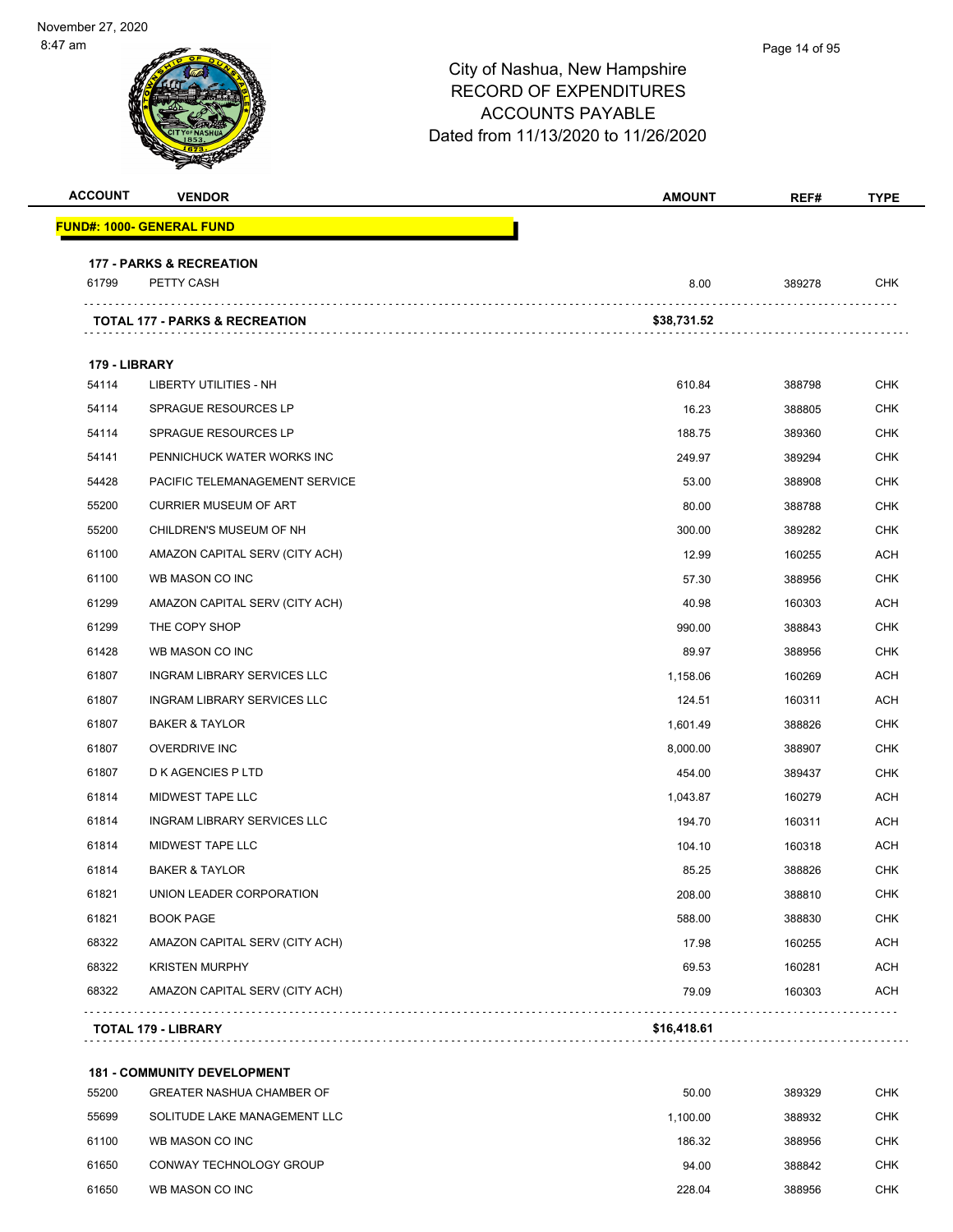| <b>ACCOUNT</b>      | <b>VENDOR</b>                            | <b>AMOUNT</b> | REF#   | <b>TYPE</b> |
|---------------------|------------------------------------------|---------------|--------|-------------|
|                     | <u> FUND#: 1000- GENERAL FUND</u>        |               |        |             |
|                     | <b>TOTAL 181 - COMMUNITY DEVELOPMENT</b> | \$1,658.36    |        |             |
|                     | <b>183 - ECONOMIC DEVELOPMENT</b>        |               |        |             |
| 55200               | NASHUA MILLYARD ASSOC INC                | 746.26        | 388899 | <b>CHK</b>  |
| 61830               | <b>COSTAR REALTY INFORMATION</b>         | 797.18        | 388844 | <b>CHK</b>  |
|                     | <b>TOTAL 183 - ECONOMIC DEVELOPMENT</b>  | \$1,543.44    |        |             |
| <b>191 - SCHOOL</b> |                                          |               |        |             |
| 52150               | NH RETIREMENT SYSTEM                     | 2,945.32      | 389346 | <b>CHK</b>  |
| 52300               | SUN LIFE ASSURANCE CO OF CANAD           | 2,678.57      | 160298 | ACH         |
| 53128               | <b>JACKSON LEWIS LLP</b>                 | 4,000.00      | 160295 | ACH         |
| 53128               | MATTHEW & LEAH DONAHUE                   | 1,770.00      | 389009 | <b>CHK</b>  |
| 53128               | WADLEIGH STARR & PETERS PLLC             | 1,332.50      | 389105 | <b>CHK</b>  |
| 53128               | <b>MATTHEW &amp; LEAH DONAHUE</b>        | 275.31        | 389246 | <b>CHK</b>  |
| 53600               | ADULT LEARNING CENTER                    | 34,100.00     | 389233 | <b>CHK</b>  |
| 53614               | AMY MCCARTNEY                            | 14,202.00     | 388981 | <b>CHK</b>  |
| 53614               | <b>CLARK ASSOC</b>                       | 41,071.60     | 389000 | <b>CHK</b>  |
| 53614               | LITERACY LEARNING SOLUTIONS              | 727.53        | 389054 | <b>CHK</b>  |
| 53628               | STATE OF NH CRIMINAL RECORDS             | 832.00        | 388973 | <b>CHK</b>  |
| 53628               | ASAP FIRE & SAFETY CORP                  | 1,007.00      | 388985 | <b>CHK</b>  |
| 53628               | DTS COMMUNICATIONS LLC                   | 125.45        | 389010 | <b>CHK</b>  |
| 53628               | FIRE PROTECTION TESTING LLC              | 374.00        | 389019 | <b>CHK</b>  |
| 53628               | <b>BLAKE LEISTER</b>                     | 185.00        | 389051 | <b>CHK</b>  |
| 53628               | <b>RELIABLE IT</b>                       | 300.00        | 389082 | <b>CHK</b>  |
| 53628               | METRO GROUP INC                          | 854.00        | 389263 | <b>CHK</b>  |
| 53628               | <b>SERESC</b>                            | 25,612.20     | 389275 | <b>CHK</b>  |
| 54100               | <b>EVERSOURCE</b>                        | 19,209.13     | 388959 | <b>CHK</b>  |
| 54114               | <b>LIBERTY UTILITIES - NH</b>            | 557.17        | 388962 | <b>CHK</b>  |
| 54114               | LIBERTY UTILITIES - NH                   | 511.19        | 388963 | <b>CHK</b>  |
| 54114               | <b>LIBERTY UTILITIES - NH</b>            | 57.46         | 388964 | <b>CHK</b>  |
| 54114               | LIBERTY UTILITIES - NH                   | 57.46         | 388965 | <b>CHK</b>  |
| 54114               | LIBERTY UTILITIES - NH                   | 61.09         | 388966 | <b>CHK</b>  |
| 54114               | LIBERTY UTILITIES - NH                   | 64.20         | 388967 | <b>CHK</b>  |
| 54114               | AMERIGAS                                 | 482.98        | 388980 | <b>CHK</b>  |
| 54141               | PENNICHUCK WATER WORKS INC               | 2,614.81      | 388969 | <b>CHK</b>  |
| 54243               | SIEMENS INDUSTRY INC                     | 17,979.00     | 389088 | <b>CHK</b>  |
| 54280               | ARCHIMEDIA SOLUTIONS GROUP LLC           | 486.00        | 388983 | <b>CHK</b>  |
| 54280               | <b>BELLETETES INC</b>                    | 173.84        | 388989 | <b>CHK</b>  |
| 54280               | NASHUA WALLPAPER CO INC                  | 550.75        | 389070 | <b>CHK</b>  |
|                     |                                          |               |        |             |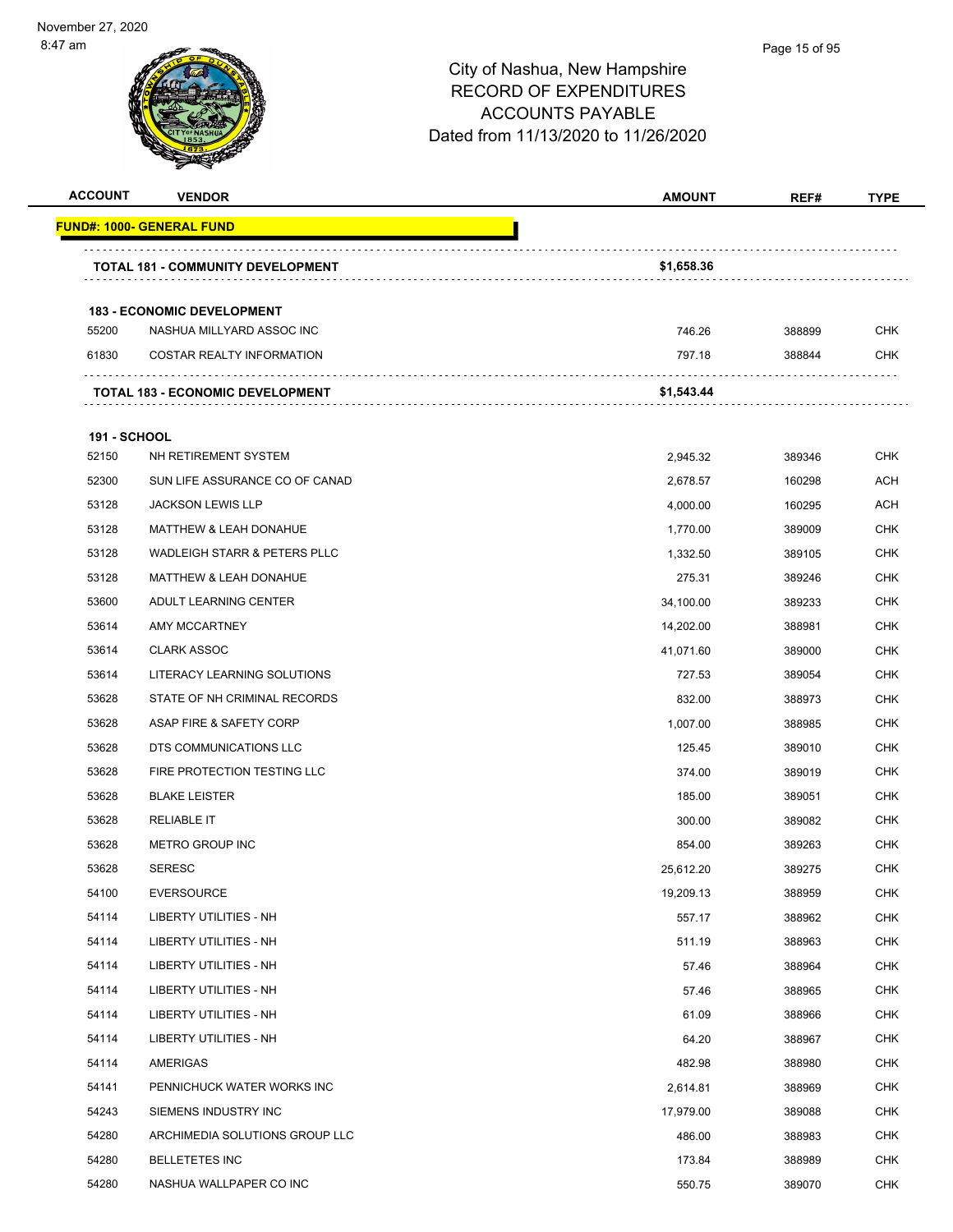| <b>ACCOUNT</b>               | <b>VENDOR</b>                    | <b>AMOUNT</b> | REF#   | <b>TYPE</b> |
|------------------------------|----------------------------------|---------------|--------|-------------|
|                              | <b>FUND#: 1000- GENERAL FUND</b> |               |        |             |
|                              |                                  |               |        |             |
| <b>191 - SCHOOL</b><br>54280 | <b>BLINDS USA</b>                | 760.94        | 389236 | <b>CHK</b>  |
| 54280                        | NASHUA WALLPAPER CO INC          | 179.86        | 389266 | <b>CHK</b>  |
| 54280                        | <b>PASEK CORP</b>                | 864.43        | 389269 | <b>CHK</b>  |
| 54487                        | TRANE U.S. INC                   | 8,395.00      | 389100 | <b>CHK</b>  |
| 54600                        | <b>CARPARTS OF NASHUA</b>        | 971.66        | 388998 | <b>CHK</b>  |
| 54600                        | LIBERTY INTNL TRUCKS OF NH LLC   | 272.86        | 389053 | <b>CHK</b>  |
| 54600                        | <b>MAYNARD &amp; LESIEUR INC</b> | 45.00         | 389063 | <b>CHK</b>  |
| 54600                        | O'REILLY AUTO PARTS              | 122.67        | 389073 | <b>CHK</b>  |
| 54600                        | SANEL NAPA                       | 9.58          | 389084 | <b>CHK</b>  |
| 54600                        | <b>CARPARTS OF NASHUA</b>        | 146.21        | 389240 | CHK         |
| 54600                        | <b>D &amp; R TOWING INC</b>      | 5,387.50      | 389245 | <b>CHK</b>  |
| 54600                        | DONOVAN EQUIPMENT CO INC         | 1,433.12      | 389247 | <b>CHK</b>  |
| 54600                        | O'REILLY AUTO PARTS              | 17.97         | 389267 | <b>CHK</b>  |
| 54600                        | SANEL NAPA                       | 69.10         | 389273 | <b>CHK</b>  |
| 54821                        | <b>PITNEY BOWES</b>              | 370.18        | 388970 | <b>CHK</b>  |
| 54899                        | <b>BRADY SULLIVAN</b>            | 13,264.66     | 160322 | ACH         |
| 55109                        | CONSOLIDATED COMMUNICATIONS      | 154.29        | 388958 | <b>CHK</b>  |
| 55109                        | <b>FIRSTLIGHT</b>                | 2,254.58      | 388961 | <b>CHK</b>  |
| 55109                        | VERIZON WIRELESS 742005979       | 394.91        | 388975 | <b>CHK</b>  |
| 55109                        | <b>WINDSTREAM</b>                | 291.29        | 388976 | CHK         |
| 55109                        | CONSOLIDATED COMMUNICATIONS      | 1,169.94      | 389284 | <b>CHK</b>  |
| 55200                        | MASSACHUSETTS ASSOC OF           | 1,400.00      | 389062 | <b>CHK</b>  |
| 55307                        | <b>JAMIE FRANZ-MORIN</b>         | 22.96         | 389023 | <b>CHK</b>  |
| 55307                        | <b>DONALD TESSIER</b>            | 29.04         | 389096 | <b>CHK</b>  |
| 55400                        | INSTITUTE FOR ENVIRONMENTAL ED   | 155.00        | 389040 | <b>CHK</b>  |
| 55500                        | <b>HIPPOPRESS</b>                | 400.00        | 389035 | <b>CHK</b>  |
| 55500                        | SPEDHUNTERS LLC                  | 250.00        | 389091 | <b>CHK</b>  |
| 55600                        | THE COPY SHOP                    | 103.00        | 389002 | <b>CHK</b>  |
| 55600                        | THE COPY SHOP                    | 44.00         | 389243 | <b>CHK</b>  |
| 55607                        | <b>FEDEX</b>                     | 8.50          | 388960 | CHK         |
| 55607                        | PITNEY BOWES INC                 | 128.55        | 388971 | <b>CHK</b>  |
| 55607                        | QUADIENT LEASING USA INC         | 437.94        | 388972 | <b>CHK</b>  |
| 55607                        | RESERVE ACCOUNT                  | 2,000.00      | 389272 | <b>CHK</b>  |
| 55628                        | <b>GENERAL LINEN SERVICE INC</b> | 251.52        | 389025 | <b>CHK</b>  |
| 55642                        | <b>GREGORY ANDRUSKEVICH</b>      | 68.00         | 388982 | CHK         |
| 55642                        | <b>WILLIAM ATKINSON</b>          | 68.00         | 388986 | <b>CHK</b>  |
| 55642                        | KENNETH A BOURQUE                | 136.00        | 388994 | <b>CHK</b>  |
| 55642                        | ANDREW BRODEUR                   | 68.00         | 388995 | <b>CHK</b>  |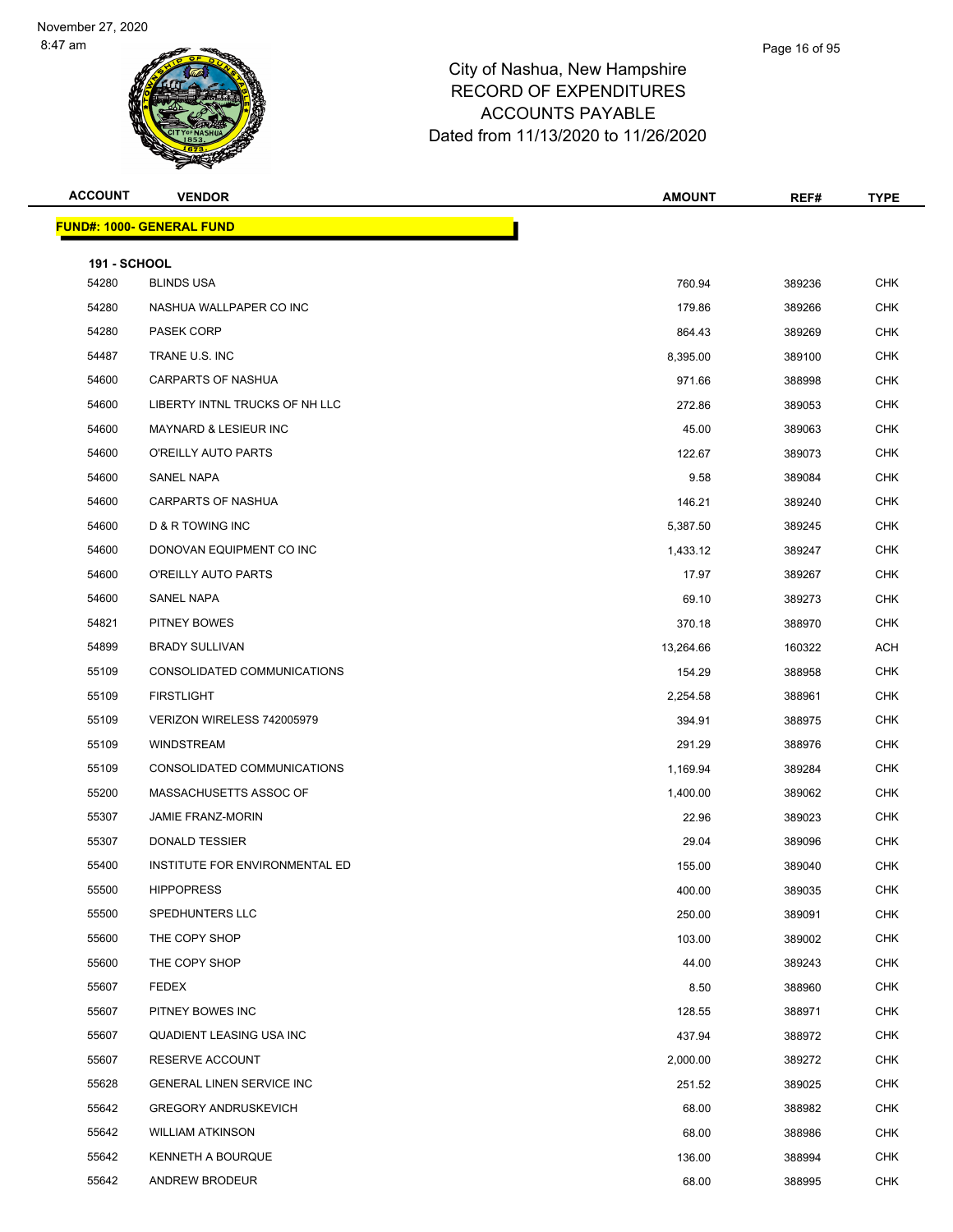| <b>ACCOUNT</b>      | <b>VENDOR</b>                            | <b>AMOUNT</b> | REF#   | <b>TYPE</b> |
|---------------------|------------------------------------------|---------------|--------|-------------|
|                     | <u> FUND#: 1000- GENERAL FUND</u>        |               |        |             |
| <b>191 - SCHOOL</b> |                                          |               |        |             |
| 55642               | MICHAEL GRONDIN                          | 110.00        | 389028 | <b>CHK</b>  |
| 55642               | PATRICIA HEYWOOD                         | 10.00         | 389033 | <b>CHK</b>  |
| 55642               | ETHAN JOHNSON                            | 136.00        | 389044 | <b>CHK</b>  |
| 55642               | <b>MARC R JOHNSON</b>                    | 136.00        | 389045 | <b>CHK</b>  |
| 55642               | <b>TERESA KUKESH</b>                     | 10.00         | 389048 | <b>CHK</b>  |
| 55642               | <b>FREDERICK LATHAM</b>                  | 68.00         | 389050 | <b>CHK</b>  |
| 55642               | <b>WILLIAM MAKARAWICZ</b>                | 68.00         | 389057 | <b>CHK</b>  |
| 55642               | <b>MARCIA L MANSEAU</b>                  | 34.00         | 389058 | <b>CHK</b>  |
| 55642               | <b>WALTER T MONSON</b>                   | 68.00         | 389067 | CHK         |
| 55642               | MICHAEL PROULX                           | 68.00         | 389076 | <b>CHK</b>  |
| 55642               | R. KYLE SNOW                             | 58.00         | 389089 | <b>CHK</b>  |
| 55642               | DAVE ZWICKER                             | 136.00        | 389112 | <b>CHK</b>  |
| 55642               | <b>KENNETH A BOURQUE</b>                 | 68.00         | 389237 | <b>CHK</b>  |
| 55642               | ANDREW BRODEUR                           | 68.00         | 389238 | <b>CHK</b>  |
| 55642               | <b>MARK GREGORAKOS</b>                   | 110.00        | 389255 | <b>CHK</b>  |
| 55690               | FIRST STUDENT INC                        | 354,917.39    | 389020 | <b>CHK</b>  |
| 55691               | DURHAM SCHOOL SERVICES                   | 37,089.27     | 389012 | <b>CHK</b>  |
| 55691               | FIRST STUDENT INC                        | 296,868.86    | 389020 | <b>CHK</b>  |
| 55691               | FIRST STUDENT INC                        | 35,604.70     | 389253 | CHK         |
| 55694               | BARNSTEAD ELEMENTARY SCHOOL              | 4,925.52      | 388988 | <b>CHK</b>  |
| 55694               | <b>BOOTHBY THERAPY SERVICES LLC</b>      | 1,947.00      | 388992 | <b>CHK</b>  |
| 55694               | <b>CEDARCREST INC</b>                    | 38,944.53     | 388999 | <b>CHK</b>  |
| 55694               | <b>CREST COLLABORATIVE</b>               | 14,209.53     | 389004 | <b>CHK</b>  |
| 55694               | DOCTOR FRANKLIN PERKINS SCH              | 7,504.40      | 389008 | CHK         |
| 55694               | <b>EASTER SEALS OF NEW HAMPSHIRE</b>     | 67,719.40     | 389013 | <b>CHK</b>  |
| 55694               | EVERGREEN CENTER INC                     | 2,212.02      | 389016 | CHK         |
| 55694               | GATEWAYS COMMUNITY SERVICES              | 3,660.00      | 389024 | <b>CHK</b>  |
| 55694               | HILLCREST EDUCATIONAL CENTERS            | 23,605.34     | 389034 | <b>CHK</b>  |
| 55694               | LANDMARK SCHOOL OUTREACH PROG            | 9,920.32      | 389049 | CHK         |
| 55694               | MILLCREEK REHABILITATION CTRS            | 10,070.00     | 389065 | <b>CHK</b>  |
| 55694               | MOUNT PROSPECT ACADEMY INC               | 18,597.60     | 389068 | <b>CHK</b>  |
| 55694               | NASHOBA LEARNING GROUP                   | 529.00        | 389069 | <b>CHK</b>  |
| 55694               | <b>REGIONAL SERVICES &amp; EDUCATION</b> | 64,446.30     | 389081 | <b>CHK</b>  |
| 55694               | <b>SEVEN HILLS</b>                       | 9,195.00      | 389087 | CHK         |
| 55694               | SPAULDING ACADEMY & FAMILY SER           | 131,836.86    | 389090 | <b>CHK</b>  |
| 55694               | ST ANNS HOME INC                         | 25,046.42     | 389092 | <b>CHK</b>  |
| 55694               | VALLEY COLLABORATIVE                     | 18,949.12     | 389104 | <b>CHK</b>  |
| 55694               | THE WHITNEY ACADEMY INC                  | 13,061.23     | 389110 | <b>CHK</b>  |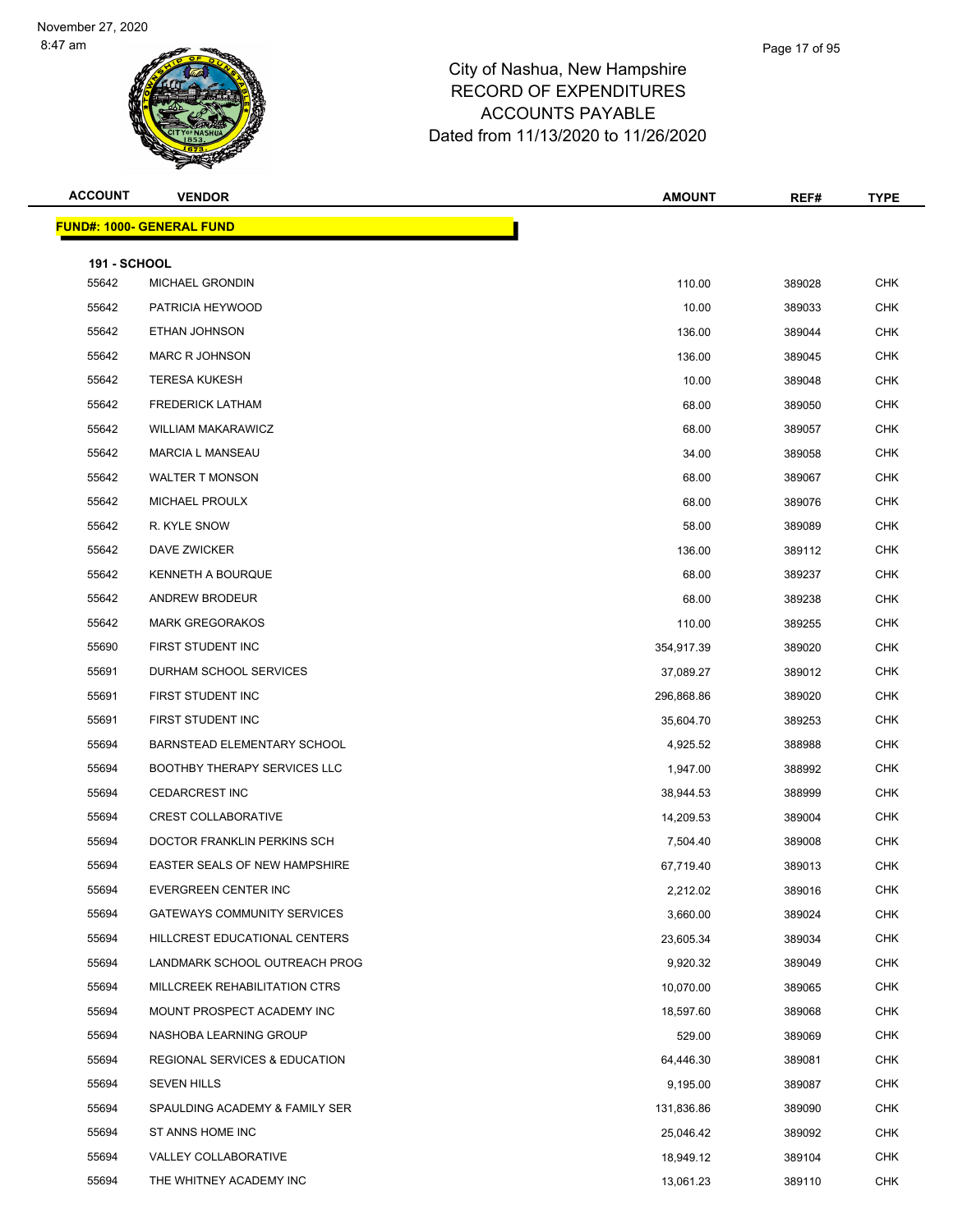| <b>ACCOUNT</b>               | <b>VENDOR</b>                    | <b>AMOUNT</b> | REF#   | <b>TYPE</b> |
|------------------------------|----------------------------------|---------------|--------|-------------|
|                              | <b>FUND#: 1000- GENERAL FUND</b> |               |        |             |
|                              |                                  |               |        |             |
| <b>191 - SCHOOL</b><br>55699 | <b>EXTRA DUTY SOLUTIONS</b>      | 1,109.12      | 160294 | <b>ACH</b>  |
| 55699                        | QUADIENT LEASING USA INC         | 455.40        | 388972 | <b>CHK</b>  |
| 61100                        | (SCHOOL ACH) AMAZON CAPITAL SE   | 123.56        | 160292 | <b>ACH</b>  |
| 61100                        | <b>SCHOOL SPECIALTY</b>          | 220.92        | 389086 | <b>CHK</b>  |
| 61100                        | WB MASON CO INC                  | 537.13        | 389107 | <b>CHK</b>  |
| 61100                        | WB MASON CO INC                  | 129.79        | 389277 | <b>CHK</b>  |
| 61135                        | (SCHOOL ACH) AMAZON CAPITAL SE   | 775.75        | 160292 | <b>ACH</b>  |
| 61135                        | (SCHOOL ACH) AMAZON CAPITAL SE   | 269.27        | 160321 | <b>ACH</b>  |
| 61135                        | OTC BRANDS INC                   | 122.53        | 388968 | <b>CHK</b>  |
| 61135                        | UNITED PARCEL SERVICE            | 7.22          | 388974 | CHK         |
| 61135                        | SARAH BROWN                      | 24.95         | 388996 | <b>CHK</b>  |
| 61135                        | BURMAX CO INC                    | 104.39        | 388997 | <b>CHK</b>  |
| 61135                        | <b>CARPARTS OF NASHUA</b>        | (22.00)       | 388998 | <b>CHK</b>  |
| 61135                        | <b>MEGAN DANIELS</b>             | 73.52         | 389005 | <b>CHK</b>  |
| 61135                        | <b>DEMCO</b>                     | 118.51        | 389007 | CHK         |
| 61135                        | <b>LISA DUNCKLEE</b>             | 127.50        | 389011 | <b>CHK</b>  |
| 61135                        | IMPERIAL BAG & PAPER CO LLC      | 859.98        | 389039 | <b>CHK</b>  |
| 61135                        | KONICA MINOLTA BUSINESS          | 122.10        | 389046 | <b>CHK</b>  |
| 61135                        | <b>ALLISON KRONES</b>            | 239.73        | 389047 | <b>CHK</b>  |
| 61135                        | <b>MOLLY LIAKOS</b>              | 40.00         | 389052 | CHK         |
| 61135                        | MARKERTEK VIDEO SUPPLY           | 871.23        | 389059 | <b>CHK</b>  |
| 61135                        | MARKET BASKET ACCT 2589096       | 104.06        | 389060 | <b>CHK</b>  |
| 61135                        | MCGRAW HILL SCHOOL EDUCATION     | 67.91         | 389064 | <b>CHK</b>  |
| 61135                        | <b>DEANNA PURCELL</b>            | 39.64         | 389077 | <b>CHK</b>  |
| 61135                        | RED HOT SPORTS PROMOTIONS        | 320.00        | 389079 | <b>CHK</b>  |
| 61135                        | SCHOLASTIC INC                   | 107.00        | 389085 | <b>CHK</b>  |
| 61135                        | <b>SCHOOL SPECIALTY</b>          | 589.28        | 389086 | <b>CHK</b>  |
| 61135                        | STACEY A. SWEKLO-BRADLEY         | 36.00         | 389093 | <b>CHK</b>  |
| 61135                        | REBECCA TAYLOR                   | 33.45         | 389094 | <b>CHK</b>  |
| 61135                        | <b>TEACHER SYNERGY LLC</b>       | 182.99        | 389095 | <b>CHK</b>  |
| 61135                        | WAL-MART                         | 57.68         | 389106 | <b>CHK</b>  |
| 61135                        | WB MASON CO INC                  | (36.72)       | 389107 | <b>CHK</b>  |
| 61135                        | <b>GEOFF WESTERVELT</b>          | 187.50        | 389109 | <b>CHK</b>  |
| 61135                        | PETTY CASH                       | 93.44         | 389230 | <b>CHK</b>  |
| 61135                        | EDEN ENERGY MEDICINE             | 152.79        | 389248 | CHK         |
| 61135                        | ESGI                             | 700.00        | 389249 | <b>CHK</b>  |
| 61135                        | <b>KRISTIN HAMELIN</b>           | 74.04         | 389256 | <b>CHK</b>  |
| 61135                        | KAMI                             | 792.00        | 389261 | <b>CHK</b>  |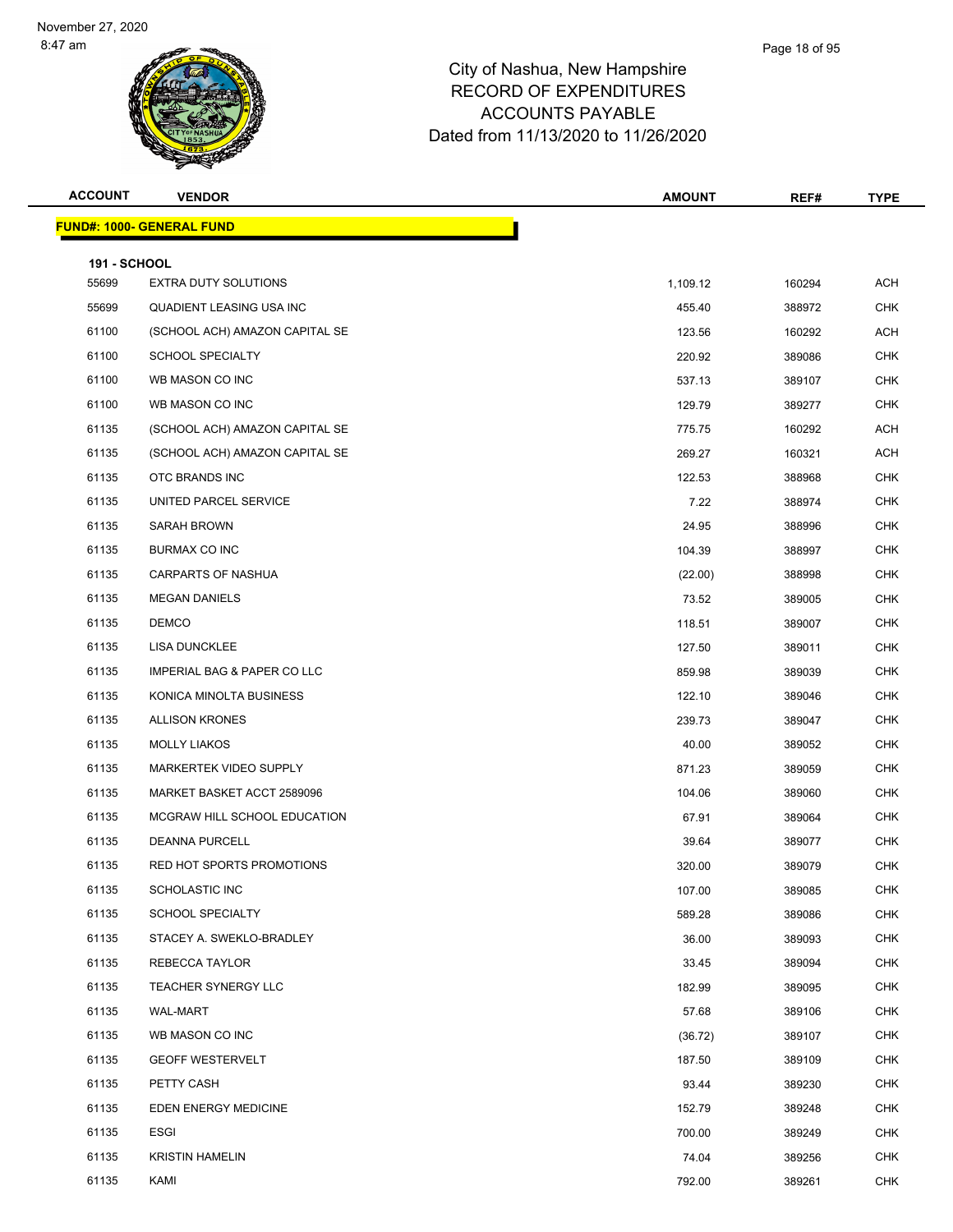| <b>ACCOUNT</b>               | <b>VENDOR</b>                          | <b>AMOUNT</b> | REF#   | <b>TYPE</b> |
|------------------------------|----------------------------------------|---------------|--------|-------------|
|                              | <u> FUND#: 1000- GENERAL FUND</u>      |               |        |             |
|                              |                                        |               |        |             |
| <b>191 - SCHOOL</b><br>61135 | MARKET BASKET ACCT 2589096             | 48.72         | 389262 | <b>CHK</b>  |
| 61135                        | N <sub>2</sub> Y LLC                   | 199.68        | 389265 | <b>CHK</b>  |
| 61135                        | KATHY PAETZOLD                         | 87.99         | 389268 | <b>CHK</b>  |
| 61135                        | <b>SCHOOL SPECIALTY</b>                | 645.56        | 389274 | <b>CHK</b>  |
| 61135                        | ANA VASCONCELOS                        | 311.67        | 389276 | <b>CHK</b>  |
| 61135                        | WB MASON CO INC                        | 707.26        | 389277 | <b>CHK</b>  |
| 61142                        | WAL-MART                               | 40.08         | 389106 | <b>CHK</b>  |
| 61299                        | (SCHOOL ACH) AMAZON CAPITAL SE         | 228.53        | 160292 | ACH         |
| 61299                        | ARCSOURCE INC                          | 8.27          | 388984 | <b>CHK</b>  |
| 61299                        | <b>FASTENAL CO</b>                     | 134.72        | 389018 | <b>CHK</b>  |
| 61299                        | HOME DEPOT CREDIT SERVICES             | 201.66        | 389037 | CHK         |
| 61299                        | <b>MONADNOCK MTN SPRING WATER</b>      | 18.00         | 389066 | <b>CHK</b>  |
| 61299                        | RC WELDING LLC                         | 540.00        | 389078 | <b>CHK</b>  |
| 61299                        | BUDGET 1 HR. SIGN CTR., INC            | 215.00        | 389239 | <b>CHK</b>  |
| 61299                        | <b>FASTENAL CO</b>                     | 381.13        | 389251 | <b>CHK</b>  |
| 61299                        | HOME DEPOT CREDIT SERVICES             | 11.94         | 389257 | <b>CHK</b>  |
| 61407                        | M & M ELECTRICAL SUPPLY CO INC         | 1,052.33      | 160296 | ACH         |
| 61407                        | REXEL USA INC                          | 20.16         | 160297 | ACH         |
| 61414                        | F W WEBB COMPANY                       | 513.79        | 389017 | <b>CHK</b>  |
| 61414                        | <b>HAJOCA CORPORATION</b>              | 329.62        | 389029 | <b>CHK</b>  |
| 61414                        | F W WEBB COMPANY                       | 28.73         | 389250 | CHK         |
| 61421                        | CONTROL TECHNOLOGIES INC               | 63.64         | 389001 | <b>CHK</b>  |
| 61421                        | TOTAL AIR SUPPLY INC                   | 51.00         | 389099 | <b>CHK</b>  |
| 61421                        | TRANE U.S. INC                         | 231.87        | 389100 | <b>CHK</b>  |
| 61428                        | <b>GRAINGER</b>                        | 890.64        | 389026 | <b>CHK</b>  |
| 61428                        | <b>IMPERIAL BAG &amp; PAPER CO LLC</b> | 453.58        | 389039 | <b>CHK</b>  |
| 61428                        | NASHUA WALLPAPER CO INC                | 2,403.84      | 389070 | <b>CHK</b>  |
| 61428                        | NASHUA WALLPAPER CO INC                | 2,593.19      | 389266 | <b>CHK</b>  |
| 61599                        | <b>BROX INDUSTRIES INC</b>             | 189.80        | 160293 | ACH         |
| 61599                        | UNITED AG & TURF NE                    | 30.20         | 389103 | <b>CHK</b>  |
| 61607                        | I.T. INSIDERS                          | 590.90        | 389038 | <b>CHK</b>  |
| 61607                        | I.T. INSIDERS                          | 2,315.39      | 389258 | <b>CHK</b>  |
| 61814                        | COUGHLIN COMPANIES LLC                 | 1,850.27      | 389003 | <b>CHK</b>  |
| 61814                        | FOLLETT SCHOOL SOLUTIONS INC           | 293.06        | 389021 | <b>CHK</b>  |
| 61814                        | FOLLETT SCHOOL SOLUTIONS INC           | 439.95        | 389022 | <b>CHK</b>  |
| 61814                        | <b>TOADSTOOL BOOKSHOP</b>              | 117.51        | 389098 | <b>CHK</b>  |
| 61814                        | COUGHLIN COMPANIES LLC                 | 609.84        | 389244 | <b>CHK</b>  |
| 61830                        | <b>HEINEMANN</b>                       | 170.00        | 389032 | <b>CHK</b>  |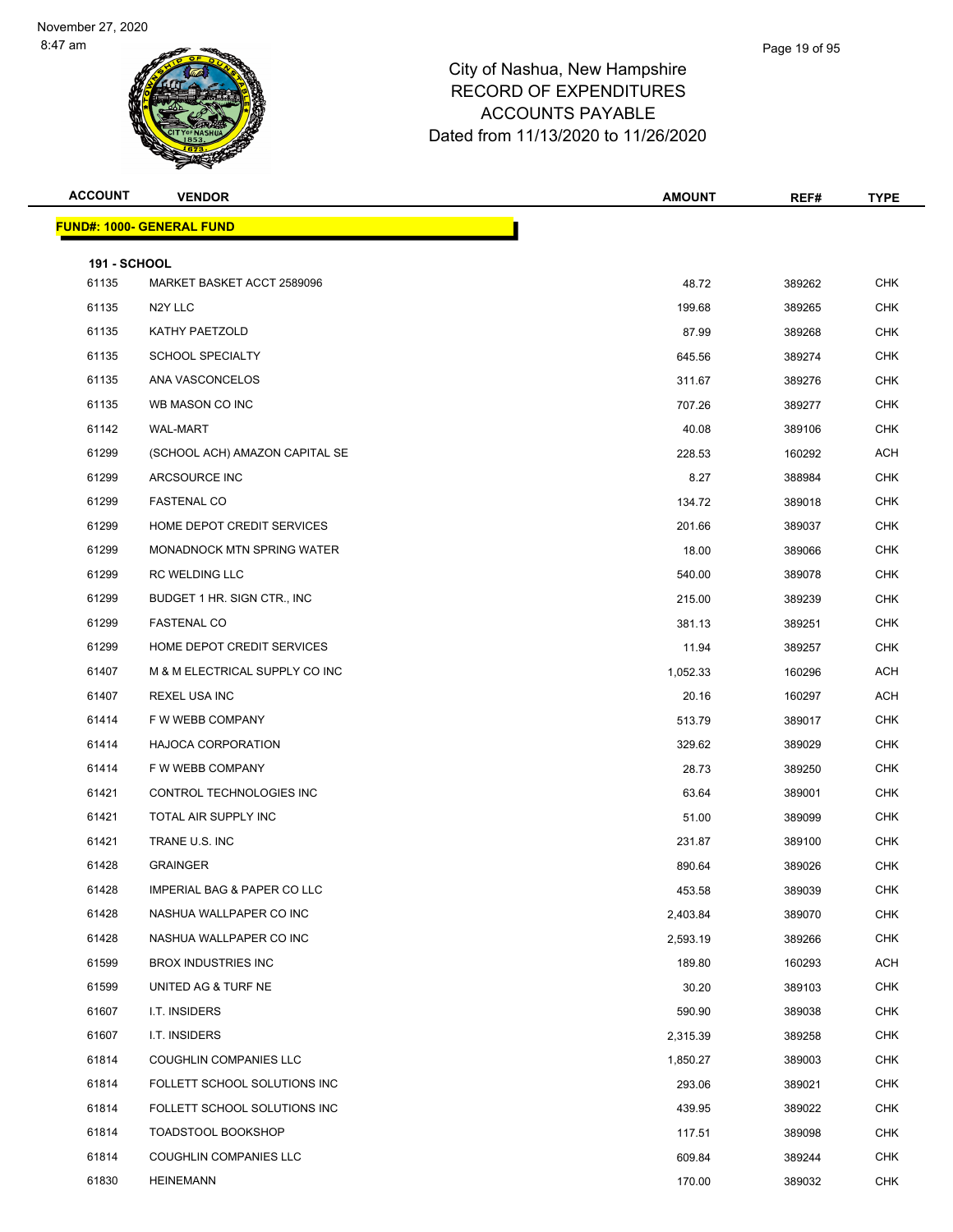| <b>ACCOUNT</b>               | <b>VENDOR</b>                                | <b>AMOUNT</b>          | REF#   | <b>TYPE</b> |
|------------------------------|----------------------------------------------|------------------------|--------|-------------|
|                              | <b>FUND#: 1000- GENERAL FUND</b>             |                        |        |             |
|                              |                                              |                        |        |             |
| <b>191 - SCHOOL</b><br>61830 | TUMBLEWEED PRESS INC                         | 2,876.40               | 389102 | <b>CHK</b>  |
| 61830                        | <b>JAMES WOOLDRIDGE</b>                      | 427.50                 | 389260 | <b>CHK</b>  |
| 61875                        | UNITED PARCEL SERVICE                        | 38.44                  | 388974 | <b>CHK</b>  |
| 61875                        | <b>ACTIVELY LEARN INC</b>                    | 15.84                  | 388977 | <b>CHK</b>  |
| 61875                        | EVAN-MOOR                                    | 326.86                 | 389015 | <b>CHK</b>  |
| 61875                        | PEARSON EDUCATION                            | 330.54                 | 389075 | <b>CHK</b>  |
| 61875                        | <b>WILSON LANGUAGE</b>                       | 13,474.30              | 389111 | <b>CHK</b>  |
| 61875                        | ACTIVELY LEARN INC                           | 124.98                 | 389232 | <b>CHK</b>  |
| 61875                        | PERFECTION LEARNING CORP                     | 22.73                  | 389270 | <b>CHK</b>  |
| 71228                        | <b>NEARPOD</b>                               | 3,400.00               | 389072 | <b>CHK</b>  |
| 71999                        | CLEAN-O-RAMA                                 | 1,391.01               | 389242 | <b>CHK</b>  |
|                              | <b>TOTAL 191 - SCHOOL</b>                    | \$1,460,611.41         |        |             |
|                              | <b>193 - DEBT SERVICE</b>                    |                        |        |             |
| 75300                        | HILLTOP SECURITIES INC                       | 56,268.00              | 388795 | <b>CHK</b>  |
| 75300                        | STANDARD & POOR'S LLC                        | 19,000.00              | 388806 | <b>CHK</b>  |
| 75300                        | LOCKE LORD LLP                               | 55,000.00              | 388892 | <b>CHK</b>  |
| 75300                        | PAUL H MURPHY & COMPANY                      | 1,875.00               | 388910 | <b>CHK</b>  |
|                              | <b>TOTAL 193 - DEBT SERVICE</b>              | \$132,143.00           |        |             |
|                              | TOTAL FUND 1000 - GENERAL FUND               | \$5,874,989.05         |        |             |
|                              | <u> FUND#: 1001- GF-CAPITAL IMPROVEMENTS</u> |                        |        |             |
| 161 - STREETS                |                                              |                        |        |             |
| 81100                        | <b>BELLETETES INC</b>                        | 1071.77.20.30<br>58.99 | 388827 | <b>CHK</b>  |
|                              | <b>TOTAL 161 - STREETS</b>                   | \$58.99                |        |             |
|                              | <b>177 - PARKS &amp; RECREATION</b>          |                        |        |             |

# 81100 NASHUA WALLPAPER CO INC 1071.77.18.30 79.16 388900 CHK **TOTAL 177 - PARKS & RECREATION \$79.16**

| <b>191 - SCHOOL</b> |                           |               |            |        |            |
|---------------------|---------------------------|---------------|------------|--------|------------|
| 81100               | HARRIMAN ASSOCIATES       | 1075.91.20.01 | 7.309.21   | 389030 | <b>CHK</b> |
|                     |                           |               |            |        |            |
|                     | <b>TOTAL 191 - SCHOOL</b> |               | \$7,309.21 |        |            |
|                     |                           |               |            |        |            |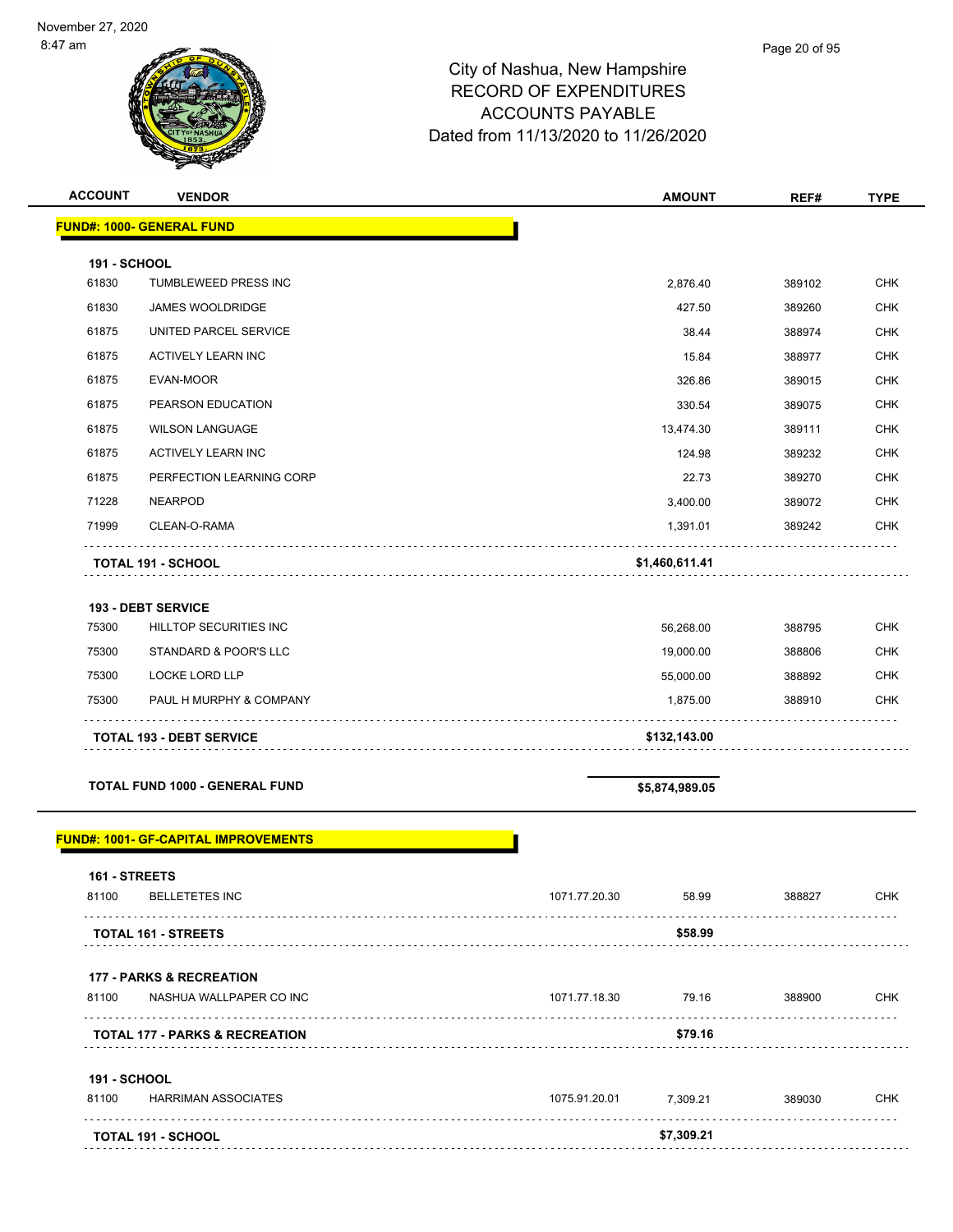| <b>ACCOUNT</b>    | <b>VENDOR</b>                                       |               | <b>AMOUNT</b> | REF#   | <b>TYPE</b> |
|-------------------|-----------------------------------------------------|---------------|---------------|--------|-------------|
|                   | <b>TOTAL FUND 1001 - GF-CAPITAL IMPROVEMENTS</b>    |               | \$7,447.36    |        |             |
|                   | <b>FUND#: 1010- GF-PRIOR YEAR ENC &amp; ESCROWS</b> |               |               |        |             |
|                   | <b>129 - CITY BUILDINGS</b>                         |               |               |        |             |
| 61428             | NEW ENGLAND PAPER & SUPPLY                          |               | 510.18        | 388903 | <b>CHK</b>  |
|                   | <b>TOTAL 129 - CITY BUILDINGS</b>                   |               | \$510.18      |        |             |
| 134 - GIS         |                                                     |               |               |        |             |
| 53142             | <b>CDM SMITH INC</b>                                |               | 10,326.00     | 388836 | <b>CHK</b>  |
|                   | <b>TOTAL 134 - GIS</b>                              | \$10,326.00   |               |        |             |
| 150 - POLICE      |                                                     |               |               |        |             |
| 61185             | <b>ENVIRO SAFETY PRODUCTS</b>                       |               | 109.99        | 388857 | <b>CHK</b>  |
|                   | <b>TOTAL 150 - POLICE</b>                           |               | \$109.99      | .      |             |
| <b>152 - FIRE</b> |                                                     |               |               |        |             |
| 53135             | ST JOSEPHS BUSINESS & HEALTH                        |               | 207.90        | 388934 | <b>CHK</b>  |
|                   | <b>TOTAL 152 - FIRE</b>                             |               | \$207.90      |        |             |
|                   | 170 - HYDROELECTRIC-PY ESCROWS                      |               |               |        |             |
| 54290             | <b>ESSEX POWER SERVICES INC</b>                     |               | 12,060.71     | 388858 | <b>CHK</b>  |
|                   | <b>TOTAL 170 - HYDROELECTRIC-PY ESCROWS</b>         | \$12,060.71   |               |        |             |
|                   | <b>177 - PARKS &amp; RECREATION</b>                 |               |               |        |             |
| 71625             | COUNTRYBROOK FARMS LLC                              | 1071.77.19.10 | 1,090.38      | 388845 | <b>CHK</b>  |
| 71625             | <b>GROW NASHUA</b>                                  | 1071.77.19.10 | 6,187.52      | 388872 | <b>CHK</b>  |
|                   | <b>TOTAL 177 - PARKS &amp; RECREATION</b>           |               | \$7,277.90    |        |             |
|                   | <b>182 - PLANNING AND ZONING</b>                    |               |               |        |             |
| 55699             | RKG ASSOCIATES INC                                  |               | 5,650.00      | 389352 | <b>CHK</b>  |
|                   | <b>TOTAL 182 - PLANNING AND ZONING</b>              |               | \$5,650.00    |        |             |
| 191 - SCHOOL      |                                                     |               |               |        |             |
| 53628             | I.T. INSIDERS                                       |               | 75.00         | 389258 | <b>CHK</b>  |
| 55600             | <b>IRON MOUNTAIN</b>                                |               | 181.85        | 389042 | <b>CHK</b>  |
| 61135             | <b>SCHOOL SPECIALTY</b>                             |               | 2.72          | 389086 | <b>CHK</b>  |
| 61821             | <b>EBSCO INFORMATION SERVICES</b>                   |               | 211.89        | 389014 | <b>CHK</b>  |
| 71221             | I.T. INSIDERS                                       |               | 4,748.75      | 389038 | <b>CHK</b>  |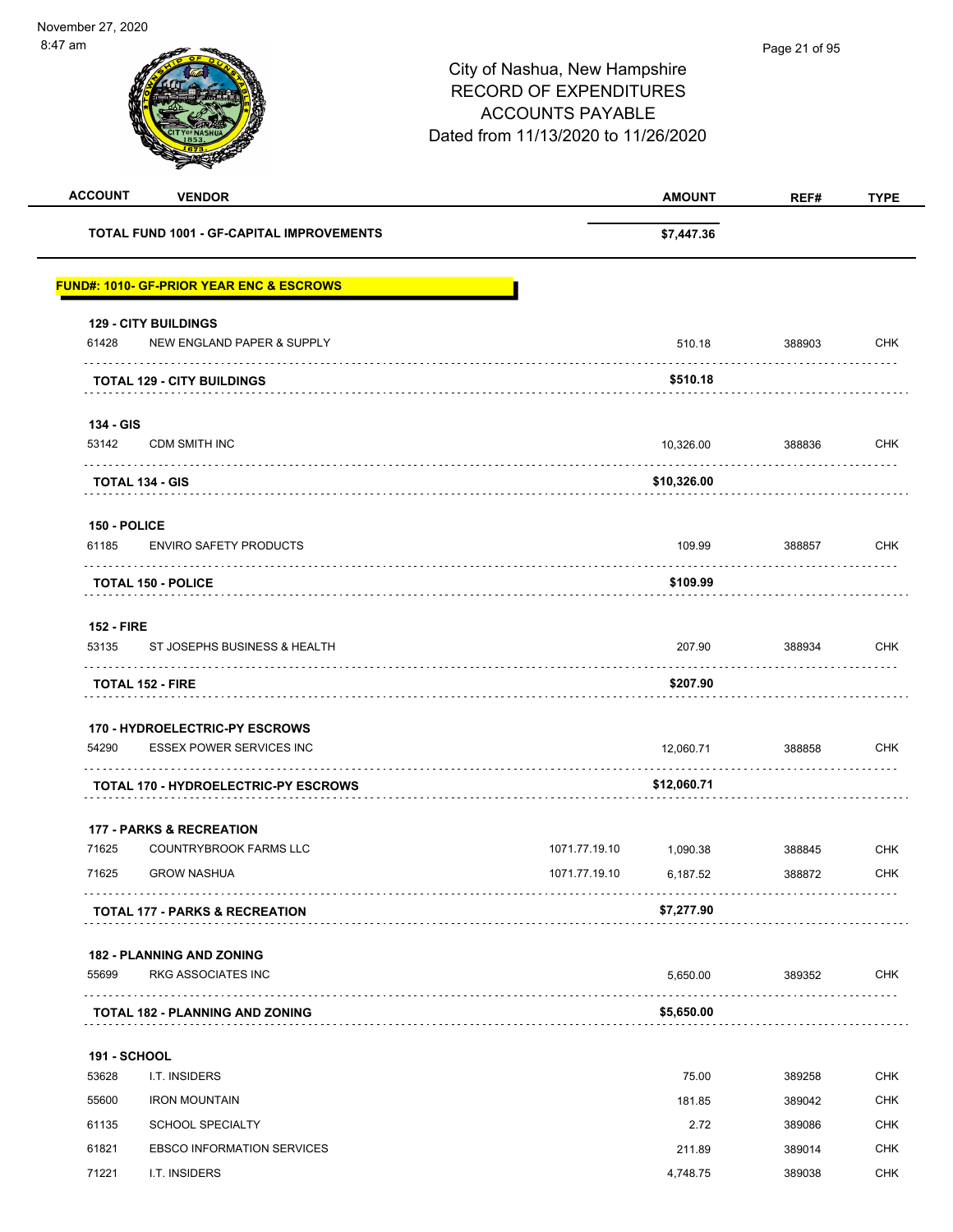| 8:47 am                      |                                                          | City of Nashua, New Hampshire<br><b>RECORD OF EXPENDITURES</b><br><b>ACCOUNTS PAYABLE</b><br>Dated from 11/13/2020 to 11/26/2020 | Page 22 of 95 |             |  |
|------------------------------|----------------------------------------------------------|----------------------------------------------------------------------------------------------------------------------------------|---------------|-------------|--|
| <b>ACCOUNT</b>               | <b>VENDOR</b>                                            | <b>AMOUNT</b>                                                                                                                    | REF#          | <b>TYPE</b> |  |
|                              | <b>FUND#: 1010- GF-PRIOR YEAR ENC &amp; ESCROWS</b>      |                                                                                                                                  |               |             |  |
| <b>191 - SCHOOL</b><br>71228 | I.T. INSIDERS                                            | 600.00                                                                                                                           | 389038        | <b>CHK</b>  |  |
|                              | <b>TOTAL 191 - SCHOOL</b>                                | \$5,820.21                                                                                                                       |               |             |  |
|                              | <b>TOTAL FUND 1010 - GF-PRIOR YEAR ENC &amp; ESCROWS</b> | \$41,962.89                                                                                                                      |               |             |  |
|                              | <b>FUND#: 2100- FOOD SERVICES FUND</b>                   |                                                                                                                                  |               |             |  |
| 53628                        | ASAP FIRE & SAFETY CORP                                  | 150.00                                                                                                                           | 388985        | CHK         |  |
| 54487                        | AFFILIATED HVAC SERVICES LLC                             | 1,359.70                                                                                                                         | 388978        | <b>CHK</b>  |  |
| 55307                        | LISA BORDELEAU                                           | 15.81                                                                                                                            | 388993        | <b>CHK</b>  |  |
| 55307                        | <b>LORETTA BANOW</b>                                     | 6.90                                                                                                                             | 389055        | CHK         |  |
| 61214                        | <b>BIMBO FOODS BAKERIES INC</b>                          | 554.30                                                                                                                           | 388990        | <b>CHK</b>  |  |
| 61214                        | DEAN FOODS COMPANY                                       | 5,235.90                                                                                                                         | 389006        | <b>CHK</b>  |  |
| 61214                        | M SAUNDERS INC                                           | 1,543.11                                                                                                                         | 389056        | <b>CHK</b>  |  |
| 61299                        | LISA BORDELEAU                                           | 13.86                                                                                                                            | 388993        | <b>CHK</b>  |  |
| 61299                        | <b>IMPERIAL BAG &amp; PAPER CO LLC</b>                   | 2,671.94                                                                                                                         | 389039        | <b>CHK</b>  |  |
|                              | <b>TOTAL FUND 2100 - FOOD SERVICES FUND</b>              | \$11,551.52                                                                                                                      |               |             |  |
|                              | <b>FUND#: 2207- ADULT ED/CONTINUING ED</b>               |                                                                                                                                  |               |             |  |
| 61807                        | <b>TRIMALCHIO BOOKS</b>                                  | 159.90                                                                                                                           | 389101        | <b>CHK</b>  |  |
|                              | <b>TOTAL FUND 2207 - ADULT ED/CONTINUING ED</b>          | \$159.90                                                                                                                         |               |             |  |
|                              | <b>FUND#: 2503- PARKS &amp; REC PROGRAMS FUND</b>        |                                                                                                                                  |               |             |  |
| 44549                        | <b>LORI GENDRON</b>                                      | 130.00                                                                                                                           | 389367        | <b>CHK</b>  |  |
|                              | <b>TOTAL FUND 2503 - PARKS &amp; REC PROGRAMS FUND</b>   | \$130.00                                                                                                                         |               |             |  |
|                              | <b>FUND#: 2505- PEG ACCESS CHANNELS FUND</b>             |                                                                                                                                  |               |             |  |
| 54114                        | SPRAGUE RESOURCES LP                                     | 0.23                                                                                                                             | 388805        | <b>CHK</b>  |  |
| 54114                        | LIBERTY UTILITIES - NH                                   | 17.21                                                                                                                            | 389291        | <b>CHK</b>  |  |
| 54114                        | SPRAGUE RESOURCES LP                                     | 2.40                                                                                                                             | 389360        | <b>CHK</b>  |  |
| 54141                        | PENNICHUCK WATER WORKS INC                               | 23.19                                                                                                                            | 388801        | <b>CHK</b>  |  |
| 54141                        | PENNICHUCK WATER WORKS INC                               | 19.14                                                                                                                            | 389294        | <b>CHK</b>  |  |
| 55300                        | <b>JEFF POEHNERT</b>                                     | 296.70                                                                                                                           | 160287        | <b>ACH</b>  |  |
| 55699                        | AARDVARK THE DEAN OF CLEAN                               | 195.00                                                                                                                           | 388813        | <b>CHK</b>  |  |
| 81100                        | <b>JEFF POEHNERT</b>                                     | 214.98                                                                                                                           | 160287        | <b>ACH</b>  |  |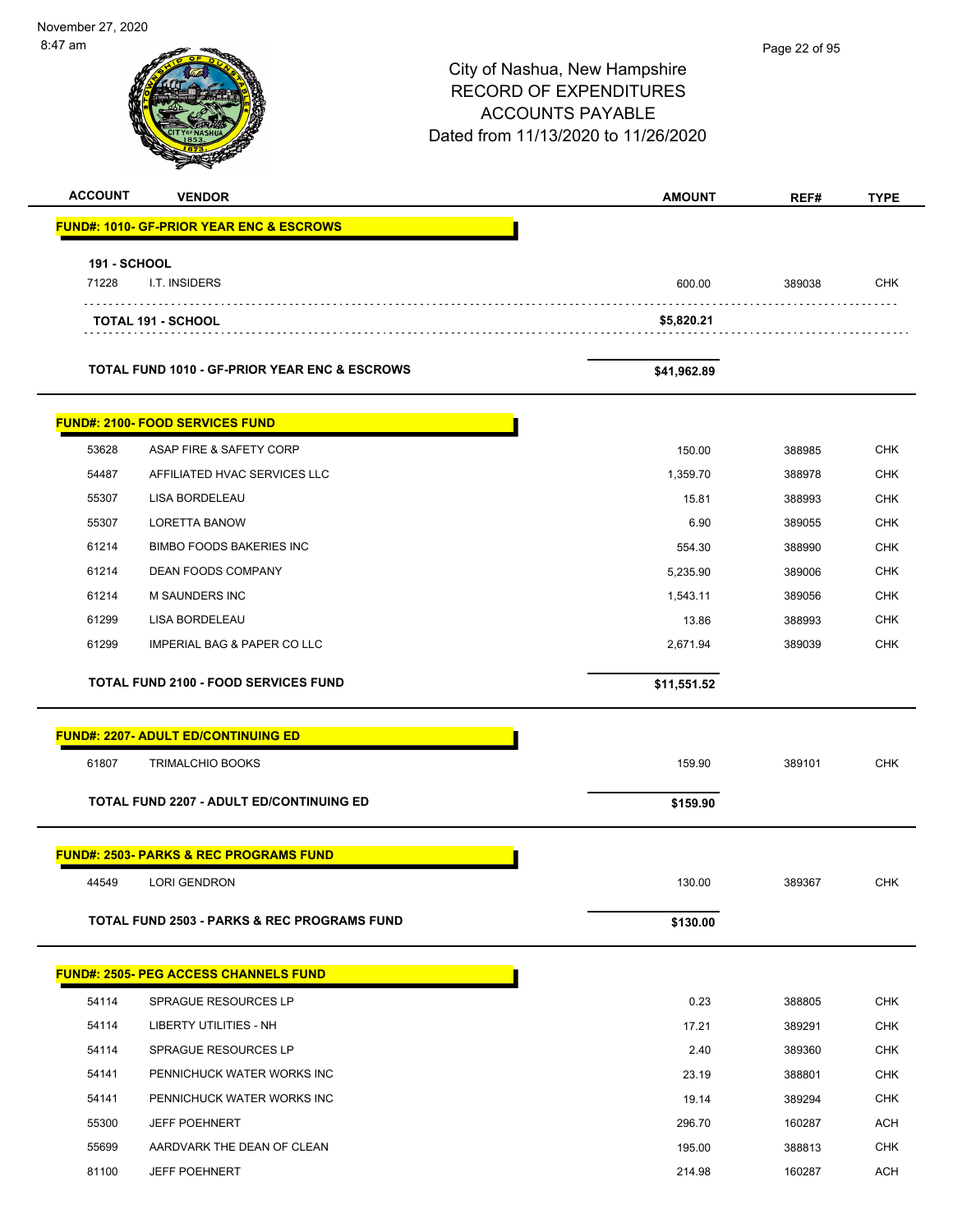| <b>ACCOUNT</b> | <b>VENDOR</b>                                           |               | <b>AMOUNT</b> | REF#   | <b>TYPE</b> |
|----------------|---------------------------------------------------------|---------------|---------------|--------|-------------|
|                | <b>TOTAL FUND 2505 - PEG ACCESS CHANNELS FUND</b>       |               | \$768.85      |        |             |
|                | <b>FUND#: 2506- HUNT BLDG FACILITY RENTAL FUND</b>      |               |               |        |             |
| 53628          | <b>COMCAST</b>                                          |               | 88.40         | 388785 | <b>CHK</b>  |
| 54141          | PENNICHUCK WATER WORKS INC                              |               | 111.61        | 389294 | <b>CHK</b>  |
|                | TOTAL FUND 2506 - HUNT BLDG FACILITY RENTAL FUND        |               | \$200.01      |        |             |
|                | <u> FUND#: 3010- GENERAL GOV'T GRANTS FUND</u>          |               |               |        |             |
| 53452          | <b>LEDDY GROUP</b>                                      | 07.1007.21.01 | 1,806.00      | 160273 | <b>ACH</b>  |
|                | TOTAL FUND 3010 - GENERAL GOV'T GRANTS FUND             |               | \$1,806.00    |        |             |
|                | <b>FUND#: 3035- FEMA DISASTER ASSIST GRANTS</b>         |               |               |        |             |
| 55699          | LANGUAGE LINE SERVICES                                  | 20.1006.156   | 674.57        | 388890 | <b>CHK</b>  |
| 61100          | <b>FEDEX</b>                                            | 20.1010.107   | 120.03        | 388793 | <b>CHK</b>  |
| 61299          | SMARTSIGN.COM                                           | 20.1010.106   | 121.60        | 389359 | <b>CHK</b>  |
| 71221          | AXIS BUSINESS SOLUTIONS LTD                             | 20.1010.122   | 16,877.00     | 388825 | <b>CHK</b>  |
| 71221          | <b>BEST BUY BUSINESS ADVANTAGE</b>                      | 20.1010.122   | 1,399.93      | 389311 | <b>CHK</b>  |
| 81200          | <b>MARTINI NORTHERN LLC</b>                             | 20.1010.129   | 2,782.08      | 160316 | ACH         |
|                | TOTAL FUND 3035 - FEMA DISASTER ASSIST GRANTS           |               | \$21,975.21   |        |             |
|                | <b>FUND#: 3068- COMMUNITY SERVICES GRANTS FUND</b>      |               |               |        |             |
| 55118          | VERIZON - 342053899-005                                 | 71.1004.20.11 | 41.18         | 389297 | <b>CHK</b>  |
| 61250          | <b>HIPPOPRESS</b>                                       | 71.1099.21.05 | 260.00        | 389331 | <b>CHK</b>  |
| 68340          | POSITIVE PROMOTIONS INC                                 | 71.1099.20.01 | 1,270.00      | 388913 | <b>CHK</b>  |
|                | <b>TOTAL FUND 3068 - COMMUNITY SERVICES GRANTS FUND</b> |               | \$1,571.18    |        |             |
|                | <b>FUND#: 3070- COMMUNITY HEALTH GRANTS FUND</b>        |               |               |        |             |
| 54221          | STERICYCLE INC                                          | 72.1009.21.02 | 193.83        | 388936 | <b>CHK</b>  |
| 61142          | <b>QUEST DIAGNOTICS</b>                                 | 72.1002.21.01 | 63.06         | 388917 | <b>CHK</b>  |
| 61250          | <b>OUTFRONT MEDIA LLC</b>                               | 72.1003.21.01 | 1,500.00      | 160285 | <b>ACH</b>  |
|                | <b>TOTAL FUND 3070 - COMMUNITY HEALTH GRANTS FUND</b>   |               | \$1,756.89    |        |             |
|                | <b>FUND#: 3080- COMMUNITY DEVELOPMENT GRANTS</b>        |               |               |        |             |
| 54210          | UNITED SITE SERVICES                                    | 2134.81.18.30 | 119.00        | 389362 | <b>CHK</b>  |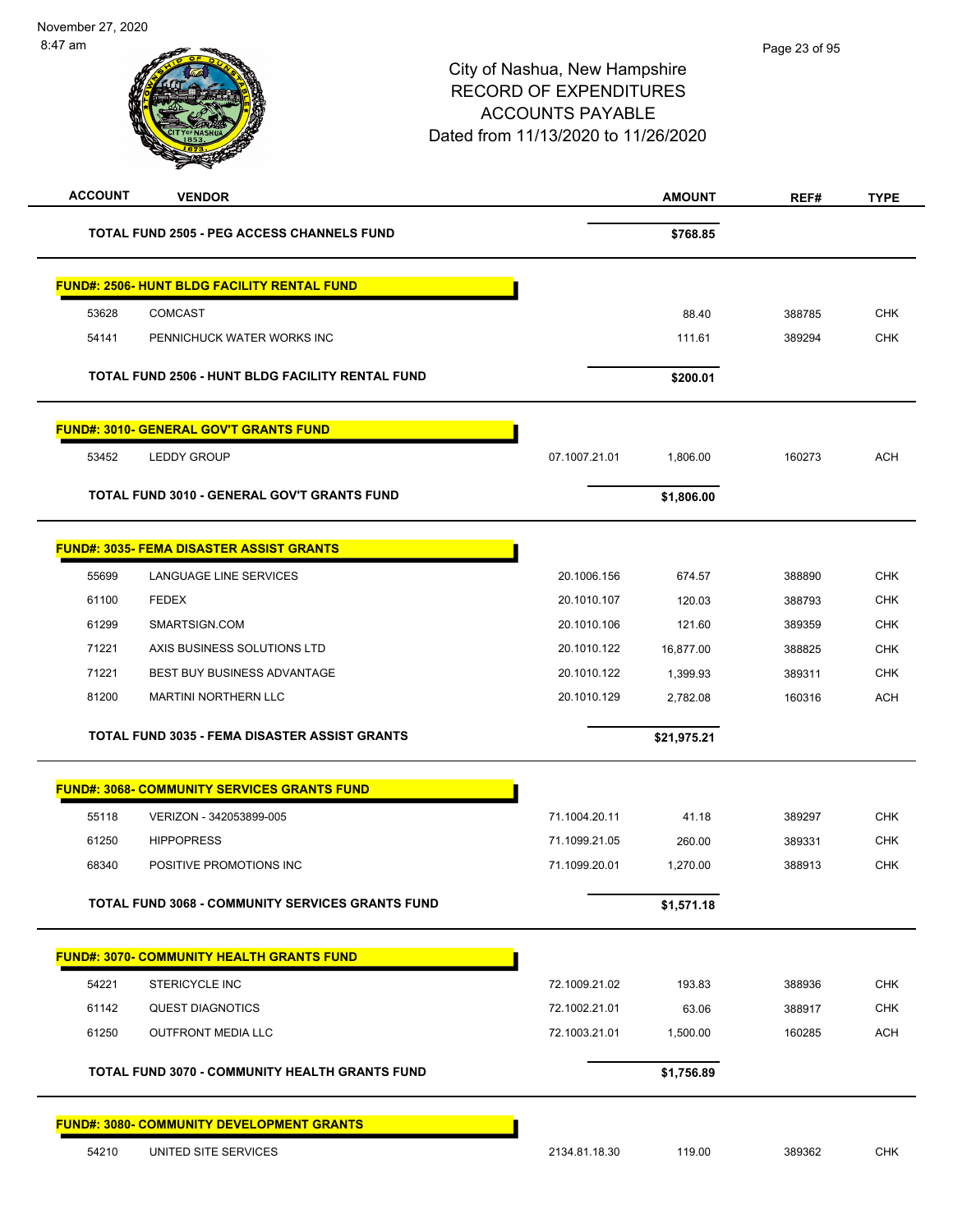÷

| <b>ACCOUNT</b> | <b>VENDOR</b>                                         |                | <b>AMOUNT</b> | REF#   | <b>TYPE</b> |
|----------------|-------------------------------------------------------|----------------|---------------|--------|-------------|
|                | <b>TOTAL FUND 3080 - COMMUNITY DEVELOPMENT GRANTS</b> |                | \$119.00      |        |             |
|                | <b>FUND#: 3090- URBAN PROGRAM GRANTS FUND</b>         |                |               |        |             |
| 54210          | DAD'S ABATEMENT LLC                                   | 1092.18.15.52  | 19,500.00     | 160307 | <b>ACH</b>  |
| 54210          | DAD'S ABATEMENT LLC                                   | 1092.18.15.53  | 19,550.00     | 160306 | <b>ACH</b>  |
| 54210          | <b>DAD'S ABATEMENT LLC</b>                            | 1092.18.30.52  | 5,000.00      | 160307 | <b>ACH</b>  |
| 54210          | DAD'S ABATEMENT LLC                                   | 1092.18.30.53  | 5,000.00      | 160306 | ACH         |
| 69025          | <b>DAD'S ABATEMENT LLC</b>                            | 8400.21.60.601 | 20,380.00     | 160261 | <b>ACH</b>  |
|                | TOTAL FUND 3090 - URBAN PROGRAM GRANTS FUND           |                | \$69,430.00   |        |             |
|                | <b>FUND#: 3120- TRANSIT GRANTS FUND</b>               |                |               |        |             |
| 53107          | <b>GREENMAN-PEDERSEN INC</b>                          | 5339.19.90.02  | 20.529.45     | 388871 | <b>CHK</b>  |
| 54114          | <b>SPRAGUE RESOURCES LP</b>                           | 5307.21.10.17  | 0.84          | 388805 | <b>CHK</b>  |
| 54114          | <b>LIBERTY UTILITIES - NH</b>                         | 5307.21.10.17  | 63.65         | 389291 | CHK         |
| 54114          | <b>SPRAGUE RESOURCES LP</b>                           | 5307.21.10.17  | 8.90          | 389360 | <b>CHK</b>  |
| 54114          | <b>SPRAGUE RESOURCES LP</b>                           | 5307.21.10.18  | 3.92          | 388805 | <b>CHK</b>  |
| 54114          | LIBERTY UTILITIES - NH                                | 5307.21.10.18  | 235.53        | 389292 | <b>CHK</b>  |
| 54141          | PENNICHUCK WATER WORKS INC                            | 5307.21.10.17  | 85.03         | 388801 | <b>CHK</b>  |
| 54141          | PENNICHUCK WATER WORKS INC                            | 5307.21.10.17  | 70.16         | 389294 | CHK         |
| 54225          | POWER UP GENERATOR SERVICE CO                         | 5307.21.40.20  | 425.00        | 388914 | <b>CHK</b>  |
| 54280          | AMAZON CAPITAL SERV (CITY ACH)                        | 5307.21.40.20  | 27.99         | 160255 | <b>ACH</b>  |
| 54280          | HOME DEPOT CREDIT SERVICE 3065                        | 5307.21.40.20  | 17.75         | 388877 | <b>CHK</b>  |
| 54280          | R G TOMBS DOOR CO INC                                 | 5307.21.40.20  | 588.50        | 388919 | <b>CHK</b>  |
| 55109          | CONSOLIDATED COMMUNICATIONS                           | 5307.21.10.10  | 218.80        | 388786 | CHK         |
| 55607          | UNITED PARCEL SERVICE                                 | 5307.21.10.10  | 17.63         | 389296 | <b>CHK</b>  |
| 61107          | CINTAS#016                                            | 5307.21.40.20  | 57.17         | 388839 | <b>CHK</b>  |
| 61299          | <b>HEALTH PROMOTIONS</b>                              | 5307.21.10.30  | 517.00        | 388876 | CHK         |
| 61299          | HOME DEPOT CREDIT SERVICE 3065                        | 5307.21.10.30  | 117.62        | 388877 | <b>CHK</b>  |
| 61299          | <b>CAMILLE PATTISON</b>                               | 5307.21.10.30  | 114.54        | 388909 | CHK         |
| 61299          | HOME DEPOT CREDIT SERVICE 3065                        | 5307.21.10.30  | 118.66        | 389332 | <b>CHK</b>  |
| 61299          | WB MASON CO INC                                       | 5307.21.40.20  | (20.62)       | 388956 | <b>CHK</b>  |
| 61299          | AMAZON CAPITAL SERV (CITY ACH)                        | 5307.21.40.50  | 53.25         | 160255 | ACH         |
| 61299          | <b>FASTENAL CO</b>                                    | 5307.21.40.50  | 868.01        | 388860 | CHK         |
| 61299          | HOME DEPOT CREDIT SERVICE 3065                        | 5307.21.40.50  | 74.50         | 388877 | CHK         |
| 61299          | SANEL NAPA                                            | 5307.21.40.50  | 88.68         | 388927 | <b>CHK</b>  |
| 61300          | <b>CITY OF NASHUA</b>                                 | 5307.21.10.10  | 60.68         | 388782 | CHK         |
| 61300          | <b>CITY OF NASHUA</b>                                 | 5307.21.10.30  | 4,195.06      | 388782 | CHK         |
| 61307          | <b>CITY OF NASHUA</b>                                 | 5307.21.10.30  | 20.59         | 388782 | <b>CHK</b>  |
| 61310          | ALTERNATIVE VEHICLE SERVICE GR                        | 5307.21.10.30  | 16,614.50     | 160304 | ACH         |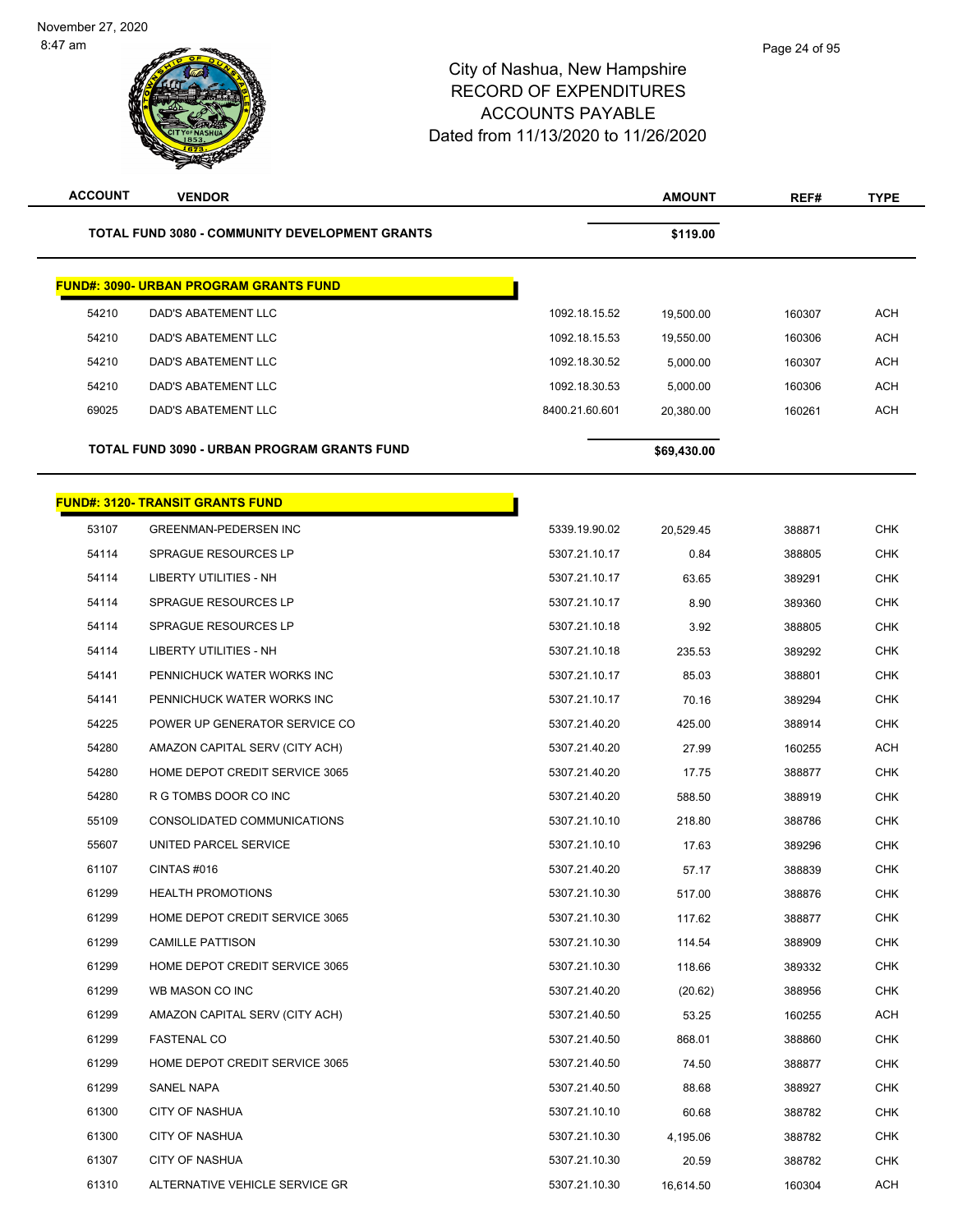

| <b>ACCOUNT</b> | <b>VENDOR</b>                                |                 | <b>AMOUNT</b> | REF#   | TYPE       |
|----------------|----------------------------------------------|-----------------|---------------|--------|------------|
|                | <b>FUND#: 3120- TRANSIT GRANTS FUND</b>      |                 |               |        |            |
| 61709          | SAFETY-KLEEN SYSTEMS INC                     | 5307.21.10.30   | 506.59        | 388923 | <b>CHK</b> |
| 61799          | <b>CUMMINS NORTHEAST LLC</b>                 | 5307.21.40.35   | 380.84        | 388846 | <b>CHK</b> |
| 61799          | <b>GILLIG LLC</b>                            | 5307.21.40.35   | 411.99        | 388866 | <b>CHK</b> |
| 61799          | NEW ENGLAND KENWORTH                         | 5307.21.40.35   | 212.70        | 388901 | <b>CHK</b> |
| 61799          | <b>GILLIG LLC</b>                            | 5307.21.40.35   | 8.50          | 389328 | <b>CHK</b> |
| 61799          | NEW ENGLAND KENWORTH                         | 5307.21.40.35   | 583.58        | 389345 | <b>CHK</b> |
| 61799          | ALLIANCE BUS GROUP INC                       | 5307.21.40.40   | 77.50         | 388821 | <b>CHK</b> |
| 61799          | SANEL NAPA                                   | 5307.21.40.40   | 6.98          | 388927 | <b>CHK</b> |
| 61799          | <b>SANEL NAPA</b>                            | 5307.21.40.55   | 2.20          | 388927 | <b>CHK</b> |
| 61799          | SSV TOOLS LLC (SNAP-ON TOOLS)                | 5310.18.90.92   | 999.00        | 388933 | <b>CHK</b> |
|                | <b>TOTAL FUND 3120 - TRANSIT GRANTS FUND</b> |                 | \$48,362.67   |        |            |
|                | <b>FUND#: 3800- SCHOOL GRANTS FUND</b>       |                 |               |        |            |
| 53628          | <b>BOOTHBY THERAPY SERVICES LLC</b>          | 91.03950.022190 | 2,101.28      | 388992 | <b>CHK</b> |
| 53628          | <b>GATEWAYS COMMUNITY SERVICES</b>           | 91.03950.022190 | 193.20        | 389024 | <b>CHK</b> |
| 53628          | INTERIM HEALTH CARE                          | 91.03950.022190 | 3,312.00      | 389041 | <b>CHK</b> |
| 53628          | ACADEMY FOR SCIENCE AND DESIGN               | 91.03950.022190 | 255.00        | 389231 | CHK        |
| 53628          | THE CARROLL CENTER FOR THE BLI               | 91.03950.022190 | 3,552.50      | 389241 | <b>CHK</b> |
| 53628          | <b>GATEWAYS COMMUNITY SERVICES</b>           | 91.03950.022190 | 230.00        | 389254 | <b>CHK</b> |
| 53628          | <b>INTERIM HEALTH CARE</b>                   | 91.03950.022190 | 1,808.00      | 389259 | <b>CHK</b> |
| 53628          | LITERACY LEARNING SOLUTIONS                  | 91.03959.022190 | 1,050.00      | 389054 | <b>CHK</b> |
| 53628          | MOUNT PROSPECT ACADEMY INC                   | 91.03959.022190 | 7,531.45      | 389264 | CHK        |
| 53628          | THOMAS BEER CONSULTANT LLC                   | 91.30021.021210 | 8,212.50      | 389097 | <b>CHK</b> |
| 53628          | RTM COMMUNICATIONS INC                       | 91.30021.992100 | 292,986.99    | 389083 | <b>CHK</b> |
| 53628          | <b>STEVE BLUNT</b>                           | 91.37621.231249 | 400.00        | 388991 | <b>CHK</b> |
| 54487          | REHABILITATION EQUIPMENT ASSOC               | 91.03950.021210 | 75.00         | 389271 | <b>CHK</b> |
| 55109          | CONSOLIDATED COMMUNICATIONS                  | 91.03760.231240 | 196.79        | 389284 | <b>CHK</b> |
| 55200          | AMERICAN SAFETY COUNCIL INC                  | 91.39021.041300 | 1,003.00      | 389235 | <b>CHK</b> |
| 55690          | HOLLIS-BROOKLINE COOPERATIVE                 | 91.37621.991244 | 1,318.40      | 389036 | <b>CHK</b> |
| 61135          | WB MASON CO INC                              | 91.34621.991490 | 276.36        | 389107 | <b>CHK</b> |
| 61135          | <b>SCHOOL SPECIALTY</b>                      | 91.37621.231249 | 301.44        | 389086 | <b>CHK</b> |
| 61135          | WB MASON CO INC                              | 91.37621.231249 | 6.42          | 389107 | <b>CHK</b> |
| 61299          | ATTAINMENT COMPANY                           | 91.03959.021210 | 261.45        | 388987 | <b>CHK</b> |
| 61299          | ALLHEART                                     | 91.30021.021210 | 12,898.10     | 389234 | <b>CHK</b> |
| 61299          | <b>WAL-MART</b>                              | 91.35321.991600 | 61.30         | 389106 | <b>CHK</b> |
| 61299          | WB MASON CO INC                              | 91.37621.231249 | 10.40         | 389107 | <b>CHK</b> |
| 61299          | HD SUPPLY FACILITIES                         | 91.39821.992130 | 2,567.20      | 389031 | <b>CHK</b> |
| 61299          | CLEAN-O-RAMA                                 | 91.39821.992130 | 9,937.20      | 389242 | CHK        |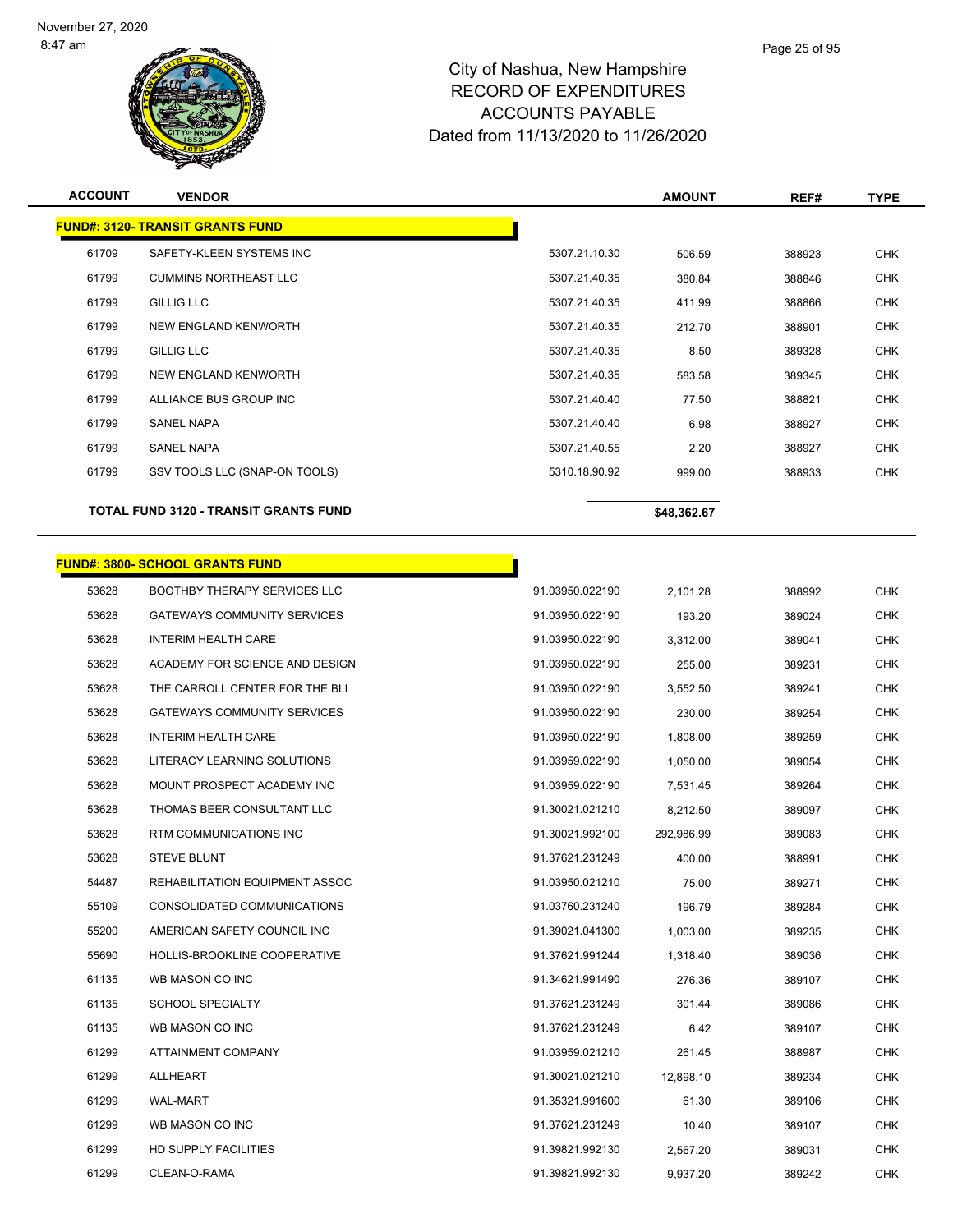

## Page 26 of 95

# City of Nashua, New Hampshire RECORD OF EXPENDITURES ACCOUNTS PAYABLE Dated from 11/13/2020 to 11/26/2020

| <b>ACCOUNT</b> | <b>VENDOR</b>                               |                 | <b>AMOUNT</b> | REF#   | <b>TYPE</b> |
|----------------|---------------------------------------------|-----------------|---------------|--------|-------------|
|                | <b>FUND#: 3800- SCHOOL GRANTS FUND</b>      |                 |               |        |             |
| 61421          | FILTER SALES & SERVICE INC                  | 91.39821.992690 | 1,093.57      | 389252 | <b>CHK</b>  |
| 61807          | <b>TRIMALCHIO BOOKS</b>                     | 91.35321.991600 | 1,838.85      | 389101 | <b>CHK</b>  |
| 61875          | <b>NCS PEARSON</b>                          | 91.03959.021210 | 5,989.11      | 389071 | <b>CHK</b>  |
| 61875          | PAR. INC                                    | 91.03959.021210 | 800.00        | 389074 | <b>CHK</b>  |
| 61875          | WESTERN PSYCHOLOGICAL SERVICES              | 91.03959.021210 | 100.00        | 389108 | <b>CHK</b>  |
| 71221          | COMPUTER HUT dba IT INSIDERS                | 91.03760.201241 | 1.709.55      | 389043 | <b>CHK</b>  |
| 71221          | COMPUTER HUT dba IT INSIDERS                | 91.39821.991100 | 10,808.00     | 389043 | <b>CHK</b>  |
| 71228          | COMPUTER HUT dba IT INSIDERS                | 91.03760.201241 | 216.00        | 389043 | <b>CHK</b>  |
| 71228          | <b>ESGI</b>                                 | 91.34920.992210 | 7,525.00      | 389249 | <b>CHK</b>  |
| 71228          | COMPUTER HUT dba IT INSIDERS                | 91.39821.991100 | 1,344.00      | 389043 | <b>CHK</b>  |
| 71602          | ALLIED UNIVERSAL TECHNOLOGY                 | 7018.042690.03  | 8,326.09      | 388979 | <b>CHK</b>  |
| 71602          | <b>PASEK CORP</b>                           | 7018.042690.03  | 6,591.84      | 389269 | <b>CHK</b>  |
| 71602          | ALLIED UNIVERSAL TECHNOLOGY                 | 7018.092690.02  | 7,960.77      | 388979 | <b>CHK</b>  |
| 71602          | <b>MARVELL PLATE GLASS INC</b>              | 7018.092690.02  | 2,488.50      | 389061 | <b>CHK</b>  |
| 71602          | <b>MARVELL PLATE GLASS INC</b>              | 7018.162690.02  | 3,643.50      | 389061 | <b>CHK</b>  |
|                | <b>TOTAL FUND 3800 - SCHOOL GRANTS FUND</b> |                 | \$410,980.76  |        |             |
|                |                                             |                 |               |        |             |

## **FUND#: 3810- FOOD SERVICE GRANTS FUND**

| 61214 | M SAUNDERS INC                                    | 91.30921.093120 | 204.60     | 389056 | <b>CHK</b> |
|-------|---------------------------------------------------|-----------------|------------|--------|------------|
| 61214 | M SAUNDERS INC                                    | 91.30921.113120 | 134.08     | 389056 | <b>CHK</b> |
| 61214 | M SAUNDERS INC                                    | 91.30921.123120 | 229.63     | 389056 | <b>CHK</b> |
| 61214 | M SAUNDERS INC                                    | 91.30921.143120 | 712.15     | 389056 | <b>CHK</b> |
| 61214 | M SAUNDERS INC                                    | 91.30921.153120 | 699.35     | 389056 | <b>CHK</b> |
| 61214 | M SAUNDERS INC                                    | 91.30921.163120 | 1.563.70   | 389056 | <b>CHK</b> |
| 61214 | M SAUNDERS INC                                    | 91.30921.183120 | 269.55     | 389056 | <b>CHK</b> |
| 61214 | M SAUNDERS INC                                    | 91.30921.203120 | 388.75     | 389056 | <b>CHK</b> |
|       |                                                   |                 |            |        |            |
|       | <b>TOTAL FUND 3810 - FOOD SERVICE GRANTS FUND</b> |                 | \$4,201.81 |        |            |

|       | <b>FUND#: 4053- FIRE REGIONAL HAZMAT FUND</b> |            |        |            |
|-------|-----------------------------------------------|------------|--------|------------|
| 71000 | MCKESSON MEDICAL-SURGICAL                     | 545.34     | 160277 | ACH        |
| 71000 | <b>BELLETETES INC</b>                         | 3.14       | 388827 | <b>CHK</b> |
| 71000 | FIREMATIC SUPPLY CO INC                       | 401.45     | 388861 | <b>CHK</b> |
| 71000 | INDUSTRIAL PROTECTION SERVICES                | 2,133.00   | 388883 | <b>CHK</b> |
| 71000 | VERIZON WIRELESS-842015493                    | 80.02      | 389298 | <b>CHK</b> |
|       |                                               |            |        |            |
|       | TOTAL FUND 4053 - FIRE REGIONAL HAZMAT FUND   | \$3,162.95 |        |            |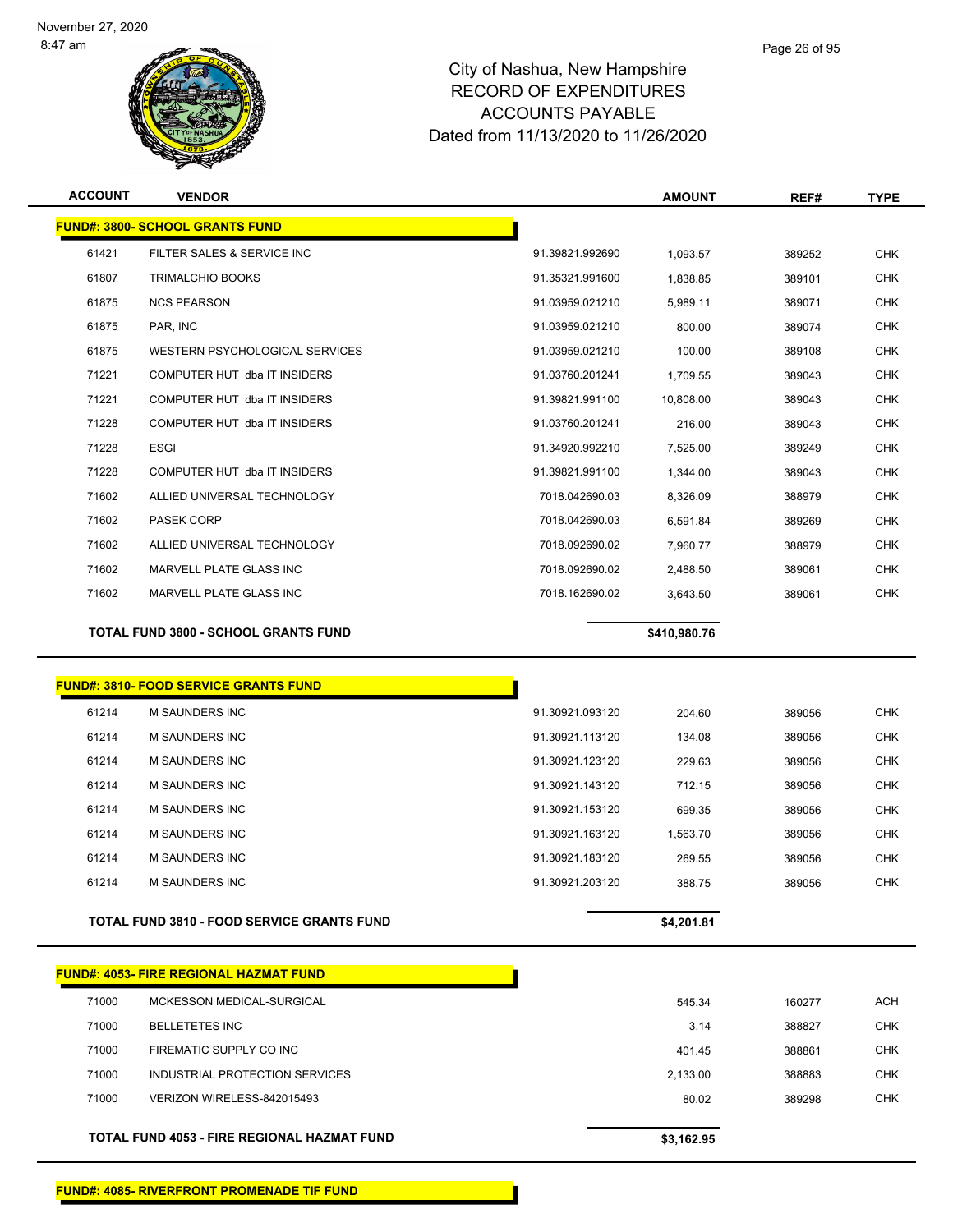November 27, 2020 8:47 am



| <b>ACCOUNT</b> | <b>VENDOR</b>                                          |               | <b>AMOUNT</b> | REF#   | <b>TYPE</b> |
|----------------|--------------------------------------------------------|---------------|---------------|--------|-------------|
|                | <b>FUND#: 4085- RIVERFRONT PROMENADE TIF FUND</b>      |               |               |        |             |
| 54280          | THE DOTY GROUP INC                                     |               | 1,050.00      | 388854 | <b>CHK</b>  |
| 55699          | HAYNER / SWANSON INC                                   |               | 45,776.22     | 160265 | <b>ACH</b>  |
|                | <b>TOTAL FUND 4085 - RIVERFRONT PROMENADE TIF FUND</b> |               | \$46,826.22   |        |             |
|                | FUND#: 4090- LIB-LOST/DAMAGED BOOK FINES               |               |               |        |             |
| 61807          | UNIVERSITY OF MARYLAND                                 |               | 15.00         | 388950 | <b>CHK</b>  |
|                | <b>TOTAL FUND 4090 - LIB-LOST/DAMAGED BOOK FINES</b>   |               | \$15.00       |        |             |
|                | <b>FUND#: 5020- CAPITAL PROJECTS-POLICE</b>            |               |               |        |             |
| 81200          | YEATON ASSOCIATES INC                                  | 2018.50.19.30 | 51,000.00     | 389366 | <b>CHK</b>  |
|                | TOTAL FUND 5020 - CAPITAL PROJECTS-POLICE              |               | \$51,000.00   |        |             |
|                | <b>FUND#: 5050- CAP PROJECTS-COMMUNICATIONS</b>        |               |               |        |             |
| 81300          | MOTOROLA SOLUTIONS INC                                 | 2008.57.15.01 | 134.00        | 160319 | <b>ACH</b>  |
| 81300          | <b>TESSCO INC</b>                                      | 2008.57.15.01 | 573.12        | 388942 | <b>CHK</b>  |
|                | TOTAL FUND 5050 - CAP PROJECTS-COMMUNICATIONS          |               | \$707.12      |        |             |
|                | <b>FUND#: 5060- CAPITAL PROJECTS-COMM HEALTH</b>       |               |               |        |             |
| 81200          | AMAZON CAPITAL SERV (CITY ACH)                         | 1004.71.19.30 | 174.98        | 160255 | <b>ACH</b>  |
| 81200          | <b>COMCAST</b>                                         | 1004.71.19.30 | 348.35        | 388785 | <b>CHK</b>  |
|                | TOTAL FUND 5060 - CAPITAL PROJECTS-COMM HEALTH         |               | \$523.33      |        |             |
|                | <b>FUND#: 5090- CAPITAL PROJECTS-HYDROELECTRIC</b>     |               |               |        |             |
| 81200          | <b>ESSEX POWER SERVICES INC</b>                        | 2202.70.20.30 | 21,382.01     | 388858 | <b>CHK</b>  |
|                | TOTAL FUND 5090 - CAPITAL PROJECTS-HYDROELECTRIC       |               | \$21,382.01   |        |             |
|                | <b>FUND#: 5100- CAP PROJECTS-ECONOMIC DEV</b>          |               |               |        |             |
| 53142          | FULL CIRCLE CONSULTING LLC                             | 2021.83.18.02 | 812.50        | 160263 | <b>ACH</b>  |
|                | <b>TOTAL FUND 5100 - CAP PROJECTS-ECONOMIC DEV</b>     |               | \$812.50      |        |             |
|                | <b>FUND#: 5200- CAPITAL PROJECTS-PUBLIC WORKS</b>      |               |               |        |             |
| 81704          | NEWPORT CONSTRUCTION CORP                              | 2056.60.17.30 | 324,384.00    | 160282 | <b>ACH</b>  |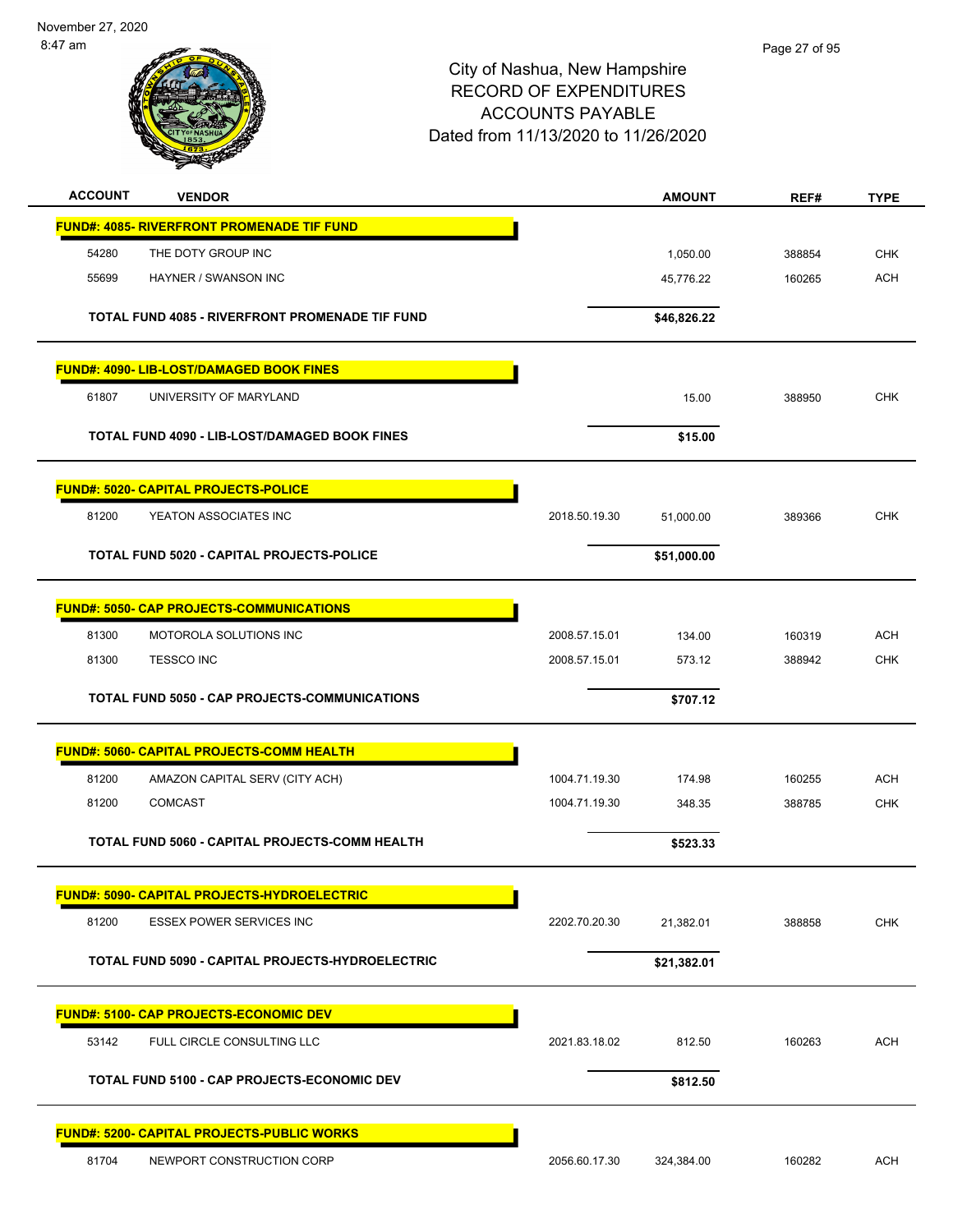| <b>ACCOUNT</b> | <b>VENDOR</b>                                          |               | <b>AMOUNT</b> | REF#   | <b>TYPE</b> |
|----------------|--------------------------------------------------------|---------------|---------------|--------|-------------|
|                | <b>TOTAL FUND 5200 - CAPITAL PROJECTS-PUBLIC WORKS</b> |               | \$324,384.00  |        |             |
|                | <b>FUND#: 5700- CAP PROJECTS-BROAD ST PARKWAY</b>      |               |               |        |             |
| 81700          | SPRAGUE RESOURCES LP                                   | 1061.60.11.10 | 5.61          | 388805 | <b>CHK</b>  |
| 81700          | <b>EVERSOURCE</b>                                      | 1061.60.11.10 | 602.03        | 389286 | <b>CHK</b>  |
| 81700          | SPRAGUE RESOURCES LP                                   | 1061.60.11.10 | 2.67          | 389360 | <b>CHK</b>  |
|                | TOTAL FUND 5700 - CAP PROJECTS-BROAD ST PARKWAY        |               | \$610.31      |        |             |
|                | <b>FUND#: 6000- SOLID WASTE FUND</b>                   |               |               |        |             |
| 21707          | RED LINK CONSTRUCTION LLC                              |               | 173.41        | 389382 | <b>CHK</b>  |
| 53107          | CHEMSERVE ENVIRONMENTAL ANALYS                         |               | 7,574.98      | 389317 | <b>CHK</b>  |
| 53107          | SANBORN HEAD & ASSOC INC                               |               | 10,711.80     | 389355 | <b>CHK</b>  |
| 53467          | UNITED PARCEL SERVICE                                  |               | 103.06        | 389296 | <b>CHK</b>  |
| 54600          | MCDEVITT TRUCKS INC                                    |               | 186.13        | 160276 | <b>ACH</b>  |
| 54600          | MCNEILUS TRUCK & MANUFACTURING                         |               | 2,830.13      | 160278 | <b>ACH</b>  |
| 54600          | CARPARTS DISTRIBUTION CENTER,                          |               | 117.70        | 388835 | <b>CHK</b>  |
| 54600          | <b>FASTENAL CO</b>                                     |               | 77.69         | 388860 | CHK         |
| 54600          | IRVING BLENDING AND PACKAGING                          |               | 625.95        | 388886 | <b>CHK</b>  |
| 54600          | <b>SANEL NAPA</b>                                      |               | 161.33        | 388928 | <b>CHK</b>  |
| 54600          | TST HYDRAULICS INC                                     |               | 21.30         | 388946 | <b>CHK</b>  |
| 54600          | ATG MANCHESTER LLC                                     |               | 152.17        | 389306 | <b>CHK</b>  |
| 54600          | CARPARTS DISTRIBUTION CENTER,                          |               | 10.65         | 389315 | <b>CHK</b>  |
| 54828          | US BANK EQUIPMENT FINANCE                              |               | 97.26         | 388952 | <b>CHK</b>  |
| 54828          | US BANK EQUIPMENT FINANCE                              |               | 146.88        | 389364 | CHK         |
| 55109          | CONSOLIDATED COMMUNICATIONS                            |               | 40.68         | 389284 | <b>CHK</b>  |
| 55200          | <b>SWANA</b>                                           |               | 669.00        | 388807 | <b>CHK</b>  |
| 55699          | CYN ENVIROMENTAL SERVICES                              |               | 662.50        | 160260 | <b>ACH</b>  |
| 55699          | <b>INTERSTATE REFRIGERANT</b>                          |               | 960.00        | 160270 | <b>ACH</b>  |
| 55699          | JOHNSONS ELECTRIC SUPPLY INC                           |               | 2,914.25      | 388889 | CHK         |
| 55699          | CALLOGIX INC                                           |               | 55.92         | 389314 | <b>CHK</b>  |
| 55699          | CASELLA RECYCLING LLC                                  |               | 17,010.48     | 389316 | <b>CHK</b>  |
| 55699          | UNIVERSAL RECYCLING TECH                               |               | 216.00        | 389363 | CHK         |
| 61100          | WB MASON CO INC                                        |               | 53.06         | 388956 | <b>CHK</b>  |
| 61110          | ALECS SHOE STORE INC                                   |               | 330.00        | 388819 | <b>CHK</b>  |
| 61307          | SHATTUCK MALONE OIL CO                                 |               | 669.45        | 388803 | <b>CHK</b>  |
| 61307          | SHATTUCK MALONE OIL CO                                 |               | 803.41        | 389357 | CHK         |
| 61310          | ALTERNATIVE VEHICLE SERVICE GR                         |               | 15,869.89     | 160304 | <b>ACH</b>  |
| 61428          | WB MASON CO INC                                        |               | 47.34         | 388956 | <b>CHK</b>  |
|                |                                                        |               |               |        |             |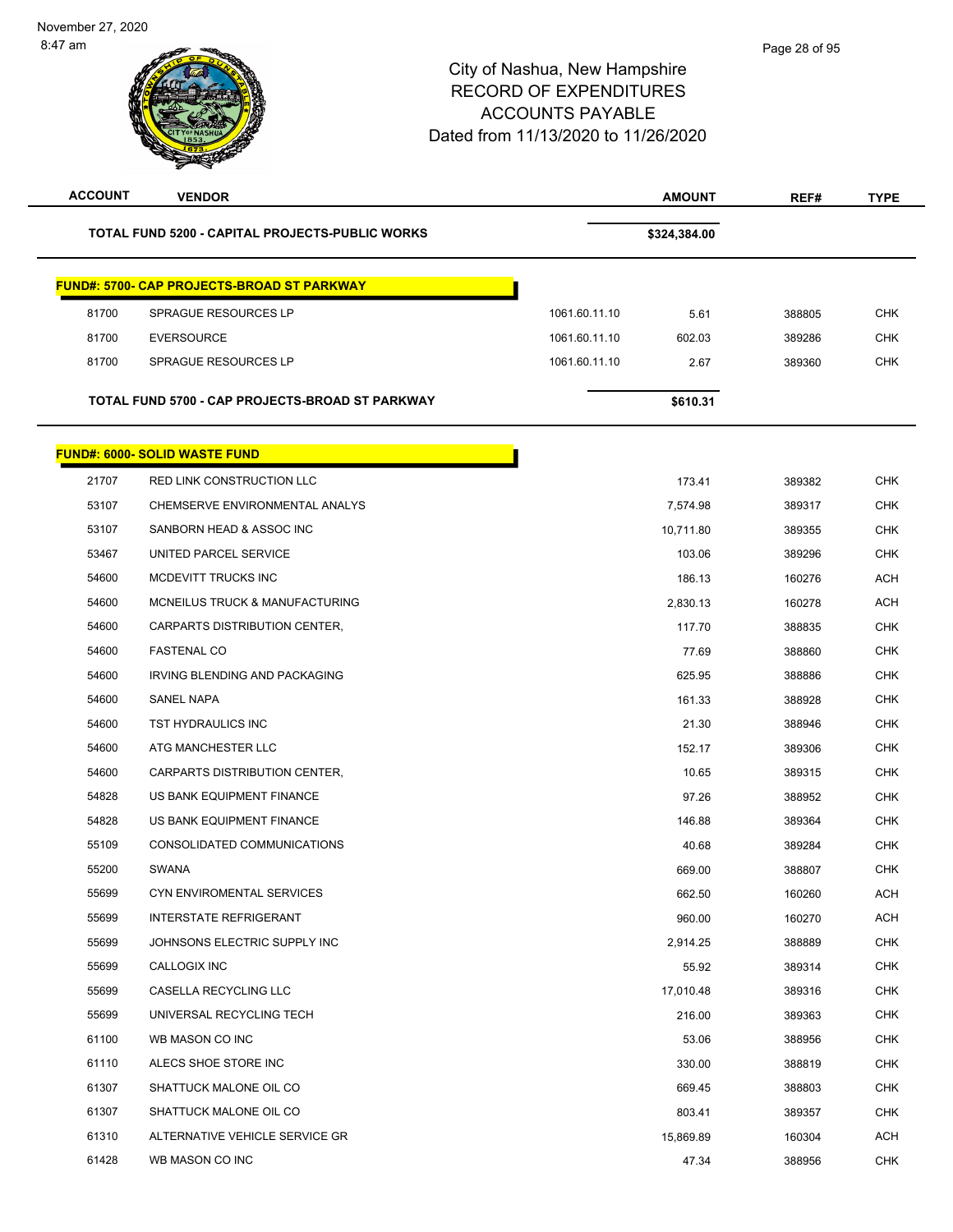| <b>ACCOUNT</b> | <b>VENDOR</b>                       | <b>AMOUNT</b> | REF#   | <b>TYPE</b> |
|----------------|-------------------------------------|---------------|--------|-------------|
|                | TOTAL FUND 6000 - SOLID WASTE FUND  | \$63,292.42   |        |             |
|                | <b>FUND#: 6200- WASTEWATER FUND</b> |               |        |             |
| 21775          | AABCI LLC                           | 71.82         | 389368 | <b>CHK</b>  |
| 21775          | <b>AARON YUST</b>                   | 74.42         | 389369 | <b>CHK</b>  |
| 21775          | <b>FREDERICK MARTIN</b>             | 492.60        | 389377 | <b>CHK</b>  |
| 21775          | MDP REALTY ASSOC. LLC               | 53.31         | 389379 | <b>CHK</b>  |
| 21775          | MICHAEL CIOFFI                      | 60.26         | 389380 | <b>CHK</b>  |
| 21775          | PAULA RODRIQUEZ                     | 522.46        | 389381 | <b>CHK</b>  |
| 21775          | ROBERT CANAWAY                      | 46.10         | 389383 | <b>CHK</b>  |
| 21775          | <b>RUTH RUFO</b>                    | 3,449.16      | 389385 | <b>CHK</b>  |
| 53107          | EASTERN ANALYTICAL INC              | 32.50         | 388856 | <b>CHK</b>  |
| 53107          | FLOW ASSESSMENT SERVICES LLC        | 3,437.50      | 388862 | <b>CHK</b>  |
| 53467          | <b>MAILINGS UNLIMITED</b>           | 436.69        | 160315 | <b>ACH</b>  |
| 54100          | <b>EVERSOURCE</b>                   | 1,302.85      | 388791 | <b>CHK</b>  |
| 54100          | <b>EVERSOURCE</b>                   | 736.38        | 389286 | <b>CHK</b>  |
| 54114          | <b>SPRAGUE RESOURCES LP</b>         | 8,440.88      | 388805 | <b>CHK</b>  |
| 54114          | <b>SPRAGUE RESOURCES LP</b>         | 2,598.83      | 389360 | <b>CHK</b>  |
| 54141          | PENNICHUCK WATER WORKS INC          | 537.38        | 389294 | <b>CHK</b>  |
| 54487          | <b>MOTION INDUSTRIES INC</b>        | 1,499.61      | 160280 | <b>ACH</b>  |
| 54487          | DIVERSIFIED PUMP & COMPRESSOR       | 3,134.09      | 160308 | <b>ACH</b>  |
| 54487          | F W WEBB COMPANY                    | 519.81        | 388859 | <b>CHK</b>  |
| 54487          | <b>FASTENAL CO</b>                  | 422.76        | 388860 | <b>CHK</b>  |
| 54487          | <b>GRAINGER</b>                     | 3,172.13      | 388868 | <b>CHK</b>  |
| 54487          | HUBER TECHNOLOGY INC                | 4,190.60      | 388879 | <b>CHK</b>  |
| 54487          | ATLANTIC FLUID TECHNOLOGY INC       | 6,393.94      | 389307 | <b>CHK</b>  |
| 54487          | KOMLINE-SANDERSON                   | 11,418.38     | 389339 | <b>CHK</b>  |
| 54487          | MANCHESTER HOSE & COUPLING LLC      | 4,462.10      | 389341 | <b>CHK</b>  |
| 54600          | IRVING BLENDING AND PACKAGING       | 100.00        | 388886 | <b>CHK</b>  |
| 54600          | SANEL NAPA                          | 131.54        | 388926 | <b>CHK</b>  |
| 54600          | SANEL NAPA                          | 161.33        | 388928 | <b>CHK</b>  |
| 54600          | TST HYDRAULICS INC                  | 126.34        | 388946 | <b>CHK</b>  |
| 54600          | ATG MANCHESTER LLC                  | 48.94         | 389306 | <b>CHK</b>  |
| 54828          | US BANK EQUIPMENT FINANCE           | 168.04        | 388952 | <b>CHK</b>  |
| 55109          | <b>FIRSTLIGHT</b>                   | 60.75         | 388794 | <b>CHK</b>  |
| 55109          | CONSOLIDATED COMMUNICATIONS         | 523.86        | 389284 | <b>CHK</b>  |
| 55118          | AT & T MOBILITY                     | 146.29        | 389281 | <b>CHK</b>  |
| 55200          | <b>NHWPCA</b>                       | 35.00         | 388800 | <b>CHK</b>  |
| 55421          | NEWWTA INC                          | 590.00        | 388799 | <b>CHK</b>  |
| 55421          | TREASURER STATE OF NH               | 300.00        | 388809 | <b>CHK</b>  |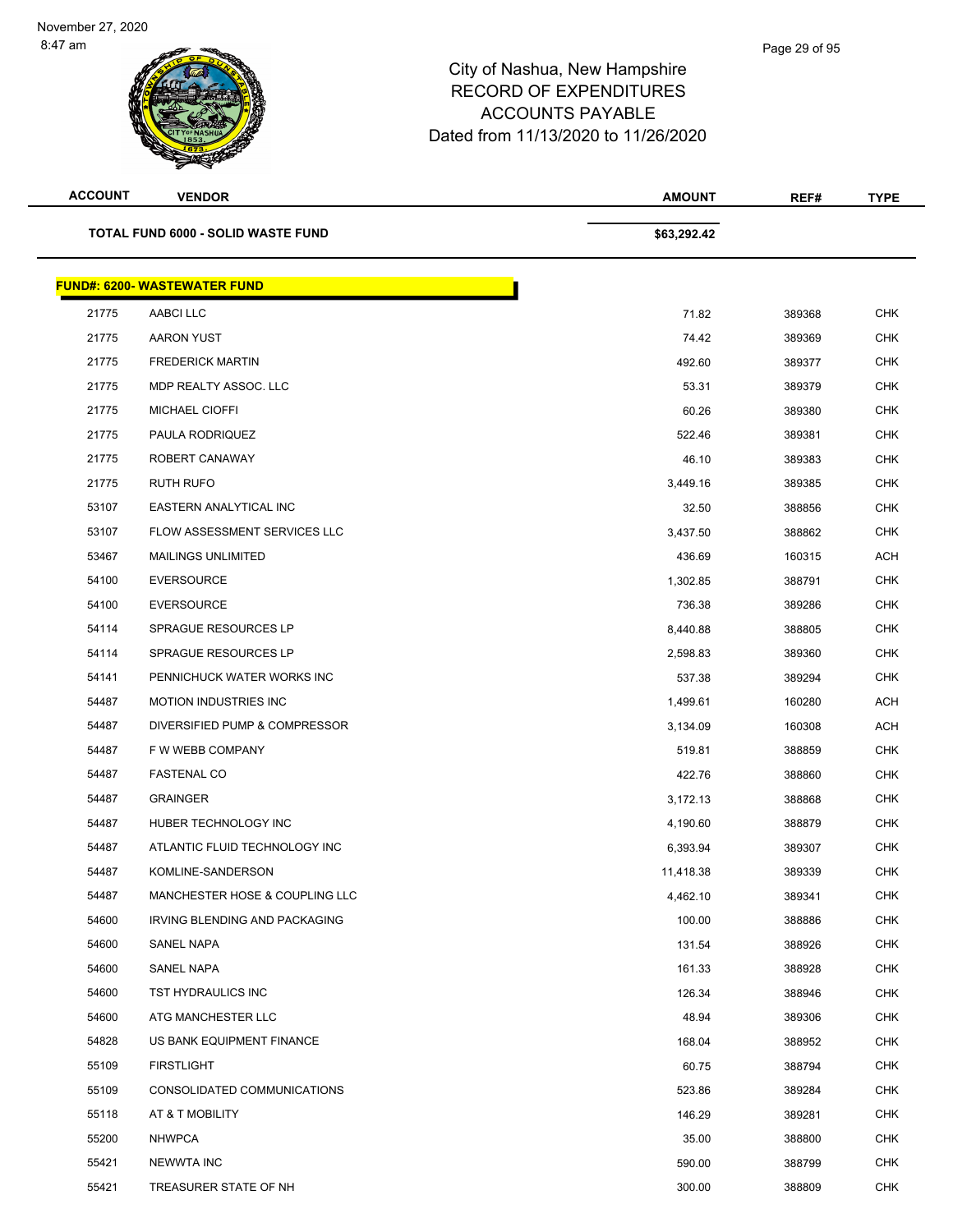

| <b>ACCOUNT</b> | <b>VENDOR</b>                       |               | <b>AMOUNT</b> | REF#   | <b>TYPE</b> |
|----------------|-------------------------------------|---------------|---------------|--------|-------------|
|                | <b>FUND#: 6200- WASTEWATER FUND</b> |               |               |        |             |
| 55500          | MASSACHUSETTS MUNICIPAL ASSOC       |               | 250.00        | 389343 | <b>CHK</b>  |
| 55618          | <b>CITIZENS BANK</b>                |               | 1,747.87      | 160259 | ACH         |
| 55699          | JOHNSON CONTROLS INC                |               | 16,823.19     | 160313 | ACH         |
| 55699          | <b>CRYSTAL ROCK</b>                 |               | 155.10        | 388787 | <b>CHK</b>  |
| 55699          | CALLOGIX INC                        |               | 166.00        | 389314 | <b>CHK</b>  |
| 55699          | CHEMSERVE ENVIRONMENTAL ANALYS      |               | 609.75        | 389317 | CHK         |
| 55699          | ELECTRICAL INSTALLATIONS INC        |               | 2,084.54      | 389323 | <b>CHK</b>  |
| 61100          | WB MASON CO INC                     |               | 20.51         | 388956 | CHK         |
| 61107          | AMAZON CAPITAL SERV (CITY ACH)      |               | 117.98        | 160255 | ACH         |
| 61107          | ALECS SHOE STORE INC                |               | 99.95         | 388819 | <b>CHK</b>  |
| 61107          | PHOENIX SCREEN PRINTING             |               | 2,420.00      | 388912 | CHK         |
| 61107          | ALECS SHOE STORE INC                |               | 104.95        | 389303 | <b>CHK</b>  |
| 61149          | <b>HACH COMPANY</b>                 |               | 851.26        | 388873 | CHK         |
| 61149          | <b>IDEXX DISTRIBUTION INC</b>       |               | 64.70         | 388882 | <b>CHK</b>  |
| 61149          | <b>VWR INTERNATIONAL</b>            |               | 559.36        | 388954 | <b>CHK</b>  |
| 61156          | <b>BORDEN &amp; REMINGTON CORP</b>  |               | 6,829.42      | 160258 | ACH         |
| 61156          | HARCROS CHEMICALS INC               |               | 992.00        | 388874 | <b>CHK</b>  |
| 61299          | AMAZON CAPITAL SERV (CITY ACH)      |               | 127.98        | 160303 | ACH         |
| 61299          | <b>FASTENAL CO</b>                  |               | 217.20        | 388860 | <b>CHK</b>  |
| 61299          | <b>GRAINGER</b>                     |               | 620.63        | 388868 | <b>CHK</b>  |
| 61299          | NASHUA FARMERS EXCHANGE INC         |               | 112.50        | 388898 | CHK         |
| 61299          | <b>FASTENAL CO</b>                  |               | 902.79        | 389324 | <b>CHK</b>  |
| 61310          | ALTERNATIVE VEHICLE SERVICE GR      |               | 1,039.52      | 160304 | ACH         |
| 61428          | <b>FASTENAL CO</b>                  |               | 1,059.96      | 389324 | <b>CHK</b>  |
| 71000          | <b>HACH COMPANY</b>                 |               | 4,943.44      | 388873 | <b>CHK</b>  |
| 81200          | <b>WRIGHT-PIERCE</b>                | 2047.69.19.30 | 43,897.12     | 160291 | ACH         |
| 81300          | <b>WALDRON ENGINEERING &amp;</b>    | 2044.69.18.30 | 4,310.40      | 160345 | ACH         |
| 81300          | PHASOR ENGINEERING                  | 2044.69.18.30 | 1,331.00      | 389349 | <b>CHK</b>  |
| 81700          | CONCORD WINWATER WORKS CO           | 1043.69.15.30 | 17,600.61     | 388841 | <b>CHK</b>  |
| 81700          | <b>HAZEN AND SAWYER</b>             | 1051.69.01.30 | 215.97        | 160266 | ACH         |
| 81700          | <b>HAZEN AND SAWYER</b>             | 1051.69.15.30 | 11,268.76     | 160266 | <b>ACH</b>  |
| 81700          | <b>HAZEN AND SAWYER</b>             | 1051.69.16.30 | 3,761.37      | 160266 | <b>ACH</b>  |
| 81700          | <b>WATERLINE INDUSTRIES CORP</b>    | 1054.69.19.30 | 498,474.67    | 160346 | <b>ACH</b>  |
| 81700          | <b>WRIGHT-PIERCE</b>                | 1054.69.19.30 | 5,785.93      | 160347 | <b>ACH</b>  |
| 81700          | <b>WRIGHT-PIERCE</b>                | 2035.69.16.30 | 15,076.74     | 160347 | ACH         |
| 81700          | <b>HAZEN AND SAWYER</b>             | 2038.69.19.30 | 158,404.07    | 160266 | <b>ACH</b>  |
| 81700          | <b>WRIGHT-PIERCE</b>                | 2041.69.17.30 | 11,419.77     | 160347 | <b>ACH</b>  |
|                |                                     |               |               |        |             |

**TOTAL FUND 6200 - WASTEWATER FUND \$874,365.66 \$874,365.66**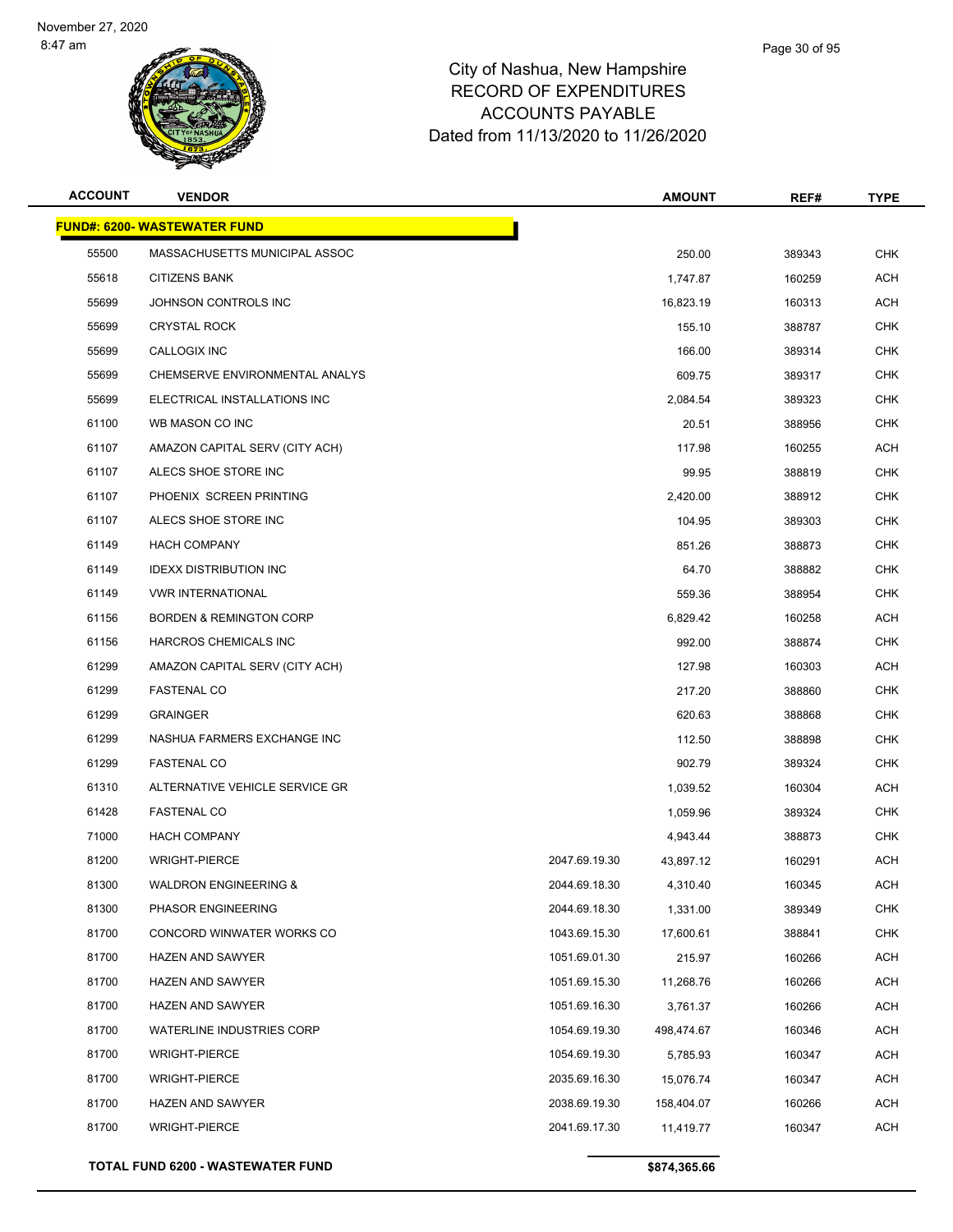| <b>ACCOUNT</b> | <b>VENDOR</b>                                     |               | <b>AMOUNT</b> | REF#   | <b>TYPE</b> |
|----------------|---------------------------------------------------|---------------|---------------|--------|-------------|
|                | <b>FUND#: 6201- WERF-WASTEWATER EQUIP RESERVE</b> |               |               |        |             |
| 81300          | SOUTHWORTH-MILTON INC                             | 2044.69.18.30 | 18,240.67     | 389436 | <b>CHK</b>  |
|                |                                                   |               |               |        |             |
|                | TOTAL FUND 6201 - WERF-WASTEWATER EQUIP RESERVE   |               | \$18,240.67   |        |             |
|                | <b>FUND#: 6500- PROPERTY &amp; CASUALTY FUND</b>  |               |               |        |             |
| 54267          | TREASURER STATE OF NH                             |               | 50.00         | 388808 | <b>CHK</b>  |
| 54267          | TREASURER STATE OF NH                             |               | 50.00         | 389295 | <b>CHK</b>  |
| 59207          | DARTMOUTH HITCHCOCK CLINIC                        |               | 1,502.11      | 389124 | <b>CHK</b>  |
| 59207          | APPLE NASHUA LLC                                  |               | 955.04        | 389125 | <b>CHK</b>  |
| 59207          | DARTMOUTH HITCHCOCK CLINIC                        |               | 973.00        | 389127 | <b>CHK</b>  |
| 59207          | FOUNDATION MEDICAL PARTNERS                       |               | 386.00        | 389129 | <b>CHK</b>  |
| 59207          | FOUR SEASONS ORTHOPEDIC CENTER                    |               | 209.25        | 389130 | <b>CHK</b>  |
| 59207          | <b>HEALTHLIFE PHARMACY SERVICES</b>               |               | 142.41        | 389131 | <b>CHK</b>  |
| 59207          | NASHUA RADIOLOGY PA                               |               | 37.00         | 389132 | <b>CHK</b>  |
| 59207          | ORTHOTICS IN MOTION                               |               | 450.00        | 389133 | <b>CHK</b>  |
| 59207          | PERFORMANCE REHAB INC                             |               | 165.00        | 389134 | <b>CHK</b>  |
| 59207          | ST JOSEPH HOSPITAL                                |               | 497.00        | 389136 | <b>CHK</b>  |
| 59207          | UNITY SURVEILLANCE &                              |               | 4,020.63      | 389137 | <b>CHK</b>  |
| 59207          | <b>VRS DISABILITY MANAGEMENT</b>                  |               | 242.75        | 389138 | <b>CHK</b>  |
| 59207          | APPLE NASHUA LLC                                  |               | 2,327.57      | 389406 | <b>CHK</b>  |
| 59207          | <b>JONATHAN COLBY</b>                             |               | 33.29         | 389408 | <b>CHK</b>  |
| 59207          | <b>CONVENIENTMD LLC</b>                           |               | 325.30        | 389409 | <b>CHK</b>  |
| 59207          | <b>CPTE NASHUA</b>                                |               | 1,364.00      | 389410 | <b>CHK</b>  |
| 59207          | DARTMOUTH HITCHCOCK CLINIC                        |               | 2,021.00      | 389412 | <b>CHK</b>  |
| 59207          | <b>EMERSON HOSPITAL INC</b>                       |               | 180.85        | 389413 | <b>CHK</b>  |
| 59207          | <b>EXPRESSMED LLC</b>                             |               | 291.01        | 389414 | <b>CHK</b>  |
| 59207          | FOUNDATION MEDICAL PARTNERS                       |               | 244.00        | 389415 | CHK         |
| 59207          | FOUR SEASONS ORTHOPEDIC CENTER                    |               | 351.00        | 389416 | <b>CHK</b>  |
| 59207          | <b>HEALTHLIFE PHARMACY SERVICES</b>               |               | 142.41        | 389417 | <b>CHK</b>  |
| 59207          | INJURED WORKERS PHARMACY LLC                      |               | 433.84        | 389418 | CHK         |
| 59207          | NASHUA EYE ASSOC PA                               |               | 620.00        | 389420 | <b>CHK</b>  |
| 59207          | NASHUA RADIOLOGY PA                               |               | 257.01        | 389421 | <b>CHK</b>  |
| 59207          | PERFORMANCE REHAB INC                             |               | 260.00        | 389422 | <b>CHK</b>  |
| 59207          | ST JOSEPH HOSPITAL                                |               | 870.00        | 389423 | <b>CHK</b>  |
| 59207          | STONERIVER PHARMACY SOLUTIONS                     |               | 47.57         | 389424 | CHK         |
| 59207          | SURGI-CARE INC                                    |               | 49.16         | 389425 | <b>CHK</b>  |
| 59207          | UNITY SURVEILLANCE &                              |               | 2,961.88      | 389426 | <b>CHK</b>  |
| 59225          | <b>CULLENCOLLIMORE PLLC</b>                       |               | 1,192.00      | 389126 | <b>CHK</b>  |
| 59225          | DEVINE MILLIMET & BRANCH PA                       |               | 8,729.25      | 389128 | <b>CHK</b>  |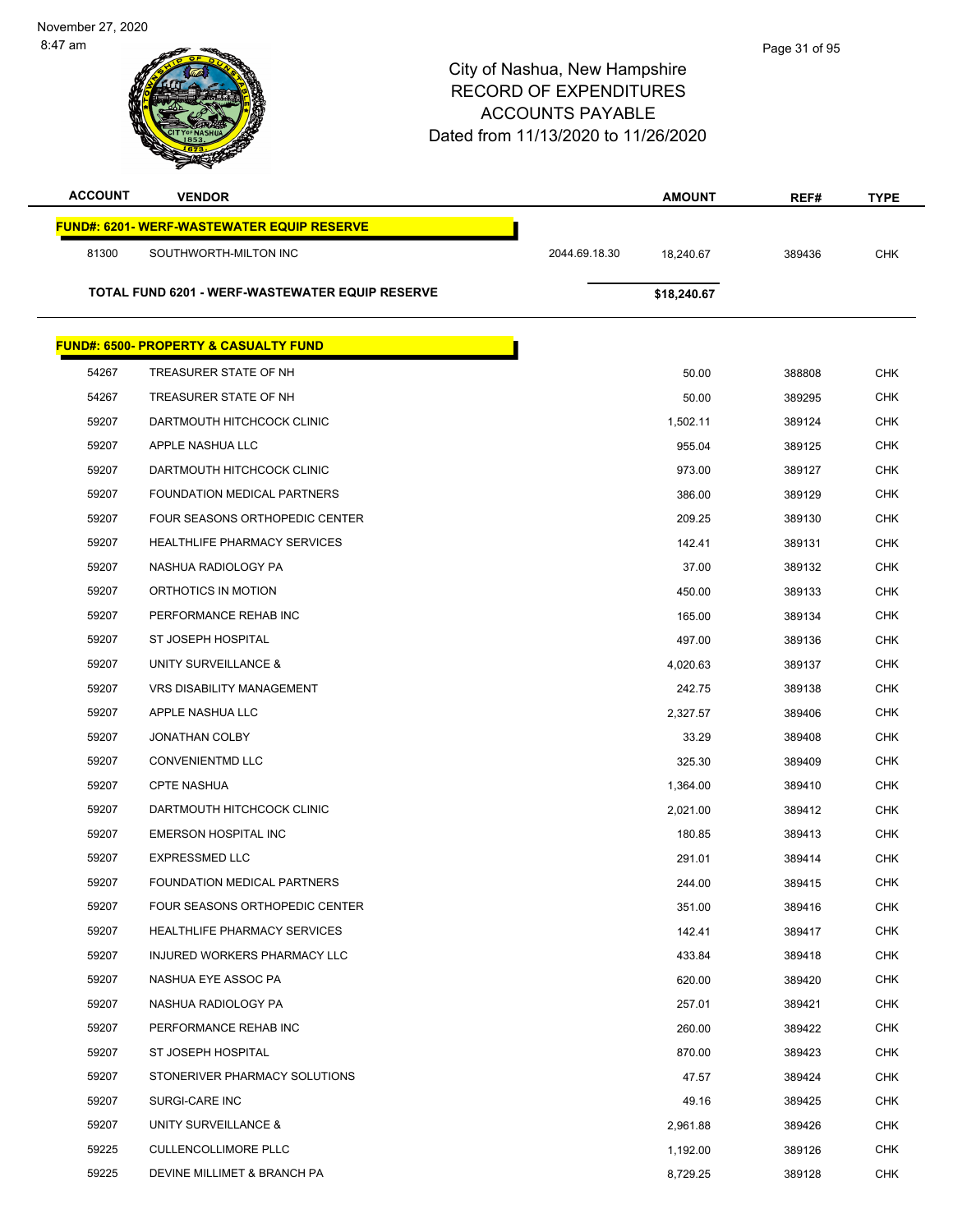

| <b>ACCOUNT</b> | <b>VENDOR</b>                                         |           | <b>AMOUNT</b>  | REF#   | <b>TYPE</b> |
|----------------|-------------------------------------------------------|-----------|----------------|--------|-------------|
|                | <b>FUND#: 6500- PROPERTY &amp; CASUALTY FUND</b>      |           |                |        |             |
| 59225          | <b>CULLENCOLLIMORE PLLC</b>                           |           | 105.00         | 389411 | <b>CHK</b>  |
| 59250          | <b>RC WELDING LLC</b>                                 |           | 6,000.00       | 389135 | <b>CHK</b>  |
| 59275          | <b>BROADSIDE COLLISION LLC</b>                        |           | 1,106.38       | 389407 | <b>CHK</b>  |
| 59275          | METROPOLITAN APPRAISAL                                |           | 215.00         | 389419 | <b>CHK</b>  |
| 61100          | WB MASON CO INC                                       |           | 24.92          | 388956 | <b>CHK</b>  |
| 68360          | <b>UPTON &amp; HATFIELD LLP</b>                       |           | 455.00         | 388951 | <b>CHK</b>  |
| 68360          | AMAZON CAPITAL SERV (CITY ACH)                        | 128       | 780.00         | 160255 | <b>ACH</b>  |
| 68360          | HW STAFFING SOLUTIONS                                 | 128       | 814.42         | 388880 | <b>CHK</b>  |
| 68360          | HW STAFFING SOLUTIONS                                 | 128       | 650.80         | 389334 | <b>CHK</b>  |
| 71000          | JOHNSON CONTROLS SECURITY                             |           | 7,441.00       | 389335 | <b>CHK</b>  |
|                | <b>TOTAL FUND 6500 - PROPERTY &amp; CASUALTY FUND</b> |           | \$49,973.85    |        |             |
|                | <b>FUND#: 6600- BENEFITS SELF INSURANCE FUND</b>      |           |                |        |             |
| 21520          | COLONIAL LIFE AND ACCIDENT INS                        |           | 1,689.08       | 160232 | <b>ACH</b>  |
| 21520          | COLONIAL LIFE AND ACCIDENT INS                        |           | 1,055.43       | 160324 | <b>ACH</b>  |
| 21553          | ANTHEM BLUE CROSS /BLUE SHIELD                        |           | 456,626.30     | 160229 | <b>ACH</b>  |
| 45676          | ANTHEM BCBS OF NE                                     |           | (3,227.73)     | 160256 | <b>ACH</b>  |
| 52809          | SANOFI PASTEUR INC                                    |           | 3,031.20       | 388930 | <b>CHK</b>  |
| 59507          | ANTHEM BCBS OF NE                                     |           | 434,781.09     | 160256 | <b>ACH</b>  |
| 59507          | ANTHEM BCBS OF NE                                     |           | 749,900.49     | 160256 | <b>ACH</b>  |
| 59507          | ANTHEM BCBS OF NE                                     |           | 37,742.97      | 160256 | <b>ACH</b>  |
| 59525          | NORTHEAST DELTA DENTAL                                |           | 67,668.79      | 160284 | <b>ACH</b>  |
| 59525          | NORTHEAST DELTA DENTAL                                |           | 73,023.40      | 160344 | <b>ACH</b>  |
|                | TOTAL FUND 6600 - BENEFITS SELF INSURANCE FUND        |           | \$1,822,291.02 |        |             |
|                | <u> FUND#: 7026- CAPITAL EQUIPMENT RESERVE FUND</u>   |           |                |        |             |
| 81500          | <b>GRAPPONE FORD</b>                                  | CERF91.20 | 45,728.00      | 389027 | <b>CHK</b>  |
|                | TOTAL FUND 7026 - CAPITAL EQUIPMENT RESERVE FUND      |           | \$45,728.00    |        |             |
|                | <b>FUND#: 7052- MINE FALLS PARK ETF</b>               |           |                |        |             |
| 54280          | UNITED SITE SERVICES                                  |           | 119.00         | 388949 | <b>CHK</b>  |
|                | <b>TOTAL FUND 7052 - MINE FALLS PARK ETF</b>          |           | \$119.00       |        |             |
|                | <b>FUND#: 7054- DAVID W. DEANE SKATEBOARD PARK</b>    |           |                |        |             |
| 54280          | JOHNSON CONTROLS SECURITY                             |           | 11,433.25      | 389335 | CHK         |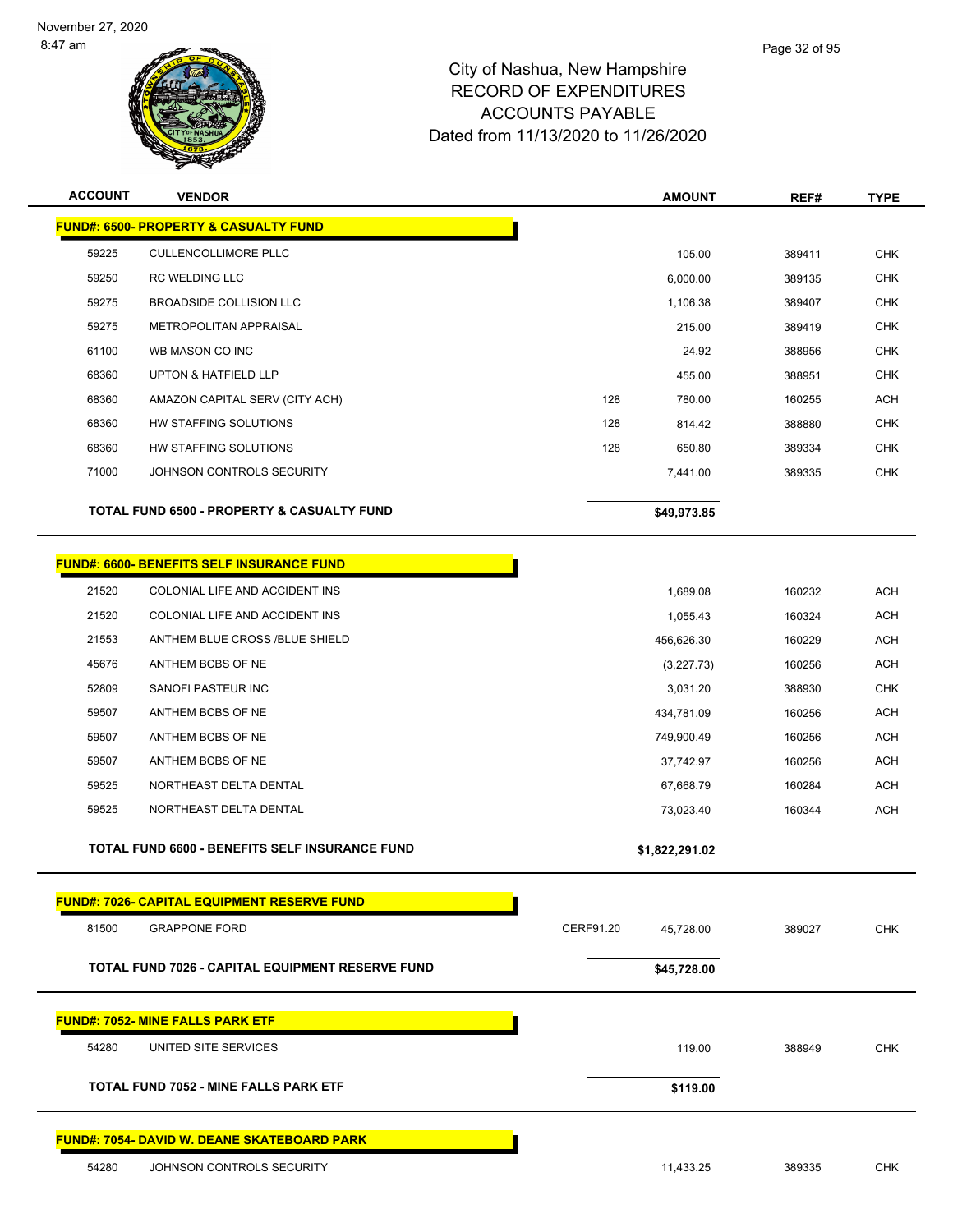| <b>ACCOUNT</b> | <b>VENDOR</b>                                        | <b>AMOUNT</b> | REF#   | <b>TYPE</b> |
|----------------|------------------------------------------------------|---------------|--------|-------------|
|                | TOTAL FUND 7054 - DAVID W. DEANE SKATEBOARD PARK     | \$11,433.25   |        |             |
|                | <b>FUND#: 7064- HYDROPOWER RESERVE FUND</b>          |               |        |             |
| 81700          | <b>ESSEX POWER SERVICES INC</b>                      | 531.58        | 388858 | <b>CHK</b>  |
|                | TOTAL FUND 7064 - HYDROPOWER RESERVE FUND            | \$531.58      |        |             |
|                | <b>FUND#: 7085- PARKING EXPENDITURES ETF</b>         |               |        |             |
| 53107          | <b>GREENMAN-PEDERSEN INC</b>                         | 2,243.00      | 389330 | <b>CHK</b>  |
|                | <b>TOTAL FUND 7085 - PARKING EXPENDITURES ETF</b>    | \$2,243.00    |        |             |
|                | <b>FUND#: 7504- EDGEWOOD/SUBURBAN MAINT FUND</b>     |               |        |             |
| 61299          | HARDY DORIC INC                                      | 975.00        | 388875 | <b>CHK</b>  |
| 81650          | P & L LANDSCAPING LLC                                | 24,066.50     | 160286 | <b>ACH</b>  |
|                | TOTAL FUND 7504 - EDGEWOOD/SUBURBAN MAINT FUND       | \$25,041.50   |        |             |
|                | <b>FUND#: 7565- SCHOOL RELATED PROGRAMS-ETF</b>      |               |        |             |
| 61135          | (SCHOOL ACH) AMAZON CAPITAL SE                       | 888.69        | 160292 | <b>ACH</b>  |
| 61135          | REGENERATIVE ROOTS ASSOCIATION                       | 1,449.59      | 389080 | <b>CHK</b>  |
| 61135          | WB MASON CO INC                                      | 1,448.14      | 389107 | <b>CHK</b>  |
| 71999          | <b>SCHOOL SPECIALTY</b>                              | 1,104.12      | 389086 | <b>CHK</b>  |
|                | <b>TOTAL FUND 7565 - SCHOOL RELATED PROGRAMS-ETF</b> | \$4,890.54    |        |             |
|                | <b>FUND#: 8063- LIBRARY-HENRY STEARNS FUND</b>       |               |        |             |
| 61807          | <b>BAKER &amp; TAYLOR</b>                            | 681.47        | 388826 | <b>CHK</b>  |
|                | <b>TOTAL FUND 8063 - LIBRARY-HENRY STEARNS FUND</b>  | \$681.47      |        |             |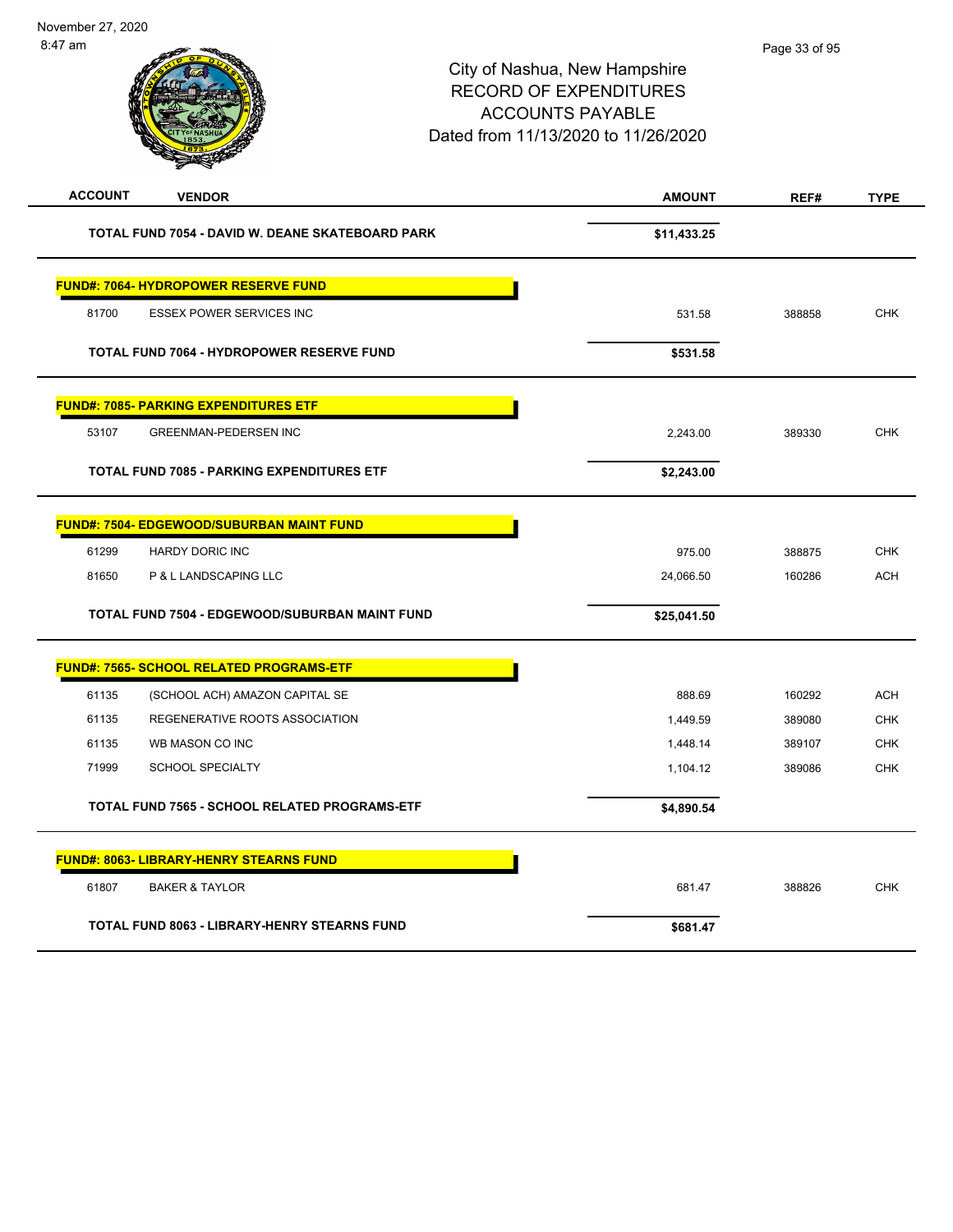

| <b>ACCOUNT</b> | <b>VENDOR</b> |                                        | <b>AMOUNT</b><br>REF# | <b>TYPE</b> |
|----------------|---------------|----------------------------------------|-----------------------|-------------|
|                |               | <b>EXPENDITURE SUMMARY BY FUND</b>     | <b>AMOUNT</b>         |             |
|                | 1000          | <b>GENERAL FUND</b>                    | 5,874,989.05          |             |
|                | 1001          | <b>GF-CAPITAL IMPROVEMENTS</b>         | 7,447.36              |             |
|                | 1010          | <b>GF-PRIOR YEAR ENC &amp; ESCROWS</b> | 41,962.89             |             |
|                | 2100          | <b>FOOD SERVICES FUND</b>              | 11,551.52             |             |
|                | 2207          | ADULT ED/CONTINUING ED                 | 159.90                |             |
|                | 2503          | <b>PARKS &amp; REC PROGRAMS FUND</b>   | 130.00                |             |
|                | 2505          | PEG ACCESS CHANNELS FUND               | 768.85                |             |
|                | 2506          | HUNT BLDG FACILITY RENTAL FUND         | 200.01                |             |
|                | 3010          | <b>GENERAL GOV'T GRANTS FUND</b>       | 1,806.00              |             |
|                | 3035          | FEMA DISASTER ASSIST GRANTS            | 21,975.21             |             |
|                | 3068          | <b>COMMUNITY SERVICES GRANTS FUND</b>  | 1,571.18              |             |
|                | 3070          | COMMUNITY HEALTH GRANTS FUND           | 1,756.89              |             |
|                | 3080          | COMMUNITY DEVELOPMENT GRANTS           | 119.00                |             |
|                | 3090          | URBAN PROGRAM GRANTS FUND              | 69,430.00             |             |
|                | 3120          | <b>TRANSIT GRANTS FUND</b>             | 48,362.67             |             |
|                | 3800          | <b>SCHOOL GRANTS FUND</b>              | 410,980.76            |             |
|                | 3810          | <b>FOOD SERVICE GRANTS FUND</b>        | 4,201.81              |             |
|                | 4053          | FIRE REGIONAL HAZMAT FUND              | 3,162.95              |             |
|                | 4085          | RIVERFRONT PROMENADE TIF FUND          | 46,826.22             |             |
|                | 4090          | LIB-LOST/DAMAGED BOOK FINES            | 15.00                 |             |
|                | 5020          | CAPITAL PROJECTS-POLICE                | 51,000.00             |             |
|                | 5050          | CAP PROJECTS-COMMUNICATIONS            | 707.12                |             |
|                | 5060          | CAPITAL PROJECTS-COMM HEALTH           | 523.33                |             |
|                | 5090          | CAPITAL PROJECTS-HYDROELECTRIC         | 21,382.01             |             |
|                | 5100          | CAP PROJECTS-ECONOMIC DEV              | 812.50                |             |
|                | 5200          | CAPITAL PROJECTS-PUBLIC WORKS          | 324,384.00            |             |
|                | 5700          | CAP PROJECTS-BROAD ST PARKWAY          | 610.31                |             |
|                | 6000          | SOLID WASTE FUND                       | 63,292.42             |             |
|                | 6200          | <b>WASTEWATER FUND</b>                 | 874,365.66            |             |
|                | 6201          | WERF-WASTEWATER EQUIP RESERVE          | 18,240.67             |             |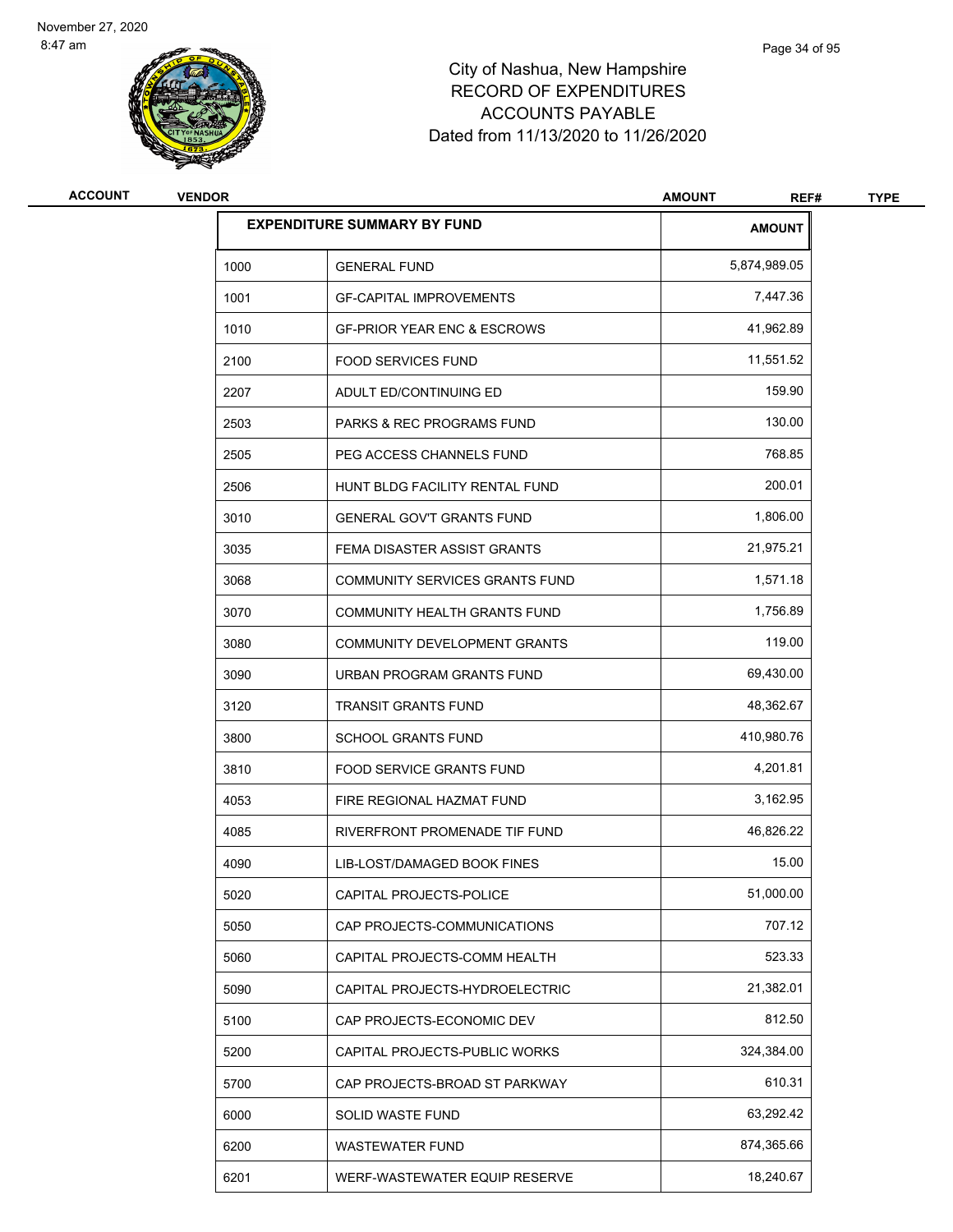

| <b>ACCOUNT</b> | <b>VENDOR</b> |                                | <b>AMOUNT</b><br>REF# | <b>TYPE</b> |
|----------------|---------------|--------------------------------|-----------------------|-------------|
|                |               |                                | <b>AMOUNT</b>         |             |
|                | 6500          | PROPERTY & CASUALTY FUND       | 49,973.85             |             |
|                | 6600          | BENEFITS SELF INSURANCE FUND   | 1,822,291.02          |             |
|                | 7026          | CAPITAL EQUIPMENT RESERVE FUND | 45,728.00             |             |
|                | 7052          | MINE FALLS PARK ETF            | 119.00                |             |
|                | 7054          | DAVID W. DEANE SKATEBOARD PARK | 11,433.25             |             |
|                | 7064          | <b>HYDROPOWER RESERVE FUND</b> | 531.58                |             |
|                | 7085          | PARKING EXPENDITURES ETF       | 2,243.00              |             |
|                | 7504          | EDGEWOOD/SUBURBAN MAINT FUND   | 25,041.50             |             |
|                | 7565          | SCHOOL RELATED PROGRAMS-ETF    | 4,890.54              |             |
|                | 8063          | LIBRARY-HENRY STEARNS FUND     | 681.47                |             |
|                | <b>TOTAL:</b> |                                | 9,865,668.50          |             |
|                |               |                                |                       |             |

Page 35 of 95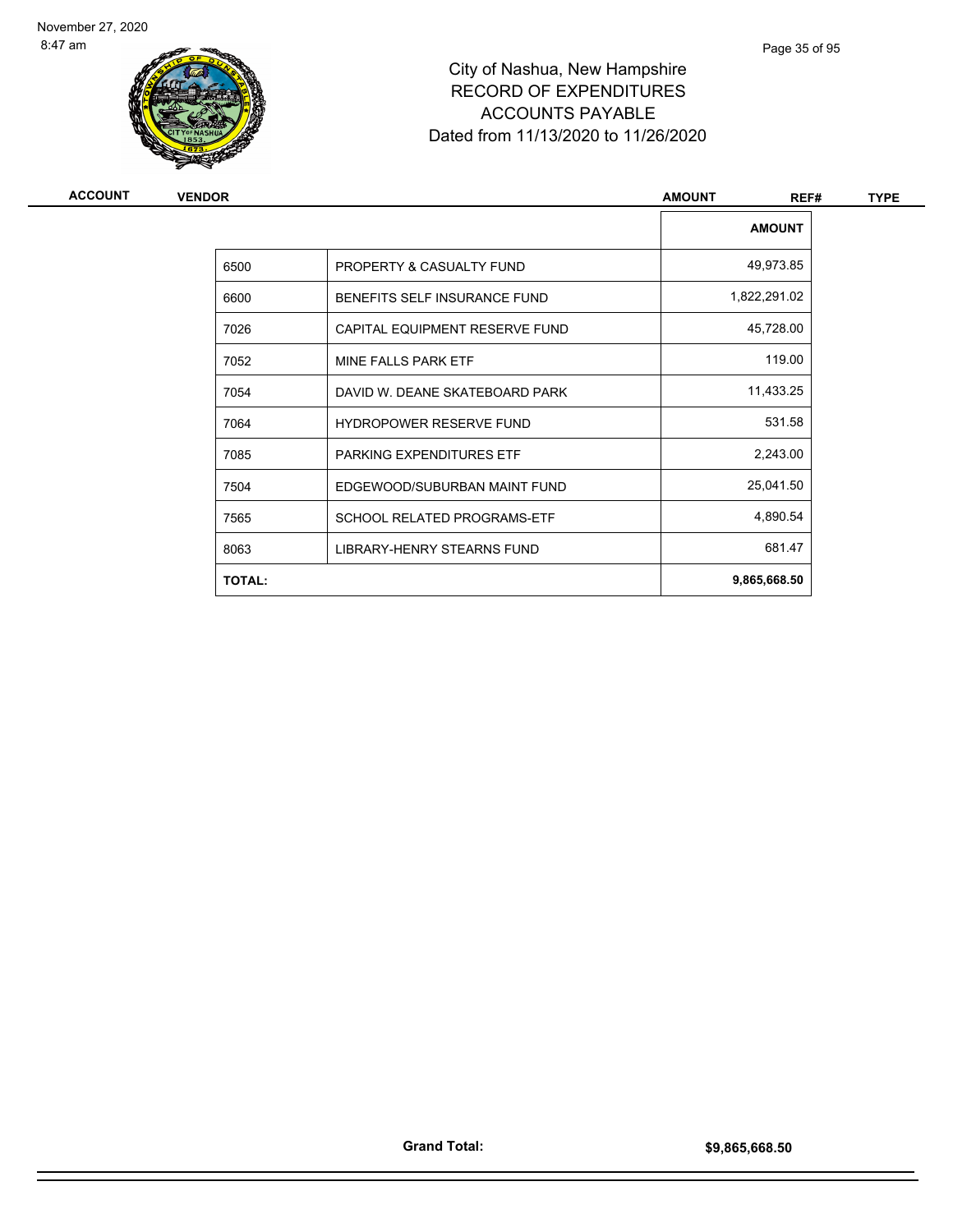

## City of Nashua, New Hampshire RECORD OF EXPENDITURES PAYROLL-GROSS WAGES Dated from November 13, 2020 to November 26, 2020

| <b>PAY DATE</b>                      | <b>ACCOUNT</b>                 | <b>DESCRIPTION</b>                       | <b>AMOUNT</b> |
|--------------------------------------|--------------------------------|------------------------------------------|---------------|
| <b>FUND#: 1000 - GENERAL FUND</b>    |                                |                                          |               |
|                                      |                                |                                          |               |
| <b>MAYOR</b><br>101                  |                                |                                          |               |
| 11/19/20                             | 51100                          | CHIEF OF STAFF                           | 1,787.45      |
| 11/25/20                             | 51100                          | <b>CHIEF OF STAFF</b>                    | 1,787.45      |
| 11/19/20                             | 51100                          | COMMUNICATIONS & SPECIAL PRJ COORDINATOR | 938.90        |
| 11/25/20                             | 51100                          | COMMUNICATIONS & SPECIAL PRJ COORDINATOR | 938.90        |
| 11/19/20                             | 51100                          | <b>COMMUNICATIONS REPRESENTATIVE</b>     | 840.20        |
| 11/25/20                             | 51100                          | <b>COMMUNICATIONS REPRESENTATIVE</b>     | 840.20        |
| 11/19/20                             | 51100                          | CONSTITUENT SERVICES COORDINATOR         | 902.85        |
| 11/25/20                             | 51100                          | CONSTITUENT SERVICES COORDINATOR         | 902.85        |
| 11/19/20                             | 51500                          | <b>MAYOR</b>                             | 2,334.30      |
| 11/25/20                             | 51500                          | <b>MAYOR</b>                             | 2,334.30      |
| 11/25/20                             | 55118                          | TELEPHONE-CELLULAR                       | 150.00        |
|                                      |                                |                                          |               |
| <b>TOTAL 101 - MAYOR</b>             |                                |                                          | \$13,757.40   |
| <b>BOARD OF ALDERMEN</b><br>102      |                                |                                          |               |
| 11/19/20                             | 51100                          | LEGISLATIVE AFFAIRS MANAGER              | 1,673.10      |
| 11/25/20                             | 51100                          | LEGISLATIVE AFFAIRS MANAGER              | 1,673.10      |
| 11/19/20                             | 51200                          | LEGISLATIVE TRANSCRIPTION SPEC           | 355.76        |
| 11/25/20                             | 51200                          | LEGISLATIVE TRANSCRIPTION SPEC           | 374.50        |
|                                      |                                |                                          |               |
| <b>TOTAL 102 - BOARD OF ALDERMEN</b> |                                |                                          | \$4,076.46    |
| 103<br>LEGAL                         |                                |                                          |               |
| 11/19/20                             | 51100                          | <b>CORPORATION COUNSEL</b>               | 2,714.65      |
| 11/25/20                             | 51100                          | <b>CORPORATION COUNSEL</b>               | 2,714.65      |
| 11/19/20                             | 51100                          | DEPUTY CORPORATION COUNSEL               | 4,609.65      |
| 11/25/20                             | 51100                          | DEPUTY CORPORATION COUNSEL               | 4,609.65      |
| 11/19/20                             | 51100                          | <b>LEGAL ASSISTANT</b>                   | 2,143.70      |
| 11/25/20                             | 51100                          | <b>LEGAL ASSISTANT</b>                   | 2,143.70      |
| 11/25/20                             | 55118                          | TELEPHONE-CELLULAR                       | 100.00        |
|                                      |                                |                                          |               |
| <b>TOTAL 103 - LEGAL</b>             |                                |                                          | \$19,036.00   |
| 106                                  | <b>ADMINISTRATIVE SERVICES</b> |                                          |               |
| 11/19/20                             | 51100                          | ADMINISTRATIVE ASSISTANT I               | 778.65        |
| 11/25/20                             | 51100                          | ADMINISTRATIVE ASSISTANT I               | 778.65        |
| 11/19/20                             | 51100                          | ADMINISTRATIVE SERVICES DIRECTOR         | 2,144.95      |
| 11/25/20                             | 51100                          | ADMINISTRATIVE SERVICES DIRECTOR         | 2,144.95      |
| 11/19/20                             | 51100                          | <b>GRANT WRITER</b>                      | 697.15        |
| 11/25/20                             | 51100                          | <b>GRANT WRITER</b>                      | 697.15        |
| 11/25/20                             | 55118                          | TELEPHONE-CELLULAR                       | 50.00         |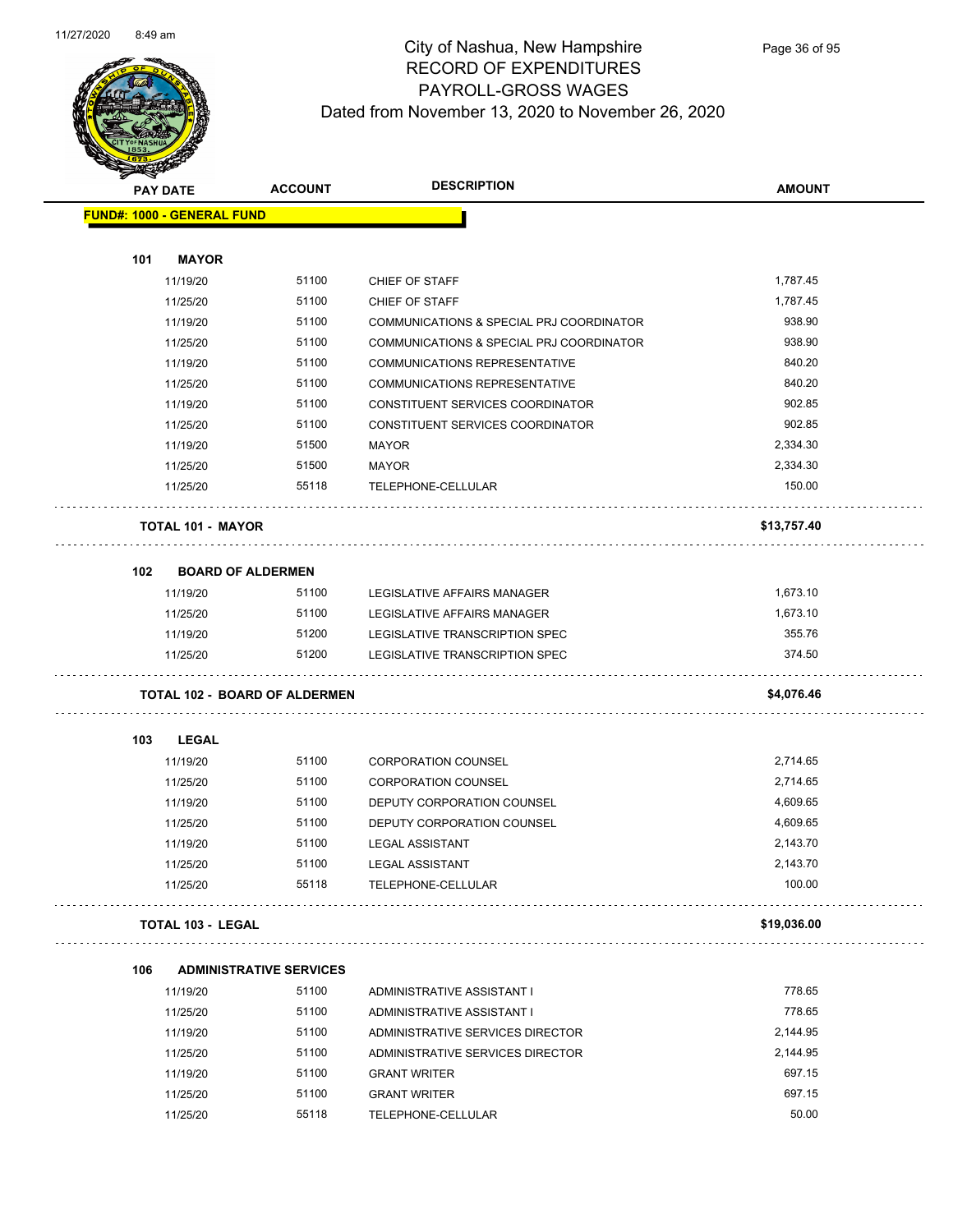

|     | <b>PAY DATE</b>      | <b>ACCOUNT</b>                                   | <b>DESCRIPTION</b>                                           | <b>AMOUNT</b>        |
|-----|----------------------|--------------------------------------------------|--------------------------------------------------------------|----------------------|
|     |                      | <b>FUND#: 1000 - GENERAL FUND</b>                |                                                              |                      |
|     |                      | <b>TOTAL 106 - ADMINISTRATIVE SERVICES</b>       |                                                              | \$7,291.50           |
|     |                      |                                                  |                                                              |                      |
| 107 |                      | <b>CITY CLERK</b>                                |                                                              |                      |
|     | 11/19/20             | 51100                                            | ACTING DEPUTY CITY CLERK                                     | 953.30               |
|     | 11/25/20             | 51100                                            | ACTING DEPUTY CITY CLERK                                     | 953.30               |
|     | 11/19/20             | 51100                                            | <b>CITY CLERK</b>                                            | 2,010.85             |
|     | 11/25/20             | 51100                                            | <b>CITY CLERK</b>                                            | 2,010.85             |
|     | 11/19/20             | 51100                                            | <b>CLERK VITAL RECORDS II</b>                                | 2,513.40             |
|     | 11/25/20             | 51100                                            | <b>CLERK VITAL RECORDS II</b>                                | 2,513.40             |
|     | 11/19/20             | 51300                                            | <b>CITY CLERK TEMP</b>                                       | (67.50)              |
|     | 11/19/20             | 51300                                            | <b>CLERK VITAL RECORDS II</b>                                | (16, 987.72)         |
|     | 11/25/20             | 51300                                            | <b>CLERK VITAL RECORDS II</b>                                | 164.95               |
|     | 11/19/20             | 51400                                            | <b>CITY CLERK TEMP</b>                                       | 71.25                |
|     | 11/19/20             | 51514                                            | ELECTED BALLOT INSPECTOR                                     | 87.50                |
|     | 11/23/20             | 51514                                            | ELECTED BALLOT INSPECTOR                                     | 350.00               |
|     | 11/19/20             | 51514                                            | ELECTED DEPUTY VOTER REGISTRAR                               | 87.50                |
|     | 11/19/20             | 51514                                            | ELECTED SELECTMAN                                            | 175.00               |
|     | 11/19/20             | 51514                                            | <b>SUB TEACHER</b>                                           | 175.00               |
|     |                      | <b>TOTAL 107 - CITY CLERK</b>                    |                                                              | -\$4,988.92          |
| 108 |                      | <b>ENERGY MANAGEMENT</b>                         |                                                              |                      |
|     | 11/19/20             | 51100                                            | <b>ENERGY MANAGER</b>                                        | 1,487.20             |
|     | 11/25/20             | 51100                                            | <b>ENERGY MANAGER</b>                                        | 1,487.20             |
|     | 11/25/20             | 55118                                            | TELEPHONE-CELLULAR                                           | 50.00                |
|     |                      | <b>TOTAL 108 - ENERGY MANAGEMENT</b>             |                                                              | \$3,024.40           |
|     |                      |                                                  |                                                              |                      |
| 110 |                      | ARLINGTON ST COMMUNITY CENTER                    |                                                              |                      |
|     | 11/19/20             | 51100<br>51100                                   | ARLINGTON ST COMMUNITY CENTER DIRECTOR                       | 1,106.00<br>1,106.00 |
|     | 11/25/20<br>11/25/20 | 55118                                            | ARLINGTON ST COMMUNITY CENTER DIRECTOR<br>TELEPHONE-CELLULAR | 50.00                |
|     |                      | <b>TOTAL 110 - ARLINGTON ST COMMUNITY CENTER</b> |                                                              | \$2,262.00           |
|     |                      |                                                  |                                                              |                      |
| 111 |                      | <b>HUMAN RESOURCES</b>                           |                                                              |                      |
|     | 11/19/20             | 51100                                            | <b>HRIS &amp; PAYROLL ANALYST</b>                            | 1,321.95             |
|     | 11/25/20             | 51100                                            | HRIS & PAYROLL ANALYST                                       | 1,321.95             |
|     | 11/19/20             | 51100                                            | HUMAN RESOURCES DIRECTOR                                     | 2,021.45             |
|     | 11/25/20             | 51100                                            | HUMAN RESOURCES DIRECTOR                                     | 2,021.45             |
|     | 11/19/20             | 51100                                            | HUMAN RESOURCES MANAGER                                      | 1,391.00             |
|     | 11/25/20             | 51100                                            | HUMAN RESOURCES MANAGER                                      | 1,391.00             |

11/19/20 51100 PAYROLL ANALYST 2,488.63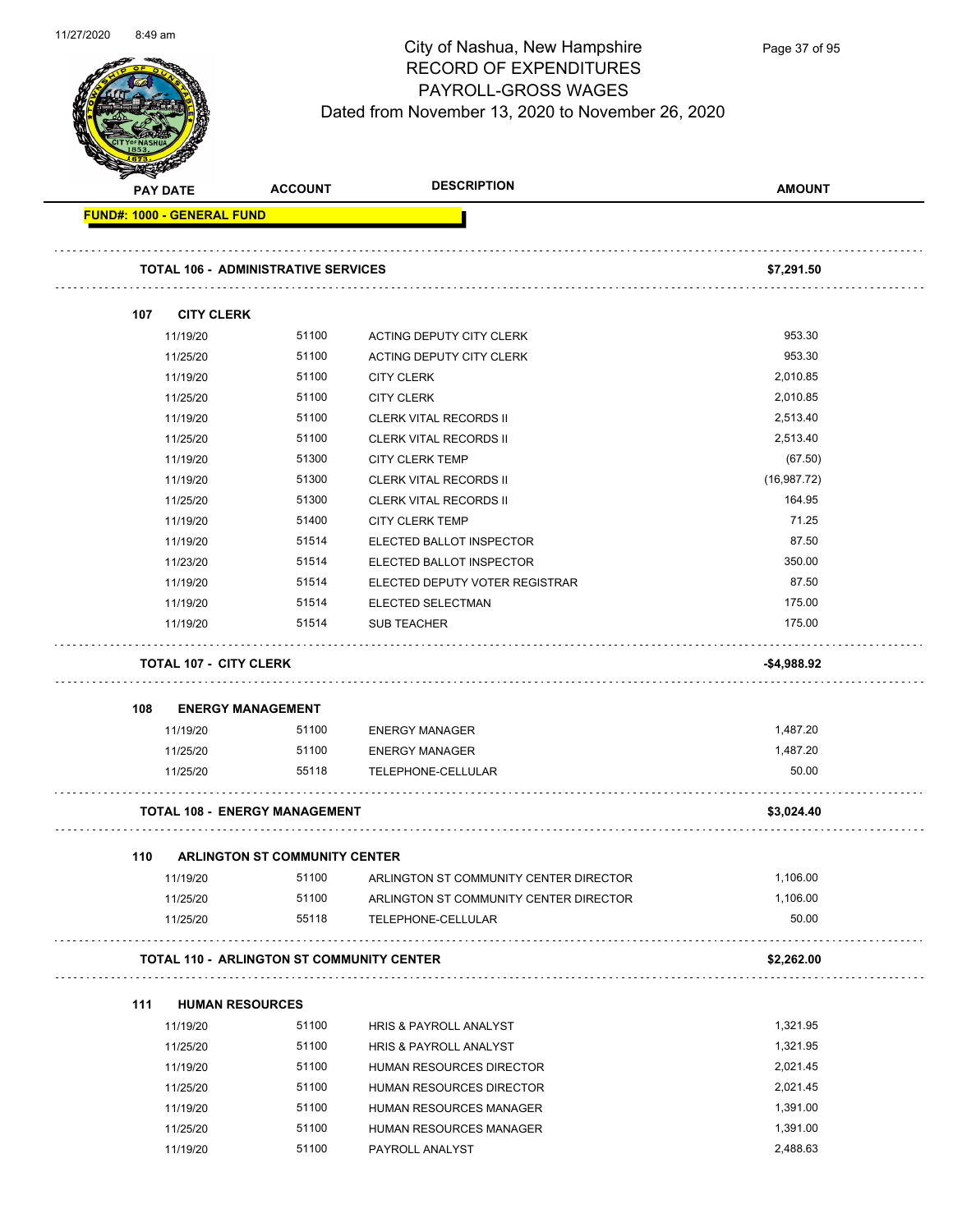

| <b>PAY DATE</b>                    | <b>ACCOUNT</b>                | <b>DESCRIPTION</b>                       | <b>AMOUNT</b> |
|------------------------------------|-------------------------------|------------------------------------------|---------------|
| <b>FUND#: 1000 - GENERAL FUND</b>  |                               |                                          |               |
|                                    |                               |                                          |               |
| 111<br><b>HUMAN RESOURCES</b>      |                               |                                          |               |
| 11/25/20                           | 51100                         | PAYROLL ANALYST                          | 2,488.63      |
| 11/19/20                           | 51100                         | PAYROLL MANAGER                          | 1,709.25      |
| 11/25/20                           | 51100                         | PAYROLL MANAGER                          | 1,709.25      |
| 11/19/20                           | 51200                         | ADMINISTRATIVE ASSISTANT I               | 489.37        |
| 11/25/20                           | 51200                         | ADMINISTRATIVE ASSISTANT I               | 445.67        |
| 11/19/20                           | 51300                         | HR SPECIALIST                            | 9.80          |
| 11/19/20                           | 51300                         | PAYROLL ANALYST                          | 115.63        |
| 11/25/20                           | 51300                         | PAYROLL ANALYST                          | 35.51         |
| 11/19/20                           | 51750                         | HR SPECIALIST                            | 1,546.76      |
| 11/25/20                           | 55118                         | TELEPHONE-CELLULAR                       | 50.00         |
|                                    |                               |                                          |               |
| <b>TOTAL 111 - HUMAN RESOURCES</b> |                               |                                          | \$20,557.30   |
| 122                                | <b>INFORMATION TECHNOLOGY</b> |                                          |               |
| 11/19/20                           | 51100                         | <b>ADMIN ASSISTANT III</b>               | 824.10        |
| 11/25/20                           | 51100                         | ADMIN ASSISTANT III                      | 824.10        |
| 11/19/20                           | 51100                         | DEPUTY DIRECTOR IT                       | 2,378.15      |
| 11/25/20                           | 51100                         | DEPUTY DIRECTOR IT                       | 2,378.15      |
| 11/19/20                           | 51100                         | ENTERPRISE SYS ADMINISTRATOR             | 1,748.80      |
| 11/25/20                           | 51100                         | ENTERPRISE SYS ADMINISTRATOR             | 1,748.80      |
| 11/19/20                           | 51100                         | ERP SYSTEM ADMIN DBA                     | 2,010.85      |
| 11/25/20                           | 51100                         | ERP SYSTEM ADMIN DBA                     | 2,010.85      |
| 11/19/20                           | 51100                         | IT APPLICATIONS ANALYST                  | 1,445.40      |
| 11/25/20                           | 51100                         | IT APPLICATIONS ANALYST                  | 1,445.40      |
| 11/19/20                           | 51100                         | IT DIVISION DIRECTOR                     | 2,573.90      |
| 11/25/20                           | 51100                         | IT DIVISION DIRECTOR                     | 2,573.90      |
| 11/19/20                           | 51100                         | IT INFRASTRUCTURE ANALYST                | 1,334.10      |
| 11/25/20                           | 51100                         | IT INFRASTRUCTURE ANALYST                | 1,334.10      |
| 11/19/20                           | 51100                         | IT MANAGER, INFRASTRUCTURE               | 1,709.25      |
| 11/25/20                           | 51100                         | IT MANAGER, INFRASTRUCTURE               | 1,709.25      |
| 11/19/20                           | 51100                         | IT MANAGER, PROJECT/DEVELOPMENT SERVICES | 1,783.60      |
| 11/25/20                           | 51100                         | IT MANAGER, PROJECT/DEVELOPMENT SERVICES | 1,783.60      |
| 11/19/20                           | 51100                         | TECHNICAL SPEC II NET SUPPORT            | 1,273.15      |
| 11/25/20                           | 51100                         | TECHNICAL SPEC II NET SUPPORT            | 1,273.15      |
| 11/19/20                           | 51100                         | <b>TECHNICAL SPECIALIST I</b>            | 888.90        |
| 11/25/20                           | 51100                         | TECHNICAL SPECIALIST I                   | 888.90        |
| 11/19/20                           | 51100                         | WEB ADMINISTRATOR/GRAPHIC DESINGER       | 983.40        |
| 11/25/20                           | 51100                         | WEB ADMINISTRATOR/GRAPHIC DESINGER       | 983.40        |
| 11/25/20                           | 51300                         | TECHNICAL SPECIALIST I                   | 8.34          |
| 11/25/20                           | 55118                         | TELEPHONE-CELLULAR                       | 234.00        |
|                                    |                               |                                          |               |

#### **TOTAL 122 - INFORMATION TECHNOLOGY \$38,149.54**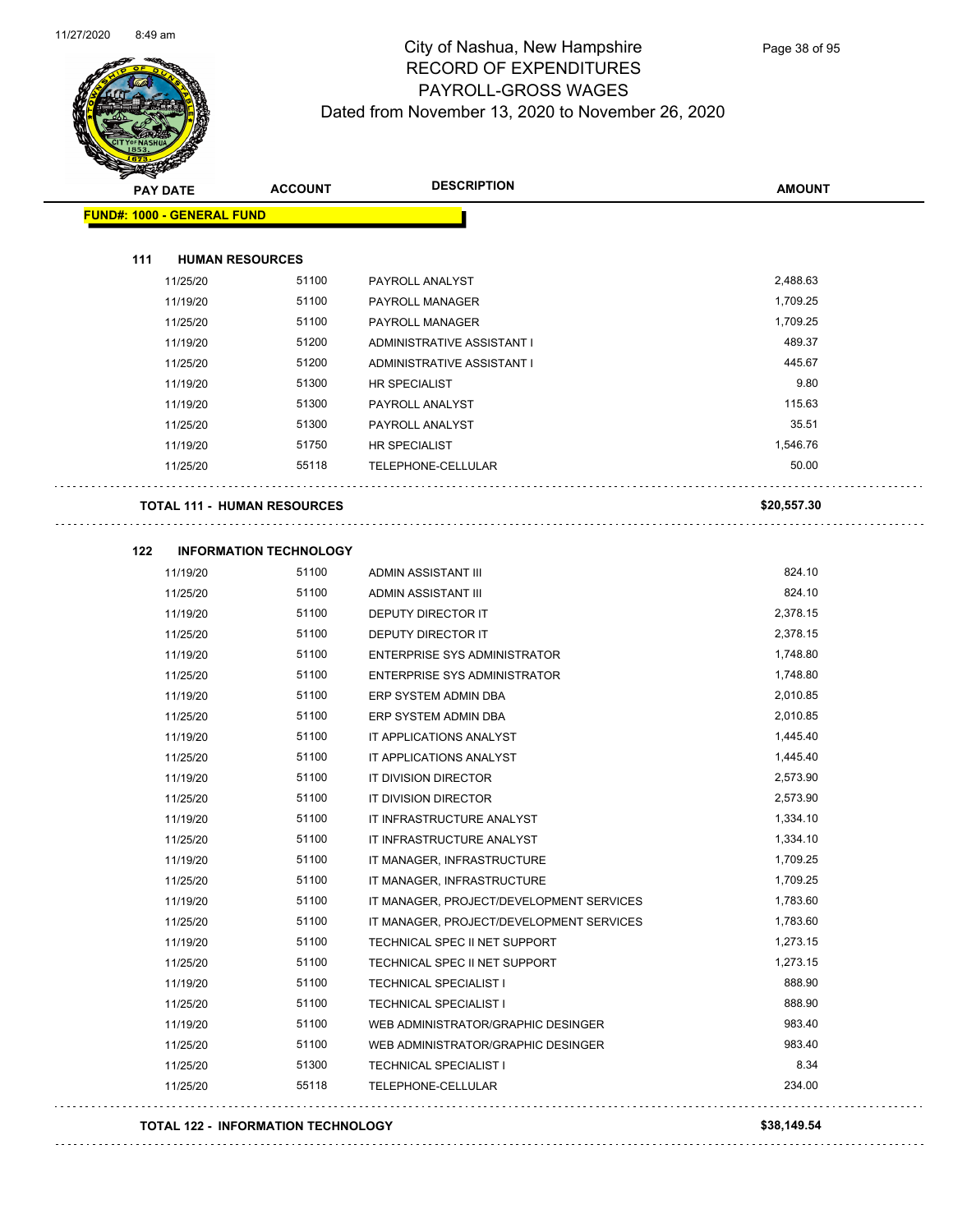

| <b>PAY DATE</b> |                                   | <b>ACCOUNT</b> | <b>DESCRIPTION</b>                                    | <b>AMOUNT</b>        |
|-----------------|-----------------------------------|----------------|-------------------------------------------------------|----------------------|
|                 | <b>FUND#: 1000 - GENERAL FUND</b> |                |                                                       |                      |
|                 |                                   |                |                                                       |                      |
| 126             | <b>FINANCIAL SERVICES</b>         |                |                                                       |                      |
|                 | 11/19/20                          | 51100          | <b>ACCOUNTANT</b>                                     | 1,062.30             |
|                 | 11/25/20                          | 51100          | <b>ACCOUNTANT</b>                                     | 1,062.30             |
|                 | 11/19/20                          | 51100          | ACCOUNTS PAYABLE COORDINATOR                          | 2,362.35             |
|                 | 11/25/20                          | 51100          | ACCOUNTS PAYABLE COORDINATOR                          | 2,362.35             |
|                 | 11/19/20                          | 51100          | ACCOUNTS PAYABLE SUPV                                 | 1,206.50             |
|                 | 11/25/20                          | 51100          | ACCOUNTS PAYABLE SUPV                                 | 1,206.50             |
|                 | 11/19/20                          | 51100          | <b>CFO COMPTROLLER</b>                                | 2,714.65             |
|                 | 11/25/20                          | 51100          | <b>CFO COMPTROLLER</b>                                | 2,714.65             |
|                 | 11/19/20                          | 51100          | DEP TREASURER TAX COLLECTOR                           | 1,266.90             |
|                 | 11/25/20                          | 51100          | DEP TREASURER TAX COLLECTOR                           | 1,266.90             |
|                 | 11/19/20                          | 51100          | FINANCE AND ADMIN MANAGER                             | 904.90               |
|                 | 11/25/20                          | 51100          | FINANCE AND ADMIN MANAGER                             | 904.90               |
|                 | 11/19/20                          | 51100          | <b>MVR CLERK I</b>                                    | 1,675.35             |
|                 | 11/25/20                          | 51100          | <b>MVR CLERK I</b>                                    | 1,654.16             |
|                 | 11/19/20                          | 51100          | MVR CLERK II                                          | 949.84               |
|                 | 11/25/20                          | 51100          | MVR CLERK II                                          | 949.85               |
|                 | 11/19/20                          | 51100          | <b>MVR CLERK III</b>                                  | 1,578.19             |
|                 | 11/25/20                          | 51100          | MVR CLERK III                                         | 1,562.62             |
|                 | 11/19/20                          | 51100          | ORDINANCE VIOLATIONS COORDINATOR                      | 525.32               |
|                 | 11/25/20                          | 51100          | ORDINANCE VIOLATIONS COORDINATOR                      | 517.69               |
|                 | 11/19/20                          | 51100          | REVENUE ACCOUNTS SPEC                                 | 898.03               |
|                 | 11/25/20                          | 51100          | REVENUE ACCOUNTS SPEC                                 | 898.05               |
|                 | 11/19/20                          | 51100          | REVENUE COORDINATOR                                   | 1,103.64             |
|                 | 11/25/20                          | 51100          | REVENUE COORDINATOR                                   | 1,103.65             |
|                 | 11/19/20                          | 51100          | <b>SENIOR FINANCE MANAGER</b>                         | 1,809.80             |
|                 | 11/25/20                          | 51100          | <b>SENIOR FINANCE MANAGER</b>                         | 1,809.80             |
|                 | 11/19/20                          | 51100          | SENIOR FINANCIAL ANALYST                              | 1,268.05             |
|                 | 11/25/20<br>11/19/20              | 51100<br>51100 | SENIOR FINANCIAL ANALYST<br>SR MGR ACCT FIN REPORTING | 1,268.05<br>1,407.60 |
|                 | 11/25/20                          | 51100          | SR MGR ACCT FIN REPORTING                             | 1,407.60             |
|                 | 11/19/20                          | 51100          | <b>SUPV VEHICLE REGISTRATION</b>                      | 1,307.05             |
|                 | 11/25/20                          | 51100          | SUPV VEHICLE REGISTRATION                             | 1,307.05             |
|                 | 11/19/20                          | 51100          | TREASURER TAX COLLECTOR                               | 2,252.15             |
|                 | 11/25/20                          | 51100          | TREASURER TAX COLLECTOR                               | 2,252.15             |
|                 | 11/19/20                          | 51200          | <b>ACCOUNTING TEMP</b>                                | 86.25                |
|                 | 11/25/20                          | 51200          | <b>ACCOUNTING TEMP</b>                                | 116.25               |
|                 | 11/19/20                          | 51200          | TRUST ACCOUNTANT PT                                   | 579.75               |
|                 | 11/25/20                          | 51200          | TRUST ACCOUNTANT PT                                   | 966.25               |
|                 | 11/19/20                          | 51300          | MVR CLERK I                                           | 44.88                |
|                 | 11/25/20                          | 51300          | <b>MVR CLERK I</b>                                    | 61.71                |
|                 | 11/19/20                          | 51300          | MVR CLERK III                                         | 14.48                |
|                 | 11/25/20                          | 51300          | MVR CLERK III                                         | 36.20                |
|                 | 11/19/20                          | 51300          | REVENUE ACCOUNTS SPEC                                 | 16.84                |
|                 |                                   |                |                                                       |                      |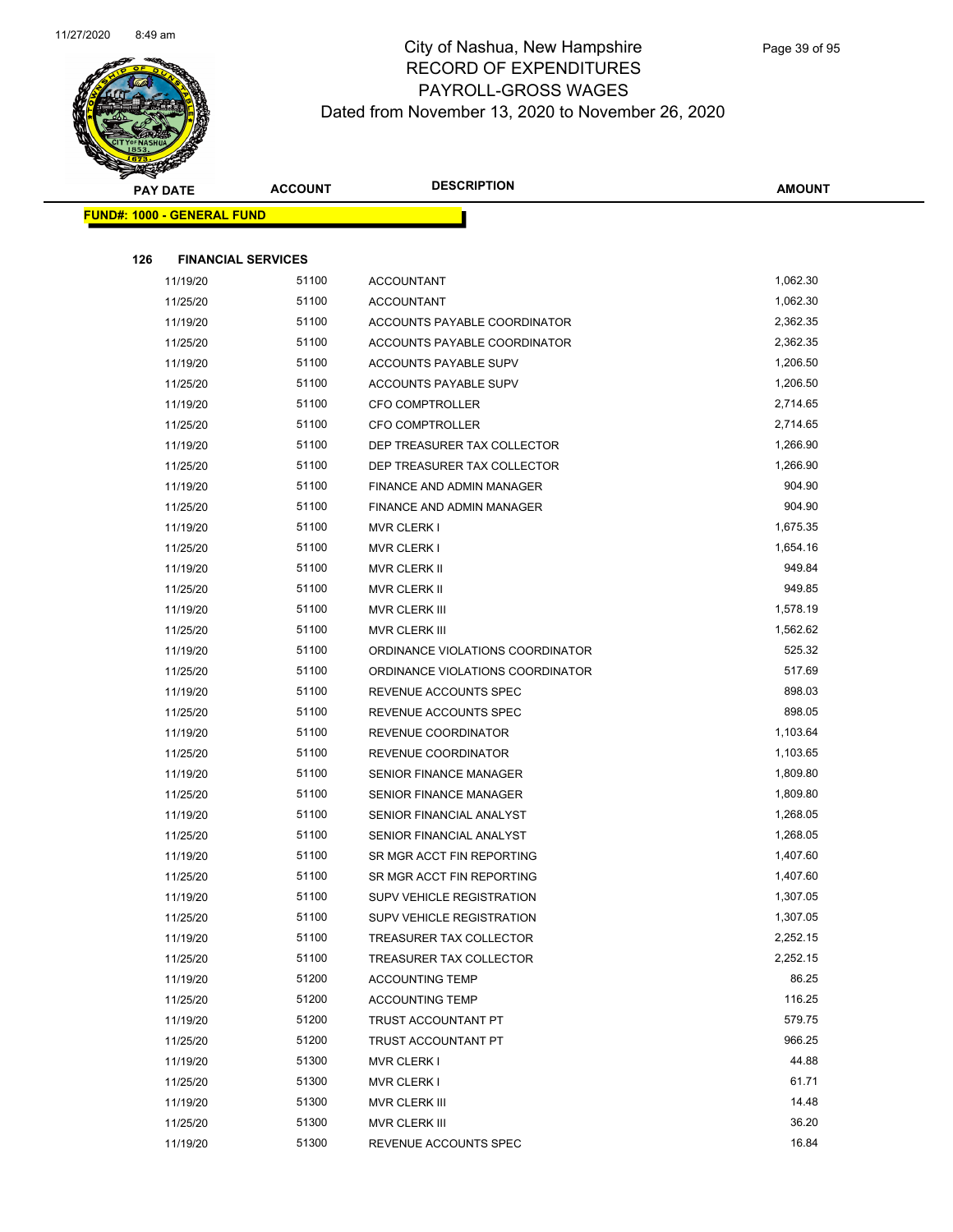

| <b>SANGAN</b>                     |                  |                                       |                                |               |
|-----------------------------------|------------------|---------------------------------------|--------------------------------|---------------|
|                                   | <b>PAY DATE</b>  | <b>ACCOUNT</b>                        | <b>DESCRIPTION</b>             | <b>AMOUNT</b> |
| <b>FUND#: 1000 - GENERAL FUND</b> |                  |                                       |                                |               |
| 126                               |                  | <b>FINANCIAL SERVICES</b>             |                                |               |
|                                   | 11/25/20         | 51300                                 | REVENUE COORDINATOR            | 31.04         |
|                                   | 11/19/20         | 51300                                 | TRUST ACCOUNTANT PT            | 289.88        |
|                                   | 11/25/20         | 51300                                 | TRUST ACCOUNTANT PT            | (289.88)      |
|                                   | 11/25/20         | 55118                                 | TELEPHONE-CELLULAR             | 250.00        |
|                                   |                  |                                       |                                |               |
|                                   |                  | <b>TOTAL 126 - FINANCIAL SERVICES</b> |                                | \$50,744.54   |
| 129                               |                  | <b>CITY BUILDINGS</b>                 |                                |               |
|                                   | 11/19/20         | 51100                                 | <b>BUILDING MANAGER</b>        | 1,382.25      |
|                                   | 11/25/20         | 51100                                 | <b>BUILDING MANAGER</b>        | 1,382.25      |
|                                   | 11/19/20         | 51100                                 | <b>CUSTODIAN I</b>             | 1,267.30      |
|                                   | 11/25/20         | 51100                                 | <b>CUSTODIAN I</b>             | 1,282.70      |
|                                   | 11/19/20         | 51100                                 | MAINTENANCE SPEC               | 1,366.55      |
|                                   | 11/25/20         | 51100                                 | <b>MAINTENANCE SPEC</b>        | 1,366.55      |
|                                   | 11/19/20         | 51200                                 | <b>CUSTODIAN I</b>             | 341.44        |
|                                   | 11/25/20         | 51200                                 | <b>CUSTODIAN I</b>             | 355.66        |
|                                   | 11/25/20         | 51300                                 | <b>BUILDING MANAGER</b>        | 12.96         |
|                                   | 11/19/20         | 51300                                 | <b>CUSTODIAN I</b>             | 44.44         |
|                                   | 11/25/20         | 55118                                 | TELEPHONE-CELLULAR             | 34.00         |
|                                   |                  | <b>TOTAL 129 - CITY BUILDINGS</b>     |                                | \$8,836.10    |
| 130                               |                  | <b>PURCHASING</b>                     |                                |               |
|                                   | 11/19/20         | 51100                                 | PURCHASING AGENT I             | 774.95        |
|                                   | 11/25/20         | 51100                                 | PURCHASING AGENT I             | 774.95        |
|                                   | 11/19/20         | 51100                                 | PURCHASING AGENT II            | 962.15        |
|                                   | 11/25/20         | 51100                                 | PURCHASING AGENT II            | 962.15        |
|                                   | 11/19/20         | 51100                                 | PURCHASING MANAGER             | 1,809.80      |
|                                   | 11/25/20         | 51100                                 | PURCHASING MANAGER             | 1,809.80      |
|                                   | 11/19/20         | 51200                                 | MESSENGER MAIL DISTRIBUTION CL | 334.98        |
|                                   | 11/25/20         | 51200                                 | MESSENGER MAIL DISTRIBUTION CL | 343.14        |
|                                   |                  | <b>TOTAL 130 - PURCHASING</b>         |                                | \$7,771.92    |
|                                   |                  |                                       |                                |               |
| 131                               |                  | <b>HUNT BUILDING</b>                  |                                |               |
|                                   | 11/19/20         | 51100                                 | HUNT MEMORIAL BLDG & ARTS ADM  | 417.45        |
|                                   | 11/25/20         | 51100                                 | HUNT MEMORIAL BLDG & ARTS ADM  | 417.45        |
|                                   |                  | <b>TOTAL 131 - HUNT BUILDING</b>      |                                | \$834.90      |
| 132                               | <b>ASSESSING</b> |                                       |                                |               |
|                                   | 11/19/20         | 51100                                 | ASSESSING ADMIN SPEC II CSR    | 1,498.35      |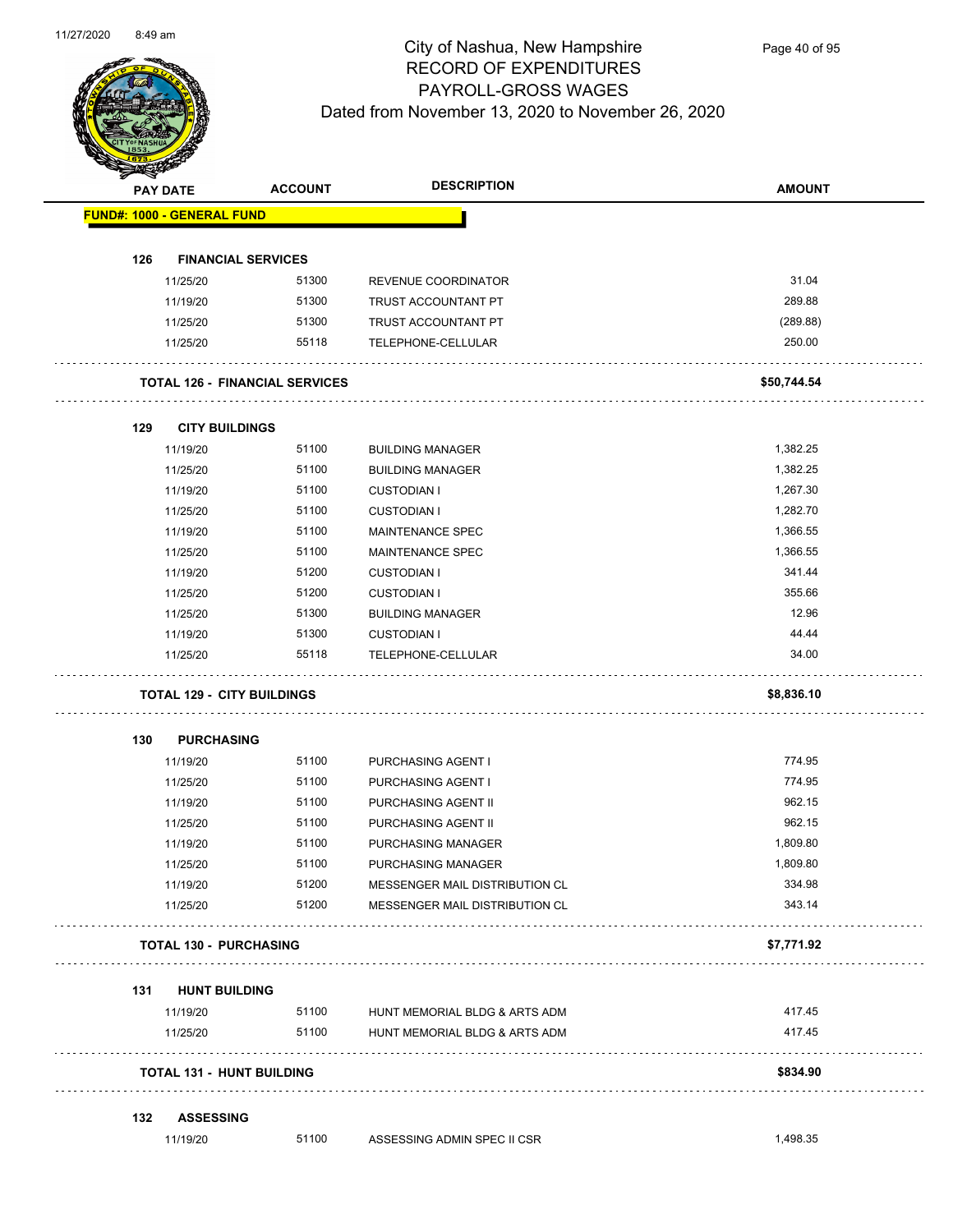$\overline{\phantom{0}}$ 



## City of Nashua, New Hampshire RECORD OF EXPENDITURES PAYROLL-GROSS WAGES Dated from November 13, 2020 to November 26, 2020

|     | <b>PAY DATE</b>                      | <b>ACCOUNT</b>           | <b>DESCRIPTION</b>            | <b>AMOUNT</b> |
|-----|--------------------------------------|--------------------------|-------------------------------|---------------|
|     | <b>FUND#: 1000 - GENERAL FUND</b>    |                          |                               |               |
| 132 | <b>ASSESSING</b>                     |                          |                               |               |
|     | 11/25/20                             | 51100                    | ASSESSING ADMIN SPEC II CSR   | 1,498.35      |
|     | 11/19/20                             | 51100                    | ASSESSING ADMIN SPEC III CSR  | 1,020.05      |
|     | 11/25/20                             | 51100                    | ASSESSING ADMIN SPEC III CSR  | 1,020.05      |
|     | 11/19/20                             | 51100                    | ASSESSOR I                    | 880.50        |
|     | 11/25/20                             | 51100                    | ASSESSOR I                    | 880.50        |
|     | 11/19/20                             | 51100                    | ASSESSOR II                   | 1,171.15      |
|     | 11/25/20                             | 51100                    | ASSESSOR II                   | 1,171.17      |
|     | 11/19/20                             | 51100                    | ASSESSOR III                  | 2,518.79      |
|     | 11/25/20                             | 51100                    | ASSESSOR III                  | 2,518.80      |
|     | 11/25/20                             | 51300                    | ASSESSOR I                    | 16.51         |
|     | 11/25/20                             | 51512                    | <b>CITY CLERK TEMP</b>        | 125.00        |
|     | 11/25/20                             | 51512                    | ELECTED BOARD MEMBER          | 250.00        |
|     | <b>TOTAL 132 - ASSESSING</b>         |                          |                               | \$14,569.22   |
| 134 | <b>GIS</b>                           |                          |                               |               |
|     | 11/19/20                             | 51100                    | <b>GIS TECHNICIAN II</b>      | 1,199.70      |
|     | 11/25/20                             | 51100                    | <b>GIS TECHNICIAN II</b>      | 1,199.70      |
|     | <b>TOTAL 134 - GIS</b>               |                          |                               | \$2,399.40    |
| 140 | <b>PINEWOOD CEMETERY</b>             |                          |                               |               |
|     | 11/25/20                             | 55314                    | FIXED RATE MILEAGE ALLOWANCE  | 100.00        |
|     | <b>TOTAL 140 - PINEWOOD CEMETERY</b> |                          |                               | \$100.00      |
|     |                                      | <b>WOODLAWN CEMETERY</b> |                               |               |
|     |                                      |                          |                               | 1,508.19      |
|     | 11/19/20                             | 51100                    | <b>GROUNDSKEEPER CEMETERY</b> |               |
|     | 11/25/20                             | 51100                    | GROUNDSKEEPER CEMETERY        | 1,508.19      |
|     | 11/19/20                             | 51100                    | SUBFOREMAN CEMETERY           | 955.15        |
|     | 11/25/20                             | 51100                    | SUBFOREMAN CEMETERY           | 955.15        |
|     | 11/19/20                             | 51100                    | SUPERINTENDENT CEMETERY I     | 1,307.05      |
|     | 11/25/20                             | 51100                    | SUPERINTENDENT CEMETERY I     | 1,307.05      |
|     | 11/25/20                             | 51300                    | <b>GROUNDSKEEPER CEMETERY</b> | 141.39        |
| 142 | 11/25/20                             | 51300                    | SUBFOREMAN CEMETERY           | 179.10        |
|     | 11/19/20                             | 51400                    | SEASONAL                      | 304.50        |
|     | 11/25/20                             | 51400                    | SEASONAL                      | 441.00        |
|     | <b>TOTAL 142 - WOODLAWN CEMETERY</b> |                          |                               | \$8,606.77    |

11/19/20 51100 GROUNDSKEEPER CEMETERY 51,362.15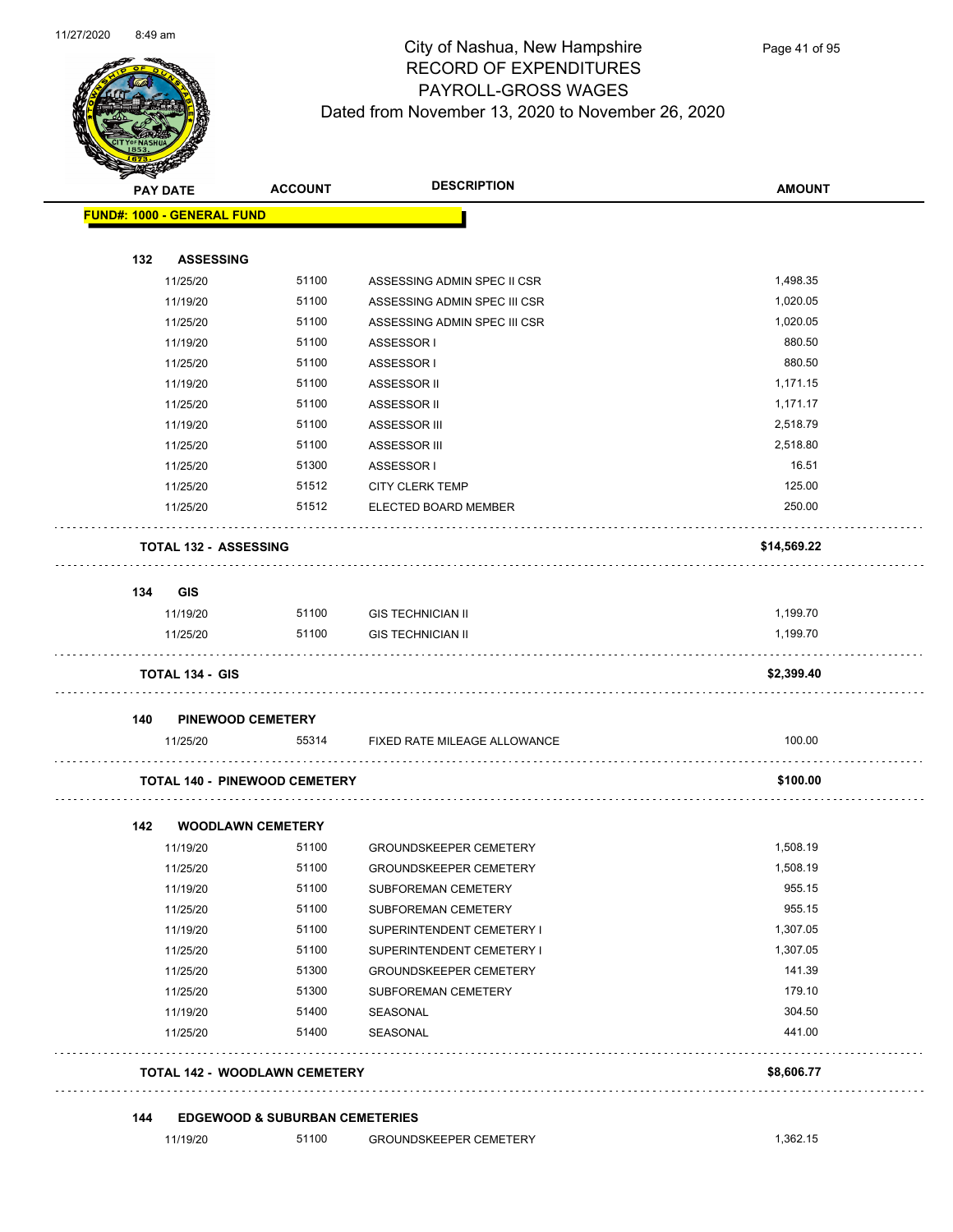

| <b>PAY DATE</b>                   | <b>ACCOUNT</b>                            | <b>DESCRIPTION</b>                                                 | <b>AMOUNT</b>        |
|-----------------------------------|-------------------------------------------|--------------------------------------------------------------------|----------------------|
| <b>FUND#: 1000 - GENERAL FUND</b> |                                           |                                                                    |                      |
|                                   |                                           |                                                                    |                      |
| 144                               | <b>EDGEWOOD &amp; SUBURBAN CEMETERIES</b> |                                                                    |                      |
| 11/25/20                          | 51100                                     | <b>GROUNDSKEEPER CEMETERY</b>                                      | 1,362.15             |
| 11/19/20                          | 51100                                     | SUBFOREMAN CEMETERY                                                | 824.60               |
| 11/25/20                          | 51100                                     | SUBFOREMAN CEMETERY                                                | 824.61               |
| 11/19/20                          | 51100                                     | SUPERINTENDENT CEMETERY II                                         | 1,307.05             |
| 11/25/20                          | 51100                                     | SUPERINTENDENT CEMETERY II                                         | 1,307.05             |
| 11/25/20                          | 51300                                     | <b>GROUNDSKEEPER CEMETERY</b>                                      | 6.20                 |
| 11/25/20                          | 51300                                     | SUBFOREMAN CEMETERY                                                | 7.73                 |
| 11/19/20                          | 51400                                     | SEASONAL                                                           | 896.00               |
| 11/25/20                          | 51400                                     | SEASONAL                                                           | 1,120.00             |
| 11/25/20                          | 55314                                     | FIXED RATE MILEAGE ALLOWANCE                                       | 100.00               |
|                                   |                                           |                                                                    |                      |
|                                   |                                           | TOTAL 144 - EDGEWOOD & SUBURBAN CEMETERIES                         | \$9,117.54           |
|                                   |                                           |                                                                    |                      |
| <b>POLICE</b><br>150              |                                           |                                                                    |                      |
| 11/19/20                          | 51100                                     | <b>1ST YEAR OFFICERS</b>                                           | 10,419.02            |
| 11/25/20                          | 51100                                     | <b>1ST YEAR OFFICERS</b>                                           | 10,320.03            |
| 11/19/20                          | 51100                                     | 1ST YR OFFICERS CERTIFIED SPEC                                     | 1,110.90             |
| 11/25/20                          | 51100                                     | 1ST YR OFFICERS CERTIFIED SPEC                                     | 1,110.90             |
| 11/19/20                          | 51100                                     | 1st YR SPECIAL OFFICER CERTIFIED II                                | 10,694.19            |
| 11/25/20                          | 51100                                     | 1st YR SPECIAL OFFICER CERTIFIED II                                | 10,694.18            |
| 11/19/20                          | 51100                                     | <b>ACCOUNT CLERK III</b>                                           | 2,397.95             |
| 11/25/20                          | 51100                                     | <b>ACCOUNT CLERK III</b>                                           | 2,397.95             |
| 11/19/20                          | 51100                                     | ADMIN ASSISTANT I DETECTIVES                                       | 2,951.20             |
| 11/25/20                          | 51100                                     | ADMIN ASSISTANT I DETECTIVES                                       | 2,951.19<br>795.35   |
| 11/19/20                          | 51100<br>51100                            | ADMIN ASSISTANT I LEGAL                                            | 795.35               |
| 11/25/20                          | 51100                                     | ADMIN ASSISTANT I LEGAL                                            | 805.80               |
| 11/19/20                          |                                           | ADMIN ASSISTANT II LEGAL                                           |                      |
| 11/25/20                          | 51100                                     | ADMIN ASSISTANT II LEGAL                                           | 805.80               |
| 11/19/20                          | 51100<br>51100                            | ADMIN ASSISTANT III PROF STANDARDS                                 | 1,010.30<br>1,010.30 |
| 11/25/20                          | 51100                                     | ADMIN ASSISTANT III PROF STANDARDS<br>ADMIN ASSISTANT III SERVICES | 832.85               |
| 11/19/20<br>11/25/20              | 51100                                     | ADMIN ASSISTANT III SERVICES                                       | 832.85               |
| 11/19/20                          | 51100                                     | ADMIN ASSISTANT IV UNIFORM FIELD OPS                               | 876.45               |
| 11/25/20                          | 51100                                     | ADMIN ASSISTANT IV UNIFORM FIELD OPS                               | 876.45               |
| 11/19/20                          | 51100                                     | ADMIN SUPERVISOR DETECTIVES                                        | 1,024.00             |
| 11/25/20                          | 51100                                     | ADMIN SUPERVISOR DETECTIVES                                        | 1,024.00             |
| 11/19/20                          | 51100                                     | ADMINISTRATIVE PROJECT SPEC                                        | 1,394.25             |
| 11/25/20                          | 51100                                     | ADMINISTRATIVE PROJECT SPEC                                        | 1,394.25             |
| 11/19/20                          | 51100                                     | ANIMAL CONTROL OFFICER                                             | 1,049.50             |
| 11/25/20                          | 51100                                     | ANIMAL CONTROL OFFICER                                             | 1,049.50             |
| 11/19/20                          | 51100                                     | ASSISTANT RECORDS MANAGER                                          | 1,115.40             |
| 11/25/20                          | 51100                                     | ASSISTANT RECORDS MANAGER                                          | 1,115.40             |
| 11/19/20                          | 51100                                     | AUTO MECHANIC 1ST CLASS                                            | 1,803.50             |
|                                   |                                           |                                                                    |                      |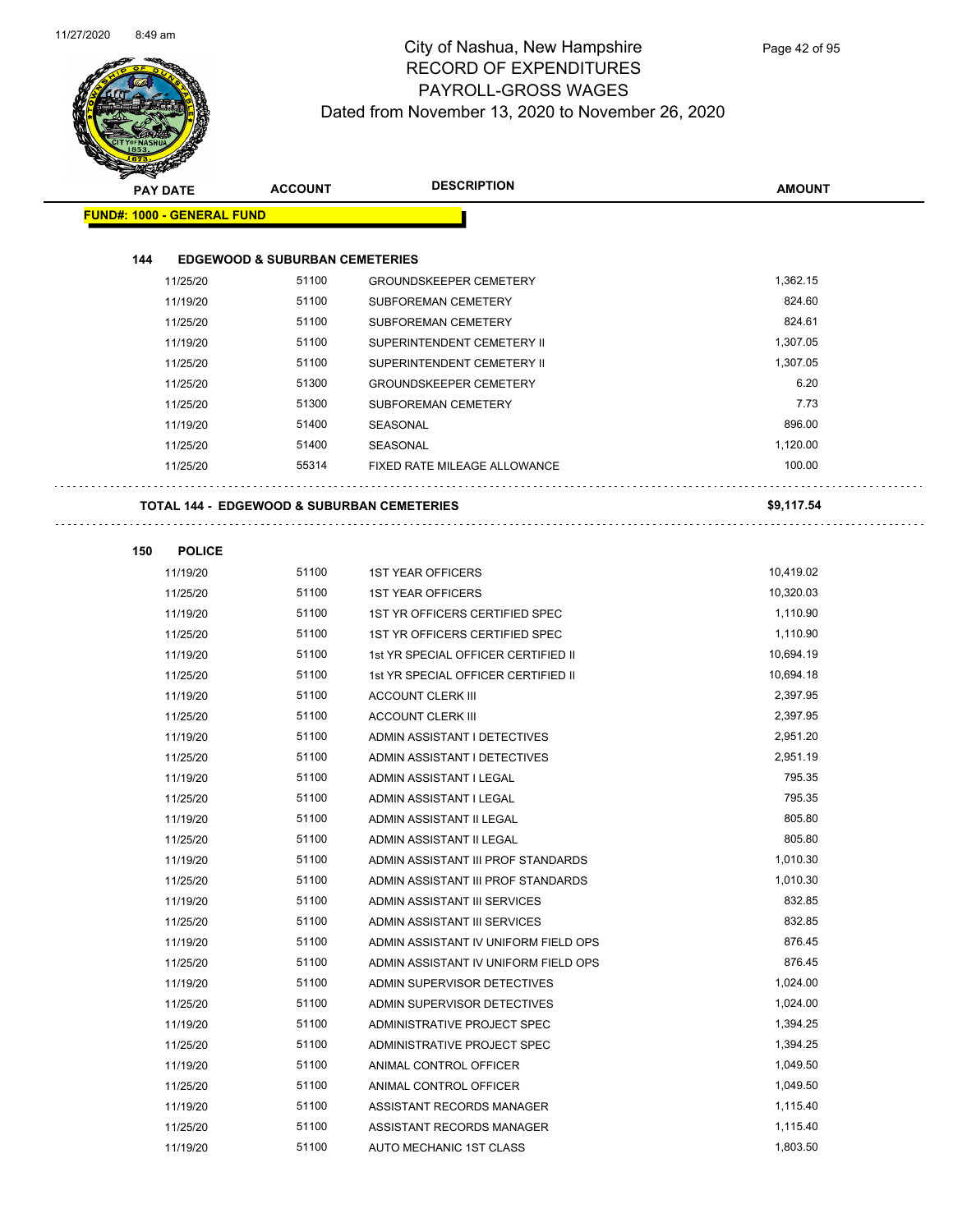

|     | <b>PAY DATE</b>                   | <b>ACCOUNT</b> | <b>DESCRIPTION</b>                             | <b>AMOUNT</b> |  |
|-----|-----------------------------------|----------------|------------------------------------------------|---------------|--|
|     | <b>FUND#: 1000 - GENERAL FUND</b> |                |                                                |               |  |
|     |                                   |                |                                                |               |  |
| 150 | <b>POLICE</b>                     |                |                                                |               |  |
|     | 11/25/20                          | 51100          | AUTO MECHANIC 1ST CLASS                        | 1,803.50      |  |
|     | 11/19/20                          | 51100          | <b>BUILDING MAINTENANCE SUPV</b>               | 1,115.40      |  |
|     | 11/25/20                          | 51100          | <b>BUILDING MAINTENANCE SUPV</b>               | 1,115.40      |  |
|     | 11/19/20                          | 51100          | <b>CAPTAIN</b>                                 | 17,137.73     |  |
|     | 11/25/20                          | 51100          | <b>CAPTAIN</b>                                 | 17,137.74     |  |
|     | 11/19/20                          | 51100          | CHIEF OF POLICE                                | 3,016.50      |  |
|     | 11/25/20                          | 51100          | CHIEF OF POLICE                                | 3,016.50      |  |
|     | 11/19/20                          | 51100          | COMM TECH ALL DESIGNATIONS                     | 8,718.15      |  |
|     | 11/25/20                          | 51100          | COMM TECH ALL DESIGNATIONS                     | 9,793.92      |  |
|     | 11/19/20                          | 51100          | <b>CRIME ANALYST</b>                           | 1,126.90      |  |
|     | 11/25/20                          | 51100          | <b>CRIME ANALYST</b>                           | 1,126.90      |  |
|     | 11/19/20                          | 51100          | <b>CUSTODIAN II</b>                            | 715.15        |  |
|     | 11/25/20                          | 51100          | <b>CUSTODIAN II</b>                            | 715.15        |  |
|     | 11/19/20                          | 51100          | <b>CUSTODIAN III</b>                           | 1,628.81      |  |
|     | 11/25/20                          | 51100          | <b>CUSTODIAN III</b>                           | 1,628.80      |  |
|     | 11/19/20                          | 51100          | DEPUTY CHIEF OF POLICE                         | 5,467.00      |  |
|     | 11/25/20                          | 51100          | DEPUTY CHIEF OF POLICE                         | 5,467.00      |  |
|     | 11/19/20                          | 51100          | DETENTION SPEC                                 | 2,794.01      |  |
|     | 11/25/20                          | 51100          | DETENTION SPEC                                 | 2,794.01      |  |
|     | 11/19/20                          | 51100          | DISPATCHERS ALL DESIGNATIONS                   | 4,401.41      |  |
|     | 11/25/20                          | 51100          | DISPATCHERS ALL DESIGNATIONS                   | 5,719.46      |  |
|     | 11/19/20                          | 51100          | FLEET MAINTENANCE ASST SUPV                    | 1,044.85      |  |
|     | 11/25/20                          | 51100          | FLEET MAINTENANCE ASST SUPV                    | 1,044.84      |  |
|     | 11/19/20                          | 51100          | IT MANAGER/RADIO SYSTEMS NETWORK ADMINISTRATOR | 1,576.55      |  |
|     | 11/25/20                          | 51100          | IT MANAGER/RADIO SYSTEMS NETWORK ADMINISTRATOR | 1,576.55      |  |
|     | 11/19/20                          | 51100          | IT PROGRAMS ADMIN & INSTRUCTOR                 | 1,173.15      |  |
|     | 11/25/20                          | 51100          | IT PROGRAMS ADMIN & INSTRUCTOR                 | 1,173.15      |  |
|     | 11/19/20                          | 51100          | LIEUTENANT                                     | 18,763.45     |  |
|     | 11/25/20                          | 51100          | LIEUTENANT                                     | 18,763.45     |  |
|     | 11/19/20                          | 51100          | NPD BUSINESS COORDINATOR                       | 1,172.25      |  |
|     | 11/25/20                          | 51100          | NPD BUSINESS COORDINATOR                       | 1,172.25      |  |
|     | 11/19/20                          | 51100          | NPD BUSINESS MANAGER                           | 1,809.80      |  |
|     | 11/25/20                          | 51100          | NPD BUSINESS MANAGER                           | 1,809.80      |  |
|     | 11/19/20                          | 51100          | NPD NETWORK ADMINISTRATOR                      | 1,494.30      |  |
|     | 11/25/20                          | 51100          | NPD NETWORK ADMINISTRATOR                      | 1,494.30      |  |
|     | 11/19/20                          | 51100          | PARALEGAL                                      | 895.04        |  |
|     | 11/25/20                          | 51100          | PARALEGAL                                      | 895.05        |  |
|     | 11/19/20                          | 51100          | PATROLMAN ALL RANKS                            | 167,598.68    |  |
|     | 11/25/20                          | 51100          | PATROLMAN ALL RANKS                            | 168,692.21    |  |
|     | 11/19/20                          | 51100          | POLICE ATTORNEY                                | 1,522.85      |  |
|     | 11/25/20                          | 51100          | POLICE ATTORNEY                                | 1,522.85      |  |
|     | 11/19/20                          | 51100          | <b>RECORDS &amp; COMMUNICATIONS MGR</b>        | 1,724.10      |  |
|     | 11/25/20                          | 51100          | RECORDS & COMMUNICATIONS MGR                   | 1,724.10      |  |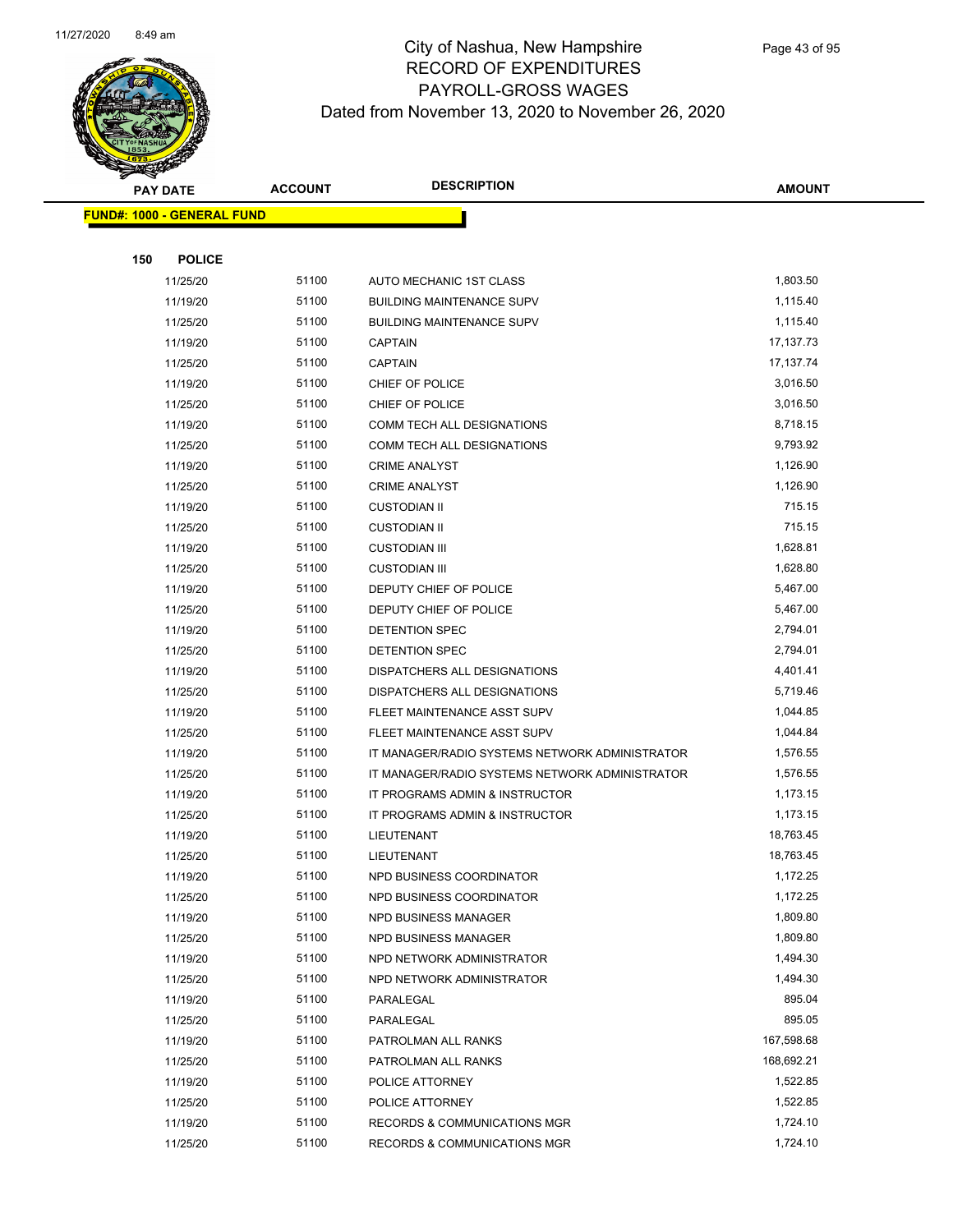

|     | <b>PAY DATE</b>                    | <b>ACCOUNT</b> | <b>DESCRIPTION</b>                  | <b>AMOUNT</b> |
|-----|------------------------------------|----------------|-------------------------------------|---------------|
|     | <u> FUND#: 1000 - GENERAL FUND</u> |                |                                     |               |
|     |                                    |                |                                     |               |
| 150 | <b>POLICE</b>                      |                |                                     |               |
|     | 11/19/20                           | 51100          | <b>RECORDS TECHNICIAN I</b>         | 2,155.80      |
|     | 11/25/20                           | 51100          | <b>RECORDS TECHNICIAN I</b>         | 2,155.80      |
|     | 11/19/20                           | 51100          | <b>RECORDS TECHNICIAN II</b>        | 934.95        |
|     | 11/25/20                           | 51100          | RECORDS TECHNICIAN II               | 934.95        |
|     | 11/19/20                           | 51100          | <b>SERGEANT</b>                     | 45,671.10     |
|     | 11/25/20                           | 51100          | <b>SERGEANT</b>                     | 45,671.13     |
|     | 11/19/20                           | 51100          | <b>SHIFT LEADER</b>                 | 2,185.00      |
|     | 11/25/20                           | 51100          | <b>SHIFT LEADER</b>                 | 2,396.80      |
|     | 11/19/20                           | 51100          | <b>SUPV POLICE FLEET</b>            | 1,417.10      |
|     | 11/25/20                           | 51100          | <b>SUPV POLICE FLEET</b>            | 1,417.09      |
|     | 11/19/20                           | 51200          | <b>ACCREDITATION MANAGER</b>        | 1,183.52      |
|     | 11/25/20                           | 51200          | <b>ACCREDITATION MANAGER</b>        | 1,183.52      |
|     | 11/19/20                           | 51200          | POLICE ATTORNEY                     | 1,668.88      |
|     | 11/25/20                           | 51200          | POLICE ATTORNEY                     | 1,668.88      |
|     | 11/19/20                           | 51300          | 1st YR SPECIAL OFFICER CERTIFIED II | 164.90        |
|     | 11/25/20                           | 51300          | 1st YR SPECIAL OFFICER CERTIFIED II | 164.90        |
|     | 11/19/20                           | 51300          | <b>ACCOUNT CLERK III</b>            | 14.22         |
|     | 11/25/20                           | 51300          | <b>LIEUTENANT</b>                   | 79.24         |
|     | 11/19/20                           | 51300          | PATROLMAN ALL RANKS                 | 2,467.21      |
|     | 11/25/20                           | 51300          | PATROLMAN ALL RANKS                 | 2,178.60      |
|     | 11/19/20                           | 51300          | <b>SERGEANT</b>                     | 73.42         |
|     | 11/25/20                           | 51300          | <b>SERGEANT</b>                     | 73.42         |
|     | 11/25/20                           | 51300          | <b>SUPV POLICE FLEET</b>            | 162.67        |
|     | 11/25/20                           | 51309          | 1st YR SPECIAL OFFICER CERTIFIED II | 439.74        |
|     | 11/19/20                           | 51309          | PATROLMAN ALL RANKS                 | 448.00        |
|     | 11/25/20                           | 51309          | PATROLMAN ALL RANKS                 | 1,803.00      |
|     | 11/19/20                           | 51309          | <b>SERGEANT</b>                     | 1,175.64      |
|     | 11/25/20                           | 51315          | 1st YR SPECIAL OFFICER CERTIFIED II | 219.86        |
|     | 11/19/20                           | 51315          | PATROLMAN ALL RANKS                 | 445.08        |
|     | 11/25/20                           | 51315          | PATROLMAN ALL RANKS                 | 216.13        |
|     | 11/19/20                           | 51315          | SERGEANT                            | 216.91        |
|     | 11/19/20                           | 51322          | <b>1ST YEAR OFFICERS</b>            | 478.32        |
|     | 11/25/20                           | 51322          | <b>1ST YEAR OFFICERS</b>            | 687.58        |
|     | 11/25/20                           | 51322          | 1ST YR OFFICERS CERTIFIED SPEC      | 145.80        |
|     | 11/19/20                           | 51322          | 1st YR SPECIAL OFFICER CERTIFIED II | 742.05        |
|     | 11/25/20                           | 51322          | 1st YR SPECIAL OFFICER CERTIFIED II | 54.96         |
|     | 11/19/20                           | 51322          | PATROLMAN ALL RANKS                 | 4,293.00      |
|     | 11/25/20                           | 51322          | PATROLMAN ALL RANKS                 | 4,193.88      |
|     | 11/19/20                           | 51322          | SERGEANT                            | 792.71        |
|     | 11/25/20                           | 51322          | SERGEANT                            | 750.48        |
|     | 11/19/20                           | 51330          | 1ST YR OFFICERS CERTIFIED SPEC      | 166.63        |
|     | 11/19/20                           | 51330          | 1st YR SPECIAL OFFICER CERTIFIED II | 659.61        |
|     | 11/19/20                           | 51330          | ADMIN ASSISTANT I DETECTIVES        | 107.79        |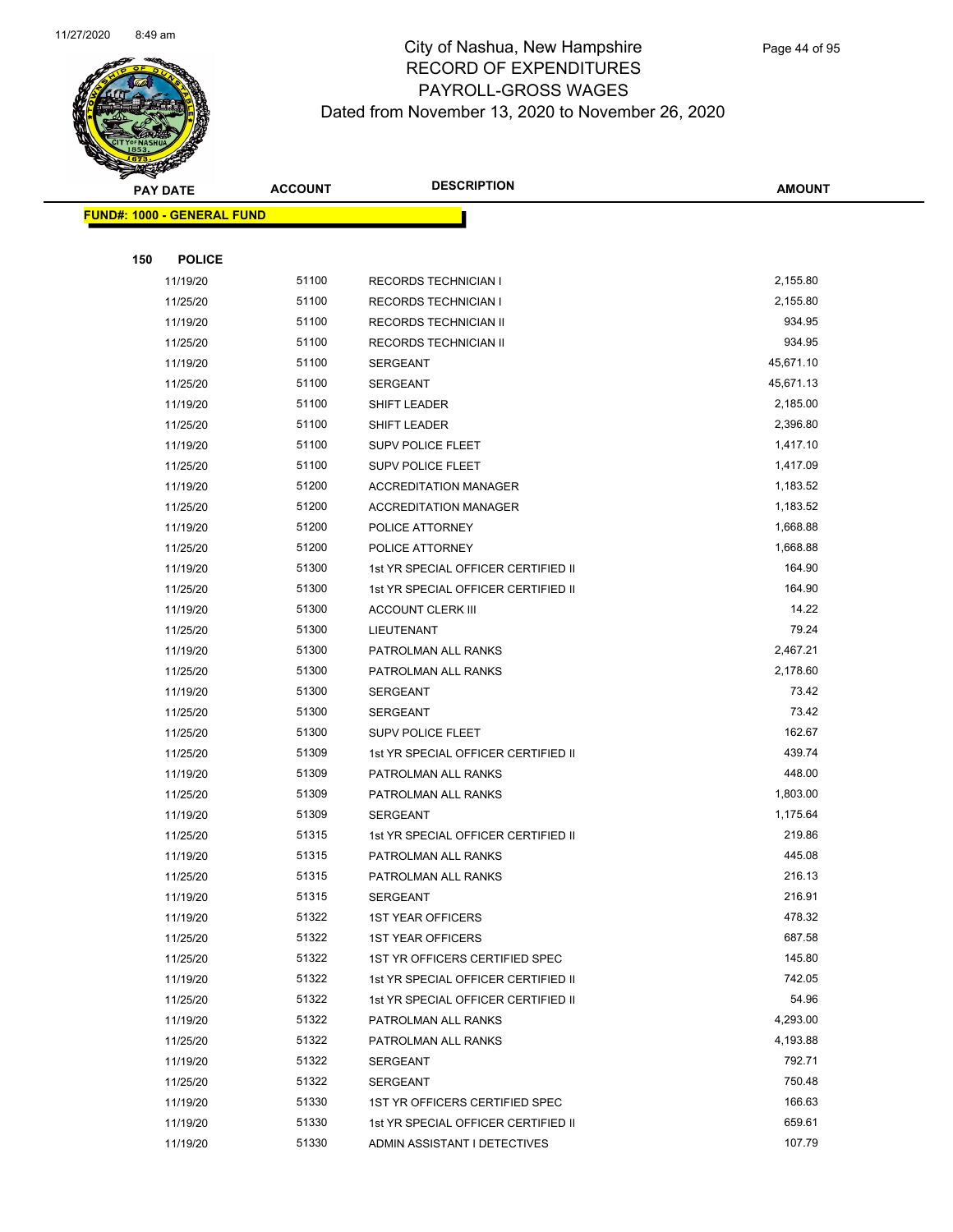

| <b>PAY DATE</b> |                                   | <b>ACCOUNT</b> | <b>DESCRIPTION</b>                  | <b>AMOUNT</b> |
|-----------------|-----------------------------------|----------------|-------------------------------------|---------------|
|                 | <b>FUND#: 1000 - GENERAL FUND</b> |                |                                     |               |
|                 |                                   |                |                                     |               |
| 150             | <b>POLICE</b>                     |                |                                     |               |
|                 | 11/19/20                          | 51330          | COMM TECH ALL DESIGNATIONS          | 618.40        |
|                 | 11/25/20                          | 51330          | COMM TECH ALL DESIGNATIONS          | 2,669.10      |
|                 | 11/19/20                          | 51330          | <b>DETENTION SPEC</b>               | 863.94        |
|                 | 11/19/20                          | 51330          | DISPATCHERS ALL DESIGNATIONS        | 46.58         |
|                 | 11/25/20                          | 51330          | LIEUTENANT                          | 634.37        |
|                 | 11/19/20                          | 51330          | PATROLMAN ALL RANKS                 | 20,195.17     |
|                 | 11/25/20                          | 51330          | PATROLMAN ALL RANKS                 | 17,829.89     |
|                 | 11/19/20                          | 51330          | SERGEANT                            | 2,915.39      |
|                 | 11/25/20                          | 51330          | <b>SERGEANT</b>                     | 1,728.81      |
|                 | 11/19/20                          | 51330          | <b>SHIFT LEADER</b>                 | 258.05        |
|                 | 11/25/20                          | 51330          | SHIFT LEADER                        | 130.55        |
|                 | 11/25/20                          | 51412          | ADMIN ASSISTANT I DETECTIVES        | 366.35        |
|                 | 11/25/20                          | 51600          | PATROLMAN ALL RANKS                 | 1,550.00      |
|                 | 11/25/20                          | 51600          | SHIFT LEADER                        | 1,000.00      |
|                 | 11/19/20                          | 51628          | <b>1ST YEAR OFFICERS</b>            | 2,125.90      |
|                 | 11/19/20                          | 51628          | 1ST YR OFFICERS CERTIFIED SPEC      | 222.18        |
|                 | 11/19/20                          | 51628          | 1st YR SPECIAL OFFICER CERTIFIED II | 2,345.28      |
|                 | 11/19/20                          | 51628          | ANIMAL CONTROL OFFICER              | 209.90        |
|                 | 11/19/20                          | 51628          | <b>CAPTAIN</b>                      | 3,427.55      |
|                 | 11/19/20                          | 51628          | CHIEF OF POLICE                     | 603.30        |
|                 | 11/19/20                          | 51628          | COMM TECH ALL DESIGNATIONS          | 1,743.63      |
|                 | 11/19/20                          | 51628          | DEPUTY CHIEF OF POLICE              | 1,093.40      |
|                 | 11/19/20                          | 51628          | DETENTION SPEC                      | 558.80        |
|                 | 11/19/20                          | 51628          | DISPATCHERS ALL DESIGNATIONS        | 880.27        |
|                 | 11/19/20                          | 51628          | <b>LIEUTENANT</b>                   | 3,752.69      |
|                 | 11/19/20                          | 51628          | PATROLMAN ALL RANKS                 | 34,269.19     |
|                 | 11/19/20                          | 51628          | <b>SERGEANT</b>                     | 9,134.24      |
|                 | 11/19/20                          | 51628          | <b>SHIFT LEADER</b>                 | 437.00        |
|                 | 11/19/20                          | 52800          | EDUCATIONAL ASSISTANCE              | 900.00        |
|                 | 11/25/20                          | 52802          | <b>HIRING INCENTIVES</b>            | 500.00        |
|                 | 11/25/20                          | 52809          | <b>WELLNESS PROGRAM</b>             | 199.95        |
|                 | 11/25/20                          | 55118          | TELEPHONE-CELLULAR                  | 140.00        |
|                 | 11/19/20                          | 61107          | <b>CLOTHING &amp; UNIFORMS</b>      | 260.48        |
|                 | 11/25/20                          | 61107          | <b>CLOTHING &amp; UNIFORMS</b>      | 1,968.18      |
|                 |                                   |                |                                     |               |

#### **TOTAL 150 - POLICE \$819,380.63**

**152 FIRE**

| 11/19/20 | 51100 | ADMINISTRATIVE ASSISTANT II    | 2,520.55 |
|----------|-------|--------------------------------|----------|
| 11/25/20 | 51100 | ADMINISTRATIVE ASSISTANT II    | 2.520.55 |
| 11/19/20 | 51100 | <b>ASST FIRE CHIEF</b>         | 2.573.92 |
| 11/25/20 | 51100 | ASST FIRE CHIEF                | 2.573.92 |
| 11/19/20 | 51100 | ASST SUPERINTENDENT FIRE ALARM | 1.629.56 |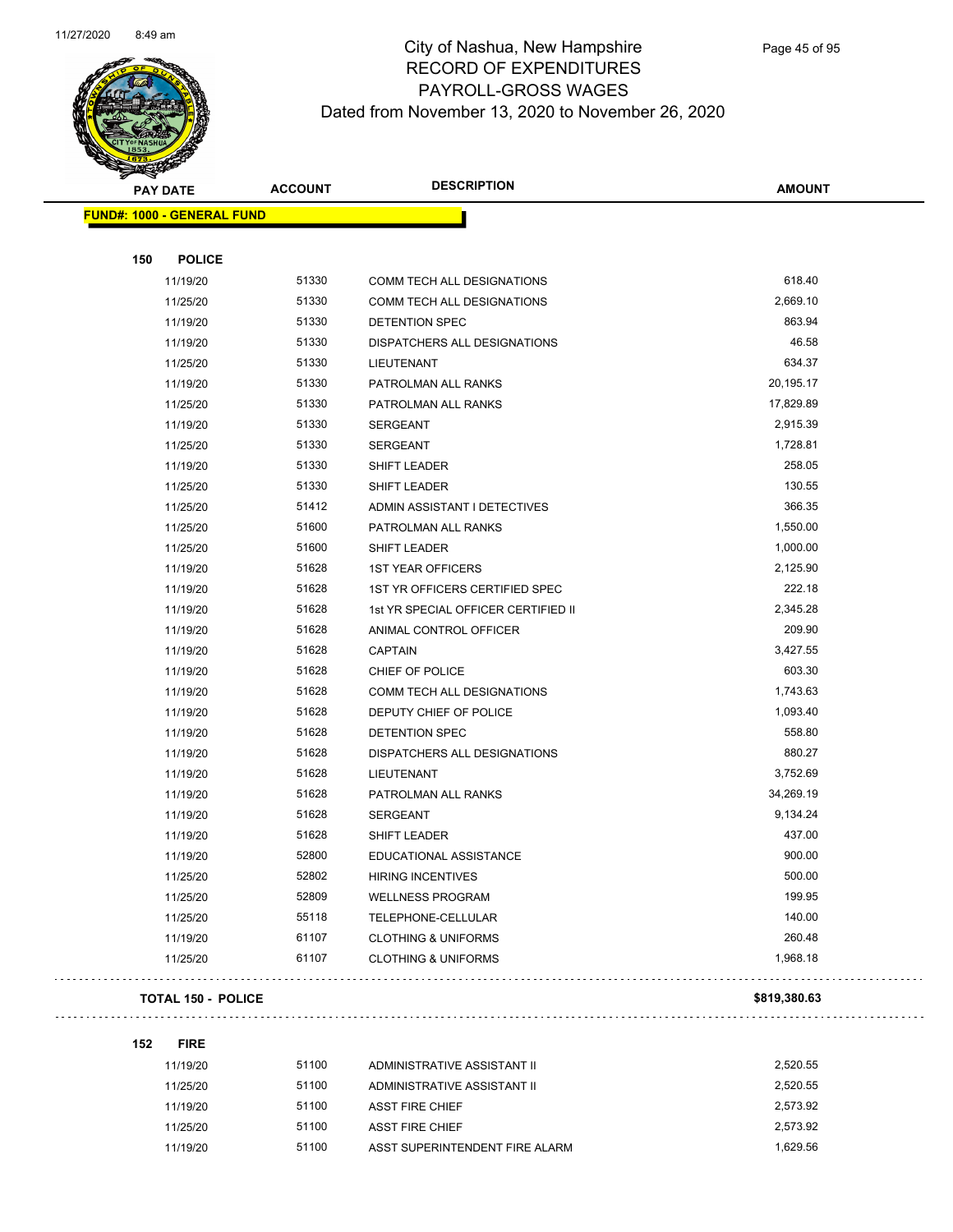

|     | <b>PAY DATE</b>                    | <b>ACCOUNT</b> | <b>DESCRIPTION</b>                                               | <b>AMOUNT</b>        |
|-----|------------------------------------|----------------|------------------------------------------------------------------|----------------------|
|     | <u> FUND#: 1000 - GENERAL FUND</u> |                |                                                                  |                      |
|     |                                    |                |                                                                  |                      |
| 152 | <b>FIRE</b>                        |                |                                                                  |                      |
|     | 11/25/20                           | 51100          | ASST SUPERINTENDENT FIRE ALARM                                   | 1,629.56             |
|     | 11/19/20                           | 51100          | ASST SUPERINTENDENT FIRE FLEET                                   | 1,543.04             |
|     | 11/25/20                           | 51100          | ASST SUPERINTENDENT FIRE FLEET                                   | 1,543.04             |
|     | 11/19/20                           | 51100          | ASST SUPERINTENDENT PREVENTION                                   | 3,308.24             |
|     | 11/25/20                           | 51100          | ASST SUPERINTENDENT PREVENTION                                   | 3,308.24             |
|     | 11/19/20                           | 51100          | <b>CAPTAIN</b>                                                   | 11,590.46            |
|     | 11/25/20                           | 51100          | <b>CAPTAIN</b>                                                   | 11,590.45            |
|     | 11/19/20                           | 51100          | CAPTAIN FIRE TRAINING SAFETY                                     | 1,799.56             |
|     | 11/25/20                           | 51100          | CAPTAIN FIRE TRAINING SAFETY                                     | 1,799.56             |
|     | 11/19/20                           | 51100          | DEPUTY FIRE CHIEF                                                | 9,247.67             |
|     | 11/25/20                           | 51100          | DEPUTY FIRE CHIEF                                                | 9,247.66             |
|     | 11/19/20                           | 51100          | <b>EXEC ASST BUSINESS COORD</b>                                  | 1,104.15             |
|     | 11/25/20                           | 51100          | <b>EXEC ASST BUSINESS COORD</b>                                  | 1,104.15             |
|     | 11/19/20                           | 51100          | <b>FIRE CHIEF</b>                                                | 2,815.20             |
|     | 11/25/20                           | 51100          | <b>FIRE CHIEF</b>                                                | 2,815.20             |
|     | 11/19/20                           | 51100          | FIRE DISPATCH ALL RANKS                                          | 11,624.86            |
|     | 11/25/20                           | 51100          | FIRE DISPATCH ALL RANKS                                          | 11,620.41            |
|     | 11/19/20                           | 51100          | FIRE DISPATCHER CLERK TRAINER                                    | 1,682.42             |
|     | 11/25/20                           | 51100          | FIRE DISPATCHER CLERK TRAINER                                    | 1,682.42             |
|     | 11/19/20                           | 51100          | FIRE LIEUTENANT                                                  | 42,810.36            |
|     | 11/25/20                           | 51100          | FIRE LIEUTENANT                                                  | 42,810.41            |
|     | 11/19/20                           | 51100          | <b>FIRE MECHANIC</b>                                             | 1,381.76             |
|     | 11/25/20                           | 51100          | <b>FIRE MECHANIC</b>                                             | 1,381.76             |
|     | 11/19/20                           | 51100          | FIRE TRAINING OFFICER                                            | 1,613.44             |
|     | 11/25/20                           | 51100          | FIRE TRAINING OFFICER                                            | 1,613.44             |
|     | 10/31/20                           | 51100          | FIREFIGHTERS ALL RANKS                                           | (1.00)               |
|     | 11/19/20                           | 51100          | <b>FIREFIGHTERS ALL RANKS</b>                                    | 126,998.91           |
|     | 11/25/20                           | 51100          | <b>FIREFIGHTERS ALL RANKS</b>                                    | 126,998.88           |
|     | 11/19/20                           | 51100          | SUPERINTENDENT FIRE ALARM                                        | 1,835.72             |
|     | 11/25/20                           | 51100          | SUPERINTENDENT FIRE ALARM                                        | 1,835.72             |
|     | 11/19/20                           | 51100          | SUPERINTENDENT FIRE FLEET                                        | 1,799.56<br>1,799.56 |
|     | 11/25/20                           | 51100          | SUPERINTENDENT FIRE FLEET<br>SUPERINTENDENT FIRE PREVENTION      |                      |
|     | 11/19/20                           | 51100<br>51100 |                                                                  | 1,817.56<br>1,817.56 |
|     | 11/25/20                           | 51300          | SUPERINTENDENT FIRE PREVENTION<br>ASST SUPERINTENDENT FIRE FLEET | 578.64               |
|     | 11/25/20<br>11/25/20               | 51300          | ASST SUPERINTENDENT PREVENTION                                   | 403.79               |
|     | 11/25/20                           | 51300          | <b>CAPTAIN</b>                                                   | 168.04               |
|     | 11/25/20                           | 51300          | DEPUTY FIRE CHIEF                                                | 270.67               |
|     | 11/19/20                           | 51300          | FIRE DISPATCH ALL RANKS                                          | 1,338.60             |
|     | 11/25/20                           | 51300          | FIRE TRAINING OFFICER                                            | 61.26                |
|     | 11/25/20                           | 51300          | FIREFIGHTERS ALL RANKS                                           | 223.05               |
|     | 11/25/20                           | 51300          | SUPERINTENDENT FIRE PREVENTION                                   | 212.93               |
|     | 11/19/20                           | 51330          | <b>CAPTAIN</b>                                                   | 1,024.35             |
|     |                                    |                |                                                                  |                      |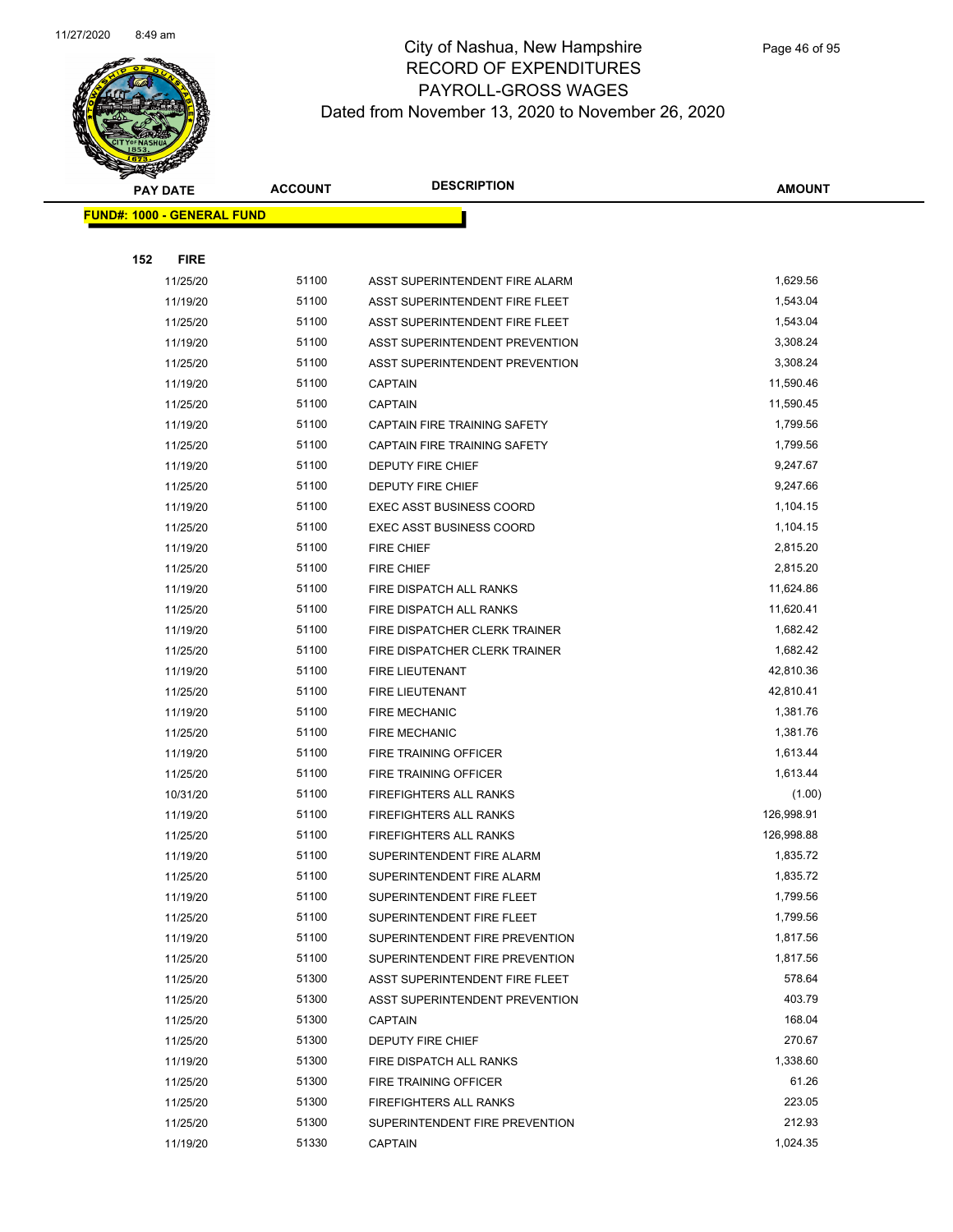

| <b>PAY DATE</b>                   | <b>ACCOUNT</b> | <b>DESCRIPTION</b>             | <b>AMOUNT</b> |
|-----------------------------------|----------------|--------------------------------|---------------|
| <b>FUND#: 1000 - GENERAL FUND</b> |                |                                |               |
|                                   |                |                                |               |
| 152<br><b>FIRE</b>                |                |                                |               |
| 11/25/20                          | 51330          | <b>CAPTAIN</b>                 | 2,012.24      |
| 11/19/20                          | 51330          | DEPUTY FIRE CHIEF              | 429.17        |
| 11/25/20                          | 51330          | <b>DEPUTY FIRE CHIEF</b>       | 964.06        |
| 11/19/20                          | 51330          | FIRE DISPATCH ALL RANKS        | 1,248.82      |
| 11/25/20                          | 51330          | FIRE DISPATCH ALL RANKS        | 1,145.00      |
| 11/19/20                          | 51330          | FIRE DISPATCHER CLERK TRAINER  | 140.20        |
| 11/25/20                          | 51330          | FIRE DISPATCHER CLERK TRAINER  | 140.20        |
| 11/19/20                          | 51330          | FIRE LIEUTENANT                | 3,519.95      |
| 11/25/20                          | 51330          | FIRE LIEUTENANT                | 4,276.00      |
| 11/19/20                          | 51330          | FIREFIGHTERS ALL RANKS         | 11,014.93     |
| 11/25/20                          | 51330          | <b>FIREFIGHTERS ALL RANKS</b>  | 13,890.13     |
| 11/25/20                          | 51600          | ASST SUPERINTENDENT FIRE ALARM | 2,444.33      |
| 11/25/20                          | 51600          | ASST SUPERINTENDENT PREVENTION | 4,962.35      |
| 11/25/20                          | 51600          | <b>CAPTAIN</b>                 | 17,385.64     |
| 11/25/20                          | 51600          | CAPTAIN FIRE TRAINING SAFETY   | 1,799.58      |
| 11/25/20                          | 51600          | FIRE DISPATCHER CLERK TRAINER  | 2,208.18      |
| 11/25/20                          | 51600          | <b>FIRE LIEUTENANT</b>         | 42,301.58     |
| 11/25/20                          | 51600          | <b>FIREFIGHTERS ALL RANKS</b>  | 50,061.13     |
| 11/25/20                          | 51600          | SUPERINTENDENT FIRE ALARM      | 2,753.57      |
| 11/25/20                          | 51600          | SUPERINTENDENT FIRE PREVENTION | 2,726.33      |
| 11/19/20                          | 51628          | ASST SUPERINTENDENT FIRE ALARM | 407.39        |
| 11/19/20                          | 51628          | ASST SUPERINTENDENT FIRE FLEET | 385.76        |
| 11/19/20                          | 51628          | ASST SUPERINTENDENT PREVENTION | 827.06        |
| 11/19/20                          | 51628          | <b>CAPTAIN</b>                 | 2,897.61      |
| 11/19/20                          | 51628          | CAPTAIN FIRE TRAINING SAFETY   | 449.89        |
| 11/19/20                          | 51628          | FIRE DISPATCH ALL RANKS        | 2,948.66      |
| 11/19/20                          | 51628          | FIRE DISPATCHER CLERK TRAINER  | 368.03        |
| 11/19/20                          | 51628          | <b>FIRE LIEUTENANT</b>         | 10,702.65     |
| 11/19/20                          | 51628          | <b>FIRE MECHANIC</b>           | 345.44        |
| 11/19/20                          | 51628          | <b>FIRE TRAINING OFFICER</b>   | 403.36        |
| 11/19/20                          | 51628          | FIREFIGHTERS ALL RANKS         | 31,891.01     |
| 11/19/20                          | 51628          | SUPERINTENDENT FIRE ALARM      | 458.93        |
| 11/19/20                          | 51628          | SUPERINTENDENT FIRE FLEET      | 449.89        |
| 11/19/20                          | 51628          | SUPERINTENDENT FIRE PREVENTION | 454.39        |
| 11/19/20                          | 51650          | <b>CAPTAIN</b>                 | 2,696.25      |
| 11/25/20                          | 51650          | <b>CAPTAIN</b>                 | 4,196.15      |
| 11/19/20                          | 51650          | DEPUTY FIRE CHIEF              | 1,291.77      |
| 11/25/20                          | 51650          | DEPUTY FIRE CHIEF              | 2,643.07      |
| 11/19/20                          | 51650          | FIRE LIEUTENANT                | 9,053.26      |
| 11/25/20                          | 51650          | FIRE LIEUTENANT                | 12,505.66     |
| 11/19/20                          | 51650          | FIREFIGHTERS ALL RANKS         | 27,464.50     |
| 11/25/20                          | 51650          | FIREFIGHTERS ALL RANKS         | 33,593.44     |
| 11/19/20                          | 51700          | ASST SUPERINTENDENT FIRE ALARM | 20.37         |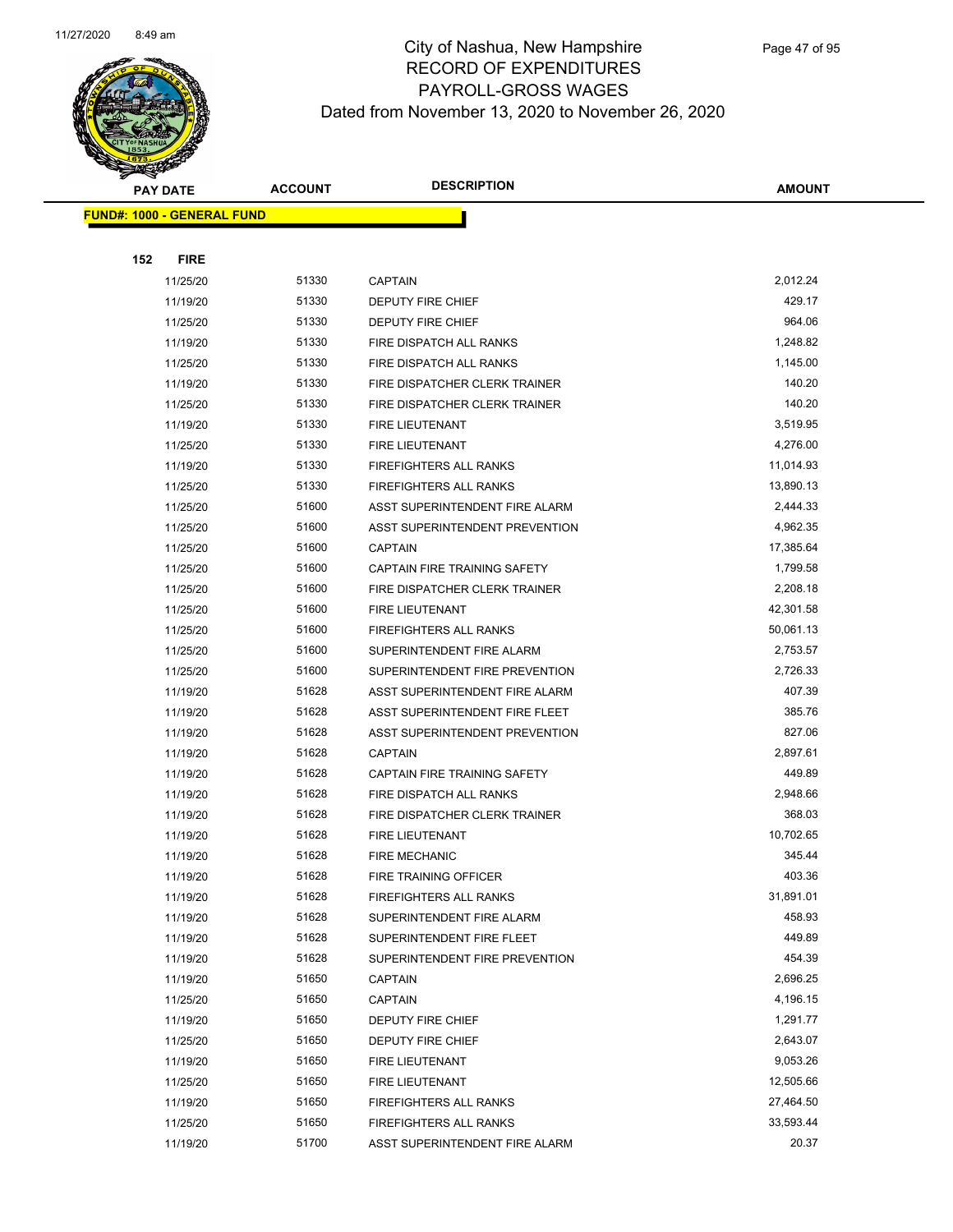

. . . . . . . . . . . . . . . . .

#### City of Nashua, New Hampshire RECORD OF EXPENDITURES PAYROLL-GROSS WAGES Dated from November 13, 2020 to November 26, 2020

| <b>PAY DATE</b>                   | <b>ACCOUNT</b> | <b>DESCRIPTION</b>                  | <b>AMOUNT</b> |  |
|-----------------------------------|----------------|-------------------------------------|---------------|--|
| <b>FUND#: 1000 - GENERAL FUND</b> |                |                                     |               |  |
|                                   |                |                                     |               |  |
| 152<br><b>FIRE</b>                |                |                                     |               |  |
| 11/25/20                          | 51700          | ASST SUPERINTENDENT FIRE ALARM      | 20.37         |  |
| 11/19/20                          | 51700          | ASST SUPERINTENDENT PREVENTION      | 41.35         |  |
| 11/25/20                          | 51700          | ASST SUPERINTENDENT PREVENTION      | 41.35         |  |
| 11/19/20                          | 51700          | <b>CAPTAIN</b>                      | 334.86        |  |
| 11/25/20                          | 51700          | <b>CAPTAIN</b>                      | 334.86        |  |
| 11/19/20                          | 51700          | <b>CAPTAIN FIRE TRAINING SAFETY</b> | 22.49         |  |
| 11/25/20                          | 51700          | CAPTAIN FIRE TRAINING SAFETY        | 22.49         |  |
| 11/19/20                          | 51700          | FIRE DISPATCH ALL RANKS             | 14.98         |  |
| 11/25/20                          | 51700          | FIRE DISPATCH ALL RANKS             | 14.98         |  |
| 11/19/20                          | 51700          | FIRE DISPATCHER CLERK TRAINER       | 17.53         |  |
| 11/25/20                          | 51700          | FIRE DISPATCHER CLERK TRAINER       | 17.53         |  |
| 11/19/20                          | 51700          | <b>FIRE LIEUTENANT</b>              | 1,264.51      |  |
| 11/25/20                          | 51700          | FIRE LIEUTENANT                     | 1,353.01      |  |
| 11/19/20                          | 51700          | FIRE TRAINING OFFICER               | 20.17         |  |
| 11/25/20                          | 51700          | FIRE TRAINING OFFICER               | 20.17         |  |
| 11/19/20                          | 51700          | <b>FIREFIGHTERS ALL RANKS</b>       | 2,570.49      |  |
| 11/25/20                          | 51700          | <b>FIREFIGHTERS ALL RANKS</b>       | 2,570.49      |  |
| 11/19/20                          | 51700          | SUPERINTENDENT FIRE ALARM           | 22.95         |  |
| 11/25/20                          | 51700          | SUPERINTENDENT FIRE ALARM           | 22.95         |  |
| 11/19/20                          | 51700          | SUPERINTENDENT FIRE FLEET           | 22.49         |  |
| 11/25/20                          | 51700          | SUPERINTENDENT FIRE FLEET           | 22.49         |  |
| 11/19/20                          | 51700          | SUPERINTENDENT FIRE PREVENTION      | 22.72         |  |
| 11/25/20                          | 51700          | SUPERINTENDENT FIRE PREVENTION      | 22.72         |  |
| 11/25/20                          | 55118          | TELEPHONE-CELLULAR                  | 634.00        |  |
| <b>TOTAL 152 - FIRE</b>           |                |                                     | \$784.999.64  |  |
|                                   |                |                                     |               |  |

| 153 | <b>BUILDING INSPECTION</b>             |       |                                       |             |
|-----|----------------------------------------|-------|---------------------------------------|-------------|
|     | 11/19/20                               | 51100 | <b>BLD INSP ASST PLANS EXAMINER</b>   | 1,069.30    |
|     | 11/25/20                               | 51100 | <b>BLD INSP ASST PLANS EXAMINER</b>   | 1.069.30    |
|     | 11/19/20                               | 51100 | <b>BUILDING AND UTILITIES INSPCTR</b> | 3,713.45    |
|     | 11/25/20                               | 51100 | <b>BUILDING AND UTILITIES INSPCTR</b> | 3,713.45    |
|     | 11/19/20                               | 51100 | <b>BUILDING DEPARTMENT MANAGER</b>    | 1,709.25    |
|     | 11/25/20                               | 51100 | <b>BUILDING DEPARTMENT MANAGER</b>    | 1,709.25    |
|     | 11/19/20                               | 51100 | PERMIT TECHNICIAN I                   | 1,315.65    |
|     | 11/25/20                               | 51100 | PERMIT TECHNICIAN I                   | 1,315.65    |
|     | 11/19/20                               | 51100 | <b>PLANS EXAMINER</b>                 | 1,298.65    |
|     | 11/25/20                               | 51100 | <b>PLANS EXAMINER</b>                 | 1,298.65    |
|     | 11/25/20                               | 51300 | <b>BUILDING AND UTILITIES INSPCTR</b> | 46.04       |
|     | <b>TOTAL 153 - BUILDING INSPECTION</b> |       |                                       | \$18,258.64 |

####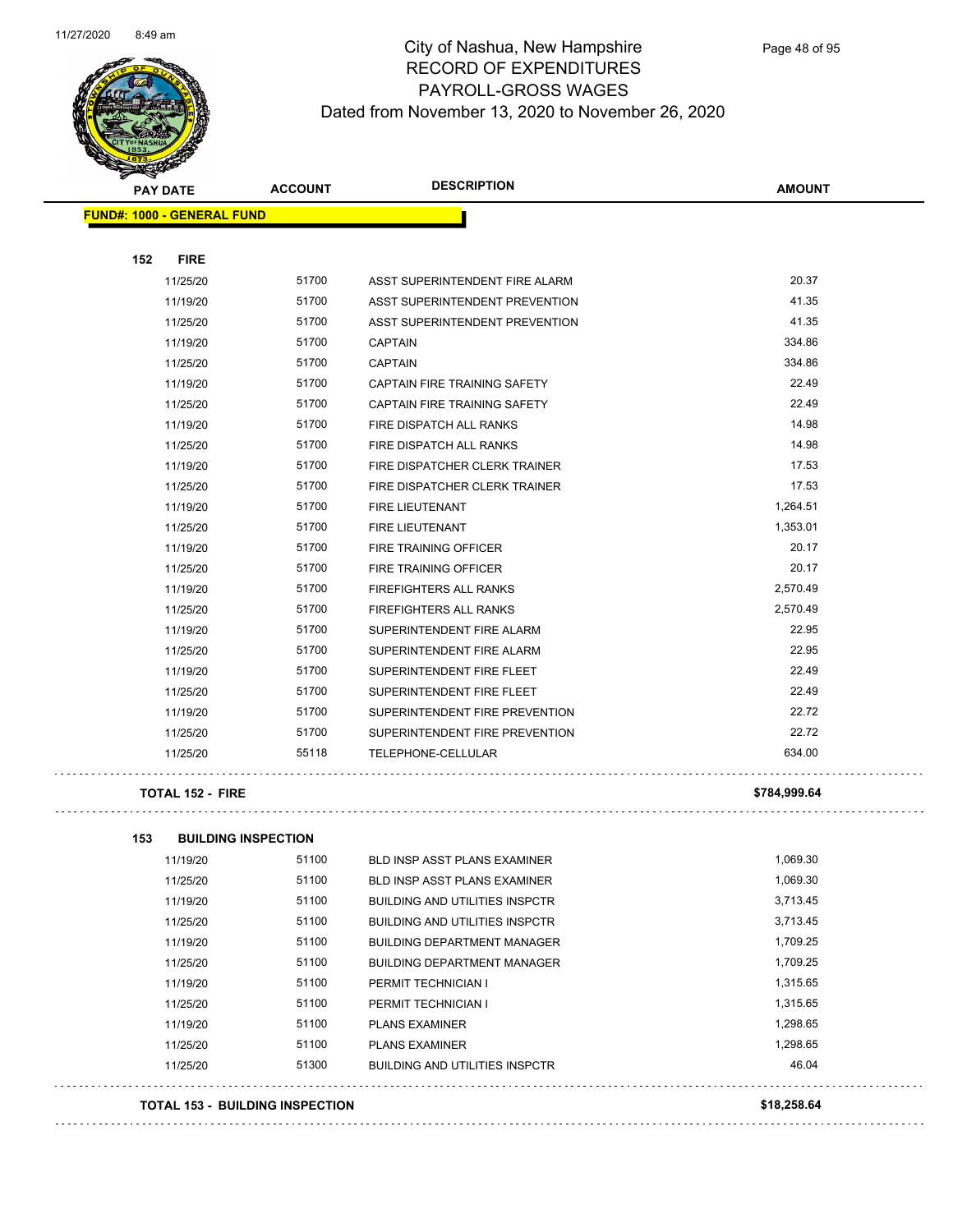

| <b>SANGRAP</b> |                                            |                |                                                |               |
|----------------|--------------------------------------------|----------------|------------------------------------------------|---------------|
|                | <b>PAY DATE</b>                            | <b>ACCOUNT</b> | <b>DESCRIPTION</b>                             | <b>AMOUNT</b> |
|                | <b>FUND#: 1000 - GENERAL FUND</b>          |                |                                                |               |
|                |                                            |                |                                                |               |
| 155            | <b>CODE ENFORCEMENT</b>                    |                |                                                |               |
|                | 11/19/20                                   | 51100          | CODE ENFORCEMENT OFFICER II                    | 2,822.40      |
|                | 11/25/20                                   | 51100          | <b>CODE ENFORCEMENT OFFICER II</b>             | 2,822.38      |
|                | 11/19/20                                   | 51100          | MGR CODE ENFORCEMENT DEPT                      | 1,702.60      |
|                | 11/25/20                                   | 51100          | MGR CODE ENFORCEMENT DEPT                      | 1,702.60      |
|                | 11/25/20                                   | 55118          | TELEPHONE-CELLULAR                             | 59.50         |
|                | <b>TOTAL 155 - CODE ENFORCEMENT</b>        |                |                                                | \$9,109.48    |
| 156            | <b>EMERGENCY MANAGEMENT</b>                |                |                                                |               |
|                | 11/19/20                                   | 51100          | EMERGENCY MANAGEMENT COORDINAT                 | 918.40        |
|                | 11/25/20                                   | 51100          | EMERGENCY MANAGEMENT COORDINAT                 | 918.40        |
|                | 11/19/20                                   | 51100          | <b>EMERGENCY MANAGEMENT DIRECTOR</b>           | 1,809.80      |
|                | 11/25/20                                   | 51100          | EMERGENCY MANAGEMENT DIRECTOR                  | 1,809.80      |
|                | 11/25/20                                   | 55118          | TELEPHONE-CELLULAR                             | 100.00        |
|                | <b>TOTAL 156 - EMERGENCY MANAGEMENT</b>    |                |                                                | \$5,556.40    |
| 157            | <b>CITYWIDE COMMUNICATIONS</b>             |                |                                                |               |
|                | 11/19/20                                   | 51100          | <b>COMM SYS ENGR TECH</b>                      | 1,753.85      |
|                | 11/25/20                                   | 51100          | <b>COMM SYS ENGR TECH</b>                      | 1,753.85      |
|                | 11/19/20                                   | 51100          | IT MANAGER/RADIO SYSTEMS NETWORK ADMINISTRATOR | 394.15        |
|                | 11/25/20                                   | 51100          | IT MANAGER/RADIO SYSTEMS NETWORK ADMINISTRATOR | 394.15        |
|                | 11/19/20                                   | 51200          | RADIO SYSTEMS MANAGER                          | 1,488.24      |
|                | 11/25/20                                   | 51200          | <b>RADIO SYSTEMS MANAGER</b>                   | 1,488.24      |
|                | 11/25/20                                   | 55118          | TELEPHONE-CELLULAR                             | 110.00        |
|                |                                            |                |                                                |               |
|                | <b>TOTAL 157 - CITYWIDE COMMUNICATIONS</b> |                |                                                | \$7,382.48    |
| 158            | <b>PARKING ENFORCEMENT</b>                 |                |                                                |               |
|                | 11/19/20                                   | 51100          | MVR CLERK I                                    | 299.20        |
|                | 11/25/20                                   | 51100          | MVR CLERK I                                    | 299.20        |
|                | 11/19/20                                   | 51100          | <b>MVR CLERK II</b>                            | 327.96        |
|                | 11/25/20                                   | 51100          | MVR CLERK II                                   | 327.96        |
|                | 11/19/20                                   | 51100          | ORDINANCE VIOLATIONS COORDINATOR               | 225.15        |
|                | 11/25/20                                   | 51100          | ORDINANCE VIOLATIONS COORDINATOR               | 221.87        |
|                | 11/19/20                                   | 51100          | PARKING ENFORCEMENT SPECIALIST                 | 322.57        |
|                | 11/25/20                                   | 51100          | PARKING ENFORCEMENT SPECIALIST                 | 255.58        |
|                | 11/19/20                                   | 51100          | PARKING MANAGER                                | 334.50        |
|                | 11/25/20                                   | 51100          | PARKING MANAGER                                | 334.50        |
|                | 11/19/20                                   | 51200          | PARKING ENFORCEMENT SPECIALIST                 | 536.22        |

11/25/20 51200 PARKING ENFORCEMENT SPECIALIST 397.95 11/19/20 51300 PARKING ENFORCEMENT SPECIALIST **150.81**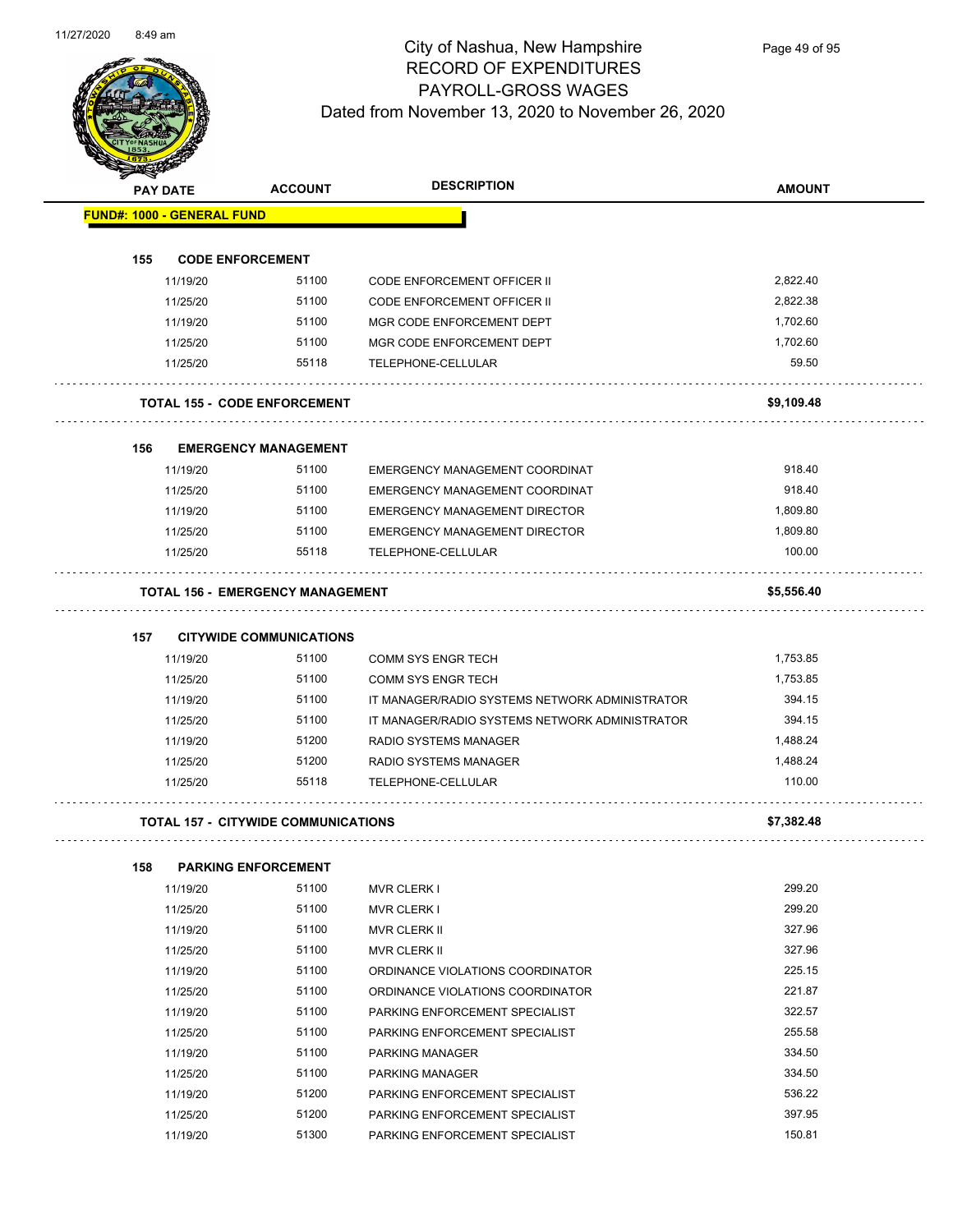

| <b>PAY DATE</b> |                                   | <b>ACCOUNT</b>                         | <b>DESCRIPTION</b>                 | <b>AMOUNT</b>        |
|-----------------|-----------------------------------|----------------------------------------|------------------------------------|----------------------|
|                 | <b>FUND#: 1000 - GENERAL FUND</b> |                                        |                                    |                      |
| 158             |                                   | <b>PARKING ENFORCEMENT</b>             |                                    |                      |
|                 | 11/25/20                          | 55118                                  | TELEPHONE-CELLULAR                 | 12.50                |
|                 |                                   | <b>TOTAL 158 - PARKING ENFORCEMENT</b> |                                    | \$4,045.97           |
| 160             |                                   | <b>PW-ADMIN &amp; ENGINEERING</b>      |                                    |                      |
|                 | 11/19/20                          | 51100                                  | ADMINISTRATIVE ASSISTANT II        | 786.84               |
|                 | 11/25/20                          | 51100                                  | ADMINISTRATIVE ASSISTANT II        | 786.85               |
|                 | 11/19/20                          | 51100                                  | ASSISTANT CONSTRUCTION ENGINEER    | 1,129.00             |
|                 | 11/25/20                          | 51100                                  | ASSISTANT CONSTRUCTION ENGINEER    | 1,129.00             |
|                 | 11/19/20                          | 51100                                  | ASSISTANT DIRECTOR OF PUBLIC WORKS | 1,801.74             |
|                 | 11/25/20                          | 51100                                  | ASSISTANT DIRECTOR OF PUBLIC WORKS | 1,801.76             |
|                 | 11/19/20                          | 51100                                  | <b>CITY ENGINEER</b>               | 1,237.40             |
|                 | 11/25/20                          | 51100                                  | <b>CITY ENGINEER</b>               | 1,237.40             |
|                 | 11/19/20                          | 51100                                  | <b>CITY SURVEYOR</b>               | 1,257.20             |
|                 | 11/25/20                          | 51100                                  | <b>CITY SURVEYOR</b>               | 1,257.20             |
|                 | 11/19/20                          | 51100                                  | DEPUTY CITY ENGINEER               | 814.40               |
|                 | 11/25/20                          | 51100                                  | DEPUTY CITY ENGINEER               | 814.40               |
|                 | 11/19/20                          | 51100                                  | DIRECTOR PUBLIC WORKS              | 1,970.65             |
|                 | 11/25/20                          | 51100                                  | DIRECTOR PUBLIC WORKS              | 1,970.65             |
|                 | 11/19/20                          | 51100                                  | DIVISION OPERATIONS MANAGER        | 1,637.70             |
|                 | 11/25/20                          | 51100                                  | DIVISION OPERATIONS MANAGER        | 1,637.70             |
|                 | 11/19/20                          | 51100                                  | DPW CONTRACT ADMINISTRATOR         | 372.85               |
|                 | 11/25/20                          | 51100                                  | DPW CONTRACT ADMINISTRATOR         | 372.85               |
|                 | 11/19/20                          | 51100                                  | <b>ENGINEERING INSPECTOR</b>       | 2,093.65             |
|                 | 11/25/20                          | 51100                                  | <b>ENGINEERING INSPECTOR</b>       | 2,093.65             |
|                 | 11/19/20                          | 51100                                  | <b>EXECUTIVE ASSISTANT</b>         | 826.25               |
|                 | 11/25/20                          | 51100                                  | <b>EXECUTIVE ASSISTANT</b>         | 826.25               |
|                 | 11/19/20                          | 51100                                  | <b>GIS SPECIALIST</b>              | 508.40               |
|                 | 11/25/20                          | 51100                                  | <b>GIS SPECIALIST</b>              | 508.40               |
|                 | 11/19/20                          | 51100                                  | PUBLIC RELATIONS ADMINISTRATOR     | 784.25               |
|                 | 11/25/20                          | 51100                                  | PUBLIC RELATIONS ADMINISTRATOR     | 784.25               |
|                 | 11/19/20                          | 51100                                  | SENIOR STAFF ENGINEER              | 1,902.60             |
|                 | 11/25/20                          | 51100                                  | SENIOR STAFF ENGINEER              | 1,902.60             |
|                 |                                   | 51100                                  |                                    | 1,809.80             |
|                 | 11/19/20                          |                                        | SENIOR TRAFFIC ENGINEER            |                      |
|                 | 11/25/20                          | 51100                                  | SENIOR TRAFFIC ENGINEER            | 1,809.80             |
|                 | 11/19/20                          | 51100                                  | <b>STAFF ENGINEER</b>              | 1,191.00<br>1,191.00 |
|                 | 11/25/20                          | 51100                                  | <b>STAFF ENGINEER</b>              |                      |
|                 | 11/19/20                          | 51100                                  | STREET CONSTRUCTION ENGINEER       | 1,508.15             |
|                 | 11/25/20                          | 51100                                  | STREET CONSTRUCTION ENGINEER       | 1,508.15             |
|                 | 11/19/20                          | 51300                                  | DIVISION OPERATIONS MANAGER        | 184.24               |
|                 | 11/25/20                          | 55118                                  | TELEPHONE-CELLULAR                 | 427.45               |
|                 | 11/19/20                          | 55699                                  | OTHER CONTRACTED SERVICES          | 74.90                |
|                 | 11/25/20                          | 55699                                  | OTHER CONTRACTED SERVICES          | 18.72                |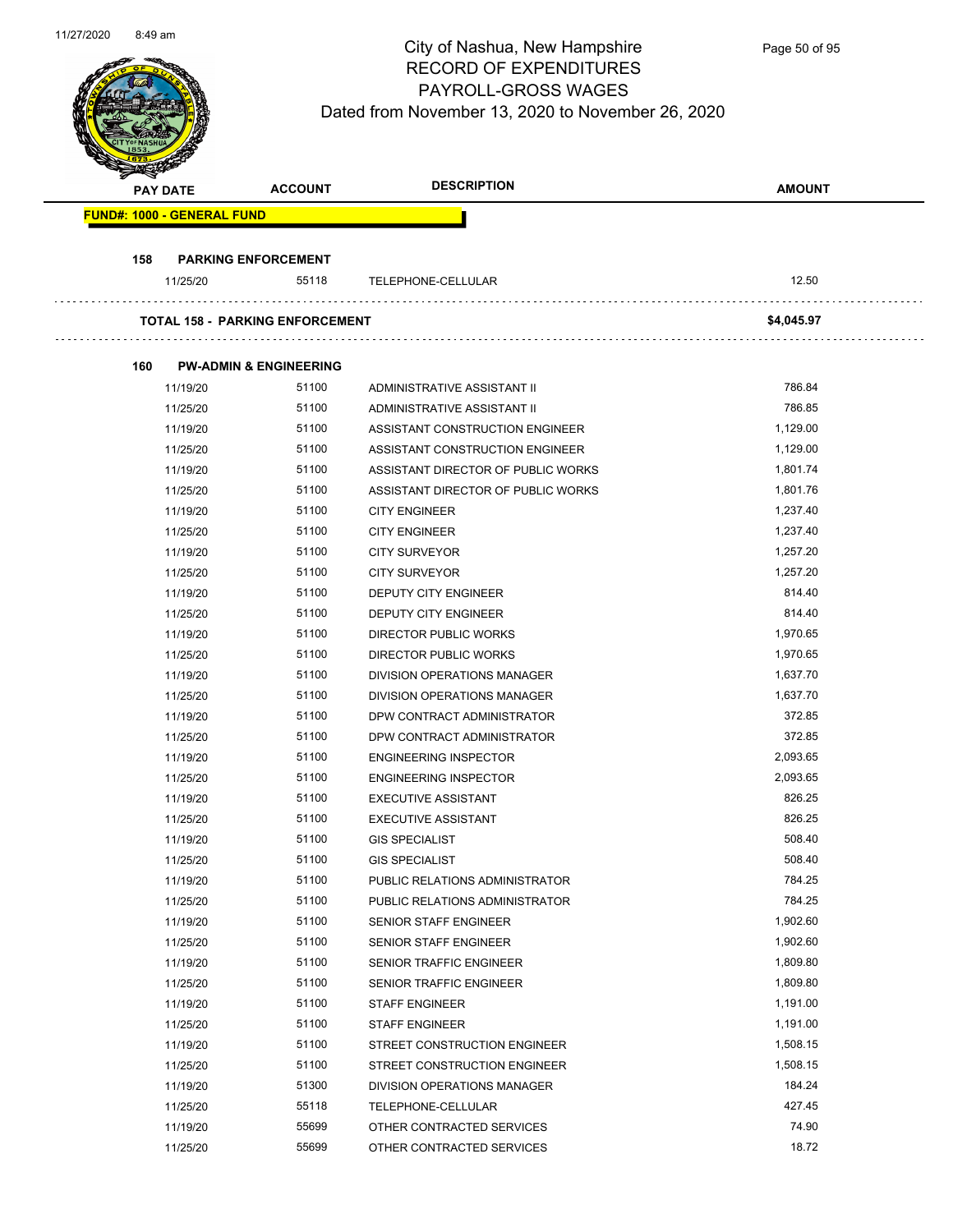

| <b>PAY DATE</b>                   | <b>ACCOUNT</b>                     | <b>DESCRIPTION</b>                                         | <b>AMOUNT</b> |
|-----------------------------------|------------------------------------|------------------------------------------------------------|---------------|
| <b>FUND#: 1000 - GENERAL FUND</b> |                                    |                                                            |               |
|                                   | TOTAL 160 - PW-ADMIN & ENGINEERING |                                                            | \$43,969.10   |
|                                   |                                    |                                                            |               |
| 161<br><b>STREETS</b>             | 51100                              |                                                            | 822.89        |
| 11/19/20<br>11/25/20              | 51100                              | ADMINISTRATIVE ASSISTANT II<br>ADMINISTRATIVE ASSISTANT II | 822.90        |
| 11/19/20                          | 51100                              | AUTO MECH 1ST CLASS NIGHTS                                 | 4,353.60      |
| 11/25/20                          | 51100                              | AUTO MECH 1ST CLASS NIGHTS                                 | 4,353.60      |
| 11/19/20                          | 51100                              | AUTO MECH 2ND CLASS                                        | 2,771.84      |
| 11/25/20                          | 51100                              | AUTO MECH 2ND CLASS                                        | 2,950.80      |
| 11/19/20                          | 51100                              | AUTO MECHANIC 1ST CLASS                                    | 3,229.20      |
| 11/25/20                          | 51100                              | AUTO MECHANIC 1ST CLASS                                    | 3,229.21      |
| 11/19/20                          | 51100                              | EQUIP OPR STREET REPAIR                                    | 6,869.20      |
| 11/25/20                          | 51100                              | <b>EQUIP OPR STREET REPAIR</b>                             | 6,869.21      |
| 11/19/20                          | 51100                              | FLEET MAINTENANCE FOREMAN                                  | 1,324.60      |
| 11/25/20                          | 51100                              | FLEET MAINTENANCE FOREMAN                                  | 1,324.60      |
| 11/19/20                          | 51100                              | FLEET MANAGER STREET DEPT                                  | 1,230.65      |
| 11/25/20                          | 51100                              | FLEET MANAGER STREET DEPT                                  | 1,230.65      |
|                                   | 51100                              | <b>FOREMAN LABOR STREET</b>                                | 2,649.20      |
| 11/19/20                          | 51100                              |                                                            | 2,649.20      |
| 11/25/20                          | 51100                              | <b>FOREMAN LABOR STREET</b>                                | 2,822.40      |
| 11/19/20                          |                                    | <b>MASON PIPELAYER</b>                                     |               |
| 11/25/20                          | 51100                              | <b>MASON PIPELAYER</b>                                     | 2,822.41      |
| 11/19/20                          | 51100                              | OPERATIONS SUPERVISOR                                      | 1,116.35      |
| 11/25/20                          | 51100                              | OPERATIONS SUPERVISOR                                      | 1,116.35      |
| 11/19/20                          | 51100                              | <b>SIGN MAINTENANCE</b>                                    | 2,943.76      |
| 11/25/20                          | 51100                              | <b>SIGN MAINTENANCE</b>                                    | 2,907.13      |
| 11/19/20                          | 51100                              | STOREKEEPER PWD                                            | 1,027.95      |
| 11/25/20                          | 51100                              | STOREKEEPER PWD                                            | 1,027.95      |
| 11/19/20                          | 51100                              | <b>STREET FOREMAN</b>                                      | 2,445.80      |
| 11/25/20                          | 51100                              | <b>STREET FOREMAN</b>                                      | 2,310.20      |
| 11/19/20                          | 51100                              | SUPERINTENDENT OF STREETS                                  | 2,010.85      |
| 11/25/20                          | 51100                              | SUPERINTENDENT OF STREETS                                  | 2,010.85      |
| 11/19/20                          | 51100                              | <b>TRAFFIC FOREMAN</b>                                     | 990.82        |
| 11/25/20                          | 51100                              | <b>TRAFFIC FOREMAN</b>                                     | 1,711.50      |
| 11/19/20                          | 51100                              | TRAFFIC TECHNICIAN I                                       | 1,375.81      |
| 11/25/20                          | 51100                              | TRAFFIC TECHNICIAN I                                       | 1,375.81      |
| 11/19/20                          | 51100                              | TRUCK DRIVER STREET REPAIR                                 | 13,510.43     |
| 11/25/20                          | 51100                              | TRUCK DRIVER STREET REPAIR                                 | 14,279.33     |
| 11/19/20                          | 51100                              | <b>WELDER FIRST CLASS</b>                                  | 1,060.80      |
| 11/25/20                          | 51100                              | <b>WELDER FIRST CLASS</b>                                  | 1,060.80      |
| 11/19/20                          | 51300                              | AUTO MECH 1ST CLASS NIGHTS                                 | 489.64        |
| 11/25/20                          | 51300                              | AUTO MECH 1ST CLASS NIGHTS                                 | 347.23        |
| 11/19/20                          | 51300                              | AUTO MECH 2ND CLASS                                        | 37.61         |
| 11/19/20                          | 51300                              | AUTOMATED TRASH COLLECTION OPR                             | 191.95        |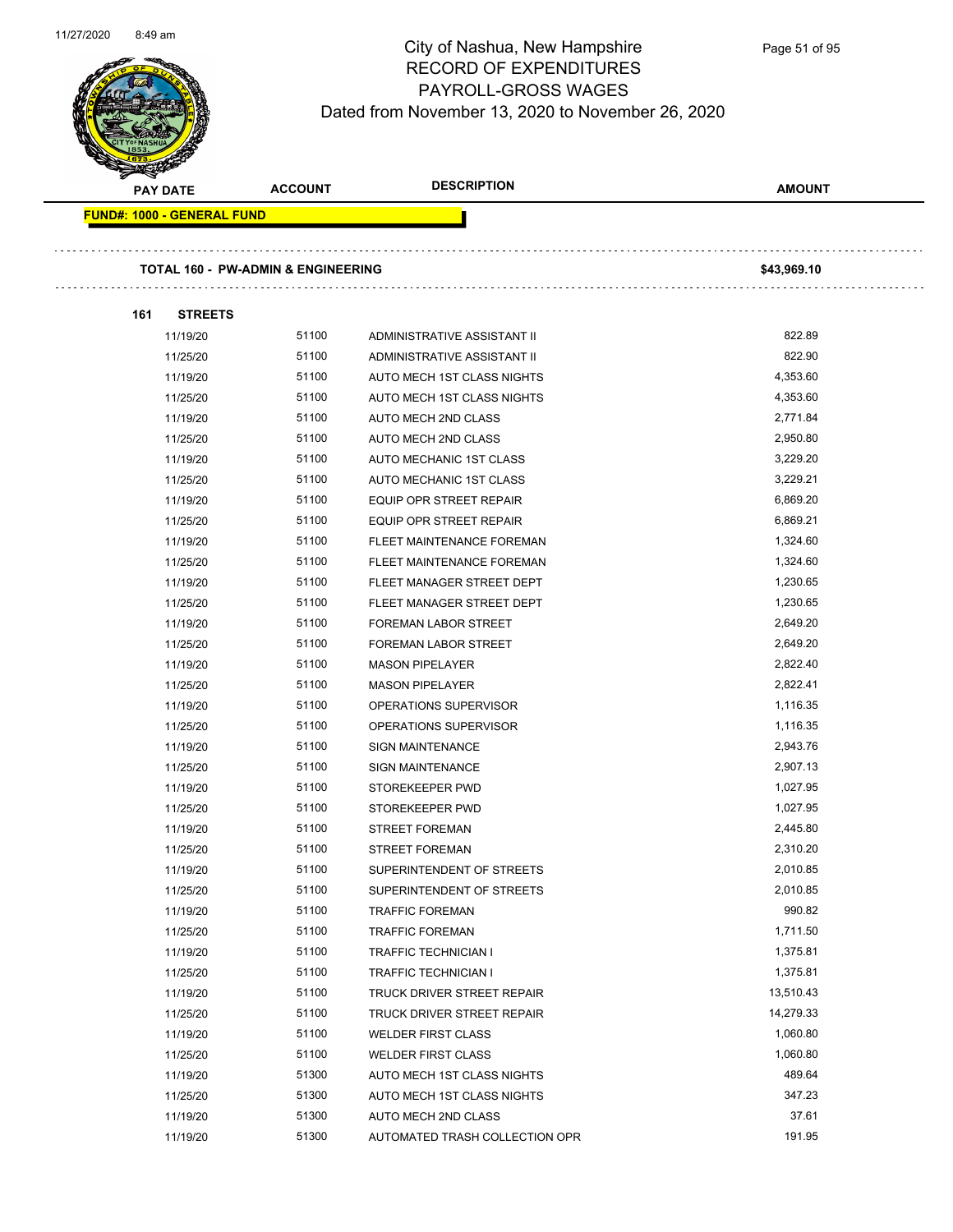

|     | <b>PAY DATE</b>                   | <b>ACCOUNT</b> | <b>DESCRIPTION</b>                   | <b>AMOUNT</b> |
|-----|-----------------------------------|----------------|--------------------------------------|---------------|
|     | <b>FUND#: 1000 - GENERAL FUND</b> |                |                                      |               |
|     |                                   |                |                                      |               |
| 161 | <b>STREETS</b>                    |                |                                      |               |
|     | 11/25/20                          | 51300          | AUTOMATED TRASH COLLECTION OPR       | 674.88        |
|     | 11/19/20                          | 51300          | <b>COLLECTION EQUIP OPR</b>          | 135.98        |
|     | 11/25/20                          | 51300          | <b>COLLECTION EQUIP OPR</b>          | 637.62        |
|     | 11/19/20                          | 51300          | COLLECTION EQUIP OPR LANDFILL        | 95.01         |
|     | 11/25/20                          | 51300          | <b>COLLECTION EQUIP OPR LANDFILL</b> | 333.99        |
|     | 11/19/20                          | 51300          | EQUIP OPR STREET REPAIR              | 48.13         |
|     | 11/25/20                          | 51300          | EQUIP OPR STREET REPAIR              | 279.44        |
|     | 11/19/20                          | 51300          | EQUIPMENT OPERATOR, PARKS            | 48.13         |
|     | 11/25/20                          | 51300          | EQUIPMENT OPERATOR, PARKS            | 169.23        |
|     | 11/19/20                          | 51300          | EQUIPMENT OPR LANDFILL               | 48.35         |
|     | 11/25/20                          | 51300          | EQUIPMENT OPR LANDFILL               | 169.97        |
|     | 11/19/20                          | 51300          | FLEET MAINTENANCE FOREMAN            | 99.34         |
|     | 11/25/20                          | 51300          | FLEET MAINTENANCE FOREMAN            | 533.98        |
|     | 11/19/20                          | 51300          | FOREMAN LABOR PARK                   | 198.68        |
|     | 11/25/20                          | 51300          | FOREMAN LABOR PARK                   | 695.39        |
|     | 11/19/20                          | 51300          | FOREMAN LABOR STREET                 | 198.68        |
|     | 11/25/20                          | 51300          | FOREMAN LABOR STREET                 | 745.08        |
|     | 11/19/20                          | 51300          | <b>GROUNDSKEEPER MAINTENANCE</b>     | 198.84        |
|     | 11/25/20                          | 51300          | <b>GROUNDSKEEPER MAINTENANCE</b>     | 874.48        |
|     | 11/19/20                          | 51300          | <b>LEAD GROUNDSMAN</b>               | 96.77         |
|     | 11/25/20                          | 51300          | <b>LEAD GROUNDSMAN</b>               | 170.44        |
|     | 11/25/20                          | 51300          | <b>MASON PIPELAYER</b>               | 163.02        |
|     | 11/25/20                          | 51300          | OPERATIONS SUPERVISOR                | 10.47         |
|     | 11/25/20                          | 51300          | <b>SIGN MAINTENANCE</b>              | 435.26        |
|     | 11/19/20                          | 51300          | <b>SOLID WASTE FOREMAN</b>           | 198.68        |
|     | 11/25/20                          | 51300          | <b>SOLID WASTE FOREMAN</b>           | 695.40        |
|     | 11/19/20                          | 51300          | STELLOS STADIUM ATTENDANT            | 47.94         |
|     | 11/25/20                          | 51300          | STELLOS STADIUM ATTENDANT            | 168.55        |
|     | 11/19/20                          | 51300          | <b>STREET FOREMAN</b>                | 99.34         |
|     | 11/25/20                          | 51300          | <b>STREET FOREMAN</b>                | 608.45        |
|     | 11/25/20                          | 51300          | <b>TRAFFIC FOREMAN</b>               | 152.00        |
|     | 11/19/20                          | 51300          | <b>TRAFFIC TECHNICIAN I</b>          | 424.09        |
|     | 11/25/20                          | 51300          | <b>TRAFFIC TECHNICIAN I</b>          | 296.87        |
|     | 11/19/20                          | 51300          | TRUCK DRIVER STREET REPAIR           | 1,016.86      |
|     | 11/25/20                          | 51300          | TRUCK DRIVER STREET REPAIR           | 1,078.83      |
|     | 11/19/20                          | 51300          | <b>WELDER FIRST CLASS</b>            | 52.03         |
|     | 11/25/20                          | 51300          | <b>WELDER FIRST CLASS</b>            | 182.93        |
|     | 11/25/20                          | 51600          | <b>EQUIP OPR STREET REPAIR</b>       | 400.00        |
|     | 11/25/20                          | 51600          | STREET FOREMAN                       | 400.00        |
|     | 11/25/20                          | 55118          | TELEPHONE-CELLULAR                   | 135.00        |
|     |                                   |                |                                      |               |

#### **TOTAL 161 - STREETS \$120,693.21**

. . . . . . . . . . . . .

 $\sim$   $\sim$   $\sim$ 

. . . . . . . . . . . .

. . . . . . . . . . . . .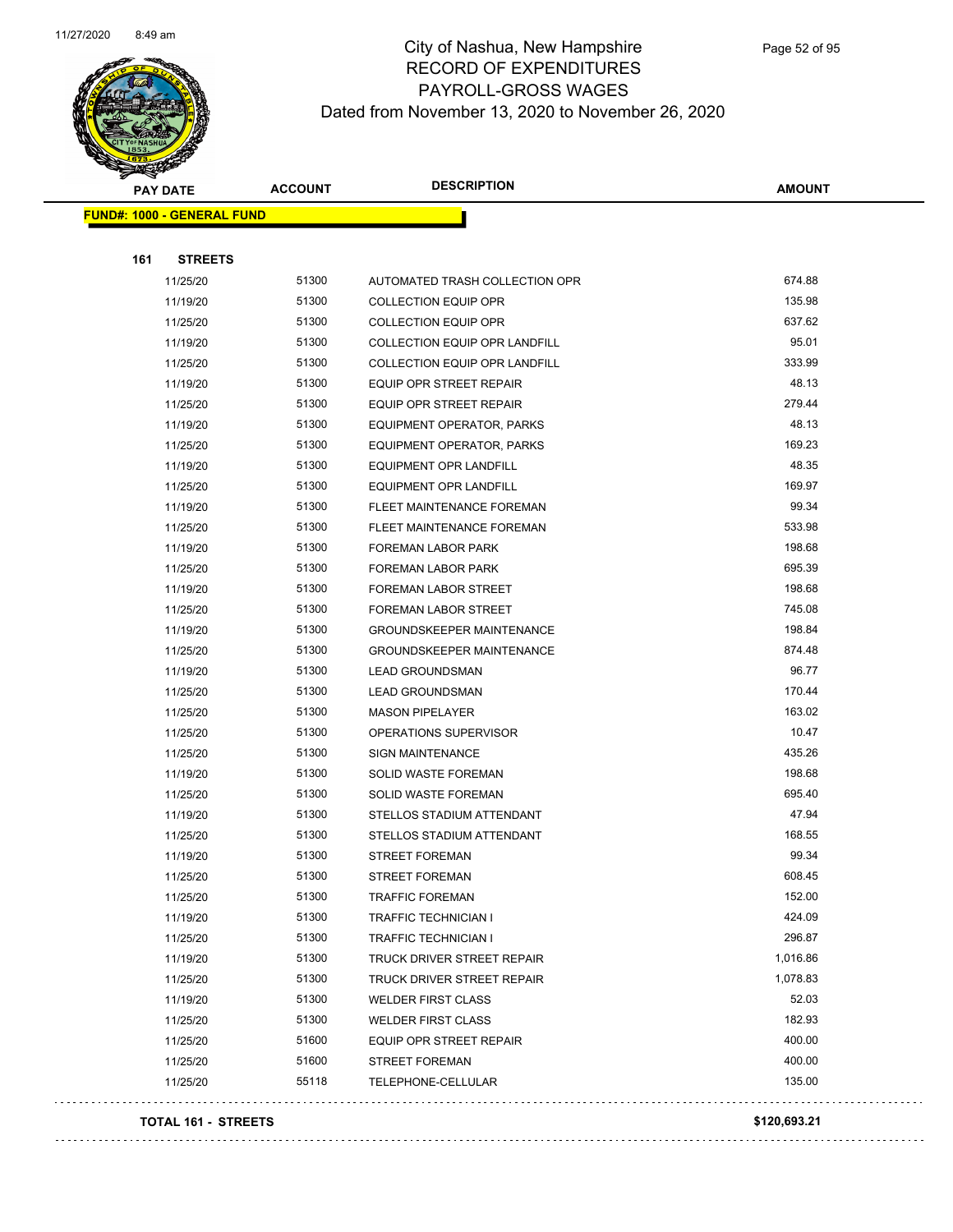

| <b>Arthur Strategy</b>            |                                       | <b>DESCRIPTION</b>               |               |
|-----------------------------------|---------------------------------------|----------------------------------|---------------|
| <b>PAY DATE</b>                   | <b>ACCOUNT</b>                        |                                  | <b>AMOUNT</b> |
| <b>FUND#: 1000 - GENERAL FUND</b> |                                       |                                  |               |
|                                   |                                       |                                  |               |
| 166                               | <b>PARKING OPERATIONS</b>             |                                  |               |
| 11/19/20                          | 51100                                 | PARKING MAINTENANCE              | 1,333.10      |
| 11/25/20                          | 51100                                 | PARKING MAINTENANCE              | 1,333.10      |
| 11/19/20                          | 51100                                 | PARKING MANAGER                  | 1,003.45      |
| 11/25/20                          | 51100                                 | PARKING MANAGER                  | 1,003.45      |
| 11/19/20                          | 51200                                 | PARKING MAINTENANCE              | 313.47        |
| 11/25/20                          | 51200                                 | PARKING MAINTENANCE              | 317.60        |
| 11/19/20                          | 51300                                 | PARKING MAINTENANCE              | 387.43        |
| 11/25/20                          | 51300                                 | PARKING MAINTENANCE              | 43.68         |
| 11/19/20                          | 51400                                 | <b>ECD PARKING INTERN</b>        | 210.00        |
| 11/25/20                          | 51400                                 | <b>ECD PARKING INTERN</b>        | 300.00        |
| 11/25/20                          | 55118                                 | TELEPHONE-CELLULAR               | 137.50        |
|                                   | <b>TOTAL 166 - PARKING OPERATIONS</b> |                                  | \$6,382.78    |
| 171                               | <b>COMMUNITY SERVICES</b>             |                                  |               |
| 11/19/20                          | 51100                                 | DIRECTOR HEALTH AND COMM SVS     | 2,198.55      |
| 11/25/20                          | 51100                                 | DIRECTOR HEALTH AND COMM SVS     | 2,198.55      |
| 11/19/20                          | 51100                                 | <b>EPIDEMIOLOGIST</b>            | 1,148.10      |
| 11/25/20                          | 51100                                 | <b>EPIDEMIOLOGIST</b>            | 1,148.10      |
| 11/19/20                          | 51100                                 | <b>HEALTH PROGRAM SPEC</b>       | 1,031.15      |
| 11/25/20                          | 51100                                 | <b>HEALTH PROGRAM SPEC</b>       | 1,031.15      |
| 11/25/20                          | 55118                                 | TELEPHONE-CELLULAR               | 50.00         |
|                                   | <b>TOTAL 171 - COMMUNITY SERVICES</b> |                                  | \$8,805.60    |
| 172                               | <b>COMMUNITY HEALTH</b>               |                                  |               |
| 11/19/20                          | 51100                                 | ADMINISTRATIVE ASSISTANT II      | 892.45        |
| 11/25/20                          | 51100                                 | ADMINISTRATIVE ASSISTANT II      | 892.45        |
| 11/19/20                          | 51100                                 | <b>BILINGUAL OUTREACH WORKER</b> | 979.10        |
| 11/25/20                          | 51100                                 | BILINGUAL OUTREACH WORKER        | 979.11        |
| 11/19/20                          | 51100                                 | CHIEF PUBLIC HEALTH NURSE        | 1,740.10      |
| 11/25/20                          | 51100                                 | CHIEF PUBLIC HEALTH NURSE        | 1,740.10      |
| 11/19/20                          | 51100                                 | PUB HEALTH NURSE                 | 2,579.95      |
| 11/25/20                          | 51100                                 | PUB HEALTH NURSE                 | 2,579.95      |
| 11/19/20                          | 51412                                 | <b>NURSE ELM</b>                 | (332.85)      |
| 11/19/20                          | 51412                                 | NURSE PER DIEM (PRACTIONER)      | 1,002.69      |
| 11/25/20                          | 51412                                 | NURSE PER DIEM (PRACTIONER)      | 960.91        |
| 11/19/20                          | 51412                                 | PUB HEALTH NURSE                 | 364.93        |
| 11/25/20                          | 51412                                 | PUB HEALTH NURSE                 | 435.09        |

11/25/20 55118 TELEPHONE-CELLULAR 50.00

#### **TOTAL 172 - COMMUNITY HEALTH \$14,863.98**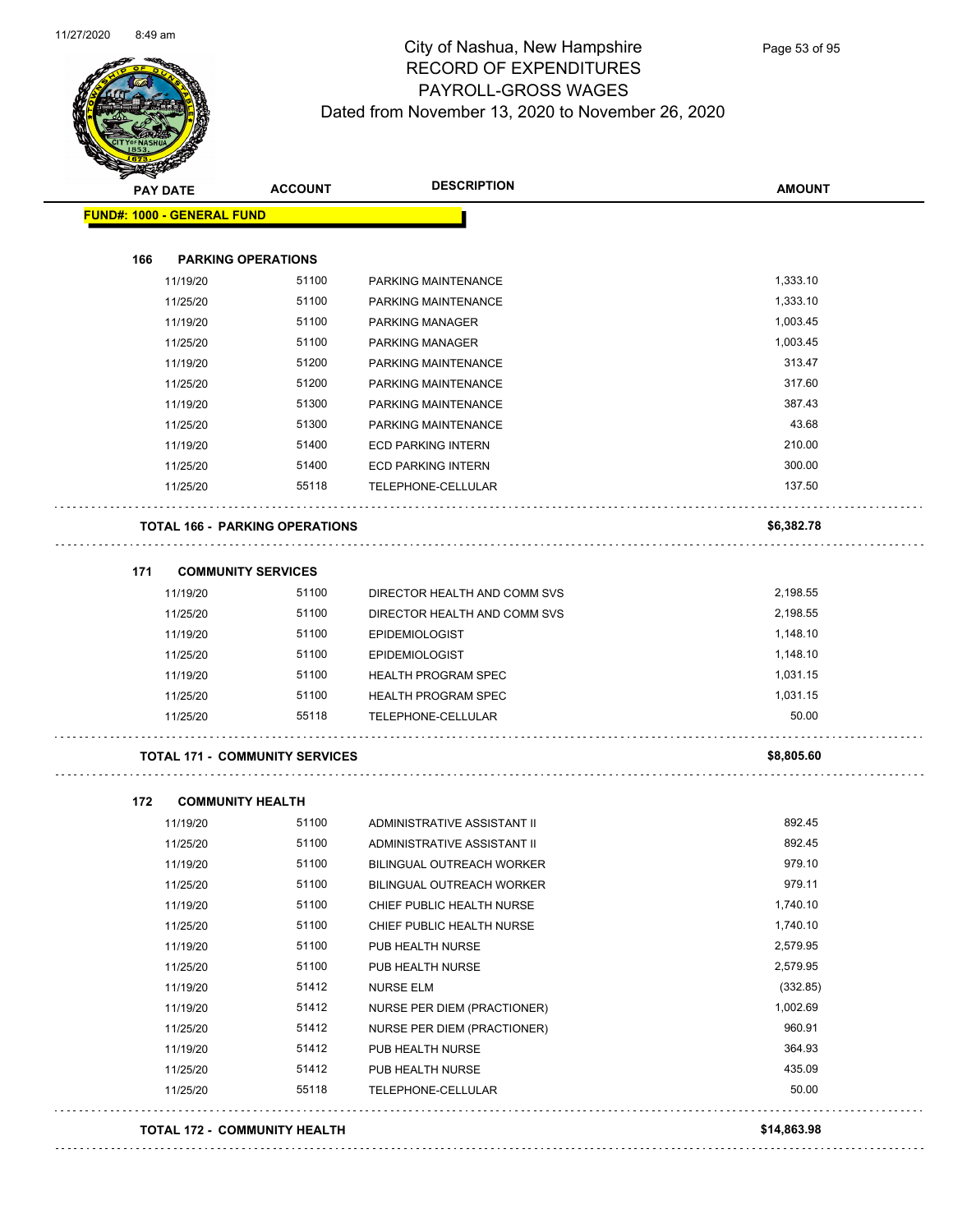

| <b>SANGRAPH</b>                   |                                           |                                  |               |
|-----------------------------------|-------------------------------------------|----------------------------------|---------------|
| <b>PAY DATE</b>                   | <b>ACCOUNT</b>                            | <b>DESCRIPTION</b>               | <b>AMOUNT</b> |
| <b>FUND#: 1000 - GENERAL FUND</b> |                                           |                                  |               |
| 173                               | <b>ENVIRONMENTAL HEALTH</b>               |                                  |               |
| 11/19/20                          | 51100                                     | DEP HEALTH OFFICER/LAB DIRECTOR  | 1,312.10      |
| 11/25/20                          | 51100                                     | DEP HEALTH OFFICER/LAB DIRECTOR  | 1,312.10      |
| 11/19/20                          | 51100                                     | ENVIRONMENTAL HEALTH SPEC        | 1,973.75      |
| 11/25/20                          | 51100                                     | ENVIRONMENTAL HEALTH SPEC        | 1,973.75      |
| 11/19/20                          | 51100                                     | ENVIRONMENTAL TECH OFFICE MGR    | 1,105.99      |
| 11/25/20                          | 51100                                     | ENVIRONMENTAL TECH OFFICE MGR    | 1,105.99      |
| 11/19/20                          | 51100                                     | MANAGER ENVIRONMENTAL HEALTH     | 1,709.25      |
| 11/25/20                          | 51100                                     | MANAGER ENVIRONMENTAL HEALTH     | 1,709.25      |
| 11/25/20                          | 51300                                     | ENVIRONMENTAL HEALTH SPEC        | 41.25         |
| 11/19/20                          | 51300                                     | ENVIRONMENTAL TECH OFFICE MGR    | 311.06        |
| 11/25/20                          | 51300                                     | ENVIRONMENTAL TECH OFFICE MGR    | 456.22        |
| 11/25/20                          | 55118                                     | TELEPHONE-CELLULAR               | 67.00         |
|                                   |                                           |                                  |               |
|                                   | <b>TOTAL 173 - ENVIRONMENTAL HEALTH</b>   |                                  | \$13,077.71   |
| 174                               | <b>WELFARE ADMINISTRATION</b>             |                                  |               |
| 11/19/20                          | 51100                                     | <b>CASE TECHNICIAN WELFARE</b>   | 2,755.70      |
| 11/25/20                          | 51100                                     | CASE TECHNICIAN WELFARE          | 2,755.71      |
| 11/19/20                          | 51100                                     | <b>INTAKE WORKER</b>             | 899.50        |
| 11/25/20                          | 51100                                     | <b>INTAKE WORKER</b>             | 899.50        |
| 11/19/20                          | 51100                                     | SENIOR CASE TECHNICIAN           | 1,072.45      |
| 11/25/20                          | 51100                                     | SENIOR CASE TECHNICIAN           | 1,072.45      |
| 11/19/20                          | 51100                                     | <b>WELFARE OFFICER</b>           | 1,809.80      |
| 11/25/20                          | 51100                                     | <b>WELFARE OFFICER</b>           | 1,809.80      |
| 11/25/20                          | 51300                                     | CASE TECHNICIAN WELFARE          | 24.57         |
| 11/25/20                          | 55118                                     | <b>TELEPHONE-CELLULAR</b>        | 50.00         |
|                                   | <b>TOTAL 174 - WELFARE ADMINISTRATION</b> |                                  | \$13,149.48   |
|                                   |                                           |                                  |               |
| 177<br>11/19/20                   | <b>PARKS &amp; RECREATION</b><br>51100    | ADMINISTRATIVE ASSISTANT II      | 860.15        |
| 11/25/20                          | 51100                                     | ADMINISTRATIVE ASSISTANT II      | 860.16        |
| 11/19/20                          | 51100                                     | EQUIPMENT OPERATOR, PARKS        | 979.60        |
| 11/25/20                          | 51100                                     | <b>EQUIPMENT OPERATOR, PARKS</b> | 979.60        |
| 11/19/20                          | 51100                                     | FOREMAN LABOR PARK               | 3,973.80      |
| 11/25/20                          | 51100                                     | <b>FOREMAN LABOR PARK</b>        | 3,973.80      |
| 11/19/20                          | 51100                                     | <b>GROUNDSKEEPER MAINTENANCE</b> | 7,114.80      |
| 11/25/20                          | 51100                                     | <b>GROUNDSKEEPER MAINTENANCE</b> | 7,089.40      |
| 11/19/20                          | 51100                                     | <b>GROUNDSMAN I</b>              | 5,057.28      |
| 11/25/20                          | 51100                                     | <b>GROUNDSMAN I</b>              | 5,041.05      |
| 11/19/20                          | 51100                                     | <b>GROUNDSMAN II</b>             | 882.00        |

11/25/20 51100 GROUNDSMAN II 882.00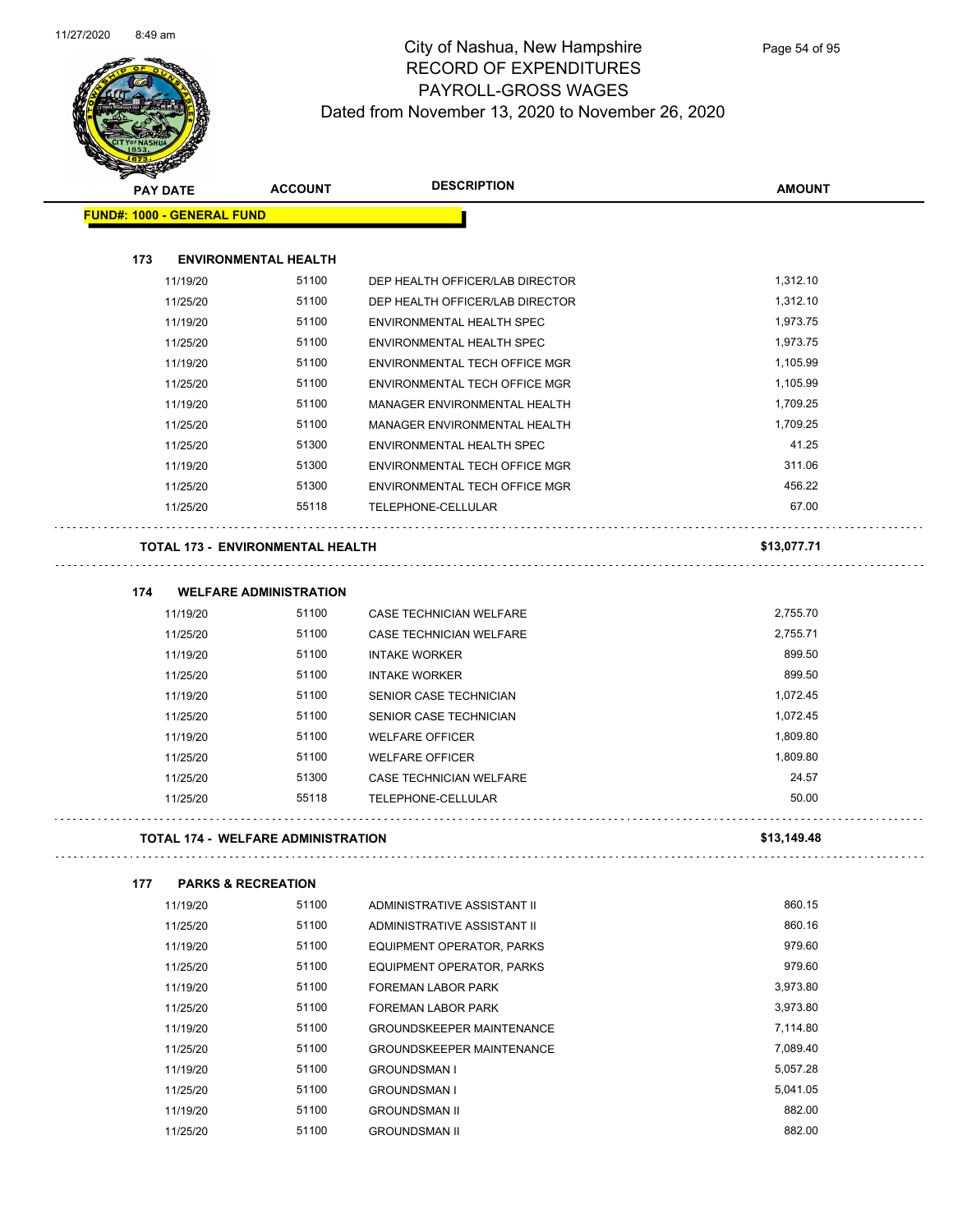

| <b>SANGA</b><br><b>PAY DATE</b>           | <b>ACCOUNT</b> | <b>DESCRIPTION</b>                | <b>AMOUNT</b> |
|-------------------------------------------|----------------|-----------------------------------|---------------|
| <b>FUND#: 1000 - GENERAL FUND</b>         |                |                                   |               |
|                                           |                |                                   |               |
| 177<br><b>PARKS &amp; RECREATION</b>      |                |                                   |               |
| 11/19/20                                  | 51100          | <b>LEAD GROUNDSMAN</b>            | 1,981.61      |
| 11/25/20                                  | 51100          | <b>LEAD GROUNDSMAN</b>            | 1,981.60      |
| 11/19/20                                  | 51100          | PROGRAM COORDINATOR               | 390.90        |
| 11/25/20                                  | 51100          | PROGRAM COORDINATOR               | 390.90        |
| 11/19/20                                  | 51100          | RECREATION PROGRAM MANAGER        | 1,157.25      |
| 11/25/20                                  | 51100          | <b>RECREATION PROGRAM MANAGER</b> | 1,157.25      |
| 11/19/20                                  | 51100          | STELLOS STADIUM ATTENDANT         | 979.60        |
| 11/25/20                                  | 51100          | STELLOS STADIUM ATTENDANT         | 979.60        |
| 11/25/20                                  | 51300          | EQUIPMENT OPERATOR, PARKS         | 178.62        |
| 11/19/20                                  | 51300          | FOREMAN LABOR PARK                | 484.31        |
| 11/25/20                                  | 51300          | FOREMAN LABOR PARK                | 943.78        |
| 11/25/20                                  | 51300          | <b>GROUNDSKEEPER MAINTENANCE</b>  | 174.76        |
| 11/19/20                                  | 51300          | <b>GROUNDSMAN I</b>               | 309.71        |
| 11/25/20                                  | 51300          | <b>GROUNDSMAN I</b>               | 270.19        |
| 11/19/20                                  | 51300          | <b>GROUNDSMAN II</b>              | 373.41        |
| 11/19/20                                  | 51300          | <b>LEAD GROUNDSMAN</b>            | 37.73         |
| 11/19/20                                  | 51300          | STELLOS STADIUM ATTENDANT         | 243.46        |
| 11/25/20                                  | 51600          | <b>GROUNDSKEEPER MAINTENANCE</b>  | 1,000.00      |
| 11/25/20                                  | 55118          | TELEPHONE-CELLULAR                | 68.00         |
| 11/19/20                                  | 61107          | <b>CLOTHING &amp; UNIFORMS</b>    | 156.00        |
| <b>TOTAL 177 - PARKS &amp; RECREATION</b> |                |                                   | \$50,952.32   |
|                                           |                |                                   |               |
| 179<br><b>LIBRARY</b>                     |                |                                   |               |
| 11/19/20                                  | 51100          | ASSISTANT DIRECTOR LIBRARY        | 1,709.25      |
| 11/25/20                                  | 51100          | ASSISTANT DIRECTOR LIBRARY        | 1,709.25      |
| 11/19/20                                  | 51100          | ASSISTANT LIBRARIAN CIRCULATIO    | 1,084.10      |
| 11/25/20                                  | 51100          | ASSISTANT LIBRARIAN CIRCULATIO    | 1,084.10      |
| 11/19/20                                  | 51100          | ASSISTANT LIBRARIAN TECH SVS      | 512.20        |
| 11/25/20                                  | 51100          | ASSISTANT LIBRARIAN TECH SVS      | 512.20        |
| 11/19/20                                  | 51100          | DIRECTOR LIBRARY                  | 2,252.15      |
| 11/25/20                                  | 51100          | DIRECTOR LIBRARY                  | 2,252.15      |
| 11/19/20                                  | 51100          | EXECUTIVE ASST OFFICE MANAGER     | 983.10        |
| 11/25/20                                  | 51100          | EXECUTIVE ASST OFFICE MANAGER     | 983.10        |
| 11/19/20                                  | 51100          | IT COORDINATOR                    | 962.95        |
| 11/25/20                                  | 51100          | IT COORDINATOR                    | 962.95        |
| 11/19/20                                  | 51100          | <b>JANITOR</b>                    | 552.00        |
| 11/25/20                                  | 51100          | <b>JANITOR</b>                    | 552.00        |
| 11/19/20                                  | 51100          | LIBRARIAN ADULT SERVICES          | 921.95        |
| 11/25/20                                  | 51100          | LIBRARIAN ADULT SERVICES          | 921.95        |
| 11/19/20                                  | 51100          | LIBRARIAN CIRCULATION             | 1,117.35      |
| 11/25/20                                  | 51100          | LIBRARIAN CIRCULATION             | 1,117.36      |
| 11/19/20                                  | 51100          | LIBRARIAN OUTREACH SVS            | 1,113.11      |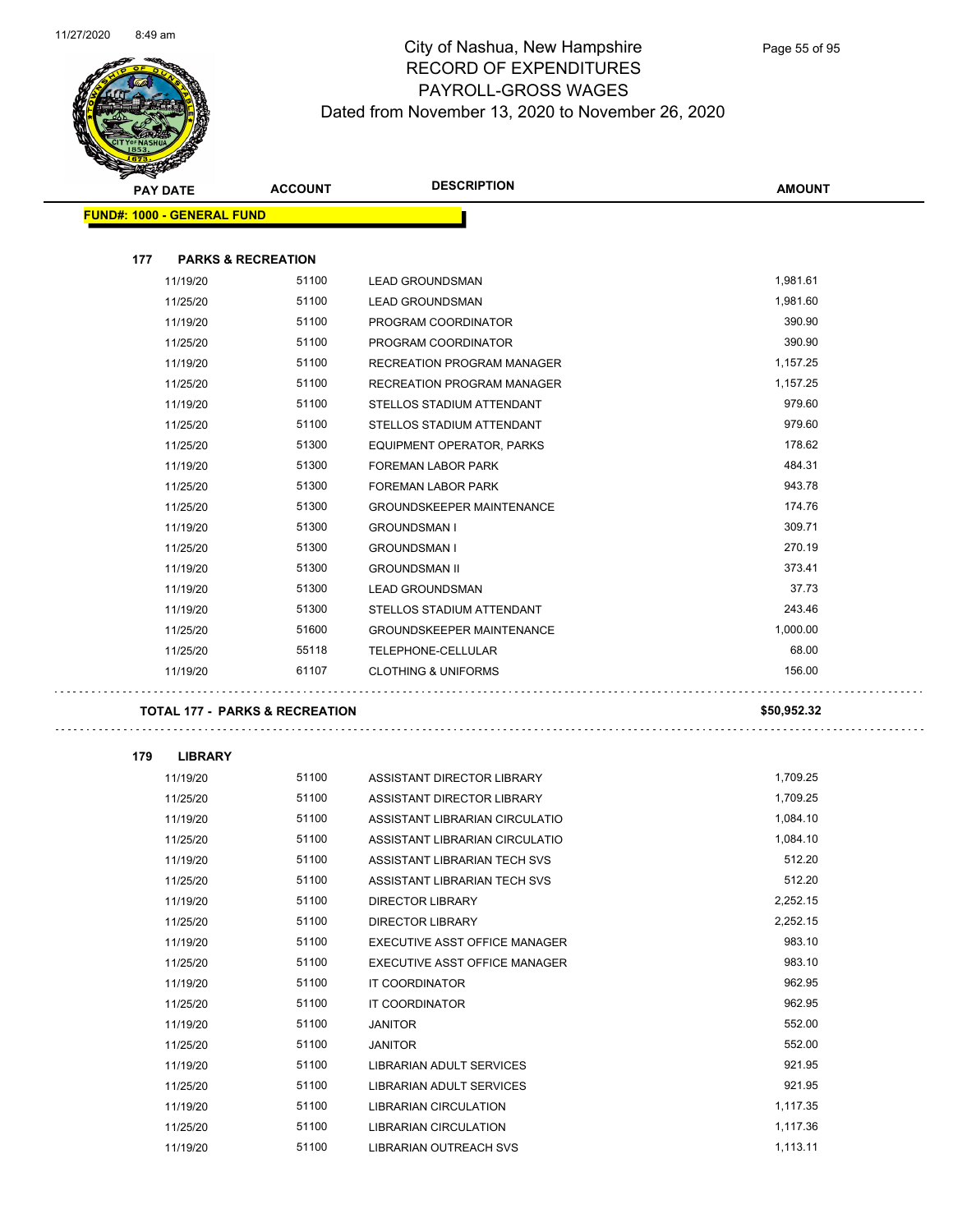

|     | <b>PAY DATE</b>                   | <b>ACCOUNT</b> | <b>DESCRIPTION</b>                   | <b>AMOUNT</b> |
|-----|-----------------------------------|----------------|--------------------------------------|---------------|
|     | <b>FUND#: 1000 - GENERAL FUND</b> |                |                                      |               |
|     |                                   |                |                                      |               |
| 179 | <b>LIBRARY</b>                    |                |                                      |               |
|     | 11/25/20                          | 51100          | LIBRARIAN OUTREACH SVS               | 1,113.10      |
|     | 11/19/20                          | 51100          | <b>LIBRARIAN TECH SERVICES</b>       | 1,155.30      |
|     | 11/25/20                          | 51100          | <b>LIBRARIAN TECH SERVICES</b>       | 1,155.29      |
|     | 11/19/20                          | 51100          | <b>LIBRARIAN YOUTH SERVICES</b>      | 1,657.89      |
|     | 11/25/20                          | 51100          | <b>LIBRARIAN YOUTH SERVICES</b>      | 1,657.89      |
|     | 11/19/20                          | 51100          | <b>LIBRARY ASSISTANT CIRCULATION</b> | 6,352.65      |
|     | 11/25/20                          | 51100          | <b>LIBRARY ASSISTANT CIRCULATION</b> | 6,352.65      |
|     | 11/19/20                          | 51100          | LIBRARY ASSISTANT MEDIA SERVIC       | 787.50        |
|     | 11/25/20                          | 51100          | LIBRARY ASSISTANT MEDIA SERVIC       | 787.50        |
|     | 11/19/20                          | 51100          | <b>LIBRARY ASSISTANT TECH SVS</b>    | 787.50        |
|     | 11/25/20                          | 51100          | <b>LIBRARY ASSISTANT TECH SVS</b>    | 787.51        |
|     | 11/19/20                          | 51100          | LIBRARY ASSISTANT YOUTH SERVIC       | 2,116.15      |
|     | 11/25/20                          | 51100          | LIBRARY ASSISTANT YOUTH SERVIC       | 2,116.15      |
|     | 11/19/20                          | 51100          | MAINTENANCE SUPV                     | 949.45        |
|     | 11/25/20                          | 51100          | MAINTENANCE SUPV                     | 949.45        |
|     | 11/19/20                          | 51100          | PAGE & COLLECTION COORDINATOR        | 935.80        |
|     | 11/25/20                          | 51100          | PAGE & COLLECTION COORDINATOR        | 935.80        |
|     | 11/19/20                          | 51100          | REFERENCE LIBRARIAN ADULT SERV       | 3,319.80      |
|     | 11/25/20                          | 51100          | REFERENCE LIBRARIAN ADULT SERV       | 3,319.80      |
|     | 11/19/20                          | 51100          | REFERENCE LIBRARIAN TECH SVS         | 842.49        |
|     | 11/25/20                          | 51100          | REFERENCE LIBRARIAN TECH SVS         | 842.50        |
|     | 11/19/20                          | 51100          | <b>SECURITY LIBRARY</b>              | 660.00        |
|     | 11/25/20                          | 51100          | <b>SECURITY LIBRARY</b>              | 660.00        |
|     | 11/19/20                          | 51200          | <b>JANITOR</b>                       | 255.36        |
|     | 11/25/20                          | 51200          | <b>JANITOR</b>                       | 255.35        |
|     | 11/19/20                          | 51200          | <b>LIBRARY ASSISTANT TECH SVS</b>    | 462.90        |
|     | 11/25/20                          | 51200          | <b>LIBRARY ASSISTANT TECH SVS</b>    | 462.90        |
|     | 11/19/20                          | 51200          | REFERENCE LIBRARIAN ADULT SERV       | 482.77        |
|     | 11/25/20                          | 51200          | REFERENCE LIBRARIAN ADULT SERV       | 482.77        |
|     | 11/19/20                          | 51200          | <b>SECURITY LIBRARY</b>              | 336.15        |
|     | 11/25/20                          | 51200          | <b>SECURITY LIBRARY</b>              | 332.00        |
|     | 11/19/20                          | 51300          | IT COORDINATOR                       | 18.06         |
|     | 11/19/20                          | 51300          | LIBRARIAN YOUTH SERVICES             | 57.81         |
|     | 11/25/20                          | 51300          | <b>LIBRARIAN YOUTH SERVICES</b>      | 66.08         |

#### **TOTAL 179 - LIBRARY \$64,757.54**

 $\ldots$  .

| 181 | <b>COMMUNITY DEVELOPMENT</b> |       |                                |          |  |  |
|-----|------------------------------|-------|--------------------------------|----------|--|--|
|     | 11/19/20                     | 51100 | ADMINISTRATIVE ASSISTANT II    | 786.85   |  |  |
|     | 11/25/20                     | 51100 | ADMINISTRATIVE ASSISTANT II    | 786.85   |  |  |
|     | 11/19/20                     | 51100 | DIRECTOR COMMUNITY DEVELOPMENT | 2.473.35 |  |  |

| 11/25/20 | 51100 | ADMINISTRATIVE ASSISTANT II    | 786.85   |
|----------|-------|--------------------------------|----------|
| 11/19/20 | 51100 | DIRECTOR COMMUNITY DEVELOPMENT | 2,473.35 |
| 11/25/20 | 51100 | DIRECTOR COMMUNITY DEVELOPMENT | 2,473.35 |
| 11/19/20 | 51100 | <b>TRANSPORTATION PI ANNER</b> | 1,313.35 |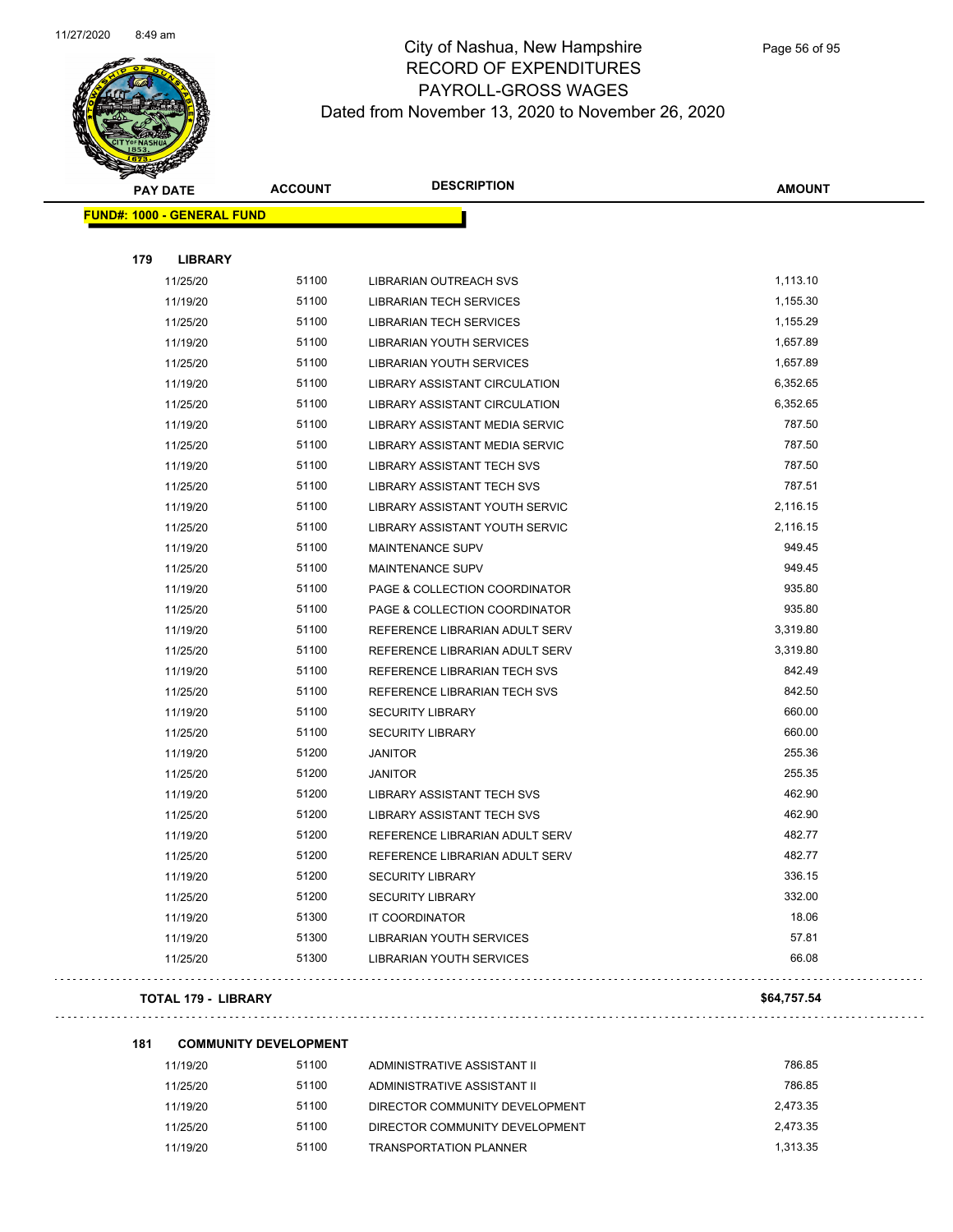

| <b>STARBAN</b>                    |               |                                          |                               |               |
|-----------------------------------|---------------|------------------------------------------|-------------------------------|---------------|
| <b>PAY DATE</b>                   |               | <b>ACCOUNT</b>                           | <b>DESCRIPTION</b>            | <b>AMOUNT</b> |
| <b>FUND#: 1000 - GENERAL FUND</b> |               |                                          |                               |               |
|                                   |               |                                          |                               |               |
| 181                               |               | <b>COMMUNITY DEVELOPMENT</b>             |                               |               |
|                                   | 11/25/20      | 51100                                    | <b>TRANSPORTATION PLANNER</b> | 1,313.35      |
|                                   | 11/19/20      | 51100                                    | <b>WATERWAYS MANAGER</b>      | 1,709.25      |
|                                   | 11/25/20      | 51100                                    | <b>WATERWAYS MANAGER</b>      | 1,709.25      |
|                                   | 11/19/20      | 51200                                    | ADMINISTRATIVE ASSISTANT I    | 390.64        |
|                                   | 11/25/20      | 51200                                    | ADMINISTRATIVE ASSISTANT I    | 431.76        |
|                                   | 11/19/20      | 51400                                    | <b>INTERN</b>                 | 100.00        |
|                                   | 11/25/20      | 51400                                    | <b>INTERN</b>                 | 100.00        |
|                                   | 11/25/20      | 55118                                    | TELEPHONE-CELLULAR            | 50.00         |
|                                   |               | <b>TOTAL 181 - COMMUNITY DEVELOPMENT</b> |                               | \$13,638.00   |
| 182                               |               | <b>PLANNING AND ZONING</b>               |                               |               |
|                                   | 11/19/20      | 51100                                    | <b>COMMUNICATION SPEC</b>     | 60.40         |
|                                   | 11/25/20      | 51100                                    | <b>COMMUNICATION SPEC</b>     | 60.40         |
|                                   | 11/19/20      | 51100                                    | DEPARTMENT COORDINATOR        | 1,048.50      |
|                                   | 11/25/20      | 51100                                    | DEPARTMENT COORDINATOR        | 1,048.51      |
|                                   | 11/19/20      | 51100                                    | DEPUTY PLANNING MANAGER       | 2,861.15      |
|                                   | 11/25/20      | 51100                                    | DEPUTY PLANNING MANAGER       | 2,861.15      |
|                                   | 11/19/20      | 51100                                    | MANAGER PLANNING DEPT         | 1,850.75      |
|                                   | 11/25/20      | 51100                                    | MANAGER PLANNING DEPT         | 1,850.75      |
|                                   | 11/19/20      | 51100                                    | PLANNER I                     | 952.69        |
|                                   |               | 51100                                    | PLANNER I                     | 1,794.65      |
|                                   | 11/25/20      | 51100                                    |                               | 839.35        |
|                                   | 11/19/20      |                                          | ZONING COORDINATOR            |               |
|                                   | 11/25/20      | 51100                                    | ZONING COORDINATOR            | 839.35        |
|                                   | 11/19/20      | 53428                                    | <b>STENOGRAPHIC SERVICES</b>  | 500.00        |
|                                   |               | <b>TOTAL 182 - PLANNING AND ZONING</b>   |                               | \$16,567.65   |
| 183                               |               | <b>ECONOMIC DEVELOPMENT</b>              |                               |               |
|                                   | 11/19/20      | 51100                                    | DWNTWN SPCLST & OED PGRM COOR | 976.00        |
|                                   | 11/25/20      | 51100                                    | DWNTWN SPCLST & OED PGRM COOR | 976.00        |
|                                   | 11/19/20      | 51100                                    | <b>ECONOMIC DEV DIRECTOR</b>  | 2,332.80      |
|                                   | 11/25/20      | 51100                                    | ECONOMIC DEV DIRECTOR         | 2,332.80      |
|                                   | 11/19/20      | 51100                                    | HUNT MEMORIAL BLDG & ARTS ADM | 417.45        |
|                                   | 11/25/20      | 51100                                    | HUNT MEMORIAL BLDG & ARTS ADM | 417.45        |
|                                   | 11/25/20      | 55118                                    | TELEPHONE-CELLULAR            | 85.00         |
|                                   |               | <b>TOTAL 183 - ECONOMIC DEVELOPMENT</b>  |                               | \$7,537.50    |
| 191                               | <b>SCHOOL</b> |                                          |                               |               |
|                                   | 11/19/20      | 51100                                    | 21 CENTURY COORDINATOR        | 2,415.80      |

| 11/19/20 | 51100 | 21 CENTURY COORDINATOR         | 2.415.80 |
|----------|-------|--------------------------------|----------|
| 11/19/20 | 51100 | 21 CENTURY ELEM MFAM RES COORD | .337.80  |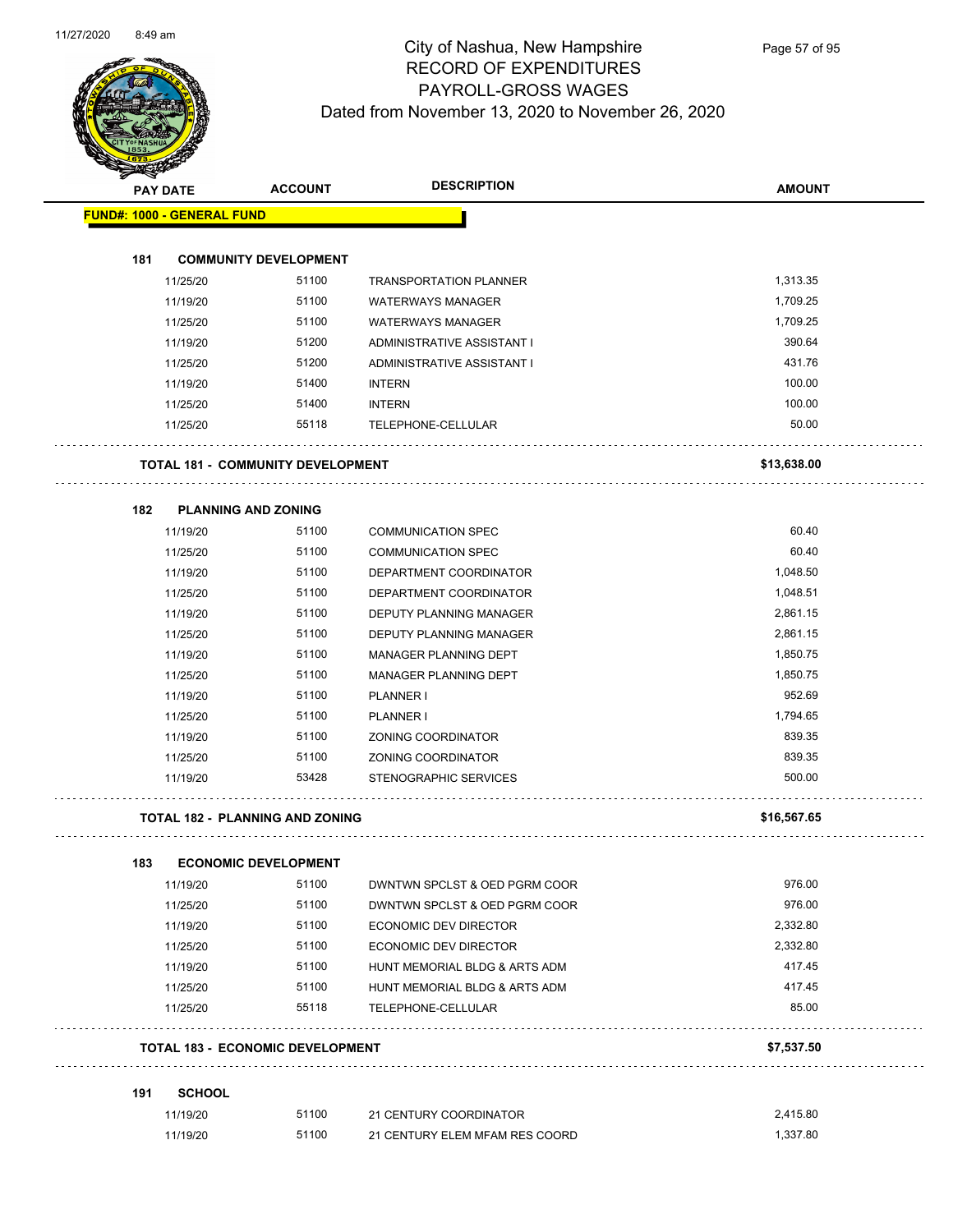

|     | <b>PAY DATE</b>                    | <b>ACCOUNT</b> | <b>DESCRIPTION</b>            | <b>AMOUNT</b> |
|-----|------------------------------------|----------------|-------------------------------|---------------|
|     | <u> FUND#: 1000 - GENERAL FUND</u> |                |                               |               |
|     |                                    |                |                               |               |
| 191 | <b>SCHOOL</b>                      |                |                               |               |
|     | 11/19/20                           | 51100          | <b>7PAR CTE NHN</b>           | 267.57        |
|     | 11/25/20                           | 51100          | <b>7PAR CTE NHN</b>           | 410.27        |
|     | 11/19/20                           | 51100          | ASSISTANT DIRECTOR BUSINESS   | 3,201.20      |
|     | 11/19/20                           | 51100          | ASSISTANT PRINCIPAL AMH       | 1,605.70      |
|     | 11/19/20                           | 51100          | ASSISTANT PRINCIPAL BIC       | 2,923.10      |
|     | 11/19/20                           | 51100          | ASSISTANT PRINCIPAL BIR       | 1,686.97      |
|     | 11/19/20                           | 51100          | ASSISTANT PRINCIPAL BRO       | 3,195.70      |
|     | 11/19/20                           | 51100          | ASSISTANT PRINCIPAL CHARL     | 3,357.70      |
|     | 11/19/20                           | 51100          | ASSISTANT PRINCIPAL ELM       | 6,865.40      |
|     | 11/19/20                           | 51100          | ASSISTANT PRINCIPAL FES       | 2,923.10      |
|     | 11/19/20                           | 51100          | ASSISTANT PRINCIPAL FMS       | 3,336.50      |
|     | 11/19/20                           | 51100          | ASSISTANT PRINCIPAL LEDGE     | 3,357.70      |
|     | 11/19/20                           | 51100          | ASSISTANT PRINCIPAL MDE       | 3,163.50      |
|     | 11/19/20                           | 51100          | ASSISTANT PRINCIPAL MTP       | 1,607.66      |
|     | 11/19/20                           | 51100          | ASSISTANT PRINCIPAL NHN       | 14,015.30     |
|     | 11/19/20                           | 51100          | ASSISTANT PRINCIPAL NHS       | 14,153.79     |
|     | 11/19/20                           | 51100          | ASSISTANT PRINCIPAL NSE       | 3,115.40      |
|     | 11/19/20                           | 51100          | ASSISTANT PRINCIPAL PMS       | 3,684.60      |
|     | 11/19/20                           | 51100          | ASSISTANT PRINCIPAL SHE       | 1,485.60      |
|     | 11/19/20                           | 51100          | ASSISTANT SUPERINTENDENT      | 9,557.70      |
|     | 11/19/20                           | 51100          | ASST DIRECTOR PLANT OPS       | 4,987.00      |
|     | 11/19/20                           | 51100          | <b>ASST DIRECTOR SPED</b>     | 6,722.50      |
|     | 11/19/20                           | 51100          | ASST SYSTEMS ADMIN FULL YEAR  | 17,681.20     |
|     | 11/19/20                           | 51100          | ATTENDANCE OFFICER            | 2,582.00      |
|     | 11/19/20                           | 51100          | BRENTWOOD COORDINATOR         | 2,888.90      |
|     | 11/19/20                           | 51100          | CAREER CENTER COORD NHS       | 1,596.10      |
|     | 11/19/20                           | 51100          | CHIEF OPERATING OFFICER       | 4,542.60      |
|     | 11/19/20                           | 51100          | CLERICAL ACADEMY NHN          | 3,193.15      |
|     | 11/25/20                           | 51100          | CLERICAL ACADEMY NHN          | 3,193.15      |
|     | 11/19/20                           | 51100          | CLERICAL ACADEMY NHS          | 3,155.29      |
|     | 11/25/20                           | 51100          | CLERICAL ACADEMY NHS          | 3,155.30      |
|     | 11/19/20                           | 51100          | CLERICAL ASST SUPER SUP       | 1,493.04      |
|     | 11/25/20                           | 51100          | CLERICAL ASST SUPER SUP       | 1,478.23      |
|     | 11/19/20                           | 51100          | CLERICAL ATHLETIC NHN         | 831.75        |
|     | 11/25/20                           | 51100          | CLERICAL ATHLETIC NHN         | 831.75        |
|     | 11/19/20                           | 51100          | CLERICAL ATHLETIC NHS         | 745.90        |
|     | 11/25/20                           | 51100          | CLERICAL ATHLETIC NHS         | 745.90        |
|     | 11/19/20                           | 51100          | <b>CLERICAL BUSINESS</b>      | 3,273.80      |
|     | 11/25/20                           | 51100          | <b>CLERICAL BUSINESS</b>      | 3,273.80      |
|     | 11/19/20                           | 51100          | CLERICAL CHIEF OP OFFICER SUP | 775.60        |
|     | 11/25/20                           | 51100          | CLERICAL CHIEF OP OFFICER SUP | 775.60        |
|     | 11/19/20                           | 51100          | <b>CLERICAL CTE NHS</b>       | 283.65        |
|     | 11/19/20                           | 51100          | CLERICAL GUIDANCE ELM         | 709.15        |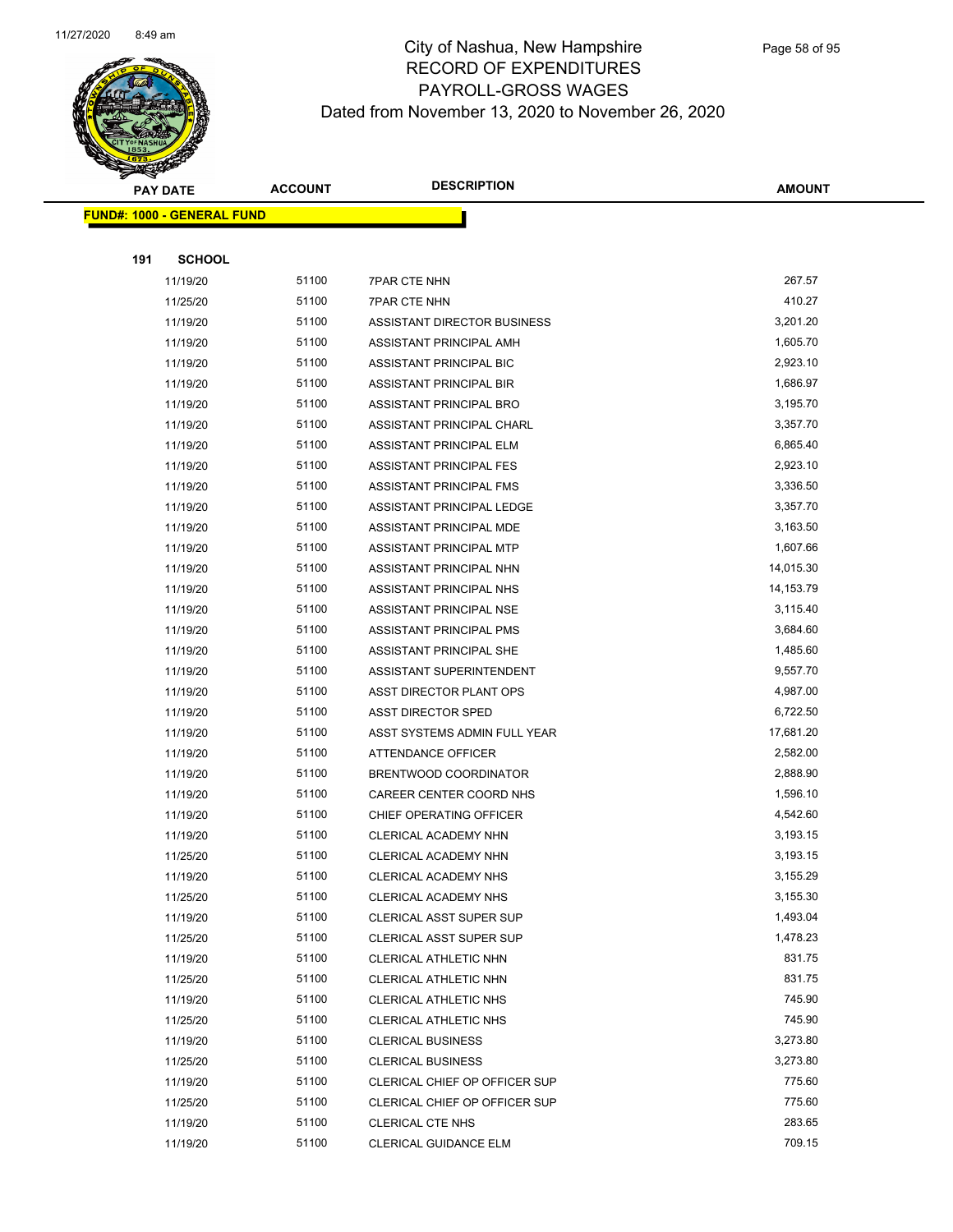

Page 59 of 95

|     | <b>PAY DATE</b>                    | <b>ACCOUNT</b> | <b>DESCRIPTION</b>              | <b>AMOUNT</b> |
|-----|------------------------------------|----------------|---------------------------------|---------------|
|     | <u> FUND#: 1000 - GENERAL FUND</u> |                |                                 |               |
|     |                                    |                |                                 |               |
| 191 | <b>SCHOOL</b>                      |                |                                 |               |
|     | 11/25/20                           | 51100          | CLERICAL GUIDANCE ELM           | 709.15        |
|     | 11/19/20                           | 51100          | CLERICAL GUIDANCE NHN           | 2,028.21      |
|     | 11/25/20                           | 51100          | CLERICAL GUIDANCE NHN           | 2,127.66      |
|     | 11/19/20                           | 51100          | <b>CLERICAL GUIDANCE NHS</b>    | 1,455.05      |
|     | 11/25/20                           | 51100          | CLERICAL GUIDANCE NHS           | 1,455.05      |
|     | 11/19/20                           | 51100          | <b>CLERICAL HUMAN RESOURCES</b> | 1,556.61      |
|     | 11/25/20                           | 51100          | <b>CLERICAL HUMAN RESOURCES</b> | 1,556.61      |
|     | 11/19/20                           | 51100          | <b>CLERICAL PAYROLL SUP</b>     | 1,602.00      |
|     | 11/25/20                           | 51100          | <b>CLERICAL PAYROLL SUP</b>     | 1,602.00      |
|     | 11/19/20                           | 51100          | <b>CLERICAL PLANT OPS</b>       | 781.50        |
|     | 11/25/20                           | 51100          | <b>CLERICAL PLANT OPS</b>       | 781.50        |
|     | 11/19/20                           | 51100          | CLERICAL PRINCIPAL AMH          | 1,532.37      |
|     | 11/25/20                           | 51100          | CLERICAL PRINCIPAL AMH          | 1,527.40      |
|     | 11/19/20                           | 51100          | <b>CLERICAL PRINCIPAL BIC</b>   | 1,613.25      |
|     | 11/25/20                           | 51100          | <b>CLERICAL PRINCIPAL BIC</b>   | 1,613.26      |
|     | 11/19/20                           | 51100          | CLERICAL PRINCIPAL BIR          | 1,663.50      |
|     | 11/25/20                           | 51100          | <b>CLERICAL PRINCIPAL BIR</b>   | 1,663.50      |
|     | 11/19/20                           | 51100          | <b>CLERICAL PRINCIPAL BRO</b>   | 1,540.90      |
|     | 11/25/20                           | 51100          | <b>CLERICAL PRINCIPAL BRO</b>   | 1,540.90      |
|     | 11/19/20                           | 51100          | CLERICAL PRINCIPAL CHA          | 1,563.00      |
|     | 11/25/20                           | 51100          | CLERICAL PRINCIPAL CHA          | 1,563.00      |
|     | 11/19/20                           | 51100          | <b>CLERICAL PRINCIPAL DRC</b>   | 1,524.18      |
|     | 11/25/20                           | 51100          | <b>CLERICAL PRINCIPAL DRC</b>   | 1,529.65      |
|     | 11/19/20                           | 51100          | <b>CLERICAL PRINCIPAL ELM</b>   | 2,655.88      |
|     | 11/25/20                           | 51100          | CLERICAL PRINCIPAL ELM          | 2,778.80      |
|     | 11/19/20                           | 51100          | <b>CLERICAL PRINCIPAL FES</b>   | 1,566.40      |
|     | 11/25/20                           | 51100          | <b>CLERICAL PRINCIPAL FES</b>   | 1,560.93      |
|     | 11/19/20                           | 51100          | <b>CLERICAL PRINCIPAL FMS</b>   | 2,275.55      |
|     | 11/25/20                           | 51100          | <b>CLERICAL PRINCIPAL FMS</b>   | 2,266.09      |
|     | 11/19/20                           | 51100          | <b>CLERICAL PRINCIPAL LDG</b>   | 1,490.65      |
|     | 11/25/20                           | 51100          | <b>CLERICAL PRINCIPAL LDG</b>   | 1,490.65      |
|     | 11/19/20                           | 51100          | CLERICAL PRINCIPAL MDE          | 1,602.00      |
|     | 11/25/20                           | 51100          | <b>CLERICAL PRINCIPAL MDE</b>   | 1,602.00      |
|     | 11/19/20                           | 51100          | <b>CLERICAL PRINCIPAL MTP</b>   | 1,529.65      |
|     | 11/25/20                           | 51100          | <b>CLERICAL PRINCIPAL MTP</b>   | 1,502.30      |
|     | 11/19/20                           | 51100          | CLERICAL PRINCIPAL NHN          | 2,199.80      |
|     | 11/25/20                           | 51100          | CLERICAL PRINCIPAL NHN          | 2,199.80      |
|     | 11/19/20                           | 51100          | CLERICAL PRINCIPAL NHS          | 1,658.30      |
|     | 11/25/20                           | 51100          | CLERICAL PRINCIPAL NHS          | 1,658.30      |
|     | 11/19/20                           | 51100          | <b>CLERICAL PRINCIPAL NSE</b>   | 1,540.90      |
|     | 11/25/20                           | 51100          | <b>CLERICAL PRINCIPAL NSE</b>   | 1,536.16      |
|     | 11/19/20                           | 51100          | <b>CLERICAL PRINCIPAL PMS</b>   | 2,154.74      |
|     | 11/25/20                           | 51100          | <b>CLERICAL PRINCIPAL PMS</b>   | 2,164.20      |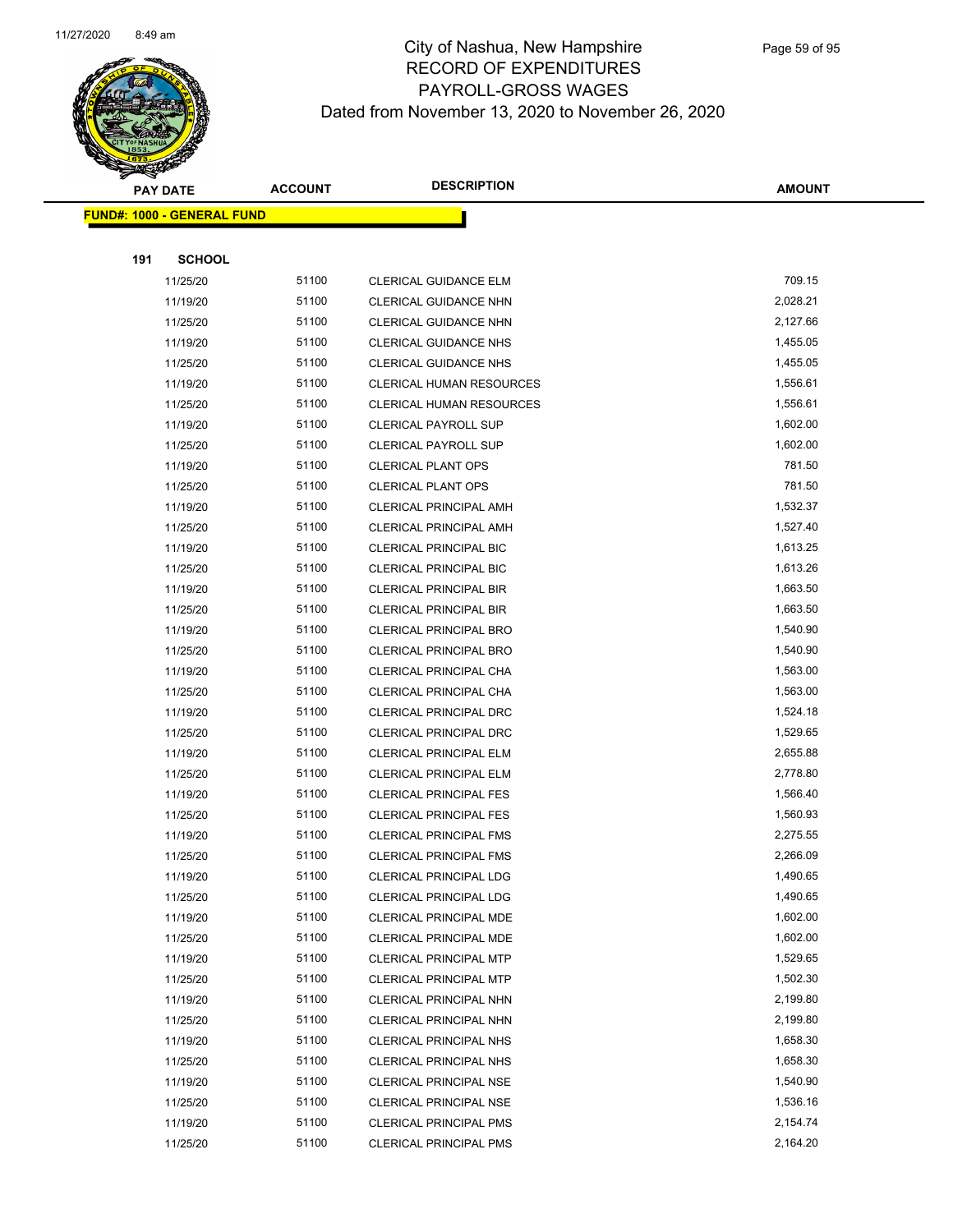

Page 60 of 95

|     | <b>PAY DATE</b>                   | <b>ACCOUNT</b> | <b>DESCRIPTION</b>                  | <b>AMOUNT</b> |
|-----|-----------------------------------|----------------|-------------------------------------|---------------|
|     | <b>FUND#: 1000 - GENERAL FUND</b> |                |                                     |               |
|     |                                   |                |                                     |               |
| 191 | <b>SCHOOL</b>                     |                |                                     |               |
|     | 11/19/20                          | 51100          | <b>CLERICAL PRINCIPAL SHE</b>       | 1,577.65      |
|     | 11/25/20                          | 51100          | <b>CLERICAL PRINCIPAL SHE</b>       | 1,577.65      |
|     | 11/19/20                          | 51100          | CLERICAL RECEPTIONIST NHN           | 809.57        |
|     | 11/25/20                          | 51100          | CLERICAL RECEPTIONIST NHN           | 831.75        |
|     | 11/19/20                          | 51100          | CLERICAL RECEPTIONIST NHS           | 709.15        |
|     | 11/25/20                          | 51100          | CLERICAL RECEPTIONIST NHS           | 709.15        |
|     | 11/19/20                          | 51100          | CLERICAL SPECIAL ED NHN             | 745.90        |
|     | 11/25/20                          | 51100          | CLERICAL SPECIAL ED NHN             | 745.90        |
|     | 11/19/20                          | 51100          | CLERICAL SPECIAL ED NHS             | 745.90        |
|     | 11/25/20                          | 51100          | CLERICAL SPECIAL ED NHS             | 745.90        |
|     | 11/19/20                          | 51100          | CLERICAL SPECIAL ED SUP             | 1,276.47      |
|     | 11/25/20                          | 51100          | CLERICAL SPECIAL ED SUP             | 1,418.30      |
|     | 11/19/20                          | 51100          | CLERICAL STUDENT SERV SUP           | 864.40        |
|     | 11/25/20                          | 51100          | <b>CLERICAL STUDENT SERV SUP</b>    | 864.40        |
|     | 11/19/20                          | 51100          | <b>CLERICAL SUPERINTENDANT HRLY</b> | 846.40        |
|     | 11/25/20                          | 51100          | <b>CLERICAL SUPERINTENDANT HRLY</b> | 835.48        |
|     | 11/19/20                          | 51100          | CLERICAL SUPERINTENDANT SUP         | 1,941.90      |
|     | 11/19/20                          | 51100          | <b>CUSTODIAN AMH</b>                | 1,505.61      |
|     | 11/25/20                          | 51100          | <b>CUSTODIAN AMH</b>                | 1,505.60      |
|     | 11/19/20                          | 51100          | <b>CUSTODIAN ASST HEAD ELM</b>      | 857.20        |
|     | 11/25/20                          | 51100          | <b>CUSTODIAN ASST HEAD ELM</b>      | 857.20        |
|     | 11/19/20                          | 51100          | <b>CUSTODIAN ASST HEAD FMS</b>      | 278.60        |
|     | 11/25/20                          | 51100          | <b>CUSTODIAN ASST HEAD FMS</b>      | 348.25        |
|     | 11/19/20                          | 51100          | <b>CUSTODIAN ASST HEAD NHN</b>      | 1,722.42      |
|     | 11/25/20                          | 51100          | <b>CUSTODIAN ASST HEAD NHN</b>      | 1,722.41      |
|     | 11/19/20                          | 51100          | <b>CUSTODIAN ASST HEAD NHS</b>      | 1,722.42      |
|     | 11/25/20                          | 51100          | <b>CUSTODIAN ASST HEAD NHS</b>      | 1,722.42      |
|     | 11/19/20                          | 51100          | <b>CUSTODIAN ASST HEAD PMS</b>      | 857.20        |
|     | 11/25/20                          | 51100          | <b>CUSTODIAN ASST HEAD PMS</b>      | 857.20        |
|     | 11/19/20                          | 51100          | <b>CUSTODIAN BIC</b>                | 1,505.60      |
|     | 11/25/20                          | 51100          | <b>CUSTODIAN BIC</b>                | 1,355.04      |
|     | 11/19/20                          | 51100          | <b>CUSTODIAN BIR</b>                | 1,505.60      |
|     | 11/25/20                          | 51100          | <b>CUSTODIAN BIR</b>                | 1,505.60      |
|     | 11/19/20                          | 51100          | <b>CUSTODIAN BRO</b>                | 1,505.60      |
|     | 11/25/20                          | 51100          | <b>CUSTODIAN BRO</b>                | 1,526.48      |
|     | 11/19/20                          | 51100          | <b>CUSTODIAN CHA</b>                | 752.80        |
|     | 11/25/20                          | 51100          | <b>CUSTODIAN CHA</b>                | 752.80        |
|     | 11/19/20                          | 51100          | <b>CUSTODIAN DRC</b>                | 1,505.60      |
|     | 11/25/20                          | 51100          | <b>CUSTODIAN DRC</b>                | 1,505.61      |
|     | 11/19/20                          | 51100          | <b>CUSTODIAN ELM</b>                | 5,329.20      |
|     | 11/25/20                          | 51100          | <b>CUSTODIAN ELM</b>                | 5,329.21      |
|     | 11/19/20                          | 51100          | <b>CUSTODIAN FES</b>                | 1,505.60      |
|     | 11/25/20                          | 51100          | <b>CUSTODIAN FES</b>                | 1,505.60      |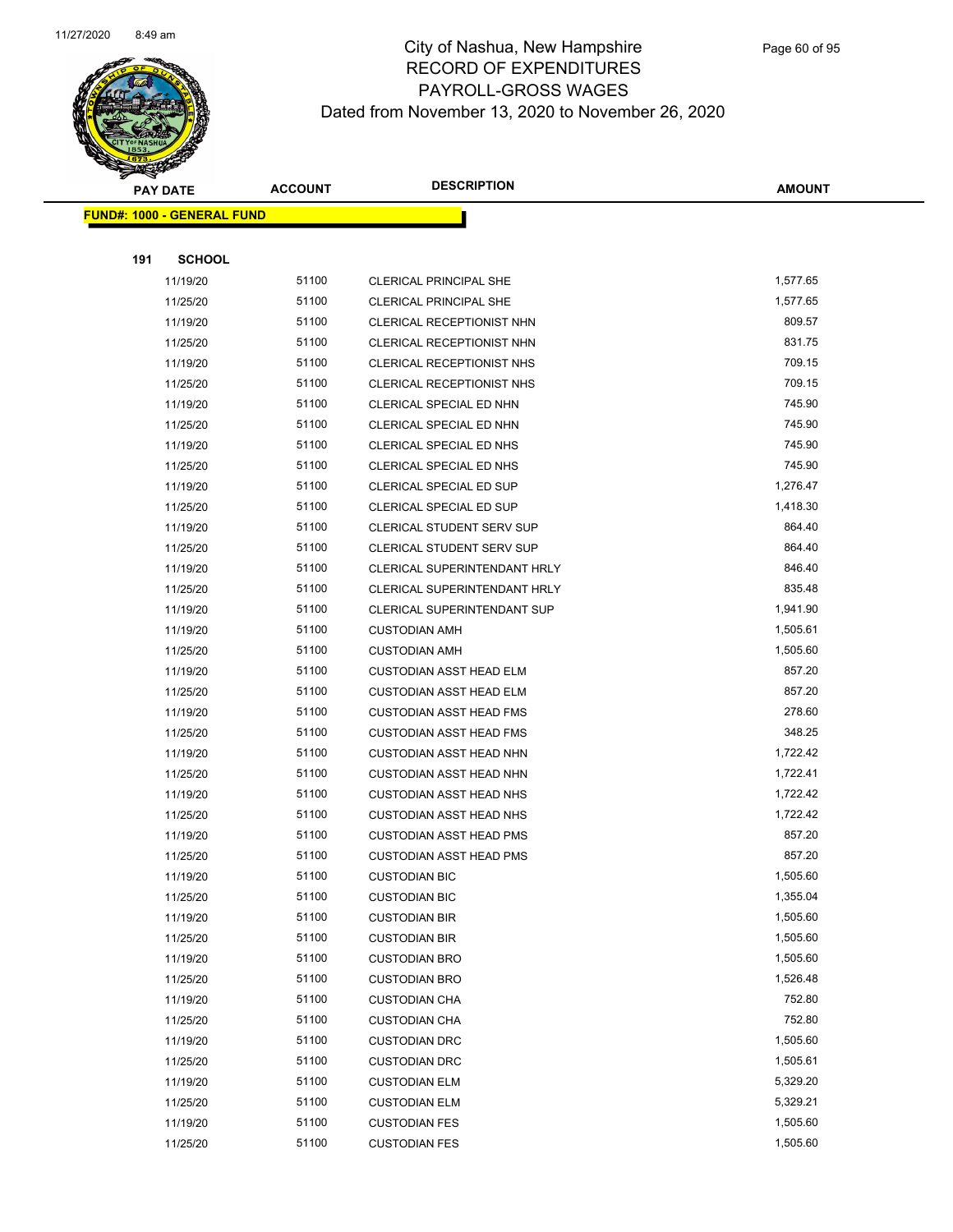

|     | <b>PAY DATE</b>                    | <b>ACCOUNT</b> | <b>DESCRIPTION</b>        | <b>AMOUNT</b> |
|-----|------------------------------------|----------------|---------------------------|---------------|
|     | <u> FUND#: 1000 - GENERAL FUND</u> |                |                           |               |
|     |                                    |                |                           |               |
| 191 | <b>SCHOOL</b>                      |                |                           |               |
|     | 11/19/20                           | 51100          | <b>CUSTODIAN FMS</b>      | 3,115.60      |
|     | 11/25/20                           | 51100          | <b>CUSTODIAN FMS</b>      | 3,115.60      |
|     | 11/19/20                           | 51100          | <b>CUSTODIAN HEAD AMH</b> | 857.20        |
|     | 11/25/20                           | 51100          | <b>CUSTODIAN HEAD AMH</b> | 857.20        |
|     | 11/19/20                           | 51100          | <b>CUSTODIAN HEAD BIC</b> | 857.20        |
|     | 11/25/20                           | 51100          | <b>CUSTODIAN HEAD BIC</b> | 857.20        |
|     | 11/19/20                           | 51100          | <b>CUSTODIAN HEAD BIR</b> | 857.20        |
|     | 11/25/20                           | 51100          | <b>CUSTODIAN HEAD BIR</b> | 857.20        |
|     | 11/19/20                           | 51100          | <b>CUSTODIAN HEAD BRO</b> | 857.20        |
|     | 11/25/20                           | 51100          | <b>CUSTODIAN HEAD BRO</b> | 857.20        |
|     | 11/19/20                           | 51100          | <b>CUSTODIAN HEAD CHA</b> | 857.20        |
|     | 11/25/20                           | 51100          | <b>CUSTODIAN HEAD CHA</b> | 857.20        |
|     | 11/19/20                           | 51100          | <b>CUSTODIAN HEAD DRC</b> | 685.76        |
|     | 11/25/20                           | 51100          | <b>CUSTODIAN HEAD DRC</b> | 857.20        |
|     | 11/19/20                           | 51100          | <b>CUSTODIAN HEAD ELM</b> | 1,016.00      |
|     | 11/25/20                           | 51100          | <b>CUSTODIAN HEAD ELM</b> | 1,016.00      |
|     | 11/19/20                           | 51100          | <b>CUSTODIAN HEAD FES</b> | 857.20        |
|     | 11/25/20                           | 51100          | <b>CUSTODIAN HEAD FES</b> | 857.20        |
|     | 11/19/20                           | 51100          | <b>CUSTODIAN HEAD FMS</b> | 1,016.00      |
|     | 11/25/20                           | 51100          | <b>CUSTODIAN HEAD FMS</b> | 1,016.00      |
|     | 11/19/20                           | 51100          | <b>CUSTODIAN HEAD LDG</b> | 857.20        |
|     | 11/25/20                           | 51100          | <b>CUSTODIAN HEAD LDG</b> | 857.20        |
|     | 11/19/20                           | 51100          | <b>CUSTODIAN HEAD MDE</b> | 857.20        |
|     | 11/25/20                           | 51100          | <b>CUSTODIAN HEAD MDE</b> | 857.20        |
|     | 11/19/20                           | 51100          | <b>CUSTODIAN HEAD MTP</b> | 857.20        |
|     | 11/25/20                           | 51100          | <b>CUSTODIAN HEAD MTP</b> | 857.20        |
|     | 11/19/20                           | 51100          | <b>CUSTODIAN HEAD NHN</b> | 1,022.00      |
|     | 11/25/20                           | 51100          | <b>CUSTODIAN HEAD NHN</b> | 1,022.00      |
|     | 11/19/20                           | 51100          | <b>CUSTODIAN HEAD NSE</b> | 857.20        |
|     | 11/25/20                           | 51100          | <b>CUSTODIAN HEAD NSE</b> | 857.20        |
|     | 11/19/20                           | 51100          | <b>CUSTODIAN HEAD PMS</b> | 1,016.00      |
|     | 11/25/20                           | 51100          | <b>CUSTODIAN HEAD PMS</b> | 1,016.00      |
|     | 11/19/20                           | 51100          | <b>CUSTODIAN HEAD SHE</b> | 857.20        |
|     | 11/25/20                           | 51100          | <b>CUSTODIAN HEAD SHE</b> | 857.20        |
|     | 11/19/20                           | 51100          | <b>CUSTODIAN LDG</b>      | 1,505.60      |
|     | 11/25/20                           | 51100          | <b>CUSTODIAN LDG</b>      | 1,505.60      |
|     | 11/19/20                           | 51100          | <b>CUSTODIAN MDE</b>      | 1,505.60      |
|     | 11/25/20                           | 51100          | <b>CUSTODIAN MDE</b>      | 1,505.60      |
|     | 11/19/20                           | 51100          | <b>CUSTODIAN MTP</b>      | 1,505.60      |
|     | 11/25/20                           | 51100          | <b>CUSTODIAN MTP</b>      | 1,505.60      |
|     | 11/19/20                           | 51100          | <b>CUSTODIAN NHN</b>      | 10,587.20     |
|     | 11/25/20                           | 51100          | <b>CUSTODIAN NHN</b>      | 10,587.20     |
|     | 11/19/20                           | 51100          | <b>CUSTODIAN NHS</b>      | 9,812.80      |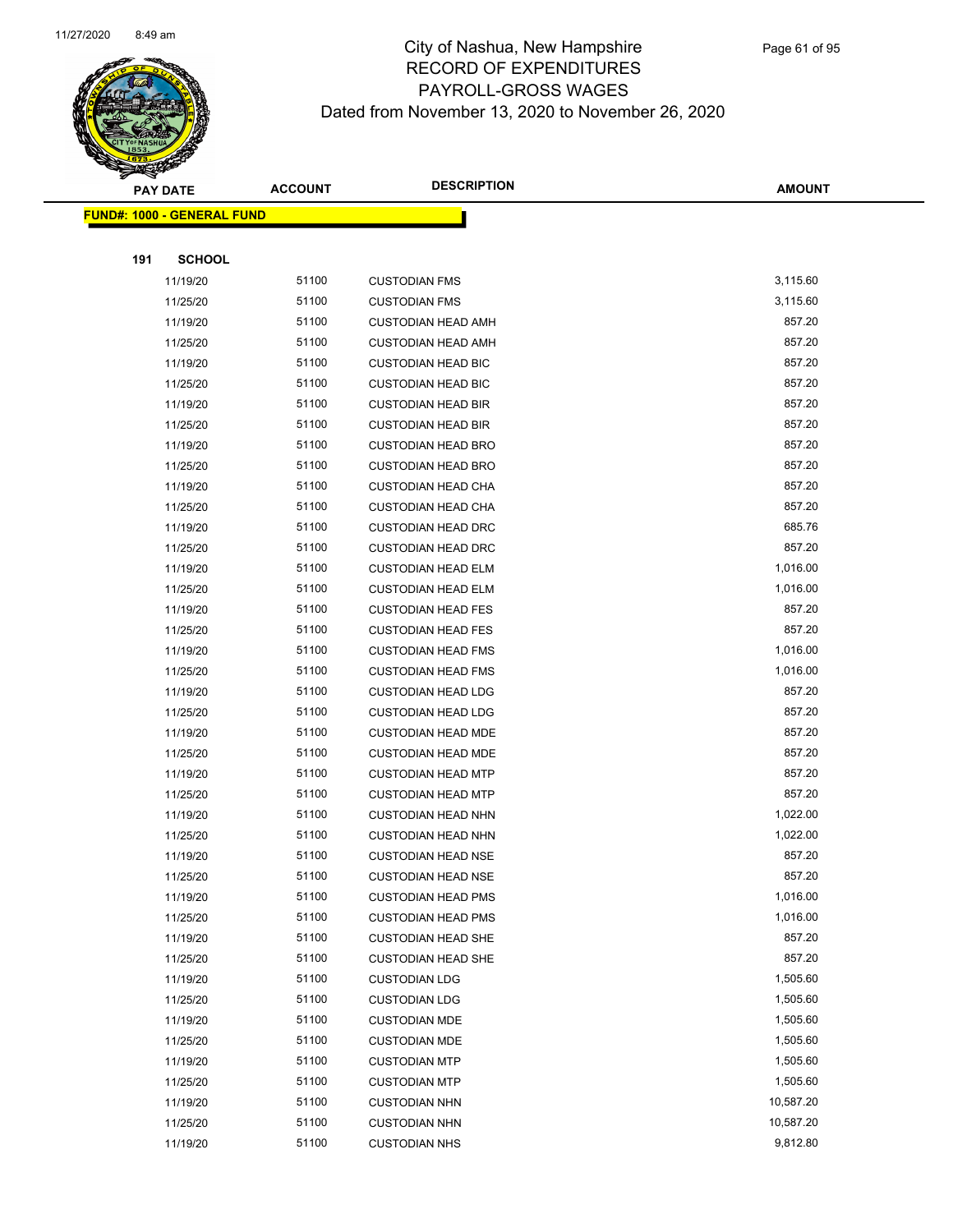

|     | <b>PAY DATE</b>                   | <b>ACCOUNT</b> | <b>DESCRIPTION</b>                            | <b>AMOUNT</b>      |  |
|-----|-----------------------------------|----------------|-----------------------------------------------|--------------------|--|
|     | <b>FUND#: 1000 - GENERAL FUND</b> |                |                                               |                    |  |
|     |                                   |                |                                               |                    |  |
| 191 | <b>SCHOOL</b>                     |                |                                               |                    |  |
|     | 11/25/20                          | 51100          | <b>CUSTODIAN NHS</b>                          | 9,052.01           |  |
|     | 11/19/20                          | 51100          | <b>CUSTODIAN NSE</b>                          | 1,505.60           |  |
|     | 11/25/20                          | 51100          | <b>CUSTODIAN NSE</b>                          | 1,505.60           |  |
|     | 11/19/20                          | 51100          | <b>CUSTODIAN PMS</b>                          | 2,258.40           |  |
|     | 11/25/20                          | 51100          | <b>CUSTODIAN PMS</b>                          | 2,258.40           |  |
|     | 11/19/20                          | 51100          | <b>CUSTODIAN SHE</b>                          | 1,505.60           |  |
|     | 11/25/20                          | 51100          | <b>CUSTODIAN SHE</b>                          | 1,505.60           |  |
|     | 11/19/20                          | 51100          | <b>CUSTODIAN SUPERVISOR WPO</b>               | 4,473.40           |  |
|     | 11/19/20                          | 51100          | <b>CUSTODIAN WID</b>                          | 1,505.60           |  |
|     | 11/25/20                          | 51100          | <b>CUSTODIAN WID</b>                          | 1,505.60           |  |
|     | 11/19/20                          | 51100          | DATA ANALYST                                  | 3,261.20           |  |
|     | 11/19/20                          | 51100          | <b>DIRECTOR ATHLETICS</b>                     | 3,913.30           |  |
|     | 11/19/20                          | 51100          | DIRECTOR COM GRANTS                           | 3,422.10           |  |
|     | 11/19/20                          | 51100          | <b>DIRECTOR GUIDANCE</b>                      | 6,869.40           |  |
|     | 11/19/20                          | 51100          | <b>DIRECTOR HUMAN RESOURCES</b>               | 3,595.80           |  |
|     | 11/19/20                          | 51100          | <b>DIRECTOR PLANT OPS</b>                     | 4,062.20           |  |
|     | 11/19/20                          | 51100          | <b>DIRECTOR SPECIAL ED</b>                    | 3,801.40           |  |
|     | 11/19/20                          | 51100          | DIRECTOR STUDENT SERVICES                     | 3,568.10           |  |
|     | 11/19/20                          | 51100          | DIRECTOR TECHNOLOGY                           | 3,730.30           |  |
|     | 11/19/20                          | 51100          | DIRECTOR TRANSPORTATION                       | 3,396.70           |  |
|     | 11/19/20                          | 51100          | DIRECTOR VOCATIONAL                           | 6,250.00           |  |
|     | 11/19/20                          | 51100          | ELL COMMUNICATIONS COORDINATOR                | 2,088.60           |  |
|     | 11/19/20                          | 51100<br>51100 | ELL OUTREACH WORKER                           | 1,810.20<br>697.10 |  |
|     | 11/19/20                          | 51100          | <b>GRANT WRITER</b>                           | 697.10             |  |
|     | 11/25/20<br>11/19/20              | 51100          | <b>GRANT WRITER</b><br>GUIDANCE COUNSELOR AMH | 2,469.50           |  |
|     | 11/19/20                          | 51100          | <b>GUIDANCE COUNSELOR BIC</b>                 | 2,168.60           |  |
|     | 11/19/20                          | 51100          | <b>GUIDANCE COUNSELOR BIR</b>                 | 3,071.60           |  |
|     | 11/19/20                          | 51100          | GUIDANCE COUNSELOR BRO                        | 2,036.20           |  |
|     | 11/19/20                          | 51100          | GUIDANCE COUNSELOR CHA                        | 3,071.60           |  |
|     | 11/19/20                          | 51100          | GUIDANCE COUNSELOR DRC                        | 2,979.50           |  |
|     | 11/19/20                          | 51100          | <b>GUIDANCE COUNSELOR ELM</b>                 | 13,092.48          |  |
|     | 11/19/20                          | 51100          | <b>GUIDANCE COUNSELOR FES</b>                 | 2,168.60           |  |
|     | 11/19/20                          | 51100          | GUIDANCE COUNSELOR FMS                        | 5,651.40           |  |
|     | 11/19/20                          | 51100          | GUIDANCE COUNSELOR LDG                        | 3,071.60           |  |
|     | 11/19/20                          | 51100          | GUIDANCE COUNSELOR MDE                        | 2,933.60           |  |
|     | 11/19/20                          | 51100          | <b>GUIDANCE COUNSELOR MTP</b>                 | 2,979.50           |  |
|     | 11/19/20                          | 51100          | GUIDANCE COUNSELOR NHN                        | 16,941.30          |  |
|     | 11/19/20                          | 51100          | GUIDANCE COUNSELOR NHS                        | 18,556.90          |  |
|     | 11/19/20                          | 51100          | GUIDANCE COUNSELOR NSE                        | 2,979.50           |  |
|     | 11/19/20                          | 51100          | GUIDANCE COUNSELOR PMS                        | 8,492.40           |  |
|     | 11/19/20                          | 51100          | GUIDANCE COUNSELOR SHE                        | 2,979.50           |  |
|     | 11/19/20                          | 51100          | HOME SCHOOL CORD TTI                          | 420.00             |  |
|     |                                   |                |                                               |                    |  |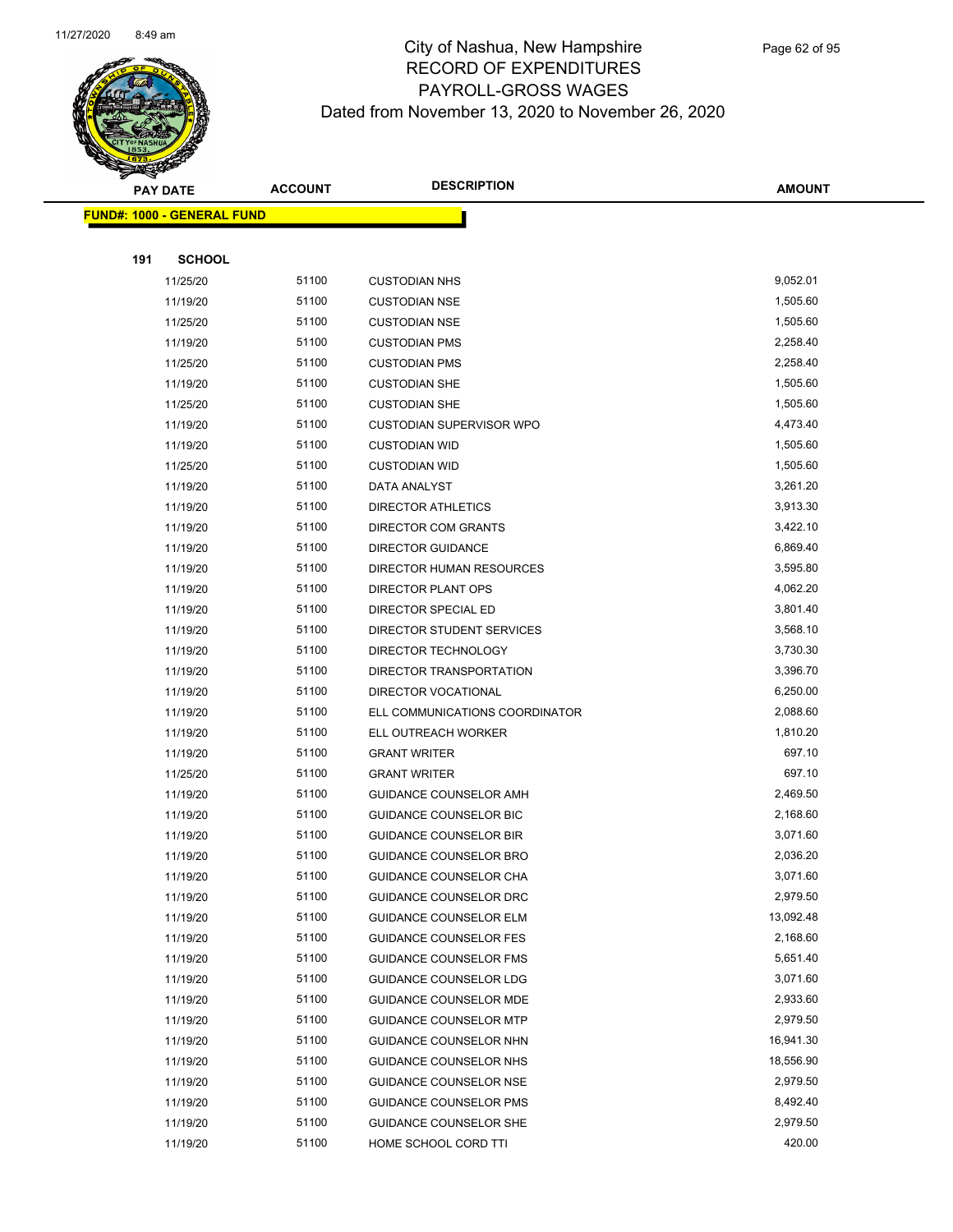

Page 63 of 95

|     | <b>PAY DATE</b>                    | <b>ACCOUNT</b> | <b>DESCRIPTION</b>           | <b>AMOUNT</b> |
|-----|------------------------------------|----------------|------------------------------|---------------|
|     | <u> FUND#: 1000 - GENERAL FUND</u> |                |                              |               |
|     |                                    |                |                              |               |
| 191 | <b>SCHOOL</b>                      |                |                              |               |
|     | 11/25/20                           | 51100          | HOME SCHOOL CORD TTI         | 577.50        |
|     | 11/19/20                           | 51100          | JOB DEVELOPER SPED NHN       | 3,071.60      |
|     | 11/19/20                           | 51100          | LIBRARIAN AMH                | 2,045.30      |
|     | 11/19/20                           | 51100          | <b>LIBRARIAN BIC</b>         | 1,960.00      |
|     | 11/19/20                           | 51100          | <b>LIBRARIAN BIR</b>         | 2,291.00      |
|     | 11/19/20                           | 51100          | LIBRARIAN BRO                | 2,260.00      |
|     | 11/19/20                           | 51100          | LIBRARIAN CHA                | 3,071.60      |
|     | 11/19/20                           | 51100          | <b>LIBRARIAN DRC</b>         | 2,316.40      |
|     | 11/19/20                           | 51100          | LIBRARIAN ELM                | 2,162.90      |
|     | 11/19/20                           | 51100          | <b>LIBRARIAN FES</b>         | 2,979.50      |
|     | 11/19/20                           | 51100          | <b>LIBRARIAN FMS</b>         | 3,071.60      |
|     | 11/19/20                           | 51100          | <b>LIBRARIAN LDG</b>         | 1,891.40      |
|     | 11/19/20                           | 51100          | <b>LIBRARIAN MDE</b>         | 2,933.60      |
|     | 11/19/20                           | 51100          | <b>LIBRARIAN MTP</b>         | 1,792.60      |
|     | 11/19/20                           | 51100          | <b>LIBRARIAN NHN</b>         | 4,773.50      |
|     | 11/19/20                           | 51100          | <b>LIBRARIAN NHS</b>         | 6,106.40      |
|     | 11/19/20                           | 51100          | <b>LIBRARIAN NSE</b>         | 2,933.60      |
|     | 11/19/20                           | 51100          | <b>LIBRARIAN PMS</b>         | 2,095.80      |
|     | 11/19/20                           | 51100          | <b>LIBRARIAN SHE</b>         | 2,979.50      |
|     | 11/19/20                           | 51100          | LICENSED PRACTICAL NURSE ELM | 1,522.40      |
|     | 11/19/20                           | 51100          | MAINTENANCE ALARM WPO        | 1,048.40      |
|     | 11/25/20                           | 51100          | MAINTENANCE ALARM WPO        | 1,048.40      |
|     | 11/19/20                           | 51100          | MAINTENANCE CARPENTER WPO    | 1,056.40      |
|     | 11/25/20                           | 51100          | MAINTENANCE CARPENTER WPO    | 1,056.40      |
|     | 11/19/20                           | 51100          | MAINTENANCE ELECTRICIAN WPO  | 2,228.00      |
|     | 11/25/20                           | 51100          | MAINTENANCE ELECTRICIAN WPO  | 2,228.00      |
|     | 11/19/20                           | 51100          | MAINTENANCE GRDS FORMEN WPO  | 1,056.40      |
|     | 11/25/20                           | 51100          | MAINTENANCE GRDS FORMEN WPO  | 1,056.40      |
|     | 11/19/20                           | 51100          | MAINTENANCE GROUNDS WPO      | 4,490.80      |
|     | 11/25/20                           | 51100          | MAINTENANCE GROUNDS WPO      | 4,490.80      |
|     | 11/19/20                           | 51100          | MAINTENANCE HVAC WPO         | 6,540.38      |
|     | 11/25/20                           | 51100          | MAINTENANCE HVAC WPO         | 6,547.20      |
|     | 11/19/20                           | 51100          | MAINTENANCE MESSENGER WPO    | 1,016.00      |
|     | 11/25/20                           | 51100          | MAINTENANCE MESSENGER WPO    | 1,016.00      |
|     | 11/19/20                           | 51100          | MAINTENANCE PLUMBER WPO      | 1,118.00      |
|     | 11/25/20                           | 51100          | MAINTENANCE PLUMBER WPO      | 1,118.00      |
|     | 11/19/20                           | 51100          | MAINTENANCE TRADES WPO       | 3,222.80      |
|     | 11/25/20                           | 51100          | MAINTENANCE TRADES WPO       | 3,222.80      |
|     | 11/19/20                           | 51100          | MARKETING TEACHER NHS        | 2,876.80      |
|     | 11/19/20                           | 51100          | <b>NURSE AMH</b>             | 2,795.40      |
|     | 11/19/20                           | 51100          | <b>NURSE BIC</b>             | 2,445.98      |
|     | 11/19/20                           | 51100          | <b>NURSE BIR</b>             | 2,751.30      |
|     | 11/19/20                           | 51100          | <b>NURSE BRO</b>             | 2,795.40      |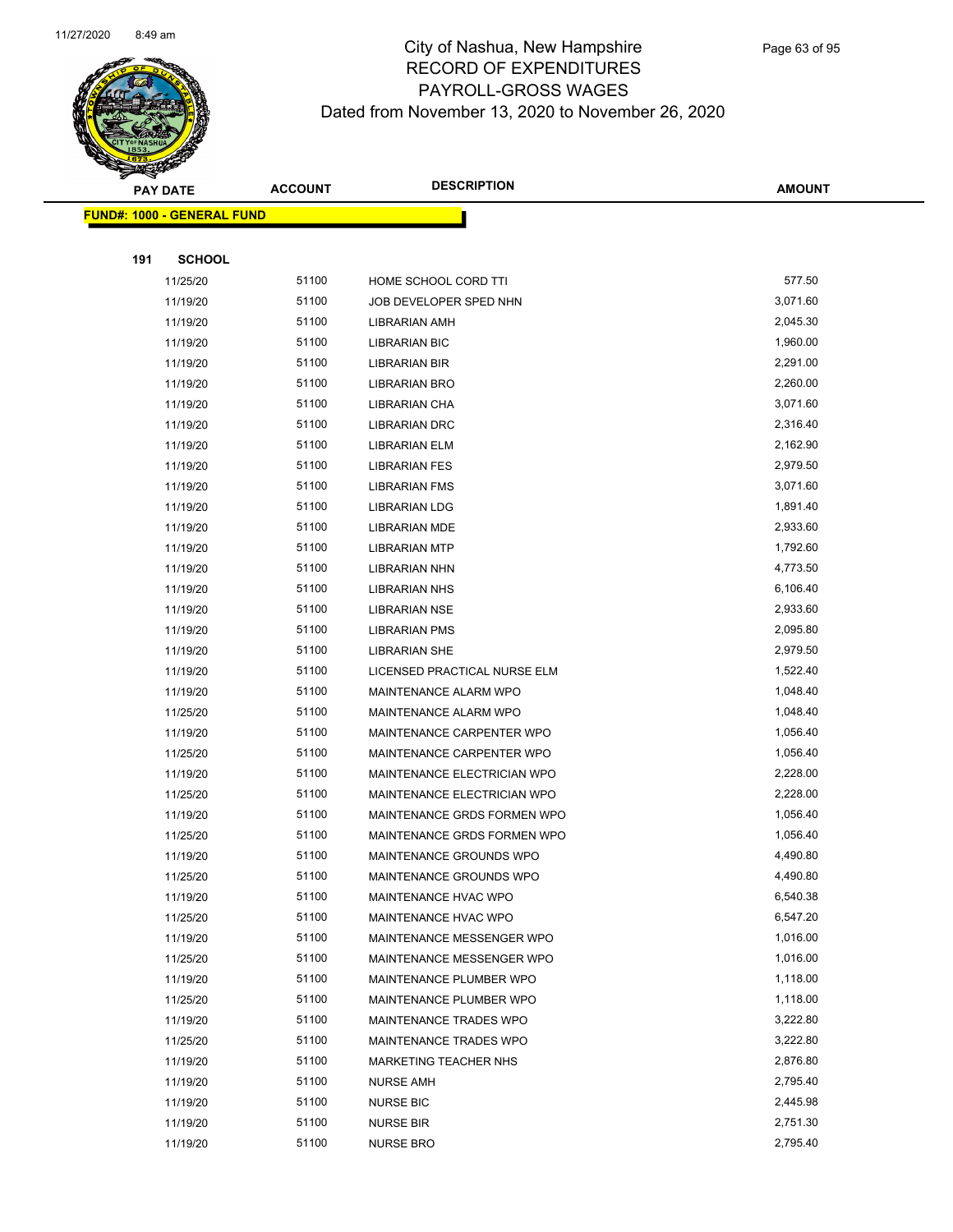

Page 64 of 95

|     | <b>PAY DATE</b>                   | <b>ACCOUNT</b> | <b>DESCRIPTION</b>                         | <b>AMOUNT</b>      |  |
|-----|-----------------------------------|----------------|--------------------------------------------|--------------------|--|
|     | <b>FUND#: 1000 - GENERAL FUND</b> |                |                                            |                    |  |
|     |                                   |                |                                            |                    |  |
| 191 | <b>SCHOOL</b>                     |                |                                            |                    |  |
|     | 11/19/20                          | 51100          | <b>NURSE CHA</b>                           | 1,832.00           |  |
|     | 11/19/20                          | 51100          | <b>NURSE DRC</b>                           | 2,795.40           |  |
|     | 11/19/20                          | 51100          | <b>NURSE ELM</b>                           | 3,303.60           |  |
|     | 11/19/20                          | 51100          | <b>NURSE FES</b>                           | 1,962.50           |  |
|     | 11/19/20                          | 51100          | <b>NURSE FMS</b>                           | 1,824.70           |  |
|     | 11/19/20                          | 51100          | NURSE LDG                                  | 2,632.70           |  |
|     | 11/19/20                          | 51100          | <b>NURSE MDE</b>                           | 2,087.46           |  |
|     | 11/19/20                          | 51100          | <b>NURSE MTP</b>                           | 1,913.90           |  |
|     | 11/19/20                          | 51100          | <b>NURSE NHN</b>                           | 3,728.50           |  |
|     | 11/19/20                          | 51100          | <b>NURSE NHS</b>                           | 4,397.19           |  |
|     | 11/19/20                          | 51100          | <b>NURSE NSE</b>                           | 2,795.40           |  |
|     | 11/19/20                          | 51100          | <b>NURSE PMS</b>                           | 4,522.80           |  |
|     | 11/19/20                          | 51100          | <b>NURSE SHE</b>                           | 1,888.80           |  |
|     | 11/19/20                          | 51100          | OFFICE MANAGER HUMAN RESOURCES             | 2,089.40           |  |
|     | 11/19/20                          | 51100          | OFFICE MANAGER SPED                        | 2,082.90           |  |
|     | 11/19/20                          | 51100          | OUT DISTRICT COORDINATOR                   | 2,996.20           |  |
|     | 11/19/20                          | 51100          | PARA ALT AMH                               | 483.64             |  |
|     | 11/25/20                          | 51100          | PARA ALT AMH                               | 617.40             |  |
|     | 11/19/20                          | 51100          | PARA ALT FMS                               | 517.14             |  |
|     | 11/25/20                          | 51100          | PARA ALT FMS                               | 643.89             |  |
|     | 11/19/20                          | 51100          | PARA ALT MTP                               | 349.62             |  |
|     | 11/25/20                          | 51100          | PARA ALT MTP                               | 435.24             |  |
|     | 11/19/20                          | 51100          | PARA ALT PMS                               | 356.76             |  |
|     | 11/25/20                          | 51100          | PARA ALT PMS                               | 445.95             |  |
|     | 11/19/20                          | 51100          | PARA DW SPEC ED AMH                        | 7,775.22           |  |
|     | 11/25/20                          | 51100          | PARA DW SPEC ED AMH                        | 9,771.04           |  |
|     | 11/19/20                          | 51100          | PARA DW SPEC ED BIR                        | 2,349.57           |  |
|     | 11/25/20                          | 51100          | PARA DW SPEC ED BIR                        | 2,958.40           |  |
|     | 11/19/20                          | 51100          | PARA DW SPEC ED BRO                        | 4,073.87           |  |
|     | 11/25/20                          | 51100          | PARA DW SPEC ED BRO                        | 5,125.35           |  |
|     | 11/19/20                          | 51100          | PARA DW SPEC ED CHA                        | 7,836.72           |  |
|     | 11/25/20                          | 51100          | PARA DW SPEC ED CHA                        | 9,432.56           |  |
|     | 11/19/20                          | 51100          | PARA DW SPEC ED FMS                        | 5,243.90           |  |
|     | 11/25/20                          | 51100          | PARA DW SPEC ED FMS                        | 7,131.39           |  |
|     | 11/19/20                          | 51100          | PARA DW SPEC ED LDG                        | 504.00<br>598.50   |  |
|     | 11/25/20                          | 51100          | PARA DW SPEC ED LDG                        | 6,191.53           |  |
|     | 11/19/20                          | 51100          | PARA DW SPEC ED MDE                        |                    |  |
|     | 11/25/20                          | 51100          | PARA DW SPEC ED MDE                        | 7,362.66<br>694.20 |  |
|     | 11/19/20                          | 51100<br>51100 | PARA DW SPEC ED MTP                        | 883.50             |  |
|     | 11/25/20                          | 51100          | PARA DW SPEC ED MTP                        | 4,071.32           |  |
|     | 11/19/20<br>11/25/20              | 51100          | PARA DW SPEC ED NHN<br>PARA DW SPEC ED NHN | 5,060.22           |  |
|     |                                   | 51100          |                                            | 4,986.74           |  |
|     | 11/19/20                          |                | PARA DW SPEC ED NHS                        |                    |  |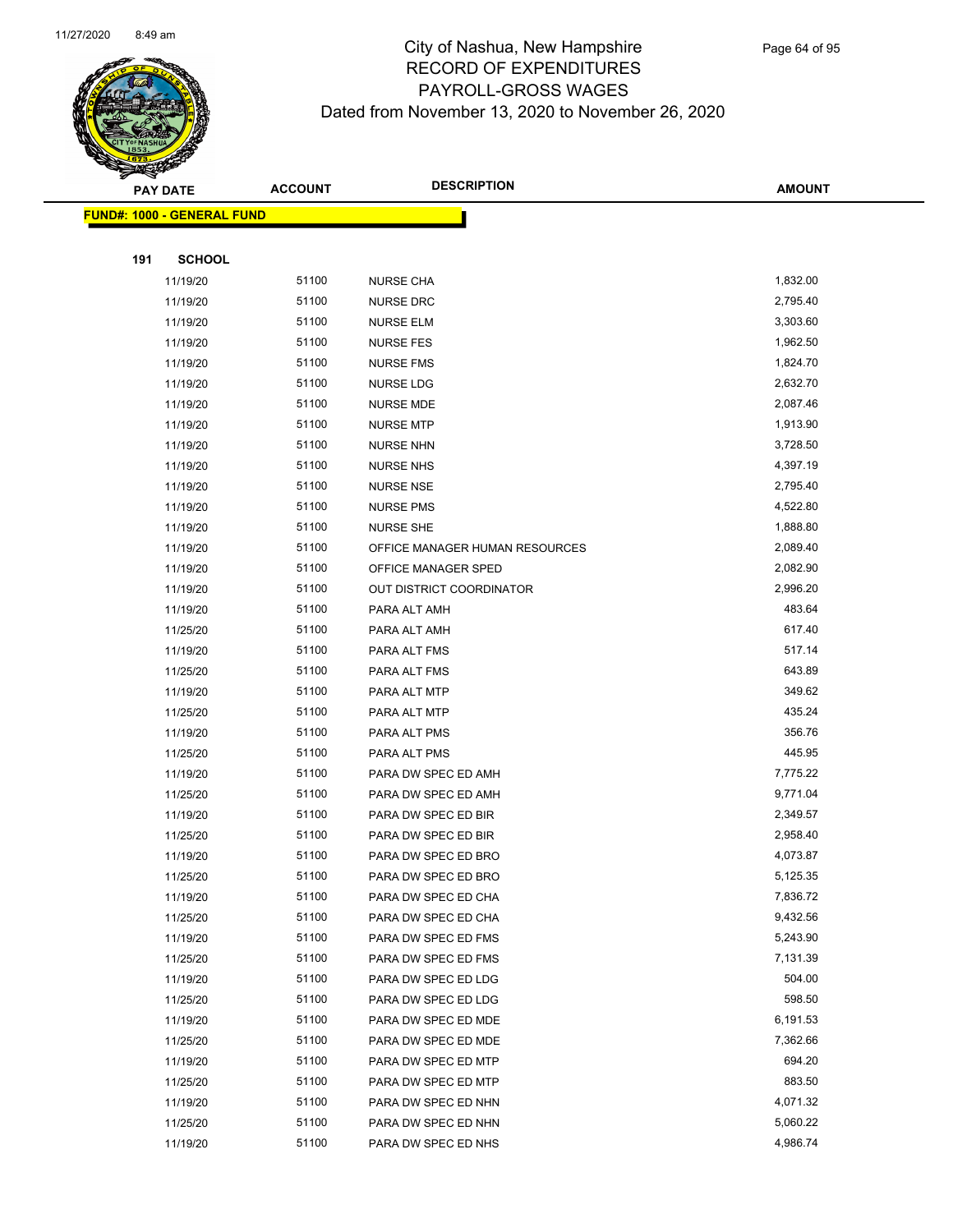

|     | <b>PAY DATE</b>                   | <b>ACCOUNT</b> | <b>DESCRIPTION</b>  | <b>AMOUNT</b> |
|-----|-----------------------------------|----------------|---------------------|---------------|
|     | <b>FUND#: 1000 - GENERAL FUND</b> |                |                     |               |
|     |                                   |                |                     |               |
| 191 | <b>SCHOOL</b>                     |                |                     |               |
|     | 11/25/20                          | 51100          | PARA DW SPEC ED NHS | 6,218.52      |
|     | 11/19/20                          | 51100          | PARA DW SPEC ED NSE | 4,461.13      |
|     | 11/25/20                          | 51100          | PARA DW SPEC ED NSE | 5,558.40      |
|     | 11/19/20                          | 51100          | PARA DW SPEC ED PMS | 1,052.74      |
|     | 11/25/20                          | 51100          | PARA DW SPEC ED PMS | 1,313.30      |
|     | 11/19/20                          | 51100          | PARA DW SPEC ED SHE | 7,211.03      |
|     | 11/25/20                          | 51100          | PARA DW SPEC ED SHE | 8,197.39      |
|     | 11/19/20                          | 51100          | PARA DW SPEC ED WID | 439.20        |
|     | 11/25/20                          | 51100          | PARA DW SPEC ED WID | 549.00        |
|     | 11/19/20                          | 51100          | PARA DW SPEC ELM    | 6,818.74      |
|     | 11/25/20                          | 51100          | PARA DW SPEC ELM    | 9,700.62      |
|     | 11/19/20                          | 51100          | PARA ELL BIR        | 426.36        |
|     | 11/25/20                          | 51100          | PARA ELL BIR        | 535.43        |
|     | 11/19/20                          | 51100          | PARA ELL DRC        | 475.92        |
|     | 11/25/20                          | 51100          | PARA ELL DRC        | 594.90        |
|     | 11/19/20                          | 51100          | PARA ELL ELM        | 315.09        |
|     | 11/25/20                          | 51100          | PARA ELL ELM        | 429.35        |
|     | 11/19/20                          | 51100          | PARA ELL FES        | 462.48        |
|     | 11/25/20                          | 51100          | PARA ELL FES        | 578.10        |
|     | 11/19/20                          | 51100          | PARA ELL FMS        | 349.71        |
|     | 11/25/20                          | 51100          | PARA ELL FMS        | 436.27        |
|     | 11/19/20                          | 51100          | PARA ELL LDG        | 951.84        |
|     | 11/25/20                          | 51100          | PARA ELL LDG        | 1,189.80      |
|     | 11/19/20                          | 51100          | PARA ELL SHE        | 515.60        |
|     | 11/25/20                          | 51100          | PARA ELL SHE        | 639.54        |
|     | 11/19/20                          | 51100          | PARA INST AMH       | 2,123.52      |
|     | 11/25/20                          | 51100          | PARA INST AMH       | 2,654.40      |
|     | 11/19/20                          | 51100          | PARA INST BIC       | 4,513.19      |
|     | 11/25/20                          | 51100          | PARA INST BIC       | 5,609.61      |
|     | 11/19/20                          | 51100          | PARA INST BIR       | 2,877.62      |
|     | 11/25/20                          | 51100          | PARA INST BIR       | 3,639.61      |
|     | 11/19/20                          | 51100          | PARA INST BRO       | 2,330.56      |
|     | 11/25/20                          | 51100          | PARA INST BRO       | 2,941.98      |
|     | 11/19/20                          | 51100          | PARA INST CHA       | 3,556.20      |
|     | 11/25/20                          | 51100          | PARA INST CHA       | 4,437.57      |
|     | 11/19/20                          | 51100          | PARA INST DRC       | 2,959.00      |
|     | 11/25/20                          | 51100          | PARA INST DRC       | 3,585.00      |
|     | 11/19/20                          | 51100          | PARA INST ELM       | 3,849.97      |
|     | 11/25/20                          | 51100          | PARA INST ELM       | 4,889.02      |
|     | 11/19/20                          | 51100          | PARA INST FES       | 4,394.42      |
|     | 11/25/20                          | 51100          | PARA INST FES       | 5,513.08      |
|     | 11/19/20                          | 51100          | PARA INST FMS       | 3,590.41      |
|     | 11/25/20                          | 51100          | PARA INST FMS       | 4,469.80      |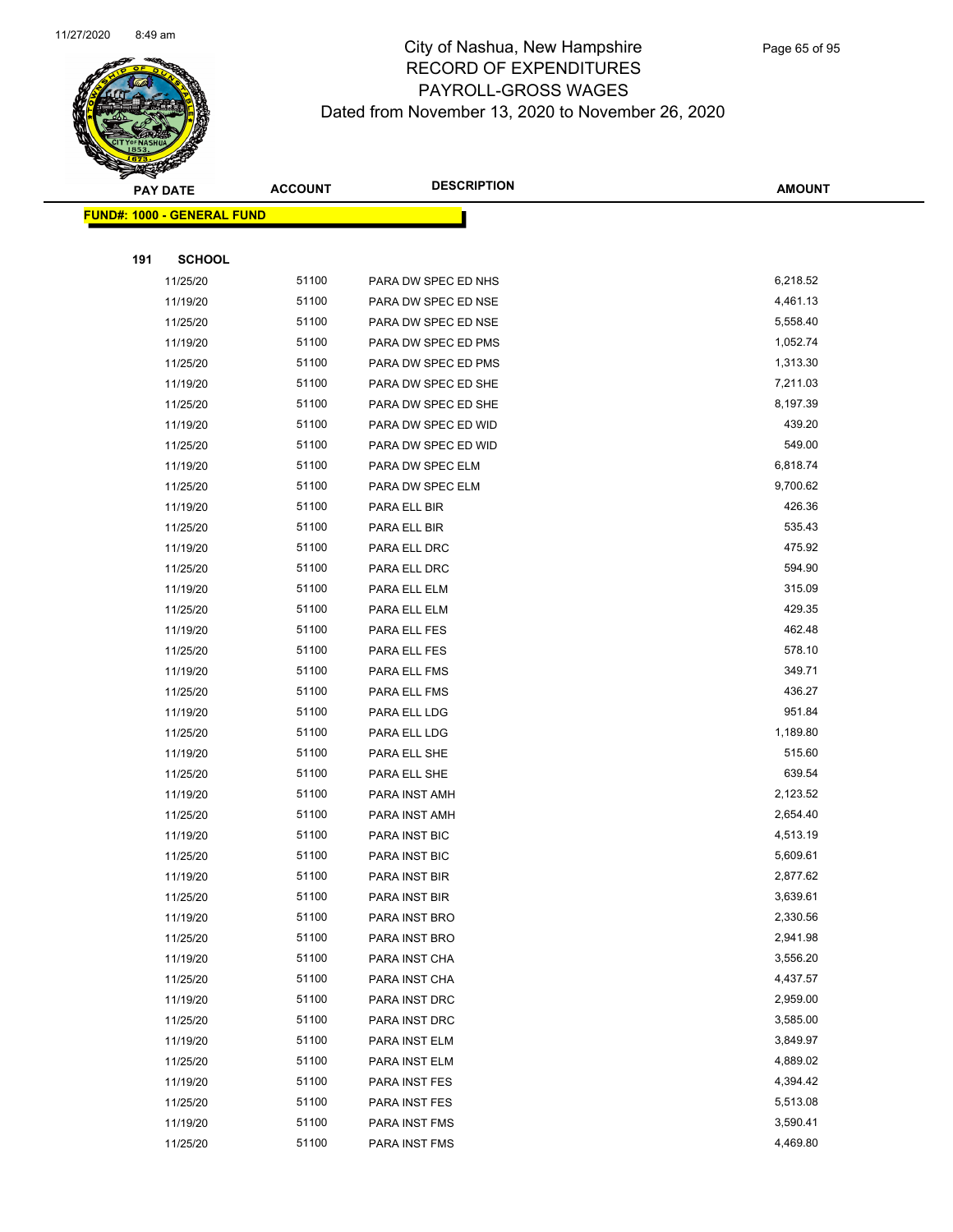

|     | <b>PAY DATE</b>                    | <b>ACCOUNT</b> | <b>DESCRIPTION</b> | <b>AMOUNT</b> |  |
|-----|------------------------------------|----------------|--------------------|---------------|--|
|     | <u> FUND#: 1000 - GENERAL FUND</u> |                |                    |               |  |
|     |                                    |                |                    |               |  |
| 191 | <b>SCHOOL</b>                      |                |                    |               |  |
|     | 11/19/20                           | 51100          | PARA INST LDG      | 3,350.38      |  |
|     | 11/25/20                           | 51100          | PARA INST LDG      | 4,173.83      |  |
|     | 11/19/20                           | 51100          | PARA INST MDE      | 3,083.98      |  |
|     | 11/25/20                           | 51100          | PARA INST MDE      | 3,850.78      |  |
|     | 11/19/20                           | 51100          | PARA INST MTP      | 2,568.13      |  |
|     | 11/25/20                           | 51100          | PARA INST MTP      | 3,202.94      |  |
|     | 10/27/20                           | 51100          | PARA INST NHN      | 24.85         |  |
|     | 11/19/20                           | 51100          | PARA INST NHN      | 1,011.52      |  |
|     | 11/25/20                           | 51100          | PARA INST NHN      | 1,258.10      |  |
|     | 11/19/20                           | 51100          | PARA INST NHS      | 1,842.16      |  |
|     | 11/25/20                           | 51100          | PARA INST NHS      | 2,302.70      |  |
|     | 11/19/20                           | 51100          | PARA INST NSE      | 3,598.08      |  |
|     | 11/25/20                           | 51100          | PARA INST NSE      | 4,497.60      |  |
|     | 11/19/20                           | 51100          | PARA INST PMS      | 2,925.01      |  |
|     | 11/25/20                           | 51100          | PARA INST PMS      | 3,056.29      |  |
|     | 11/19/20                           | 51100          | PARA INST SHE      | 3,026.67      |  |
|     | 11/25/20                           | 51100          | PARA INST SHE      | 3,784.32      |  |
|     | 11/19/20                           | 51100          | PARA JOB COACH     | 432.00        |  |
|     | 11/25/20                           | 51100          | PARA JOB COACH     | 540.00        |  |
|     | 11/19/20                           | 51100          | PARA KIND AMH      | 490.80        |  |
|     | 11/25/20                           | 51100          | PARA KIND AMH      | 604.82        |  |
|     | 11/19/20                           | 51100          | PARA KIND BIC      | 678.66        |  |
|     | 11/25/20                           | 51100          | PARA KIND BIC      | 844.86        |  |
|     | 11/19/20                           | 51100          | PARA KIND BIR      | 332.40        |  |
|     | 11/25/20                           | 51100          | PARA KIND BIR      | 415.50        |  |
|     | 11/19/20                           | 51100          | PARA KIND BRO      | 485.84        |  |
|     | 11/25/20                           | 51100          | PARA KIND BRO      | 594.90        |  |
|     | 11/19/20                           | 51100          | PARA KIND CHA      | 744.20        |  |
|     | 11/25/20                           | 51100          | PARA KIND CHA      | 928.52        |  |
|     | 11/19/20                           | 51100          | PARA KIND DRC      | 472.56        |  |
|     | 11/25/20                           | 51100          | PARA KIND DRC      | 590.70        |  |
|     | 11/19/20                           | 51100          | PARA KIND FES      | 916.64        |  |
|     | 11/25/20                           | 51100          | PARA KIND FES      | 1,134.28      |  |
|     | 11/19/20                           | 51100          | PARA KIND LDG      | 966.72        |  |
|     | 11/25/20                           | 51100          | PARA KIND LDG      | 1,209.64      |  |
|     | 11/19/20                           | 51100          | PARA KIND MDE      | 945.60        |  |
|     | 11/25/20                           | 51100          | PARA KIND MDE      | 1,182.00      |  |
|     | 11/19/20                           | 51100          | PARA KIND MTP      | 476.94        |  |
|     | 11/25/20                           | 51100          | PARA KIND MTP      | 592.56        |  |
|     | 11/19/20                           | 51100          | PARA KIND NSE      | 475.92        |  |
|     | 11/25/20                           | 51100          | PARA KIND NSE      | 594.90        |  |
|     | 11/19/20                           | 51100          | PARA KIND SHE      | 1,043.68      |  |
|     | 11/25/20                           | 51100          | PARA KIND SHE      | 1,308.37      |  |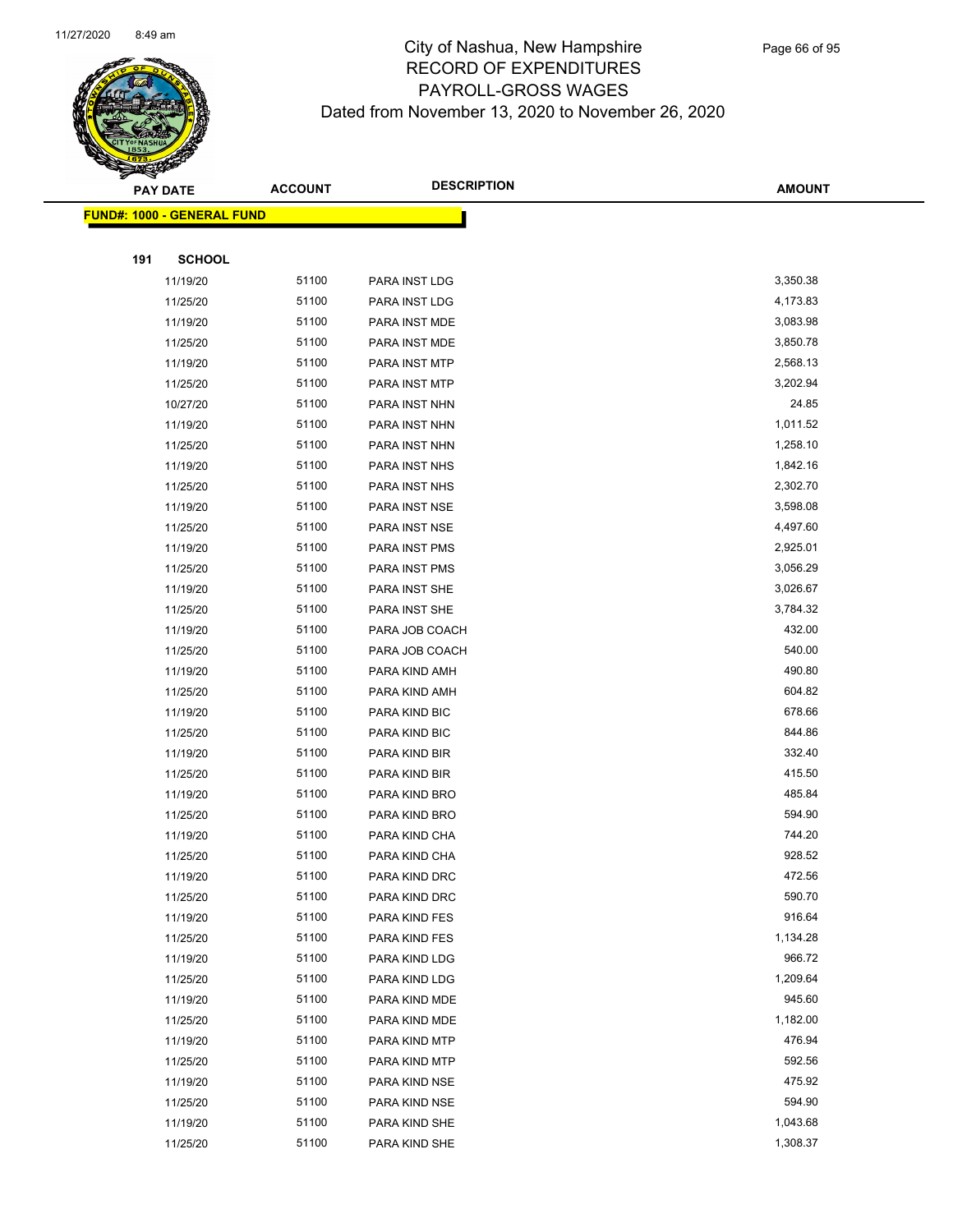

|     | <b>PAY DATE</b>                    | <b>ACCOUNT</b> | <b>DESCRIPTION</b>    | <b>AMOUNT</b> |
|-----|------------------------------------|----------------|-----------------------|---------------|
|     | <u> FUND#: 1000 - GENERAL FUND</u> |                |                       |               |
|     |                                    |                |                       |               |
| 191 | <b>SCHOOL</b>                      |                |                       |               |
|     | 11/19/20                           | 51100          | PARA LIB NHN          | 15.10         |
|     | 11/19/20                           | 51100          | PARA LIB NHS          | 214.69        |
|     | 11/25/20                           | 51100          | PARA LIB NHS          | 211.23        |
|     | 11/19/20                           | 51100          | PARA MEDIA NHN        | 547.56        |
|     | 11/25/20                           | 51100          | PARA MEDIA NHN        | 684.45        |
|     | 11/19/20                           | 51100          | PARA MEDIA NHS        | 886.96        |
|     | 11/25/20                           | 51100          | PARA MEDIA NHS        | 1,108.70      |
|     | 11/19/20                           | 51100          | PARA PRE SCH BIC      | 288.42        |
|     | 11/25/20                           | 51100          | PARA PRE SCH BIC      | 381.96        |
|     | 11/19/20                           | 51100          | PARA PRE SCH BRO      | 3,856.32      |
|     | 11/25/20                           | 51100          | PARA PRE SCH BRO      | 4,367.85      |
|     | 11/19/20                           | 51100          | PARA PRE SCH MTP      | 527.76        |
|     | 11/25/20                           | 51100          | PARA PRE SCH MTP      | 703.68        |
|     | 11/19/20                           | 51100          | PARA PRE SCH NSE      | 431.19        |
|     | 11/25/20                           | 51100          | PARA PRE SCH NSE      | 383.28        |
|     | 11/19/20                           | 51100          | PARA READ ELM         | 495.76        |
|     | 11/25/20                           | 51100          | PARA READ ELM         | 619.70        |
|     | 11/19/20                           | 51100          | PARA SCI NHN          | 507.00        |
|     | 11/25/20                           | 51100          | PARA SCI NHN          | 633.75        |
|     | 11/19/20                           | 51100          | PARA SCI NHS          | 507.00        |
|     | 11/25/20                           | 51100          | PARA SCI NHS          | 633.75        |
|     | 11/19/20                           | 51100          | PARA TTI LDG          | 49.58         |
|     | 11/25/20                           | 51100          | PARA TTI LDG          | 59.49         |
|     | 11/19/20                           | 51100          | PARA TTI MTP          | 87.36         |
|     | 11/19/20                           | 51100          | PARA VOC NHS          | 365.76        |
|     | 11/25/20                           | 51100          | PARA VOC NHS          | 457.20        |
|     | 11/19/20                           | 51100          | PEER COACH            | 8,073.20      |
|     | 11/19/20                           | 51100          | PRESCHOOL COORDINATOR | 2,600.90      |
|     | 11/19/20                           | 51100          | PRINCIPAL AMH         | 4,076.90      |
|     | 11/19/20                           | 51100          | PRINCIPAL BIC         | 3,903.80      |
|     | 11/19/20                           | 51100          | PRINCIPAL BIR         | 4,076.90      |
|     | 11/19/20                           | 51100          | PRINCIPAL BRO         | 4,076.90      |
|     | 11/19/20                           | 51100          | PRINCIPAL CHA         | 4,023.10      |
|     | 11/19/20                           | 51100          | PRINCIPAL DRC         | 3,851.00      |
|     | 11/19/20                           | 51100          | PRINCIPAL FES         | 3,942.30      |
|     | 11/19/20                           | 51100          | PRINCIPAL FMS         | 4,169.20      |
|     | 11/19/20                           | 51100          | PRINCIPAL LDG         | 4,076.90      |
|     | 11/19/20                           | 51100          | PRINCIPAL MDE         | 3,942.30      |
|     | 11/19/20                           | 51100          | PRINCIPAL MTP         | 3,942.30      |
|     | 11/19/20                           | 51100          | PRINCIPAL NHN         | 4,115.40      |
|     | 11/19/20                           | 51100          | PRINCIPAL NHS         | 4,326.90      |
|     | 11/19/20                           | 51100          | PRINCIPAL NSE         | 3,903.80      |
|     | 11/19/20                           | 51100          | PRINCIPAL PMS         | 3,865.40      |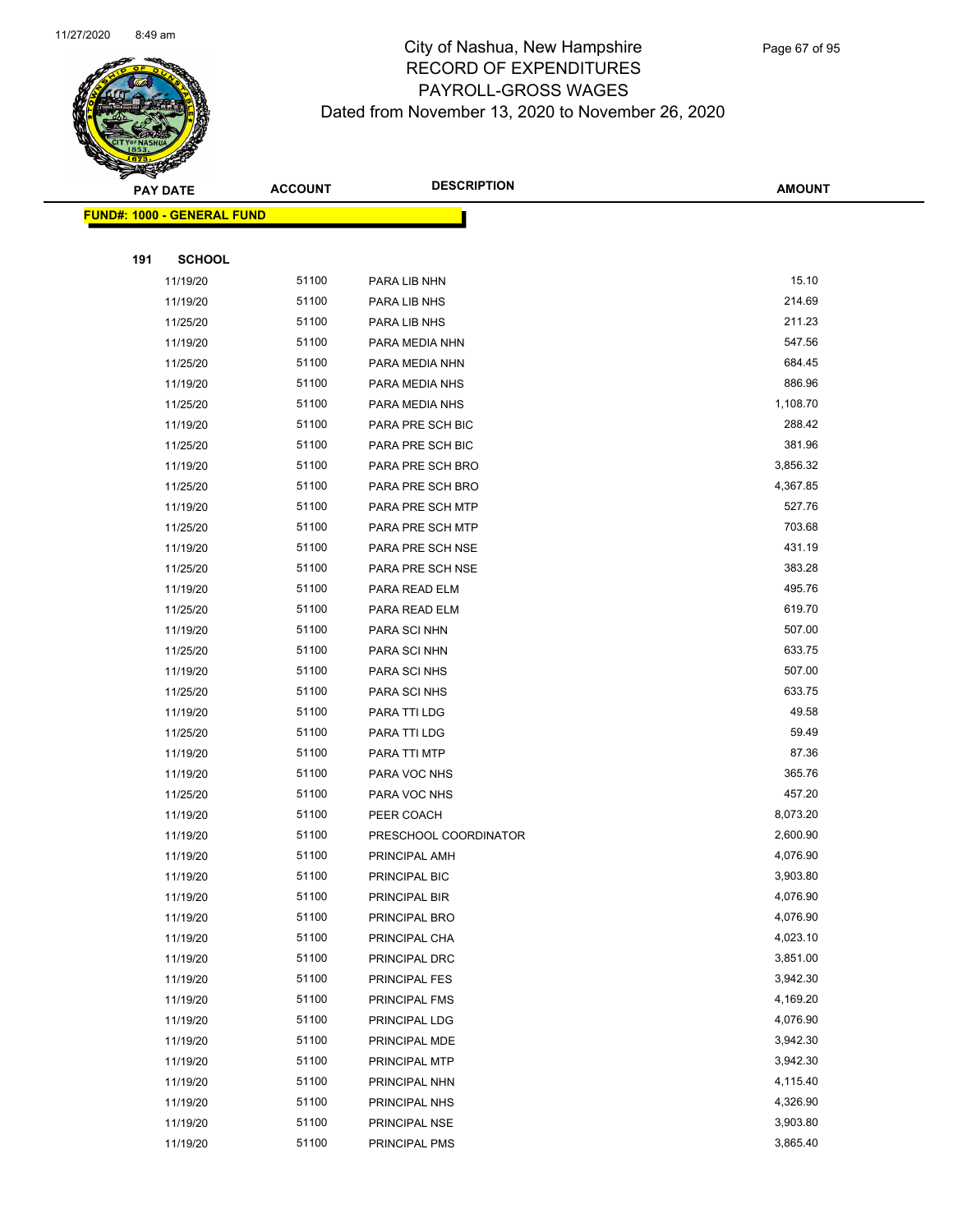

|     | <b>PAY DATE</b>                   | <b>ACCOUNT</b> | <b>DESCRIPTION</b>          | <b>AMOUNT</b> |
|-----|-----------------------------------|----------------|-----------------------------|---------------|
|     | <b>FUND#: 1000 - GENERAL FUND</b> |                |                             |               |
|     |                                   |                |                             |               |
| 191 | <b>SCHOOL</b>                     |                |                             |               |
|     | 11/19/20                          | 51100          | PRINCIPAL SHE               | 3,745.20      |
|     | 11/19/20                          | 51100          | SCHOOL PSYCHOLOGIST WID     | 42,942.39     |
|     | 11/19/20                          | 51100          | SCHOOL PSYCHOLOGY INTERN    | 1,909.20      |
|     | 11/19/20                          | 51100          | SECURITY MONITOR NHN        | 1,505.60      |
|     | 11/25/20                          | 51100          | SECURITY MONITOR NHN        | 1,505.60      |
|     | 11/19/20                          | 51100          | SECURITY MONITOR NHS        | 3,011.20      |
|     | 11/25/20                          | 51100          | <b>SECURITY MONITOR NHS</b> | 3,011.20      |
|     | 11/19/20                          | 51100          | SIGN LANGUAGE INTERPRETER   | 6,396.16      |
|     | 11/25/20                          | 51100          | SIGN LANGUAGE INTERPRETER   | 7,995.19      |
|     | 11/19/20                          | 51100          | SOCIAL WORKER               | 4,190.61      |
|     | 11/19/20                          | 51100          | SOCIAL WORKER FMS           | 2,979.50      |
|     | 11/19/20                          | 51100          | SPEECH LANG PATHOLOGIST WID | 64,175.48     |
|     | 11/19/20                          | 51100          | SPEECH LANGUAGE ASST        | 590.34        |
|     | 11/25/20                          | 51100          | SPEECH LANGUAGE ASST        | 729.24        |
|     | 11/19/20                          | 51100          | STUDENT ACTIVITY COORD NHN  | 1,148.40      |
|     | 11/19/20                          | 51100          | SUB ADMIN LONG TERM         | 1,852.00      |
|     | 11/25/20                          | 51100          | SUB ADMIN LONG TERM         | 2,315.00      |
|     | 11/19/20                          | 51100          | <b>SUPERINTENDENT</b>       | 6,228.50      |
|     | 11/19/20                          | 51100          | SYSTEMS ADMIN FULL YEAR     | 11,386.40     |
|     | 11/19/20                          | 51100          | <b>TEACHER ART AMH</b>      | 2,795.40      |
|     | 11/19/20                          | 51100          | TEACHER ART BIC             | 2,291.00      |
|     | 11/19/20                          | 51100          | <b>TEACHER ART BIR</b>      | 2,979.50      |
|     | 11/19/20                          | 51100          | <b>TEACHER ART CHA</b>      | 2,227.30      |
|     | 11/19/20                          | 51100          | <b>TEACHER ART DRC</b>      | 2,168.60      |
|     | 11/19/20                          | 51100          | <b>TEACHER ART ELM</b>      | 5,015.70      |
|     | 11/19/20                          | 51100          | <b>TEACHER ART FES</b>      | 1,764.50      |
|     | 11/19/20                          | 51100          | <b>TEACHER ART FMS</b>      | 827.80        |
|     | 11/19/20                          | 51100          | <b>TEACHER ART LDG</b>      | 2,795.40      |
|     | 11/19/20                          | 51100          | <b>TEACHER ART MDE</b>      | 2,168.60      |
|     | 11/19/20                          | 51100          | <b>TEACHER ART MTP</b>      | 2,979.50      |
|     | 11/19/20                          | 51100          | TEACHER ART NHN             | 11,091.40     |
|     | 11/19/20                          | 51100          | <b>TEACHER ART NHS</b>      | 10,930.50     |
|     | 11/19/20                          | 51100          | <b>TEACHER ART NSE</b>      | 3,071.60      |
|     | 11/19/20                          | 51100          | <b>TEACHER ART PMS</b>      | 4,270.10      |
|     | 11/19/20                          | 51100          | <b>TEACHER ART SHE</b>      | 2,632.70      |
|     | 11/19/20                          | 51100          | <b>TEACHER AUTO NHN</b>     | 2,795.40      |
|     | 11/19/20                          | 51100          | TEACHER BEHAVIOR SPEC WID   | 19,139.10     |
|     | 11/19/20                          | 51100          | TEACHER BIO TEC NHN         | 2,564.70      |
|     | 11/19/20                          | 51100          | TEACHER BUILD CONST NHS     | 2,795.40      |
|     | 11/19/20                          | 51100          | <b>TEACHER BUSINESS NHN</b> | 7,319.40      |
|     | 11/19/20                          | 51100          | <b>TEACHER BUSINESS NHS</b> | 9,020.00      |
|     | 11/19/20                          | 51100          | <b>TEACHER COMPUTER ELM</b> | 1,655.60      |
|     | 11/19/20                          | 51100          | <b>TEACHER COMPUTER FMS</b> | 5,511.20      |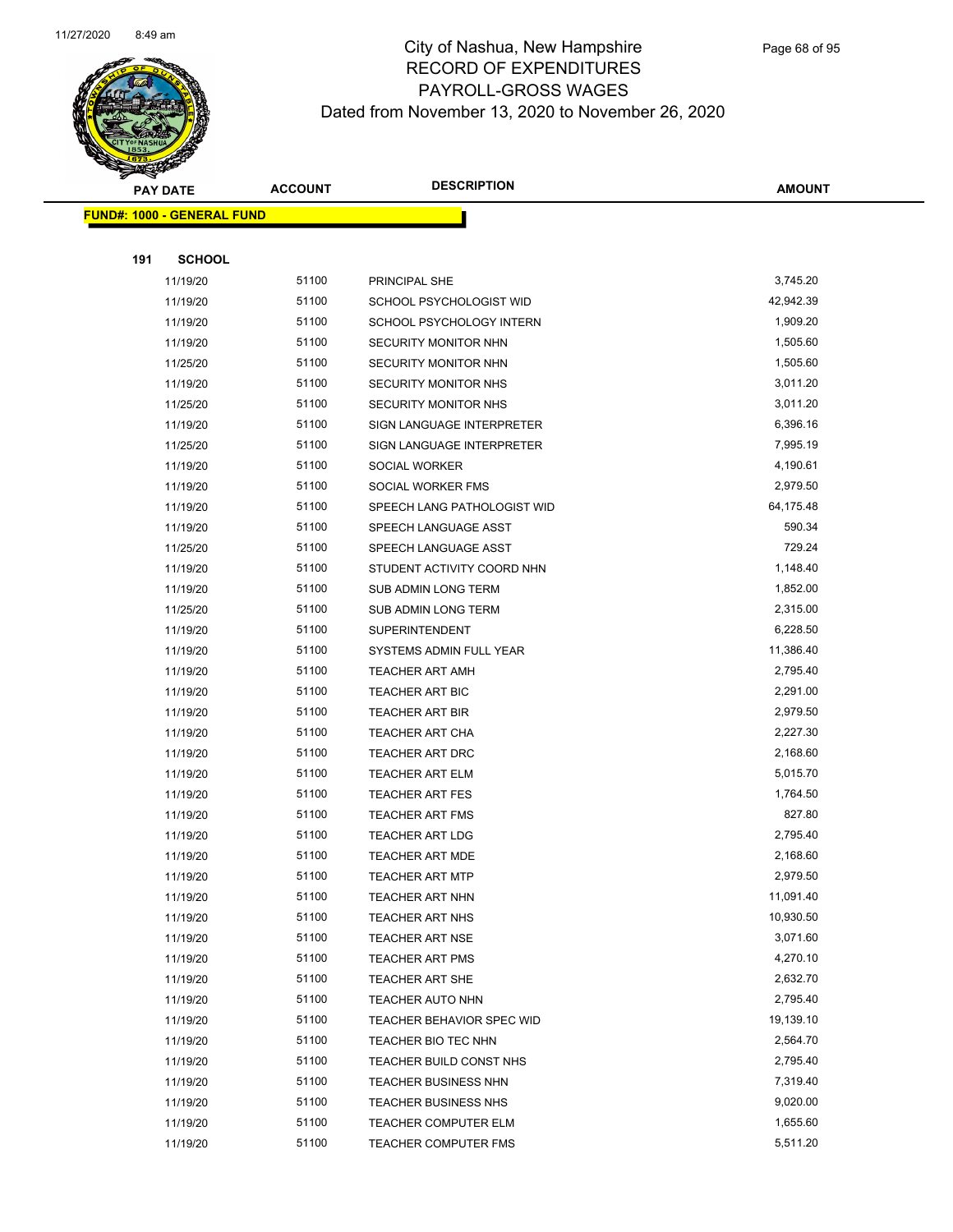

|     | <b>PAY DATE</b>                    | <b>ACCOUNT</b> | <b>DESCRIPTION</b>              | <b>AMOUNT</b> |
|-----|------------------------------------|----------------|---------------------------------|---------------|
|     | <u> FUND#: 1000 - GENERAL FUND</u> |                |                                 |               |
|     |                                    |                |                                 |               |
| 191 | <b>SCHOOL</b>                      |                |                                 |               |
|     | 11/19/20                           | 51100          | TEACHER COMPUTER NHN            | 5,584.30      |
|     | 11/19/20                           | 51100          | <b>TEACHER COMPUTER NHS</b>     | 1,655.60      |
|     | 11/19/20                           | 51100          | <b>TEACHER COMPUTER PMS</b>     | 4,879.60      |
|     | 11/19/20                           | 51100          | TEACHER COSMETOLOGY NHN         | 4,684.20      |
|     | 11/19/20                           | 51100          | <b>TEACHER CULINARY NHN</b>     | 5,637.90      |
|     | 11/19/20                           | 51100          | TEACHER DEAF NSE                | 4,879.40      |
|     | 11/19/20                           | 51100          | TEACHER DEAF WID                | 7,703.90      |
|     | 11/19/20                           | 51100          | <b>TEACHER DWSE AMH</b>         | 2,979.50      |
|     | 11/19/20                           | 51100          | <b>TEACHER DWSE BIR</b>         | 4,964.00      |
|     | 11/19/20                           | 51100          | TEACHER DWSE BRO                | 3,071.60      |
|     | 11/19/20                           | 51100          | <b>TEACHER DWSE CHA</b>         | 1,641.50      |
|     | 11/19/20                           | 51100          | <b>TEACHER DWSE ELM</b>         | 15,542.00     |
|     | 11/19/20                           | 51100          | <b>TEACHER DWSE FMS</b>         | 2,168.60      |
|     | 11/19/20                           | 51100          | <b>TEACHER DWSE MDE</b>         | 1,963.10      |
|     | 11/19/20                           | 51100          | <b>TEACHER DWSE NHS</b>         | 2,963.30      |
|     | 11/19/20                           | 51100          | TEACHER DWSE SHE                | 5,908.30      |
|     | 11/19/20                           | 51100          | <b>TEACHER ECE NHS</b>          | 5,959.00      |
|     | 11/19/20                           | 51100          | TEACHER ELECTRICAL NHS          | 2,795.40      |
|     | 11/19/20                           | 51100          | TEACHER ELL BIC                 | 3,982.10      |
|     | 11/19/20                           | 51100          | TEACHER ELL BIR                 | 2,979.50      |
|     | 11/19/20                           | 51100          | TEACHER ELL CHA                 | 2,359.10      |
|     | 11/19/20                           | 51100          | TEACHER ELL DRC                 | 4,702.70      |
|     | 11/19/20                           | 51100          | TEACHER ELL ELM                 | 6,595.81      |
|     | 11/19/20                           | 51100          | TEACHER ELL FES                 | 7,850.39      |
|     | 11/19/20                           | 51100          | <b>TEACHER ELL FMS</b>          | 4,319.10      |
|     | 11/19/20                           | 51100          | TEACHER ELL LDG                 | 8,148.70      |
|     | 11/19/20                           | 51100          | <b>TEACHER ELL MTP</b>          | 2,979.50      |
|     | 11/19/20                           | 51100          | TEACHER ELL NHN                 | 9,648.81      |
|     | 11/19/20                           | 51100          | <b>TEACHER ELL NHS</b>          | 12,710.70     |
|     | 11/19/20                           | 51100          | TEACHER ELL PMS                 | 4,711.30      |
|     | 11/19/20                           | 51100          | TEACHER ELL SHE                 | 4,971.70      |
|     | 11/19/20                           | 51100          | <b>TEACHER ENGLISH ELM</b>      | 27,808.30     |
|     | 11/19/20                           | 51100          | <b>TEACHER ENGLISH FMS</b>      | 17,079.30     |
|     | 11/19/20                           | 51100          | <b>TEACHER ENGLISH NHN</b>      | 48,395.80     |
|     | 11/19/20                           | 51100          | TEACHER ENGLISH NHS             | 47,963.60     |
|     | 11/19/20                           | 51100          | <b>TEACHER ENGLISH PMS</b>      | 16,734.69     |
|     | 11/19/20                           | 51100          | <b>TEACHER FACS ELM</b>         | 2,260.00      |
|     | 11/19/20                           | 51100          | <b>TEACHER FACS FMS</b>         | 4,868.30      |
|     | 11/19/20                           | 51100          | <b>TEACHER FACS NHN</b>         | 8,003.70      |
|     | 11/19/20                           | 51100          | <b>TEACHER FACS NHS</b>         | 7,737.80      |
|     | 11/19/20                           | 51100          | <b>TEACHER FACS PMS</b>         | 3,654.50      |
|     | 11/19/20                           | 51100          | TEACHER FOREIGN LANG ELM        | 6,143.20      |
|     | 11/19/20                           | 51100          | <b>TEACHER FOREIGN LANG FMS</b> | 4,176.90      |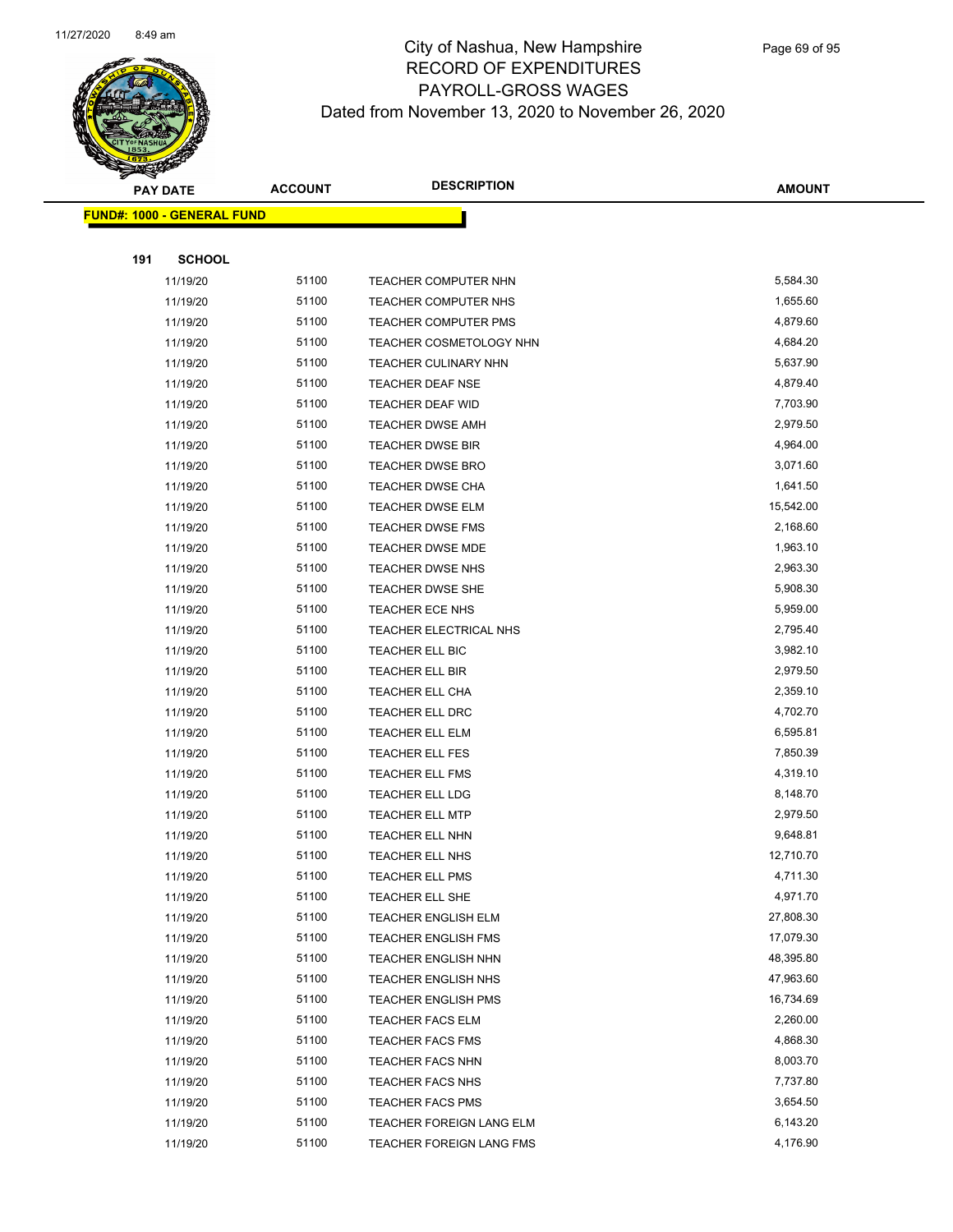

|     | <b>PAY DATE</b><br><b>FUND#: 1000 - GENERAL FUND</b> |       | <b>DESCRIPTION</b><br><b>ACCOUNT</b> | <b>AMOUNT</b> |
|-----|------------------------------------------------------|-------|--------------------------------------|---------------|
|     |                                                      |       |                                      |               |
|     |                                                      |       |                                      |               |
| 191 | <b>SCHOOL</b>                                        |       |                                      |               |
|     | 11/19/20                                             | 51100 | TEACHER FOREIGN LANG NHN             | 13,949.60     |
|     | 11/19/20                                             | 51100 | TEACHER FOREIGN LANG NHS             | 19,013.60     |
|     | 11/19/20                                             | 51100 | TEACHER FOREIGN LANG PMS             | 5,571.60      |
|     | 11/19/20                                             | 51100 | <b>TEACHER GR1 AMH</b>               | 6,598.10      |
|     | 11/19/20                                             | 51100 | <b>TEACHER GR1 BIC</b>               | 10,119.10     |
|     | 11/19/20                                             | 51100 | <b>TEACHER GR1 BIR</b>               | 9,705.50      |
|     | 11/19/20                                             | 51100 | <b>TEACHER GR1 BRO</b>               | 5,730.80      |
|     | 11/19/20                                             | 51100 | <b>TEACHER GR1 CHA</b>               | 9,325.10      |
|     | 11/19/20                                             | 51100 | <b>TEACHER GR1 DRC</b>               | 3,828.80      |
|     | 11/19/20                                             | 51100 | <b>TEACHER GR1 FES</b>               | 9,508.80      |
|     | 11/19/20                                             | 51100 | <b>TEACHER GR1 LDG</b>               | 7,652.20      |
|     | 11/19/20                                             | 51100 | <b>TEACHER GR1 MDE</b>               | 8,153.90      |
|     | 11/19/20                                             | 51100 | <b>TEACHER GR1 MTP</b>               | 6,826.30      |
|     | 11/19/20                                             | 51100 | <b>TEACHER GR1 NSE</b>               | 7,801.90      |
|     | 11/19/20                                             | 51100 | <b>TEACHER GR1 SHE</b>               | 8,938.80      |
|     | 11/19/20                                             | 51100 | <b>TEACHER GR2 AMH</b>               | 6,186.60      |
|     | 11/19/20                                             | 51100 | TEACHER GR2 BIC                      | 10,797.80     |
|     | 11/19/20                                             | 51100 | <b>TEACHER GR2 BIR</b>               | 10,983.80     |
|     | 11/19/20                                             | 51100 | <b>TEACHER GR2 BRO</b>               | 5,419.54      |
|     | 11/19/20                                             | 51100 | <b>TEACHER GR2 CHA</b>               | 7,598.40      |
|     | 11/19/20                                             | 51100 | TEACHER GR2 DRC                      | 5,817.10      |
|     | 11/19/20                                             | 51100 | <b>TEACHER GR2 FES</b>               | 11,548.80     |
|     | 11/19/20                                             | 51100 | <b>TEACHER GR2 LDG</b>               | 9,187.10      |
|     | 11/19/20                                             | 51100 | TEACHER GR2 MDE                      | 10,332.40     |
|     | 11/19/20                                             | 51100 | <b>TEACHER GR2 MTP</b>               | 7,439.10      |
|     | 11/19/20                                             | 51100 | <b>TEACHER GR2 NSE</b>               | 5,590.80      |
|     | 11/19/20                                             | 51100 | <b>TEACHER GR2 SHE</b>               | 7,000.20      |
|     | 11/19/20                                             | 51100 | <b>TEACHER GR3 AMH</b>               | 4,886.90      |
|     | 11/19/20                                             | 51100 | <b>TEACHER GR3 BIC</b>               | 5,635.30      |
|     | 11/19/20                                             | 51100 | <b>TEACHER GR3 BIR</b>               | 8,479.60      |
|     | 11/19/20                                             | 51100 | <b>TEACHER GR3 BRO</b>               | 7,539.40      |
|     | 11/19/20                                             | 51100 | <b>TEACHER GR3 CHA</b>               | 9,821.50      |
|     | 11/19/20                                             | 51100 | <b>TEACHER GR3 DRC</b>               | 9,478.30      |
|     | 11/19/20                                             | 51100 | TEACHER GR3 FES                      | 9,790.90      |
|     | 11/19/20                                             | 51100 | <b>TEACHER GR3 LDG</b>               | 9,580.40      |
|     | 11/19/20                                             | 51100 | <b>TEACHER GR3 MDE</b>               | 10,382.20     |
|     | 11/19/20                                             | 51100 | <b>TEACHER GR3 MTP</b>               | 7,009.30      |
|     | 11/19/20                                             | 51100 | <b>TEACHER GR3 NSE</b>               | 7,928.90      |
|     | 11/19/20                                             | 51100 | TEACHER GR3 SHE                      | 8,183.40      |
|     | 11/19/20                                             | 51100 | <b>TEACHER GR4 AMH</b>               | 3,848.10      |
|     | 11/19/20                                             | 51100 | TEACHER GR4 BIC                      | 11,805.40     |
|     | 11/19/20                                             | 51100 | TEACHER GR4 BIR                      | 6,065.52      |
|     | 11/19/20                                             | 51100 | <b>TEACHER GR4 BRO</b>               | 5,774.90      |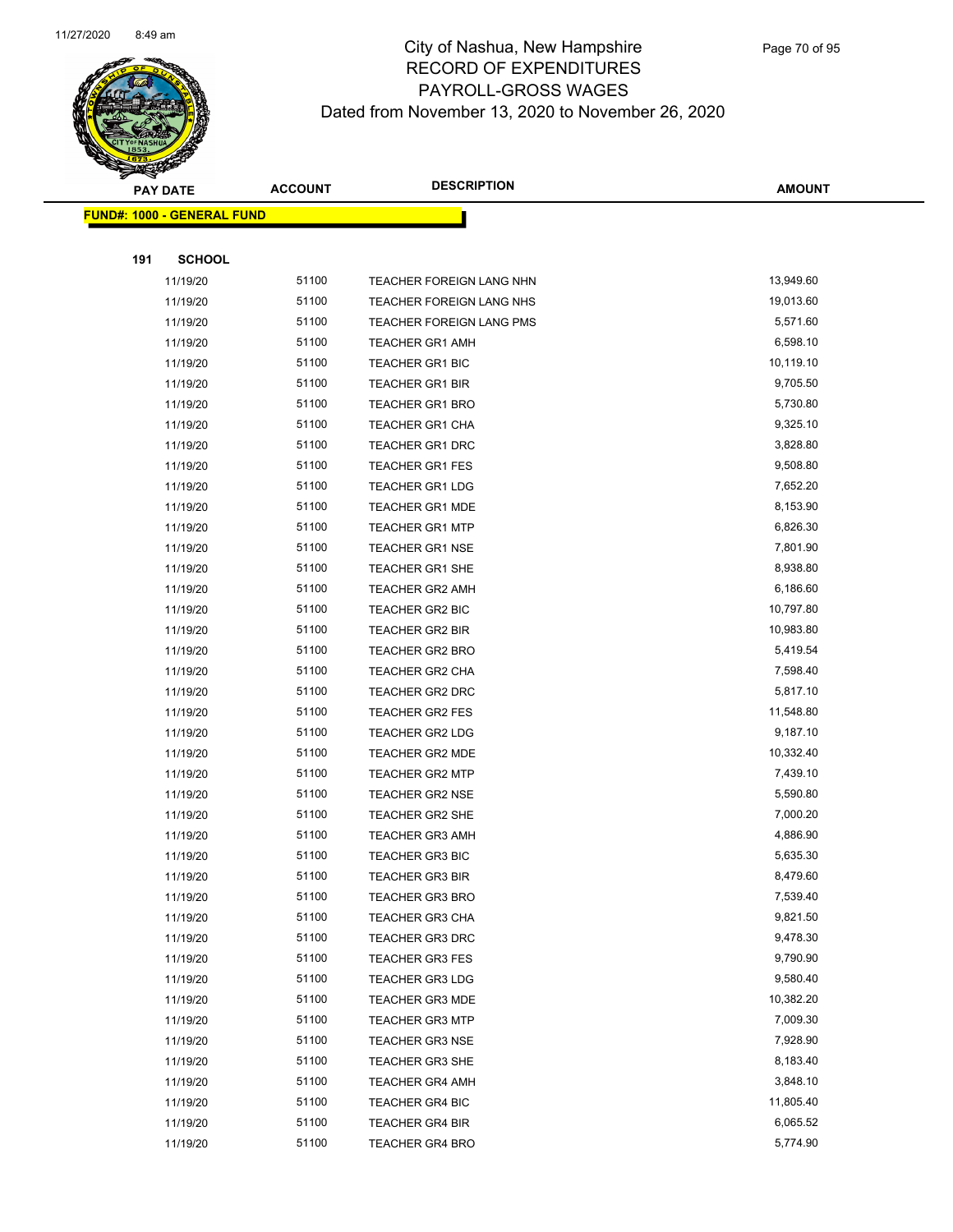

|     | <b>PAY DATE</b>                    | <b>ACCOUNT</b> | <b>DESCRIPTION</b>            | <b>AMOUNT</b> |
|-----|------------------------------------|----------------|-------------------------------|---------------|
|     | <u> FUND#: 1000 - GENERAL FUND</u> |                |                               |               |
|     |                                    |                |                               |               |
| 191 | <b>SCHOOL</b>                      |                |                               |               |
|     | 11/19/20                           | 51100          | <b>TEACHER GR4 CHA</b>        | 11,061.20     |
|     | 11/19/20                           | 51100          | <b>TEACHER GR4 DRC</b>        | 7,292.00      |
|     | 11/19/20                           | 51100          | <b>TEACHER GR4 FES</b>        | 8,880.00      |
|     | 11/19/20                           | 51100          | <b>TEACHER GR4 LDG</b>        | 8,812.80      |
|     | 11/19/20                           | 51100          | <b>TEACHER GR4 MDE</b>        | 9,492.30      |
|     | 11/19/20                           | 51100          | <b>TEACHER GR4 MTP</b>        | 7,208.40      |
|     | 11/19/20                           | 51100          | <b>TEACHER GR4 NSE</b>        | 5,014.70      |
|     | 11/19/20                           | 51100          | <b>TEACHER GR4 SHE</b>        | 4,691.70      |
|     | 11/19/20                           | 51100          | <b>TEACHER GR5 AMH</b>        | 5,774.90      |
|     | 11/19/20                           | 51100          | <b>TEACHER GR5 BIC</b>        | 10,817.64     |
|     | 11/19/20                           | 51100          | <b>TEACHER GR5 BIR</b>        | 7,257.00      |
|     | 11/19/20                           | 51100          | <b>TEACHER GR5 BRO</b>        | 5,671.90      |
|     | 11/19/20                           | 51100          | <b>TEACHER GR5 CHA</b>        | 11,374.48     |
|     | 11/19/20                           | 51100          | <b>TEACHER GR5 DRC</b>        | 6,209.60      |
|     | 11/19/20                           | 51100          | <b>TEACHER GR5 FES</b>        | 9,232.70      |
|     | 11/19/20                           | 51100          | <b>TEACHER GR5 LDG</b>        | 10,090.00     |
|     | 11/19/20                           | 51100          | <b>TEACHER GR5 MDE</b>        | 9,598.60      |
|     | 11/19/20                           | 51100          | <b>TEACHER GR5 MTP</b>        | 6,882.10      |
|     | 11/19/20                           | 51100          | <b>TEACHER GR5 NSE</b>        | 8,846.40      |
|     | 11/19/20                           | 51100          | <b>TEACHER GR5 SHE</b>        | 7,746.60      |
|     | 11/19/20                           | 51100          | <b>TEACHER GR6 ELM</b>        | 29,724.10     |
|     | 11/19/20                           | 51100          | <b>TEACHER GR6 FMS</b>        | 26,215.37     |
|     | 11/19/20                           | 51100          | <b>TEACHER GR6 PMS</b>        | 16,098.40     |
|     | 11/19/20                           | 51100          | <b>TEACHER GRAPH NHS</b>      | 3,599.80      |
|     | 11/19/20                           | 51100          | <b>TEACHER GRAPHICS NHN</b>   | 6,316.60      |
|     | 11/19/20                           | 51100          | <b>TEACHER HEALTH NHN</b>     | 5,422.60      |
|     | 11/19/20                           | 51100          | <b>TEACHER HEALTH NHS</b>     | 2,795.40      |
|     | 11/19/20                           | 51100          | TEACHER HEALTHOC NHS          | 5,246.90      |
|     | 11/19/20                           | 51100          | TEACHER HVAC NHS              | 2,045.30      |
|     | 11/19/20                           | 51100          | TEACHER IN SCH SUSPENSION ELM | 1,899.90      |
|     | 11/19/20                           | 51100          | TEACHER IN SCH SUSPENSION NHN | 2,979.50      |
|     | 11/19/20                           | 51100          | TEACHER IN SCH SUSPENSION NHS | 1,900.10      |
|     | 11/19/20                           | 51100          | TEACHER INST SPED WID         | 2,692.40      |
|     | 11/19/20                           | 51100          | <b>TEACHER KIND AMH</b>       | 7,531.50      |
|     | 11/19/20                           | 51100          | <b>TEACHER KIND BIC</b>       | 10,714.40     |
|     | 11/19/20                           | 51100          | <b>TEACHER KIND BIR</b>       | 7,034.50      |
|     | 11/19/20                           | 51100          | <b>TEACHER KIND BRO</b>       | 5,867.00      |
|     | 11/19/20                           | 51100          | <b>TEACHER KIND CHA</b>       | 7,046.90      |
|     | 11/19/20                           | 51100          | <b>TEACHER KIND DRC</b>       | 10,255.19     |
|     | 11/19/20                           | 51100          | <b>TEACHER KIND FES</b>       | 11,944.10     |
|     | 11/19/20                           | 51100          | <b>TEACHER KIND LDG</b>       | 12,027.40     |
|     | 11/19/20                           | 51100          | <b>TEACHER KIND MDE</b>       | 10,729.60     |
|     | 11/19/20                           | 51100          | TEACHER KIND MTP              | 6,377.20      |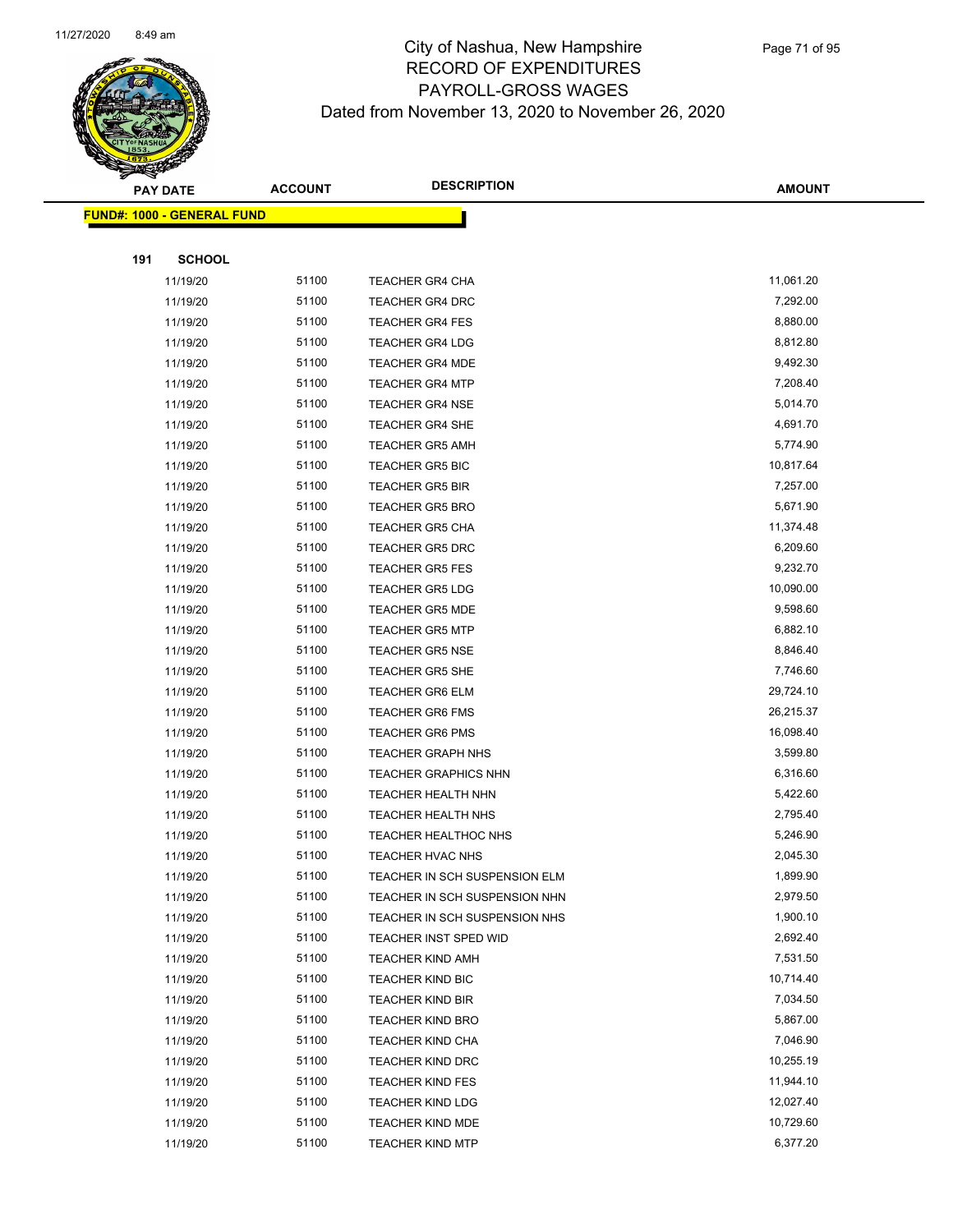

|     | <b>PAY DATE</b>                    | <b>ACCOUNT</b> | <b>DESCRIPTION</b>       | <b>AMOUNT</b> |
|-----|------------------------------------|----------------|--------------------------|---------------|
|     | <u> FUND#: 1000 - GENERAL FUND</u> |                |                          |               |
|     |                                    |                |                          |               |
| 191 | <b>SCHOOL</b>                      |                |                          |               |
|     | 11/19/20                           | 51100          | <b>TEACHER KIND NSE</b>  | 2,394.80      |
|     | 11/19/20                           | 51100          | TEACHER KIND SHE         | 6,270.80      |
|     | 11/19/20                           | 51100          | <b>TEACHER MATH ELM</b>  | 23,580.30     |
|     | 11/19/20                           | 51100          | <b>TEACHER MATH FMS</b>  | 14,008.40     |
|     | 11/19/20                           | 51100          | <b>TEACHER MATH NHN</b>  | 37,608.49     |
|     | 11/19/20                           | 51100          | <b>TEACHER MATH NHS</b>  | 43,159.00     |
|     | 11/19/20                           | 51100          | <b>TEACHER MATH PMS</b>  | 16,273.70     |
|     | 11/19/20                           | 51100          | <b>TEACHER MUSIC AMH</b> | 1,913.90      |
|     | 11/19/20                           | 51100          | TEACHER MUSIC BIC        | 2,795.40      |
|     | 11/19/20                           | 51100          | <b>TEACHER MUSIC BIR</b> | 1,824.70      |
|     | 11/19/20                           | 51100          | <b>TEACHER MUSIC BRO</b> | 1,831.80      |
|     | 11/19/20                           | 51100          | <b>TEACHER MUSIC CHA</b> | 2,979.50      |
|     | 11/19/20                           | 51100          | TEACHER MUSIC DRC        | 2,887.40      |
|     | 11/19/20                           | 51100          | <b>TEACHER MUSIC ELM</b> | 7,744.90      |
|     | 11/19/20                           | 51100          | <b>TEACHER MUSIC FES</b> | 1,764.50      |
|     | 11/19/20                           | 51100          | <b>TEACHER MUSIC FMS</b> | 5,959.00      |
|     | 11/19/20                           | 51100          | <b>TEACHER MUSIC LDG</b> | 1,643.60      |
|     | 11/19/20                           | 51100          | <b>TEACHER MUSIC MDE</b> | 2,359.10      |
|     | 11/19/20                           | 51100          | <b>TEACHER MUSIC MTP</b> | 2,703.70      |
|     | 11/19/20                           | 51100          | <b>TEACHER MUSIC NHN</b> | 4,879.40      |
|     | 11/19/20                           | 51100          | TEACHER MUSIC NHS        | 4,817.50      |
|     | 11/19/20                           | 51100          | <b>TEACHER MUSIC NSE</b> | 943.49        |
|     | 11/19/20                           | 51100          | <b>TEACHER MUSIC PMS</b> | 4,439.00      |
|     | 11/19/20                           | 51100          | <b>TEACHER MUSIC SHE</b> | 1,744.90      |
|     | 11/19/20                           | 51100          | TEACHER PE BIC           | 2,585.20      |
|     | 11/19/20                           | 51100          | <b>TEACHER PE BIR</b>    | 3,071.60      |
|     | 11/19/20                           | 51100          | TEACHER PE BRO           | 2,887.40      |
|     | 11/19/20                           | 51100          | <b>TEACHER PE CHA</b>    | 2,751.30      |
|     | 11/19/20                           | 51100          | TEACHER PE DRC           | 2,979.50      |
|     | 11/19/20                           | 51100          | TEACHER PE ELM           | 9,944.70      |
|     | 11/19/20                           | 51100          | TEACHER PE FES           | 1,824.70      |
|     | 11/19/20                           | 51100          | TEACHER PE FMS           | 5,590.80      |
|     | 11/19/20                           | 51100          | TEACHER PE LDG           | 2,155.00      |
|     | 11/19/20                           | 51100          | TEACHER PE MDE           | 3,071.60      |
|     | 11/19/20                           | 51100          | <b>TEACHER PE MTP</b>    | 2,089.60      |
|     | 11/19/20                           | 51100          | TEACHER PE NHN           | 9,187.30      |
|     | 11/19/20                           | 51100          | TEACHER PE NHS           | 5,548.38      |
|     | 11/19/20                           | 51100          | TEACHER PE NSE           | 3,055.20      |
|     | 11/19/20                           | 51100          | TEACHER PE PMS           | 5,239.50      |
|     | 11/19/20                           | 51100          | TEACHER PE SHE           | 2,812.50      |
|     | 11/19/20                           | 51100          | TEACHER PRE SCHOOL BIR   | 4,758.50      |
|     | 11/19/20                           | 51100          | TEACHER PRESCHOOL BIC    | 5,866.90      |
|     | 11/19/20                           | 51100          | TEACHER PRESCHOOL BRO    | 14,469.09     |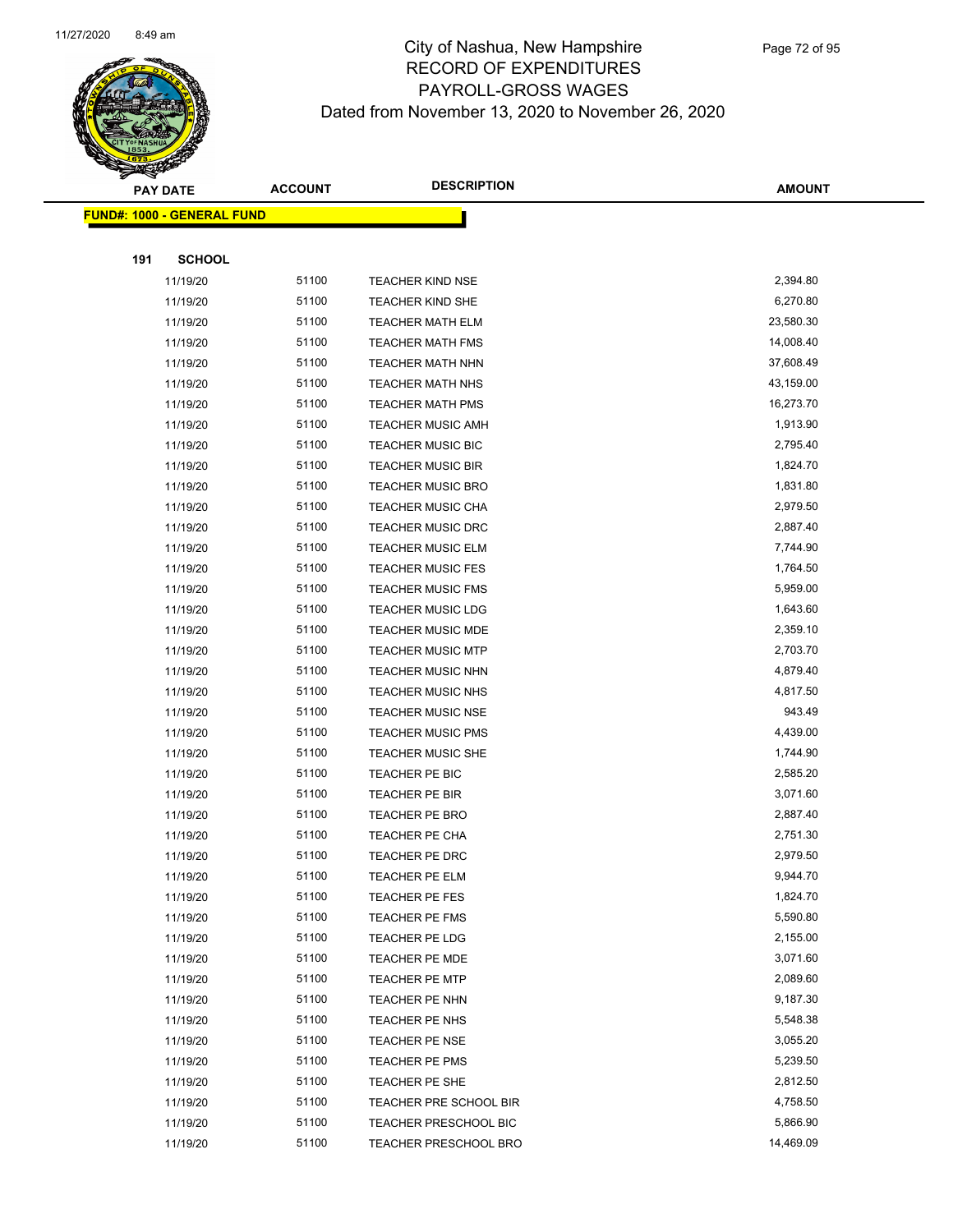

|     | <b>PAY DATE</b>                   | <b>ACCOUNT</b> | <b>DESCRIPTION</b>           | <b>AMOUNT</b> |
|-----|-----------------------------------|----------------|------------------------------|---------------|
|     | <b>FUND#: 1000 - GENERAL FUND</b> |                |                              |               |
|     |                                   |                |                              |               |
| 191 | <b>SCHOOL</b>                     |                |                              |               |
|     | 11/19/20                          | 51100          | <b>TEACHER PRESCHOOL MTP</b> | 1,824.70      |
|     | 11/19/20                          | 51100          | <b>TEACHER PRESCHOOL NSE</b> | 6,332.00      |
|     | 11/19/20                          | 51100          | <b>TEACHER READ AMH</b>      | 3,071.60      |
|     | 11/19/20                          | 51100          | <b>TEACHER READ BIC</b>      | 2,979.50      |
|     | 11/19/20                          | 51100          | <b>TEACHER READ BIR</b>      | 2,979.49      |
|     | 11/19/20                          | 51100          | <b>TEACHER READ BRO</b>      | 2,979.50      |
|     | 11/19/20                          | 51100          | <b>TEACHER READ CHA</b>      | 2,632.70      |
|     | 11/19/20                          | 51100          | TEACHER READ DRC             | 3,071.60      |
|     | 11/19/20                          | 51100          | <b>TEACHER READ ELM</b>      | 6,051.10      |
|     | 11/19/20                          | 51100          | <b>TEACHER READ FES</b>      | 2,979.49      |
|     | 11/19/20                          | 51100          | <b>TEACHER READ FMS</b>      | 2,979.50      |
|     | 11/19/20                          | 51100          | TEACHER READ LDG             | 3,630.00      |
|     | 11/19/20                          | 51100          | TEACHER READ MDE             | 2,979.50      |
|     | 11/19/20                          | 51100          | <b>TEACHER READ MTP</b>      | 2,482.50      |
|     | 11/19/20                          | 51100          | <b>TEACHER READ NHN</b>      | 2,045.30      |
|     | 11/19/20                          | 51100          | TEACHER READ NHS             | 2,979.50      |
|     | 11/19/20                          | 51100          | <b>TEACHER READ NSE</b>      | 2,692.40      |
|     | 11/19/20                          | 51100          | <b>TEACHER READ PMS</b>      | 5,338.60      |
|     | 11/19/20                          | 51100          | <b>TEACHER READ SHE</b>      | 2,979.50      |
|     | 11/19/20                          | 51100          | <b>TEACHER ROTC NHN</b>      | 2,260.00      |
|     | 11/19/20                          | 51100          | <b>TEACHER SCIENCE ELM</b>   | 24,318.70     |
|     | 11/19/20                          | 51100          | <b>TEACHER SCIENCE FMS</b>   | 9,896.30      |
|     | 11/19/20                          | 51100          | <b>TEACHER SCIENCE NHN</b>   | 30,520.90     |
|     | 11/19/20                          | 51100          | <b>TEACHER SCIENCE NHS</b>   | 37,954.06     |
|     | 11/19/20                          | 51100          | <b>TEACHER SCIENCE PMS</b>   | 9,544.60      |
|     | 11/19/20                          | 51100          | TEACHER SOCIAL STUDIES ELM   | 19,649.30     |
|     | 11/19/20                          | 51100          | TEACHER SOCIAL STUDIES FMS   | 12,937.89     |
|     | 11/19/20                          | 51100          | TEACHER SOCIAL STUDIES NHN   | 33,928.33     |
|     | 11/19/20                          | 51100          | TEACHER SOCIAL STUDIES NHS   | 43,551.60     |
|     | 11/19/20                          | 51100          | TEACHER SOCIAL STUDIES PMS   | 13,099.10     |
|     | 11/19/20                          | 51100          | <b>TEACHER SPED AMH</b>      | 10,269.80     |
|     | 11/19/20                          | 51100          | <b>TEACHER SPED BIC</b>      | 5,637.30      |
|     | 11/19/20                          | 51100          | TEACHER SPED BIR             | 5,774.90      |
|     | 11/19/20                          | 51100          | <b>TEACHER SPED BRO</b>      | 6,866.50      |
|     | 11/19/20                          | 51100          | <b>TEACHER SPED CHA</b>      | 7,163.30      |
|     | 11/19/20                          | 51100          | <b>TEACHER SPED DRC</b>      | 5,671.90      |
|     | 11/19/20                          | 51100          | <b>TEACHER SPED ELM</b>      | 14,488.91     |
|     | 11/19/20                          | 51100          | <b>TEACHER SPED FES</b>      | 3,800.00      |
|     | 11/19/20                          | 51100          | TEACHER SPED FMS             | 13,406.50     |
|     | 11/19/20                          | 51100          | <b>TEACHER SPED LDG</b>      | 6,591.60      |
|     | 11/19/20                          | 51100          | <b>TEACHER SPED MDE</b>      | 6,661.00      |
|     | 11/19/20                          | 51100          | TEACHER SPED MTP             | 4,058.90      |
|     | 11/19/20                          | 51100          | <b>TEACHER SPED NHN</b>      | 25,325.90     |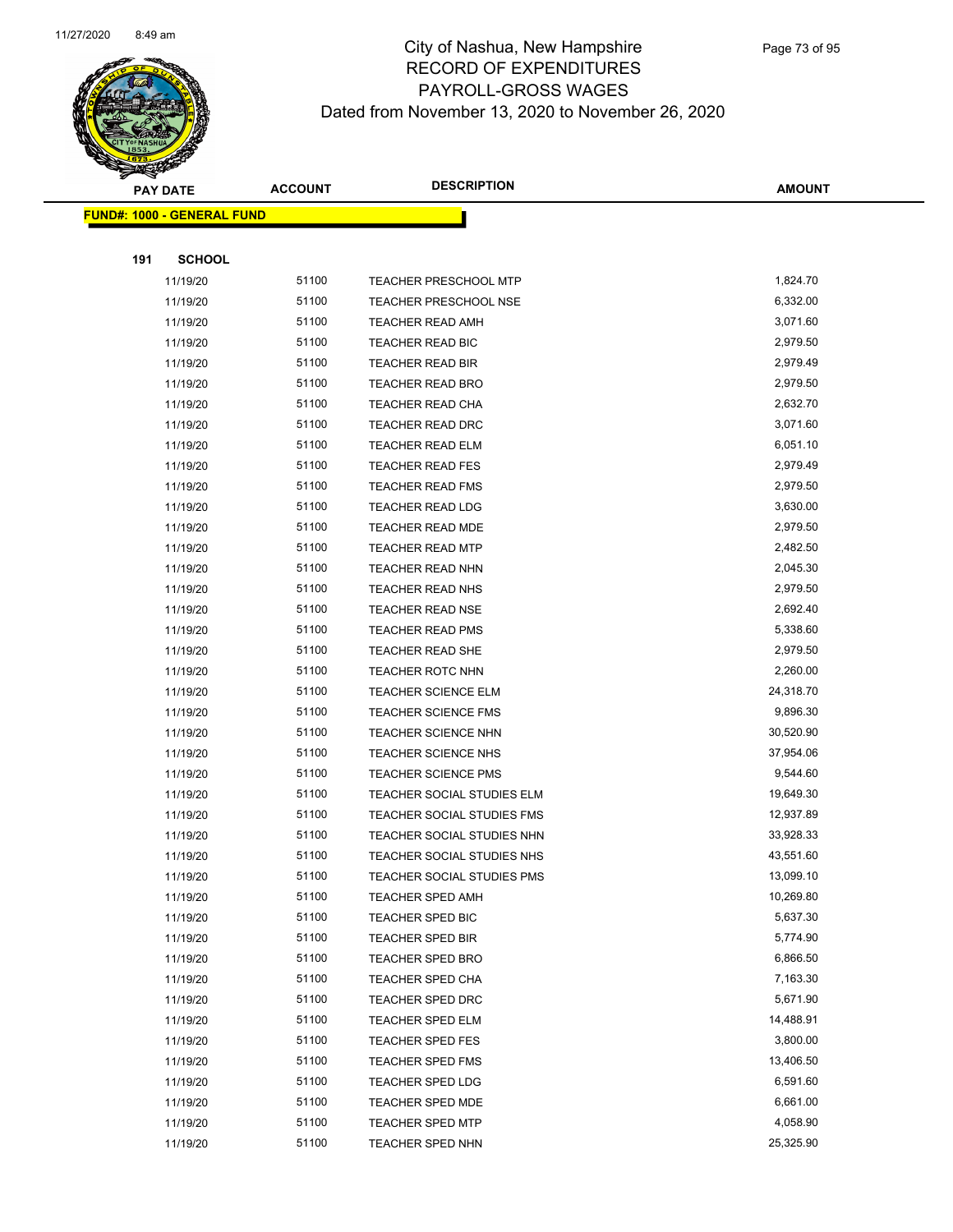

|     | <b>PAY DATE</b>                    | <b>ACCOUNT</b> | <b>DESCRIPTION</b>             | <b>AMOUNT</b> |
|-----|------------------------------------|----------------|--------------------------------|---------------|
|     | <u> FUND#: 1000 - GENERAL FUND</u> |                |                                |               |
|     |                                    |                |                                |               |
| 191 | <b>SCHOOL</b>                      |                |                                |               |
|     | 11/19/20                           | 51100          | TEACHER SPED NHS               | 35,682.39     |
|     | 11/19/20                           | 51100          | <b>TEACHER SPED NSE</b>        | 1,697.00      |
|     | 11/19/20                           | 51100          | <b>TEACHER SPED PMS</b>        | 9,860.90      |
|     | 11/19/20                           | 51100          | TEACHER SPED SHE               | 7,567.50      |
|     | 11/19/20                           | 51100          | <b>TEACHER TECHED ELM</b>      | 8,649.10      |
|     | 11/19/20                           | 51100          | <b>TEACHER TECHED FMS</b>      | 1,832.00      |
|     | 11/19/20                           | 51100          | TEACHER TECHED NHN             | 6,391.90      |
|     | 11/19/20                           | 51100          | <b>TEACHER TECHED NHS</b>      | 18,960.84     |
|     | 11/19/20                           | 51100          | <b>TEACHER TECHED PMS</b>      | 5,959.00      |
|     | 11/19/20                           | 51100          | <b>TEACHER TTI AMH</b>         | (31.41)       |
|     | 11/19/20                           | 51100          | TEACHER TTI LDG                | 1,553.30      |
|     | 11/19/20                           | 51100          | <b>TEACHER TTI NURSERY</b>     | 1,258.00      |
|     | 11/19/20                           | 51100          | TEACHER TV PROD NHS            | 2,979.50      |
|     | 11/19/20                           | 51100          | <b>TEACHER VISION WID</b>      | 5,529.90      |
|     | 11/19/20                           | 51100          | TECH INTERGRATION ASST AMH     | 442.80        |
|     | 11/25/20                           | 51100          | TECH INTERGRATION ASST AMH     | 553.50        |
|     | 11/19/20                           | 51100          | TECH INTERGRATION ASST BIC     | 543.01        |
|     | 11/25/20                           | 51100          | TECH INTERGRATION ASST BIC     | 650.63        |
|     | 11/19/20                           | 51100          | TECH INTERGRATION ASST CHA     | 491.70        |
|     | 11/25/20                           | 51100          | TECH INTERGRATION ASST CHA     | 605.17        |
|     | 11/19/20                           | 51100          | TECH INTERGRATION ASST FES     | 580.68        |
|     | 11/25/20                           | 51100          | TECH INTERGRATION ASST FES     | 717.31        |
|     | 11/19/20                           | 51100          | TECH INTERGRATION ASST LDG     | 489.21        |
|     | 11/25/20                           | 51100          | TECH INTERGRATION ASST LDG     | 604.32        |
|     | 11/19/20                           | 51100          | TECH INTERGRATION ASST MDE     | 482.24        |
|     | 11/25/20                           | 51100          | TECH INTERGRATION ASST MDE     | 567.35        |
|     | 11/19/20                           | 51100          | TECH INTERGRATION ASST MTP     | 490.88        |
|     | 11/25/20                           | 51100          | TECH INTERGRATION ASST MTP     | 577.50        |
|     | 11/19/20                           | 51100          | TECH INTERGRATION ASST SHE     | 508.51        |
|     | 11/25/20                           | 51100          | TECH INTERGRATION ASST SHE     | 628.16        |
|     | 11/19/20                           | 51100          | TITLE ONE PARA FES             | 309.07        |
|     | 11/25/20                           | 51100          | TITLE ONE PARA FES             | 415.50        |
|     | 11/19/20                           | 51200          | ATHLETIC EQUIPMENT MANAGER NHN | 75.00         |
|     | 11/25/20                           | 51200          | ATHLETIC EQUIPMENT MANAGER NHN | 75.00         |
|     | 11/19/20                           | 51200          | ATHLETIC TRAINER NHN           | 120.00        |
|     | 11/19/20                           | 51200          | <b>CAPTAIN</b>                 | 68.00         |
|     | 11/19/20                           | 51200          | CLERICAL BOARD OF ED SUP       | 822.26        |
|     | 11/25/20                           | 51200          | CLERICAL BOARD OF ED SUP       | 816.30        |
|     | 11/19/20                           | 51200          | <b>CROSSING GUARD WPO</b>      | 2,190.21      |
|     | 11/25/20                           | 51200          | <b>CROSSING GUARD WPO</b>      | 1,972.40      |
|     | 11/25/20                           | 51200          | <b>CUSTODIAN HEAD BRO</b>      | 15.97         |
|     | 11/25/20                           | 51200          | <b>CUSTODIAN HEAD MTP</b>      | 31.94         |
|     | 11/19/20                           | 51200          | DIRECTOR ADULT ED              | 2,765.69      |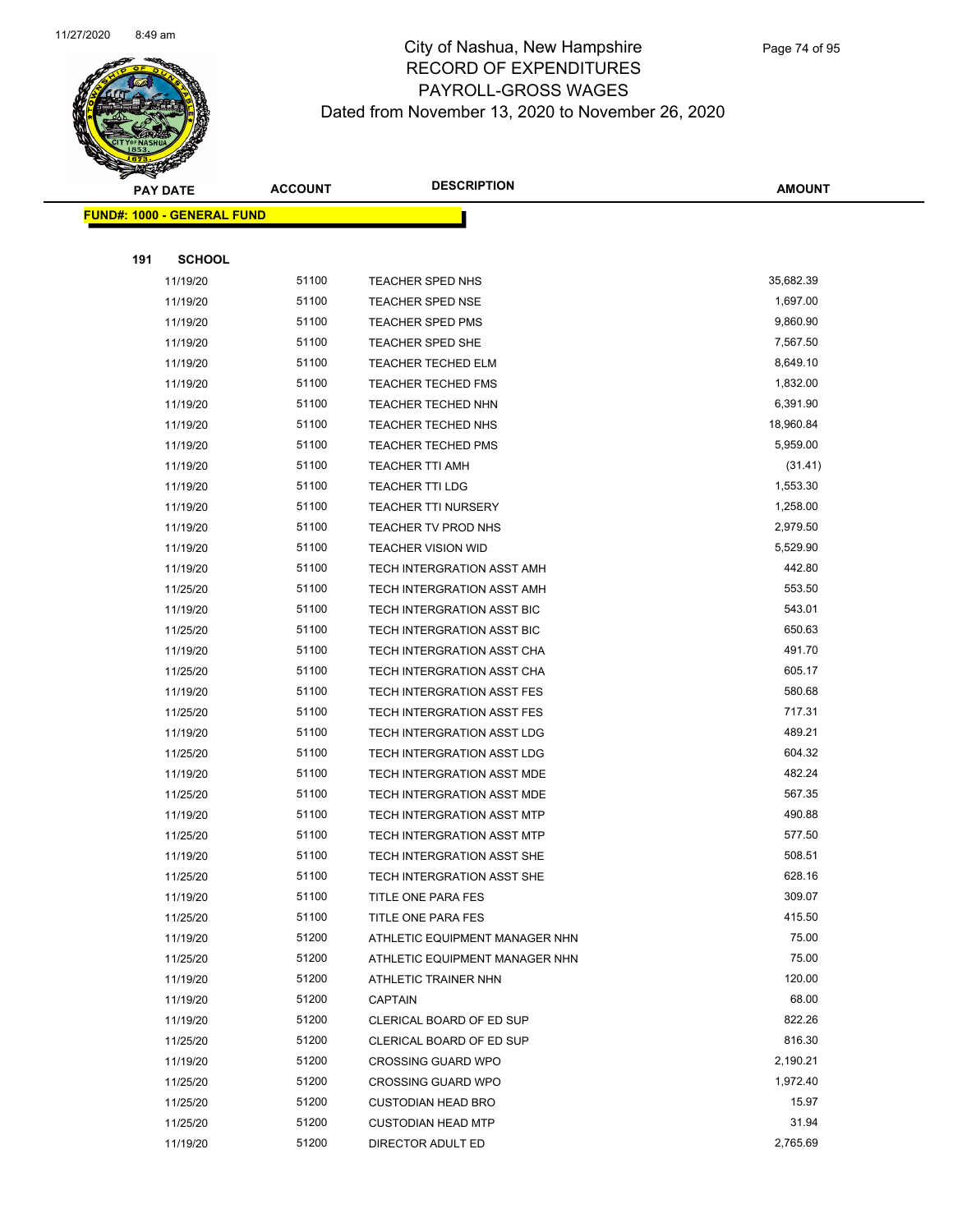

| <b>PAY DATE</b> |                                   | <b>ACCOUNT</b>       | <b>DESCRIPTION</b> | <b>AMOUNT</b>                  |                  |
|-----------------|-----------------------------------|----------------------|--------------------|--------------------------------|------------------|
|                 | <b>FUND#: 1000 - GENERAL FUND</b> |                      |                    |                                |                  |
|                 |                                   |                      |                    |                                |                  |
|                 | 191                               | <b>SCHOOL</b>        |                    |                                |                  |
|                 |                                   | 11/19/20             | 51200              | GUIDANCE COUNSELOR NHS         | 1,760.60         |
|                 |                                   | 11/19/20             | 51200              | HOME SCHOOL CORD TTI           | 658.07           |
|                 |                                   | 11/25/20             | 51200              | HOME SCHOOL CORD TTI           | 717.91           |
|                 |                                   | 11/19/20             | 51200              | <b>INSTRUMENTAL MUSIC</b>      | 525.00           |
|                 |                                   | 11/25/20             | 51200              | <b>INSTRUMENTAL MUSIC</b>      | 587.50           |
|                 |                                   | 11/19/20             | 51200              | LUNCH MONITOR AMH              | 180.56           |
|                 |                                   | 11/25/20             | 51200              | LUNCH MONITOR AMH              | 227.92           |
|                 |                                   | 11/19/20             | 51200              | LUNCH MONITOR BIC              | 437.46           |
|                 |                                   | 11/25/20             | 51200              | LUNCH MONITOR BIC              | 232.86           |
|                 |                                   | 11/19/20             | 51200              | LUNCH MONITOR BIR              | 195.36           |
|                 |                                   | 11/25/20             | 51200              | LUNCH MONITOR BIR              | 260.48           |
|                 |                                   | 11/19/20             | 51200              | LUNCH MONITOR BRO              | 71.04            |
|                 |                                   | 11/25/20             | 51200              | LUNCH MONITOR BRO              | 94.72            |
|                 |                                   | 11/19/20             | 51200              | LUNCH MONITOR CHA              | 219.15           |
|                 |                                   | 11/25/20             | 51200              | LUNCH MONITOR CHA              | 295.16           |
|                 |                                   | 11/19/20             | 51200              | LUNCH MONITOR DRC              | 124.32           |
|                 |                                   | 11/25/20             | 51200              | LUNCH MONITOR DRC              | 88.80            |
|                 |                                   | 11/19/20             | 51200              | LUNCH MONITOR FES              | 293.04           |
|                 |                                   | 11/25/20             | 51200              | LUNCH MONITOR FES              | 390.72           |
|                 |                                   | 11/19/20             | 51200              | LUNCH MONITOR LDG              | 79.92            |
|                 |                                   | 11/25/20             | 51200              | LUNCH MONITOR LDG              | 124.32           |
|                 |                                   | 11/19/20             | 51200              | LUNCH MONITOR MDE              | 387.76           |
|                 |                                   | 11/25/20             | 51200              | LUNCH MONITOR MDE              | 520.96           |
|                 |                                   | 11/19/20             | 51200              | LUNCH MONITOR MTP              | 260.48           |
|                 |                                   | 11/25/20             | 51200              | LUNCH MONITOR MTP              | 378.88           |
|                 |                                   | 11/19/20             | 51200              | LUNCH MONITOR NSE              | 29.60            |
|                 |                                   | 11/25/20             | 51200              | LUNCH MONITOR NSE              | 130.24           |
|                 |                                   | 11/19/20             | 51200              | LUNCH MONITOR SHE              | 62.16            |
|                 |                                   | 11/25/20             | 51200              | LUNCH MONITOR SHE              | 82.88            |
|                 |                                   | 11/19/20             | 51200              | PARA PRE SCHOOL BIR            | 195.60           |
|                 |                                   | 11/25/20             | 51200              | PARA PRE SCHOOL BIR            | 391.20           |
|                 |                                   | 11/19/20             | 51200              | PARA DW SPEC ED BIR            | 719.16           |
|                 |                                   | 11/25/20             | 51200              | PARA DW SPEC ED BIR            | 882.23           |
|                 |                                   | 11/19/20             | 51200              | PARA DW SPEC ED MDE            | 369.60<br>462.00 |
|                 |                                   | 11/25/20             | 51200<br>51200     | PARA DW SPEC ED MDE            | 694.05           |
|                 |                                   | 11/19/20             |                    | PARA INST AMH                  | 897.31           |
|                 |                                   | 11/25/20             | 51200              | PARA INST AMH                  | 614.74           |
|                 |                                   | 11/19/20             | 51200<br>51200     | PARA INST BIC                  | 674.23           |
|                 |                                   | 11/25/20             | 51200              | PARA INST BIC                  | 315.04           |
|                 |                                   | 11/19/20<br>11/25/20 | 51200              | PARA INST NHN<br>PARA INST NHN | 315.04           |
|                 |                                   | 11/19/20             | 51200              | PARA INST SHE                  | 124.65           |
|                 |                                   | 11/25/20             | 51200              | PARA INST SHE                  | 166.20           |
|                 |                                   |                      |                    |                                |                  |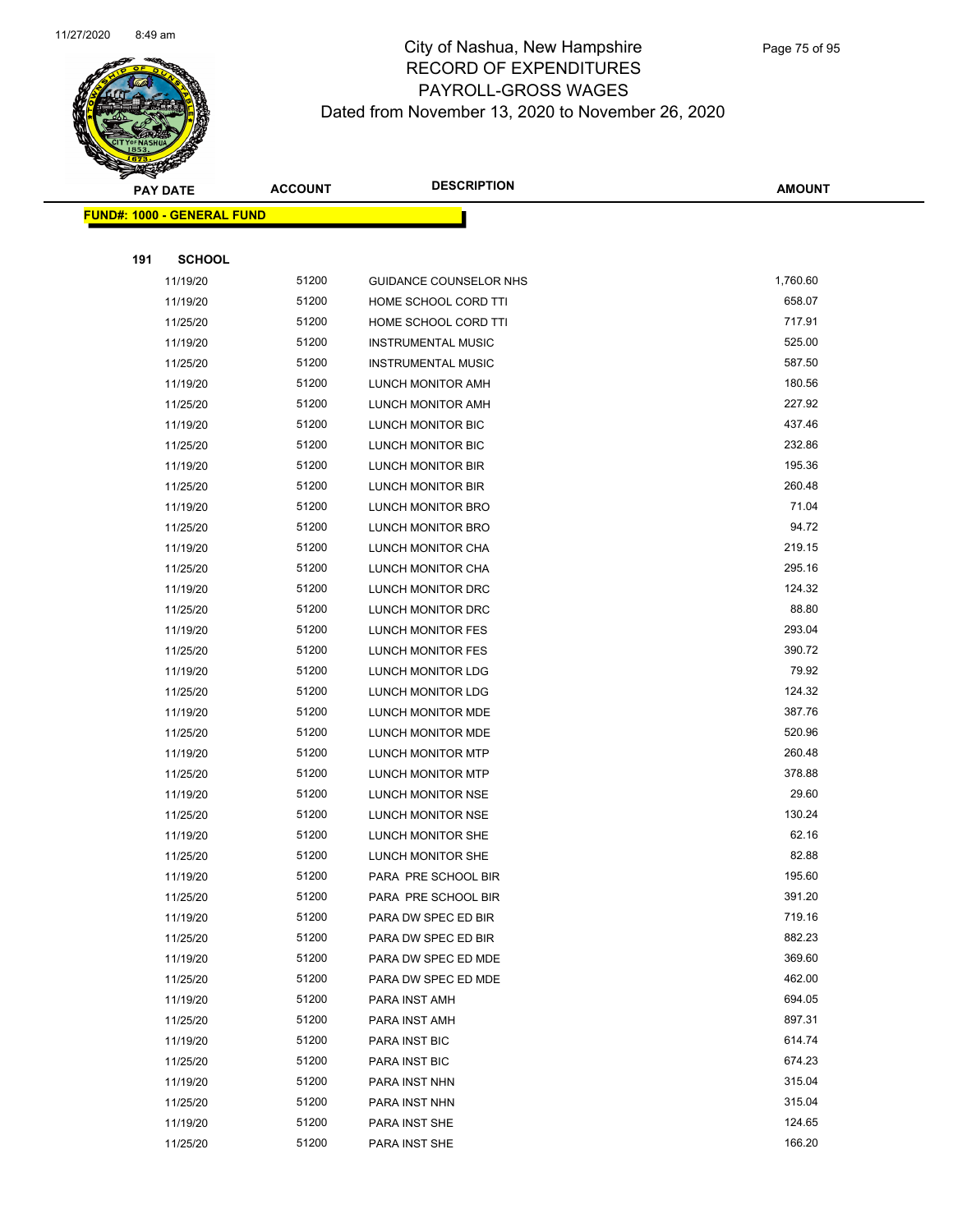

|     | <b>PAY DATE</b>                    | <b>ACCOUNT</b> | <b>DESCRIPTION</b>              | <b>AMOUNT</b> |
|-----|------------------------------------|----------------|---------------------------------|---------------|
|     | <u> FUND#: 1000 - GENERAL FUND</u> |                |                                 |               |
|     |                                    |                |                                 |               |
| 191 | <b>SCHOOL</b>                      |                |                                 |               |
|     | 11/19/20                           | 51200          | PARA PRE SCH BIC                | 988.28        |
|     | 11/25/20                           | 51200          | PARA PRE SCH BIC                | 1,308.80      |
|     | 11/19/20                           | 51200          | PARA PRE SCH BRO                | 1,075.23      |
|     | 11/25/20                           | 51200          | PARA PRE SCH BRO                | 1,421.44      |
|     | 11/19/20                           | 51200          | PARA PRE SCH NSE                | 2,076.40      |
|     | 11/25/20                           | 51200          | PARA PRE SCH NSE                | 2,742.90      |
|     | 11/19/20                           | 51200          | PARA TTI LDG                    | 195.15        |
|     | 11/25/20                           | 51200          | PARA TTI LDG                    | 122.97        |
|     | 11/19/20                           | 51200          | SCHOOL PSYCHOLOGIST WID         | 2,530.90      |
|     | 11/19/20                           | 51200          | SPEECH LANG PATHOLOGIST WID     | 6,689.16      |
|     | 11/19/20                           | 51200          | STUDENT ACTIVITY COORD NHS      | 1,120.30      |
|     | 11/19/20                           | 51200          | SUB CLERICAL                    | 786.50        |
|     | 11/25/20                           | 51200          | <b>SUB CLERICAL</b>             | 715.00        |
|     | 11/19/20                           | 51200          | <b>SUB CROSSING GUARD</b>       | 295.45        |
|     | 11/25/20                           | 51200          | <b>SUB CROSSING GUARD</b>       | 143.74        |
|     | 11/19/20                           | 51200          | SUB TEACHER                     | 1,151.00      |
|     | 11/25/20                           | 51200          | SUB TEACHER                     | 1,238.00      |
|     | 11/19/20                           | 51200          | <b>TEACHER ART FMS</b>          | 2,095.80      |
|     | 11/19/20                           | 51200          | <b>TEACHER ART NHS</b>          | 1,022.70      |
|     | 11/19/20                           | 51200          | TEACHER BIO TEC NHN             | 579.10        |
|     | 11/19/20                           | 51200          | <b>TEACHER ENGLISH FMS</b>      | 50.00         |
|     | 11/19/20                           | 51200          | <b>TEACHER ENGLISH NHS</b>      | 1,281.20      |
|     | 11/19/20                           | 51200          | <b>TEACHER HEALTH NHN</b>       | 30.00         |
|     | 11/19/20                           | 51200          | <b>TEACHER MUSIC AMH</b>        | 37.50         |
|     | 11/19/20                           | 51200          | <b>TEACHER MUSIC DRC</b>        | 275.00        |
|     | 11/19/20                           | 51200          | TEACHER PE FMS                  | 30.00         |
|     | 11/19/20                           | 51200          | TEACHER PE NHN                  | 80.00         |
|     | 11/19/20                           | 51200          | <b>TEACHER READ ELM</b>         | 1,760.60      |
|     | 11/19/20                           | 51200          | <b>TEACHER SCIENCE FMS</b>      | 75.00         |
|     | 11/19/20                           | 51200          | <b>TEACHER SCIENCE NHN</b>      | 40.00         |
|     | 11/19/20                           | 51200          | TEACHER SOCIAL STUDIES NHN      | 312.50        |
|     | 11/19/20                           | 51200          | <b>TEACHER VISION WID</b>       | 842.81        |
|     | 11/19/20                           | 51200          | <b>TICKETSELLER</b>             | 75.00         |
|     | 11/25/20                           | 51200          | <b>TICKETSELLER</b>             | 75.00         |
|     | 11/25/20                           | 51300          | CLERICAL ATHLETIC NHN           | 8.32          |
|     | 11/19/20                           | 51300          | <b>CLERICAL BUSINESS</b>        | 24.85         |
|     | 11/19/20                           | 51300          | <b>CLERICAL HUMAN RESOURCES</b> | 95.60         |
|     | 11/25/20                           | 51300          | <b>CLERICAL HUMAN RESOURCES</b> | 75.18         |
|     | 11/19/20                           | 51300          | <b>CLERICAL PAYROLL SUP</b>     | 15.63         |
|     | 11/25/20                           | 51300          | <b>CLERICAL PAYROLL SUP</b>     | 32.82         |
|     | 6/30/20                            | 51300          | <b>CLERICAL PLANT OPS</b>       | (873.45)      |
|     | 11/19/20                           | 51300          | <b>CLERICAL PLANT OPS</b>       | 250.09        |
|     | 11/25/20                           | 51300          | <b>CLERICAL PLANT OPS</b>       | 148.49        |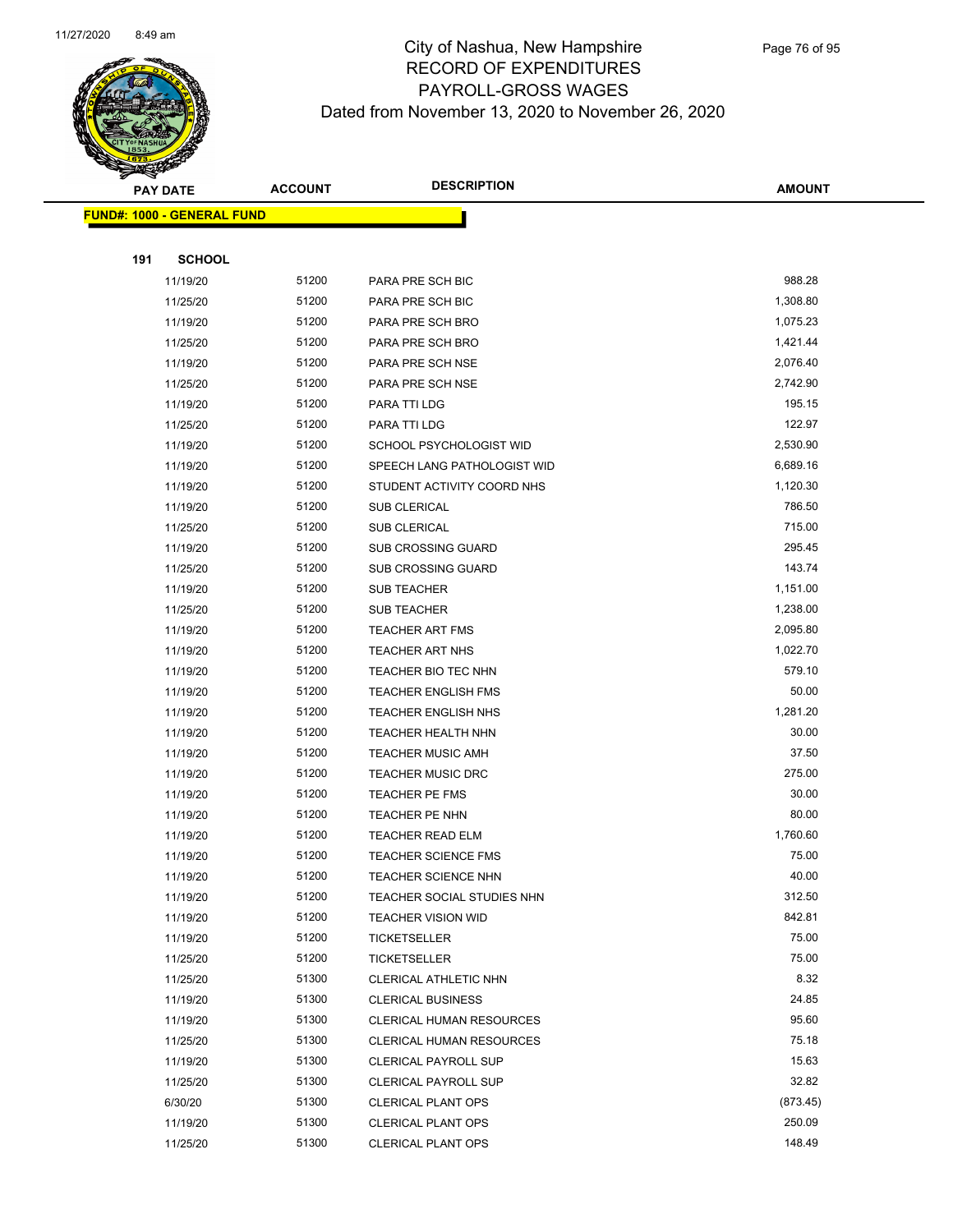

|     | <b>PAY DATE</b>                   | <b>ACCOUNT</b> | <b>DESCRIPTION</b>             | <b>AMOUNT</b> |
|-----|-----------------------------------|----------------|--------------------------------|---------------|
|     | <b>FUND#: 1000 - GENERAL FUND</b> |                |                                |               |
|     |                                   |                |                                |               |
| 191 | <b>SCHOOL</b>                     |                |                                |               |
|     | 11/19/20                          | 51300          | <b>CLERICAL PRINCIPAL AMH</b>  | 15.28         |
|     | 11/25/20                          | 51300          | <b>CLERICAL PRINCIPAL AMH</b>  | 7.82          |
|     | 11/25/20                          | 51300          | <b>CLERICAL PRINCIPAL BIC</b>  | 24.96         |
|     | 11/25/20                          | 51300          | <b>CLERICAL PRINCIPAL BRO</b>  | 8.32          |
|     | 11/19/20                          | 51300          | <b>CLERICAL PRINCIPAL LDG</b>  | 7.09          |
|     | 11/25/20                          | 51300          | CLERICAL PRINCIPAL LDG         | 7.09          |
|     | 11/19/20                          | 51300          | <b>CLERICAL PRINCIPAL MDE</b>  | 8.21          |
|     | 11/25/20                          | 51300          | CLERICAL PRINCIPAL MDE         | 8.21          |
|     | 11/25/20                          | 51300          | <b>CLERICAL PRINCIPAL MTP</b>  | 16.41         |
|     | 11/25/20                          | 51300          | CLERICAL PRINCIPAL NSE         | 23.73         |
|     | 11/19/20                          | 51300          | CLERICAL SPECIAL ED SUP        | 7.09          |
|     | 11/25/20                          | 51300          | CLERICAL SPECIAL ED SUP        | 156.03        |
|     | 11/25/20                          | 51300          | <b>CUSTODIAN ASST HEAD NHS</b> | 96.44         |
|     | 11/25/20                          | 51300          | <b>CUSTODIAN BIR</b>           | 225.84        |
|     | 11/19/20                          | 51300          | <b>CUSTODIAN FMS</b>           | 522.26        |
|     | 11/25/20                          | 51300          | <b>CUSTODIAN HEAD FES</b>      | 16.08         |
|     | 11/19/20                          | 51300          | <b>CUSTODIAN HEAD FMS</b>      | 57.15         |
|     | 11/19/20                          | 51300          | <b>CUSTODIAN HEAD LDG</b>      | 112.52        |
|     | 11/19/20                          | 51300          | <b>CUSTODIAN NHS</b>           | 14.12         |
|     | 6/30/20                           | 51300          | MAINTENANCE ELECTRICIAN WPO    | (3, 193.62)   |
|     | 11/19/20                          | 51300          | MAINTENANCE GRDS FORMEN WPO    | 168.36        |
|     | 6/30/20                           | 51300          | MAINTENANCE HVAC WPO           | (1,358.45)    |
|     | 11/19/20                          | 51300          | MAINTENANCE TRADES WPO         | 29.71         |
|     | 11/19/20                          | 51400          | <b>CUSTODIAN TEMP</b>          | 572.16        |
|     | 11/25/20                          | 51400          | <b>CUSTODIAN TEMP</b>          | 715.20        |
|     | 11/19/20                          | 51412          | <b>CROSSING GUARD WPO</b>      | 79.85         |
|     | 11/25/20                          | 51412          | PARA ALT MTP                   | 20.00         |
|     | 11/19/20                          | 51412          | PARA DW SPEC ED AMH            | 26.00         |
|     | 11/25/20                          | 51412          | PARA DW SPEC ED AMH            | 17.00         |
|     | 11/19/20                          | 51412          | PARA DW SPEC ED BRO            | 40.00         |
|     | 11/19/20                          | 51412          | PARA DW SPEC ED FMS            | 700.00        |
|     | 11/25/20                          | 51412          | PARA DW SPEC ED FMS            | 875.00        |
|     | 11/19/20                          | 51412          | PARA DW SPEC ED MDE            | 351.84        |
|     | 11/25/20                          | 51412          | PARA DW SPEC ED MDE            | 351.84        |
|     | 11/25/20                          | 51412          | PARA DW SPEC ED NHN            | 36.00         |
|     | 11/25/20                          | 51412          | PARA DW SPEC ED NSE            | 38.00         |
|     | 11/19/20                          | 51412          | PARA DW SPEC ED SHE            | 34.00         |
|     | 11/19/20                          | 51412          | PARA DW SPEC ELM               | 45.00         |
|     | 11/25/20                          | 51412          | PARA DW SPEC ELM               | 45.00         |
|     | 11/25/20                          | 51412          | PARA ELL SHE                   | 38.00         |
|     | 11/19/20                          | 51412          | PARA INST BRO                  | 38.00         |
|     | 11/19/20                          | 51412          | PARA INST DRC                  | 8.00          |
|     | 11/25/20                          | 51412          | PARA INST FES                  | 40.00         |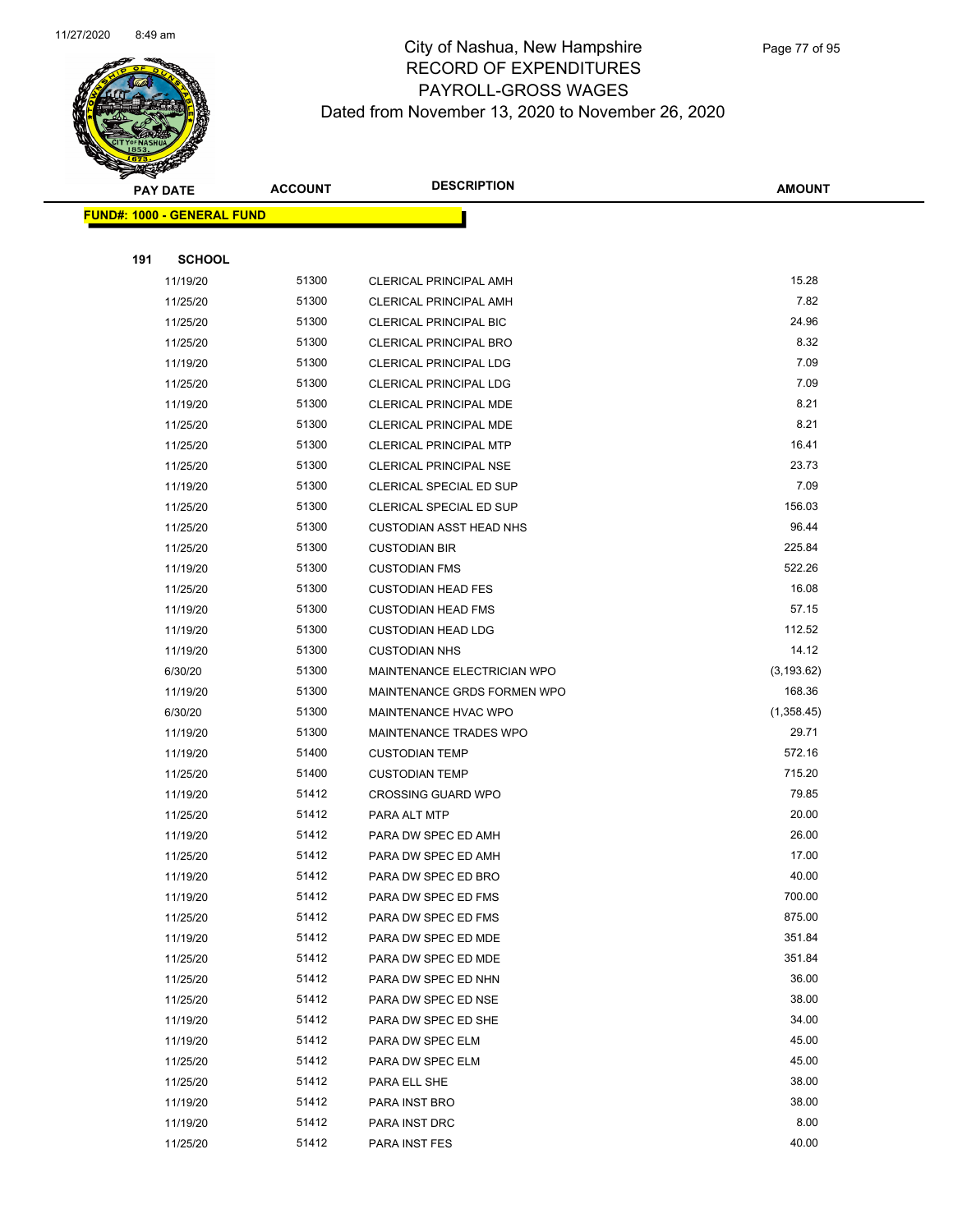

| <b>PAY DATE</b>                   |               | <b>ACCOUNT</b> | <b>DESCRIPTION</b>            | <b>AMOUNT</b> |  |
|-----------------------------------|---------------|----------------|-------------------------------|---------------|--|
| <b>FUND#: 1000 - GENERAL FUND</b> |               |                |                               |               |  |
|                                   |               |                |                               |               |  |
| 191                               | <b>SCHOOL</b> |                |                               |               |  |
|                                   | 11/19/20      | 51412          | PARA INST LDG                 | 76.00         |  |
|                                   | 11/19/20      | 51412          | PARA INST MTP                 | 18.00         |  |
|                                   | 11/19/20      | 51412          | PARA INST NHN                 | 99.00         |  |
|                                   | 11/25/20      | 51412          | PARA INST NHN                 | 100.00        |  |
|                                   | 11/25/20      | 51412          | PARA INST NSE                 | 33.00         |  |
|                                   | 11/19/20      | 51412          | PARA INST PMS                 | 266.00        |  |
|                                   | 11/25/20      | 51412          | PARA PRE SCH BRO              | 68.00         |  |
|                                   | 11/19/20      | 51412          | PARA PRE SCH NSE              | (175.92)      |  |
|                                   | 11/19/20      | 51412          | PARA TTI MTP                  | 700.00        |  |
|                                   | 11/25/20      | 51412          | PARA TTI MTP                  | 700.00        |  |
|                                   | 11/19/20      | 51412          | SIGN LANGUAGE INTERPRETER     | 849.80        |  |
|                                   | 11/25/20      | 51412          | SIGN LANGUAGE INTERPRETER     | 1,062.25      |  |
|                                   | 11/19/20      | 51412          | <b>SUB CLERICAL</b>           | 84.50         |  |
|                                   | 11/25/20      | 51412          | <b>SUB CLERICAL</b>           | 182.00        |  |
|                                   | 11/19/20      | 51412          | <b>SUB FOOD SERVICE</b>       | 41.44         |  |
|                                   | 11/25/20      | 51412          | <b>SUB LUNCH MONITOR</b>      | 82.88         |  |
|                                   | 11/19/20      | 51412          | SUB PARA PROFESSIONAL         | 755.27        |  |
|                                   | 11/25/20      | 51412          | SUB PARA PROFESSIONAL         | 1,019.62      |  |
|                                   | 11/19/20      | 51412          | <b>SUB TEACHER</b>            | 4,018.38      |  |
|                                   | 11/25/20      | 51412          | <b>SUB TEACHER</b>            | 4,818.84      |  |
|                                   | 11/19/20      | 51412          | SUB TEACHER LONG TERM         | 6,650.00      |  |
|                                   | 11/25/20      | 51412          | <b>SUB TEACHER LONG TERM</b>  | 9,500.00      |  |
|                                   | 11/19/20      | 51412          | <b>TEACHER MATH NHS</b>       | 2,153.61      |  |
|                                   | 11/19/20      | 51412          | TEACHER SCIENCE NHN           | 700.00        |  |
|                                   | 11/25/20      | 51412          | <b>TEACHER SCIENCE NHN</b>    | 875.00        |  |
|                                   | 11/19/20      | 51412          | <b>TEACHER SPED NHS</b>       | 439.74        |  |
|                                   | 11/19/20      | 51412          | TEACHER TECHED NHN            | 1,578.78      |  |
|                                   | 11/19/20      | 51412          | <b>TEACHER TECHED NHS</b>     | 3,060.03      |  |
|                                   | 11/19/20      | 51412          | TITLE ONE PARA FES            | 152.00        |  |
|                                   | 11/19/20      | 51650          | CLERICAL PRINCIPAL AMH        | 100.00        |  |
|                                   | 11/25/20      | 51650          | <b>CLERICAL PRINCIPAL LDG</b> | 137.50        |  |
|                                   | 11/19/20      | 51650          | HOME SCHOOL CORD TTI          | 462.50        |  |
|                                   | 11/25/20      | 51650          | HOME SCHOOL CORD TTI          | 231.25        |  |
|                                   | 11/19/20      | 51650          | <b>INTERPRETER</b>            | 437.50        |  |
|                                   | 11/25/20      | 51650          | <b>INTERPRETER</b>            | 200.00        |  |
|                                   | 11/19/20      | 51650          | LUNCH MONITOR NHN             | 362.50        |  |
|                                   | 11/25/20      | 51650          | LUNCH MONITOR NHN             | 50.00         |  |
|                                   | 11/25/20      | 51650          | PARA TTI NURSERY              | 225.00        |  |
|                                   | 11/25/20      | 51650          | <b>SUB TEACHER</b>            | 822.78        |  |
|                                   | 11/19/20      | 51700          | <b>GUIDANCE COUNSELOR BIR</b> | 69.23         |  |
|                                   | 11/19/20      | 51700          | <b>GUIDANCE COUNSELOR ELM</b> | 69.23         |  |
|                                   | 11/19/20      | 51700          | GUIDANCE COUNSELOR FMS        | 1,652.00      |  |
|                                   | 11/19/20      | 51700          | LIBRARIAN NHS                 | 81.82         |  |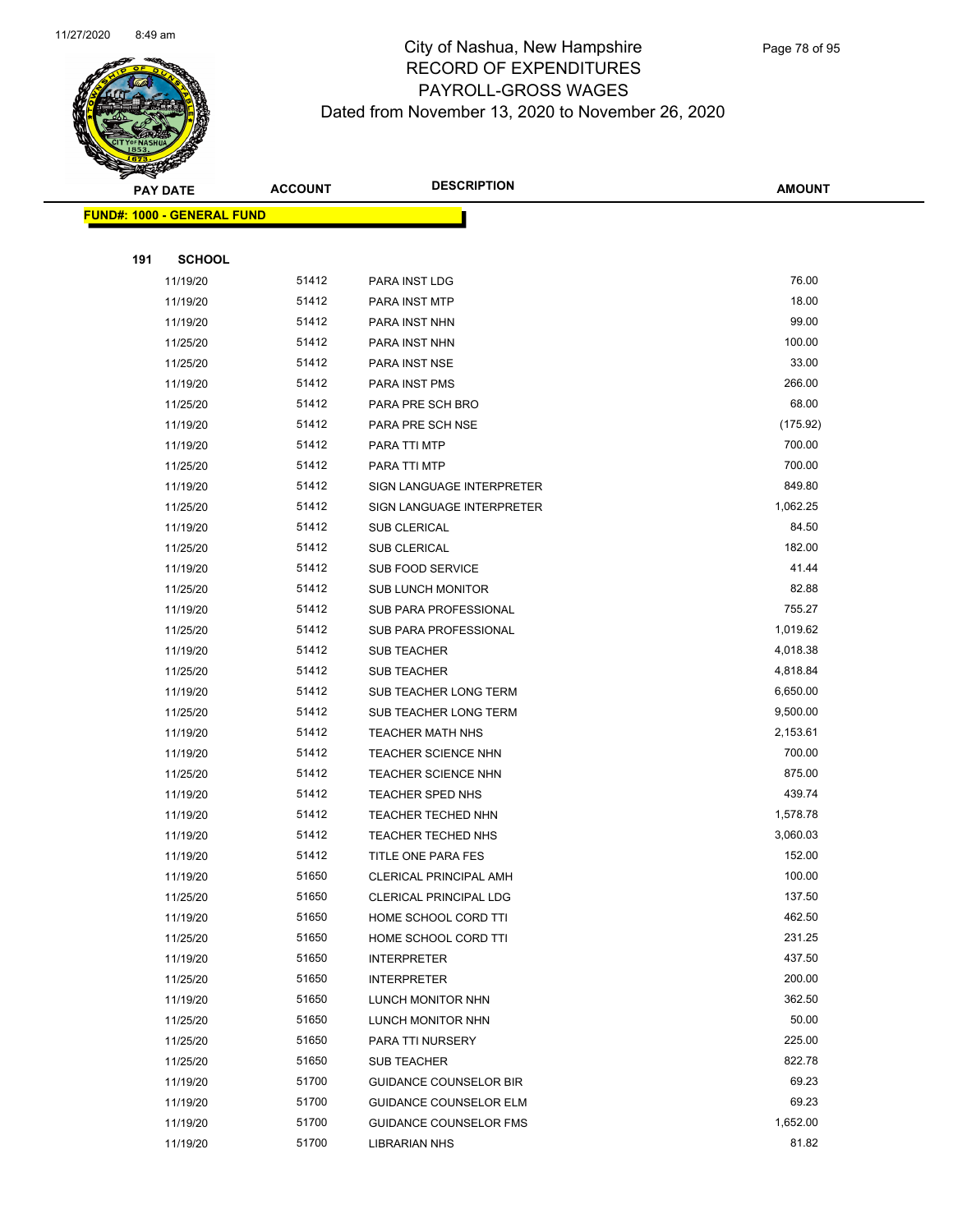

|     | <b>PAY DATE</b>                   | <b>ACCOUNT</b> | <b>DESCRIPTION</b>                               | <b>AMOUNT</b>   |
|-----|-----------------------------------|----------------|--------------------------------------------------|-----------------|
|     | <b>FUND#: 1000 - GENERAL FUND</b> |                |                                                  |                 |
|     |                                   |                |                                                  |                 |
| 191 | <b>SCHOOL</b>                     |                |                                                  |                 |
|     | 11/19/20                          | 51700          | <b>NURSE ELM</b>                                 | 81.82           |
|     | 11/19/20                          | 51700          | PEER COACH                                       | 1,356.25        |
|     | 11/19/20                          | 51700          | SCHOOL PSYCHOLOGIST WID                          | 69.23           |
|     | 11/19/20                          | 51700          | SPEECH LANG PATHOLOGIST WID                      | 69.23           |
|     | 11/19/20                          | 51700          | TEACHER ART CHA                                  | 334.62          |
|     | 11/19/20                          | 51700          | <b>TEACHER ART FMS</b>                           | 1,152.00        |
|     | 11/19/20                          | 51700          | <b>TEACHER ART MDE</b>                           | 300.00          |
|     | 11/19/20                          | 51700          | <b>TEACHER ART MTP</b>                           | 300.00          |
|     | 11/19/20                          | 51700          | <b>TEACHER ART NHS</b>                           | 34.62           |
|     | 11/19/20                          | 51700          | <b>TEACHER ART SHE</b>                           | 300.00          |
|     | 11/19/20                          | 51700          | <b>TEACHER BUSINESS NHS</b>                      | 69.23           |
|     | 11/19/20                          | 51700          | <b>TEACHER DWSE ELM</b>                          | 69.23           |
|     | 11/19/20                          | 51700          | <b>TEACHER ENGLISH ELM</b>                       | 1,000.00        |
|     | 11/19/20                          | 51700          | TEACHER ENGLISH NHN                              | 69.23           |
|     | 11/19/20                          | 51700          | <b>TEACHER ENGLISH NHS</b>                       | 69.23           |
|     | 11/19/20                          | 51700          | TEACHER FOREIGN LANG NHN                         | 69.23           |
|     | 11/19/20                          | 51700          | <b>TEACHER FOREIGN LANG NHS</b>                  | 69.23           |
|     | 11/19/20                          | 51700          | <b>TEACHER GR6 ELM</b>                           | 2,693.78        |
|     | 11/19/20                          | 51700          | <b>TEACHER GR6 FMS</b>                           | 69.23           |
|     | 11/19/20                          | 51700          | <b>TEACHER GR6 PMS</b>                           | 69.23           |
|     | 11/19/20                          | 51700          | <b>TEACHER KIND MDE</b>                          | 1,067.00        |
|     | 11/19/20                          | 51700          | <b>TEACHER MATH ELM</b>                          | 81.82           |
|     | 11/19/20                          | 51700          | <b>TEACHER MATH FMS</b>                          | 69.23           |
|     | 11/19/20                          | 51700          | <b>TEACHER MATH NHN</b>                          | 69.23           |
|     | 11/19/20                          | 51700          | <b>TEACHER MATH NHS</b>                          | 1,221.23        |
|     | 11/19/20                          | 51700          | <b>TEACHER MATH PMS</b>                          | 69.23           |
|     | 11/19/20                          | 51700          | <b>TEACHER MUSIC FMS</b>                         | 69.23           |
|     | 11/19/20                          | 51700          | <b>TEACHER PE ELM</b>                            | 1,366.00        |
|     | 11/19/20                          | 51700          | TEACHER PE MDE                                   | 34.62           |
|     | 11/19/20                          | 51700<br>51700 | TEACHER PE NHN                                   | 34.62<br>609.33 |
|     | 11/19/20<br>11/19/20              | 51700          | <b>TEACHER PE PMS</b><br><b>TEACHER READ ELM</b> | 34.62           |
|     | 11/19/20                          | 51700          | <b>TEACHER READ FMS</b>                          | 34.62           |
|     | 11/19/20                          | 51700          | <b>TEACHER SCIENCE ELM</b>                       | 1,371.23        |
|     | 11/19/20                          | 51700          | <b>TEACHER SCIENCE FMS</b>                       | 69.23           |
|     | 11/19/20                          | 51700          | <b>TEACHER SCIENCE NHN</b>                       | 69.23           |
|     | 11/19/20                          | 51700          | <b>TEACHER SCIENCE NHS</b>                       | 69.23           |
|     | 11/19/20                          | 51700          | <b>TEACHER SCIENCE PMS</b>                       | 69.23           |
|     | 11/19/20                          | 51700          | TEACHER SOCIAL STUDIES ELM                       | 69.23           |
|     | 11/19/20                          | 51700          | TEACHER SOCIAL STUDIES FMS                       | 69.23           |
|     | 11/19/20                          | 51700          | TEACHER SOCIAL STUDIES NHN                       | 69.23           |
|     | 11/19/20                          | 51700          | TEACHER SOCIAL STUDIES NHS                       | 69.23           |
|     | 11/19/20                          | 51700          | TEACHER SOCIAL STUDIES PMS                       | 69.23           |
|     |                                   |                |                                                  |                 |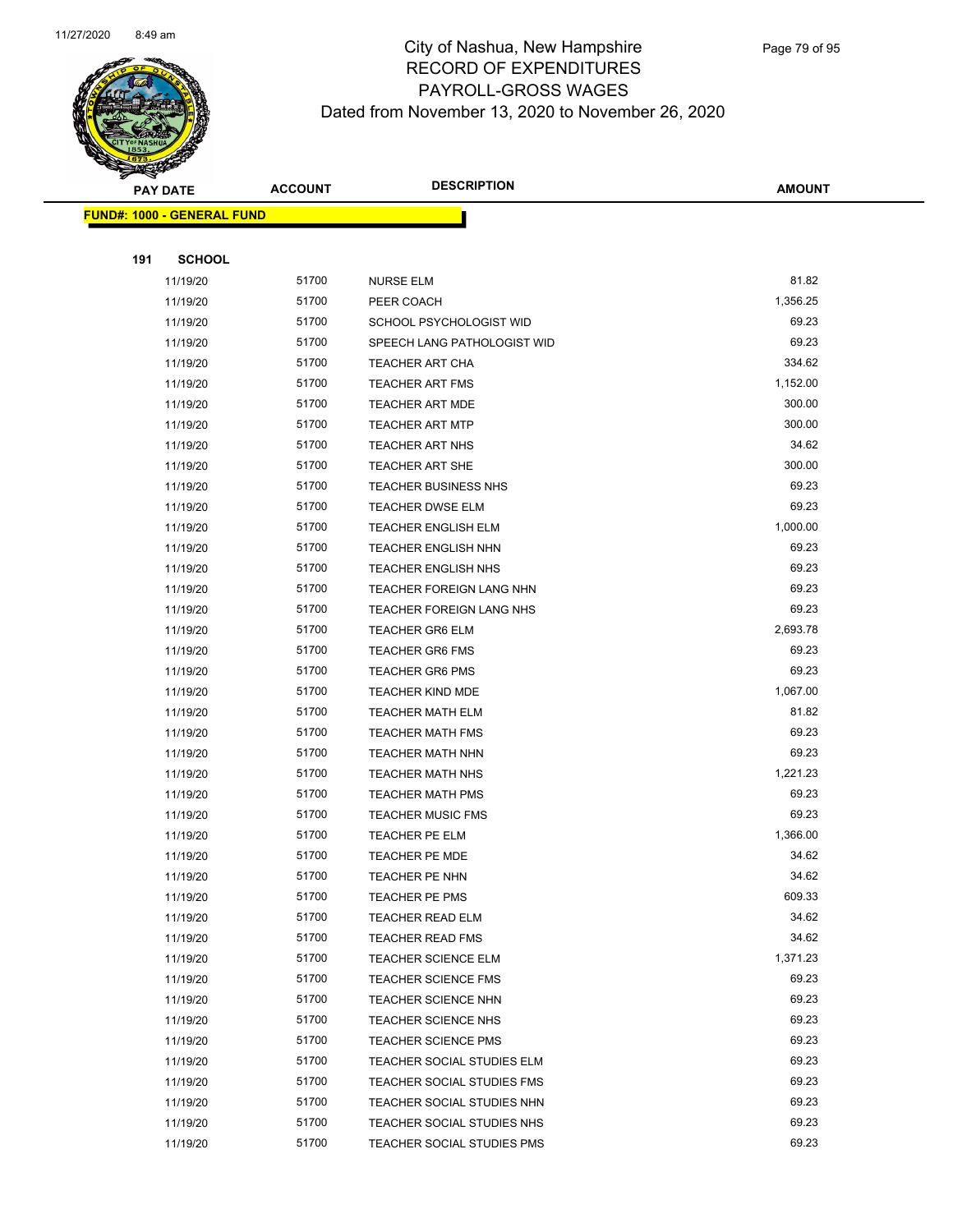

| <b>PAY DATE</b>                       | <b>ACCOUNT</b> | <b>DESCRIPTION</b>        | <b>AMOUNT</b>  |  |
|---------------------------------------|----------------|---------------------------|----------------|--|
| <b>FUND#: 1000 - GENERAL FUND</b>     |                |                           |                |  |
| 191<br><b>SCHOOL</b>                  |                |                           |                |  |
| 11/19/20                              | 51700          | <b>TEACHER SPED NHN</b>   | 69.23          |  |
| 11/19/20                              | 51700          | <b>TEACHER SPED NHS</b>   | 69.23          |  |
| 11/19/20                              | 51700          | <b>TEACHER TECHED NHN</b> | 69.23          |  |
| 11/19/20                              | 52800          | EDUCATIONAL ASSISTANCE    | 11,672.81      |  |
| 11/19/20                              | 55118          | TELEPHONE-CELLULAR        | 2,240.00       |  |
| 11/19/20                              | 55699          | OTHER CONTRACTED SERVICES | 75.00          |  |
| <b>TOTAL 191 - SCHOOL</b>             |                |                           | \$3,371,748.69 |  |
| <b>TOTAL FUND 1000 - GENERAL FUND</b> |                |                           | \$5,601,022.87 |  |

### **FUND#: 1010 - GF-PRIOR YEAR ENC & ESCROWS**

| 152 | <b>FIRE</b><br>11/25/20                                  | 52800 | EDUCATIONAL ASSISTANCE    | 765.00     |
|-----|----------------------------------------------------------|-------|---------------------------|------------|
|     | <b>TOTAL 152 - FIRE</b>                                  |       |                           | \$765.00   |
| 166 | <b>PARKING LOTS</b><br>11/19/20                          | 51400 | <b>ECD PARKING INTERN</b> | 300.00     |
|     | <b>TOTAL 166 - PARKING LOTS</b>                          |       |                           | \$300.00   |
| 181 | <b>COMMUNITY DEVELOPMENT</b><br>11/25/20                 | 55118 | TELEPHONE-CELLULAR        | 668.00     |
|     | <b>TOTAL 181 - COMMUNITY DEVELOPMENT</b>                 |       |                           | \$668.00   |
|     | <b>TOTAL FUND 1010 - GF-PRIOR YEAR ENC &amp; ESCROWS</b> |       |                           | \$1,733.00 |

| <b>FUND#: 2100 - FOOD SERVICES FUND</b> |       |                               |          |  |  |  |
|-----------------------------------------|-------|-------------------------------|----------|--|--|--|
| 11/19/20                                | 51100 | CLERICAL FOOD SERVICE NHS     | 820.50   |  |  |  |
| 11/25/20                                | 51100 | CLERICAL FOOD SERVICE NHS     | 820.50   |  |  |  |
| 11/19/20                                | 51100 | DELIVERY DRIVER FOOD SERVICE  | 646.20   |  |  |  |
| 11/25/20                                | 51100 | DELIVERY DRIVER FOOD SERVICE  | 771.59   |  |  |  |
| 11/19/20                                | 51100 | DIRECTOR FOOD SERVICE         | 3,001.10 |  |  |  |
| 11/19/20                                | 51100 | FOOD SERVICE BUSINESS MANAGER | 2,309.30 |  |  |  |
| 11/19/20                                | 51100 | FOOD SERVICE COOK AMH         | 531.30   |  |  |  |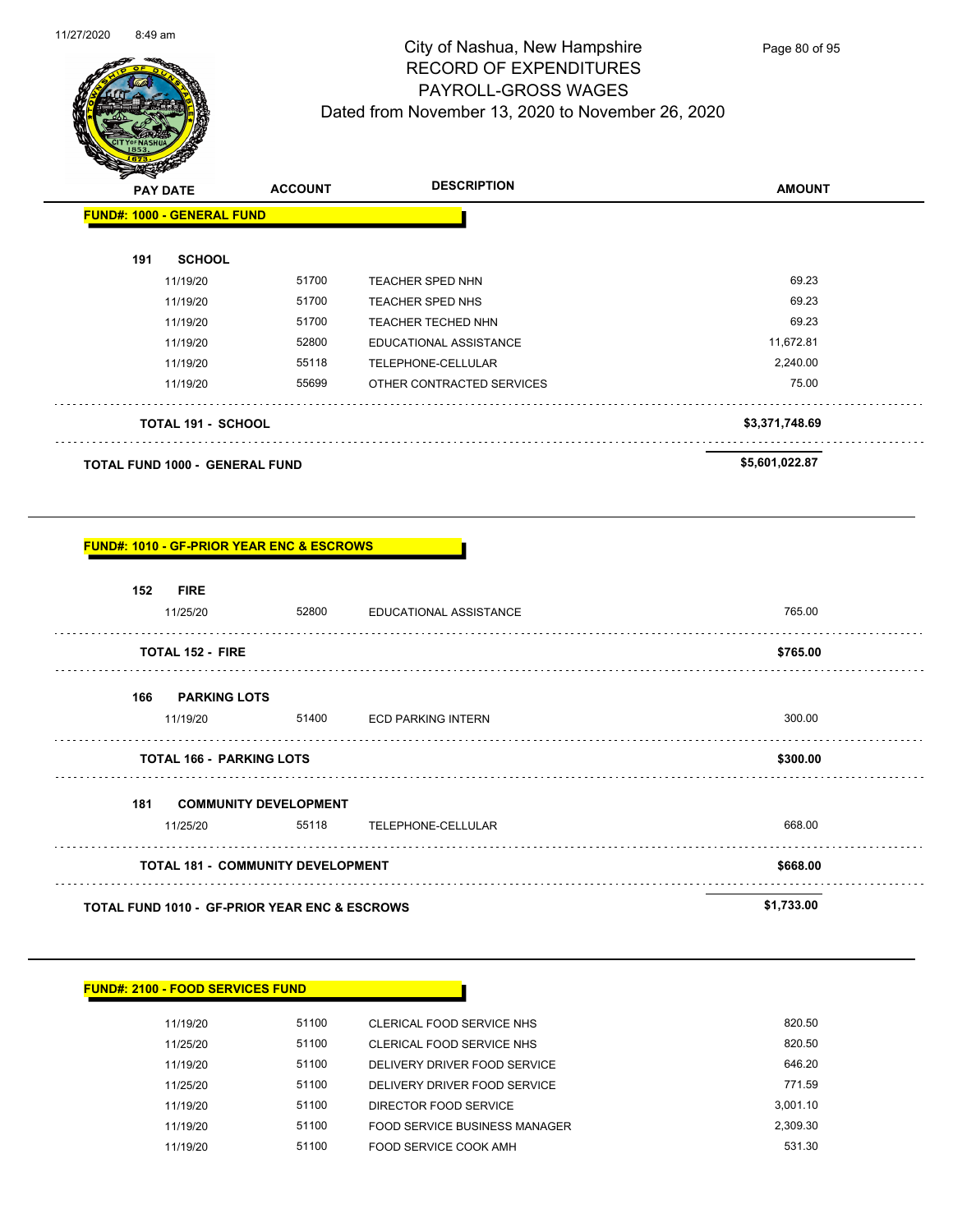

| <b>PAY DATE</b>                         | <b>ACCOUNT</b> | <b>DESCRIPTION</b>                                    | <b>AMOUNT</b>      |
|-----------------------------------------|----------------|-------------------------------------------------------|--------------------|
| <b>FUND#: 2100 - FOOD SERVICES FUND</b> |                |                                                       |                    |
|                                         | 51100          |                                                       | 531.30             |
| 11/25/20<br>11/19/20                    | 51100          | FOOD SERVICE COOK AMH<br><b>FOOD SERVICE COOK BIC</b> | 543.55             |
| 11/25/20                                | 51100          |                                                       | 543.55             |
| 11/19/20                                | 51100          | FOOD SERVICE COOK BIC<br>FOOD SERVICE COOK BRO        | 543.55             |
|                                         | 51100          |                                                       | 543.55             |
| 11/25/20                                |                | FOOD SERVICE COOK BRO                                 |                    |
| 11/19/20                                | 51100          | FOOD SERVICE COOK CHA                                 | 548.80             |
| 11/25/20                                | 51100          | FOOD SERVICE COOK CHA                                 | 548.80             |
| 11/19/20                                | 51100          | FOOD SERVICE COOK ELM                                 | 1,051.75           |
| 11/25/20                                | 51100<br>51100 | FOOD SERVICE COOK ELM                                 | 1,051.75<br>548.80 |
| 11/19/20                                |                | FOOD SERVICE COOK FES                                 |                    |
| 11/25/20                                | 51100<br>51100 | <b>FOOD SERVICE COOK FES</b>                          | 548.80<br>542.85   |
| 11/19/20                                | 51100          | <b>FOOD SERVICE COOK FMS</b>                          | 542.85             |
| 11/25/20                                | 51100          | <b>FOOD SERVICE COOK FMS</b>                          | 526.05             |
| 11/19/20                                | 51100          | <b>FOOD SERVICE COOK LDG</b>                          | 526.07             |
| 11/25/20                                | 51100          | FOOD SERVICE COOK LDG                                 | 531.30             |
| 11/19/20                                | 51100          | FOOD SERVICE COOK MDE<br>FOOD SERVICE COOK MDE        | 531.30             |
| 11/25/20                                | 51100          |                                                       | 1,174.25           |
| 11/19/20<br>11/25/20                    | 51100          | FOOD SERVICE COOK NHN<br>FOOD SERVICE COOK NHN        | 1,161.49           |
| 11/19/20                                | 51100          | FOOD SERVICE COOK NHS                                 | 1,146.25           |
| 11/25/20                                | 51100          | FOOD SERVICE COOK NHS                                 | 1,146.25           |
| 11/19/20                                | 51100          | FOOD SERVICE COOK NSE                                 | 543.55             |
| 11/25/20                                | 51100          | FOOD SERVICE COOK NSE                                 | 543.55             |
| 11/19/20                                | 51100          | <b>FOOD SERVICE COOK PMS</b>                          | 582.05             |
| 11/25/20                                | 51100          | FOOD SERVICE COOK PMS                                 | 582.05             |
| 11/19/20                                | 51100          | FOOD SERVICE COOK SHE                                 | 531.30             |
| 11/25/20                                | 51100          | FOOD SERVICE COOK SHE                                 | 531.30             |
| 11/19/20                                | 51100          | <b>FOOD SERVICE SITE CORD</b>                         | 12,373.80          |
| 11/19/20                                | 51100          | FOOD SERVICECOOK MTP                                  | 526.05             |
| 11/25/20                                | 51100          | <b>FOOD SERVICECOOK MTP</b>                           | 526.05             |
| 11/19/20                                | 51200          | FOOD SERVICE ASST PT AMH                              | 407.73             |
| 11/25/20                                | 51200          | FOOD SERVICE ASST PT AMH                              | 360.52             |
| 11/19/20                                | 51200          | <b>FOOD SERVICE ASST PT BIR</b>                       | 544.20             |
| 11/25/20                                | 51200          | FOOD SERVICE ASST PT BIR                              | 577.50             |
| 11/19/20                                | 51200          | FOOD SERVICE ASST PT BRO                              | 358.02             |
| 11/25/20                                | 51200          | FOOD SERVICE ASST PT BRO                              | 344.76             |
| 11/19/20                                | 51200          | FOOD SERVICE ASST PT CHA                              | 543.38             |
| 11/25/20                                | 51200          | FOOD SERVICE ASST PT CHA                              | 509.31             |
| 11/19/20                                | 51200          | FOOD SERVICE ASST PT DRC                              | 630.59             |
| 11/25/20                                | 51200          | FOOD SERVICE ASST PT DRC                              | 647.81             |
| 11/19/20                                | 51200          | FOOD SERVICE ASST PT ELM                              | 1,101.12           |
| 11/25/20                                | 51200          | FOOD SERVICE ASST PT ELM                              | 1,072.65           |
| 11/19/20                                | 51200          | FOOD SERVICE ASST PT FES                              | 425.25             |
| 11/25/20                                | 51200          | FOOD SERVICE ASST PT FES                              | 425.25             |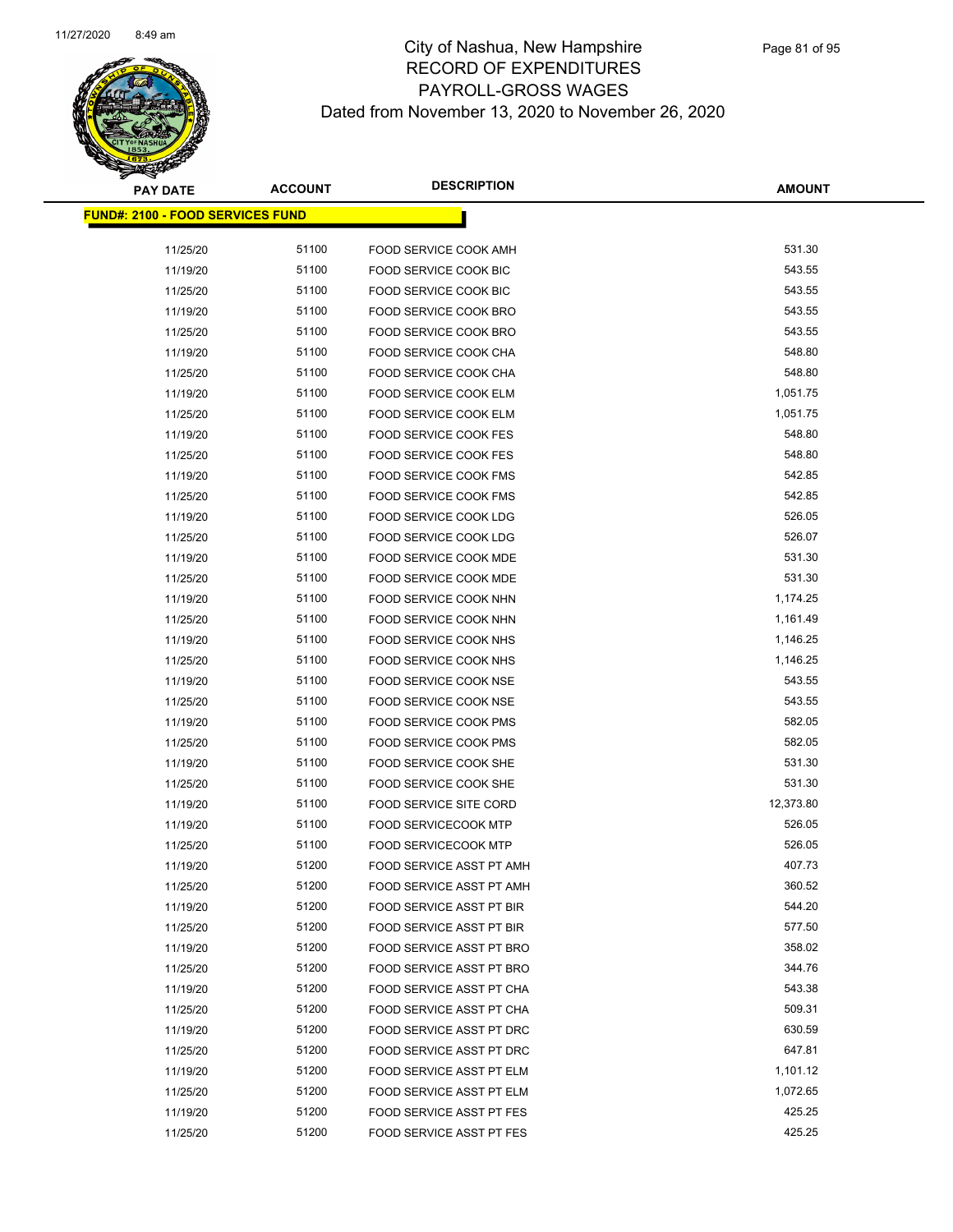

| <b>PAY DATE</b>                             | <b>ACCOUNT</b> | <b>DESCRIPTION</b>              | <b>AMOUNT</b> |
|---------------------------------------------|----------------|---------------------------------|---------------|
| <b>FUND#: 2100 - FOOD SERVICES FUND</b>     |                |                                 |               |
| 11/19/20                                    | 51200          | FOOD SERVICE ASST PT FMS        | 1,098.57      |
| 11/25/20                                    | 51200          | FOOD SERVICE ASST PT FMS        | 989.73        |
| 11/19/20                                    | 51200          | <b>FOOD SERVICE ASST PT LDG</b> | 367.66        |
| 11/25/20                                    | 51200          | <b>FOOD SERVICE ASST PT LDG</b> | 361.10        |
| 11/19/20                                    | 51200          | FOOD SERVICE ASST PT MDE        | 285.69        |
| 11/25/20                                    | 51200          | FOOD SERVICE ASST PT MDE        | 247.17        |
| 11/19/20                                    | 51200          | <b>FOOD SERVICE ASST PT MTP</b> | 469.35        |
| 11/25/20                                    | 51200          | <b>FOOD SERVICE ASST PT MTP</b> | 337.05        |
| 11/19/20                                    | 51200          | FOOD SERVICE ASST PT NHN        | 3,163.60      |
| 11/25/20                                    | 51200          | FOOD SERVICE ASST PT NHN        | 3,010.08      |
| 11/19/20                                    | 51200          | FOOD SERVICE ASST PT NHS        | 2,426.61      |
| 11/25/20                                    | 51200          | FOOD SERVICE ASST PT NHS        | 2,318.83      |
| 11/19/20                                    | 51200          | <b>FOOD SERVICE ASST PT NSE</b> | 347.15        |
| 11/25/20                                    | 51200          | <b>FOOD SERVICE ASST PT NSE</b> | 338.13        |
| 11/19/20                                    | 51200          | FOOD SERVICE ASST PT PMS        | 1,533.66      |
| 11/25/20                                    | 51200          | <b>FOOD SERVICE ASST PT PMS</b> | 1,452.50      |
| 11/19/20                                    | 51200          | FOOD SERVICE ASST PT SHE        | 295.42        |
| 11/25/20                                    | 51200          | FOOD SERVICE ASST PT SHE        | 279.00        |
| 11/25/20                                    | 51300          | FOOD SERVICE COOK NHN           | 6.00          |
| 11/19/20                                    | 55118          | TELEPHONE-CELLULAR              | 80.00         |
| <b>TOTAL FUND 2100 - FOOD SERVICES FUND</b> |                |                                 | \$67,828.44   |

| 11/19/20                                        | 51100 | CLERICAL ADULT ED NHN      | 798.62     |
|-------------------------------------------------|-------|----------------------------|------------|
| 11/25/20                                        | 51100 | CLERICAL ADULT ED NHN      | 809.56     |
| <b>TOTAL FUND 2207 - ADULT ED/CONTINUING ED</b> |       |                            | \$1,608.18 |
|                                                 |       |                            |            |
|                                                 |       |                            |            |
| <b>FUND#: 2252 - DAY CARE</b>                   |       |                            |            |
| 11/19/20                                        | 51100 | PANTHER PRESCHOOL DIRECTOR | 1,151.60   |

| <b>FUND#: 2257 - SPECIAL ED LOCAL</b> |                     |
|---------------------------------------|---------------------|
| 51100                                 | PARA DW SPEC ED AMH |
| 51100                                 | PARA DW SPEC ED AMH |
| 51100                                 | PARA DW SPEC ED NHS |
| 51100                                 | PARA DW SPEC ED NHS |
|                                       |                     |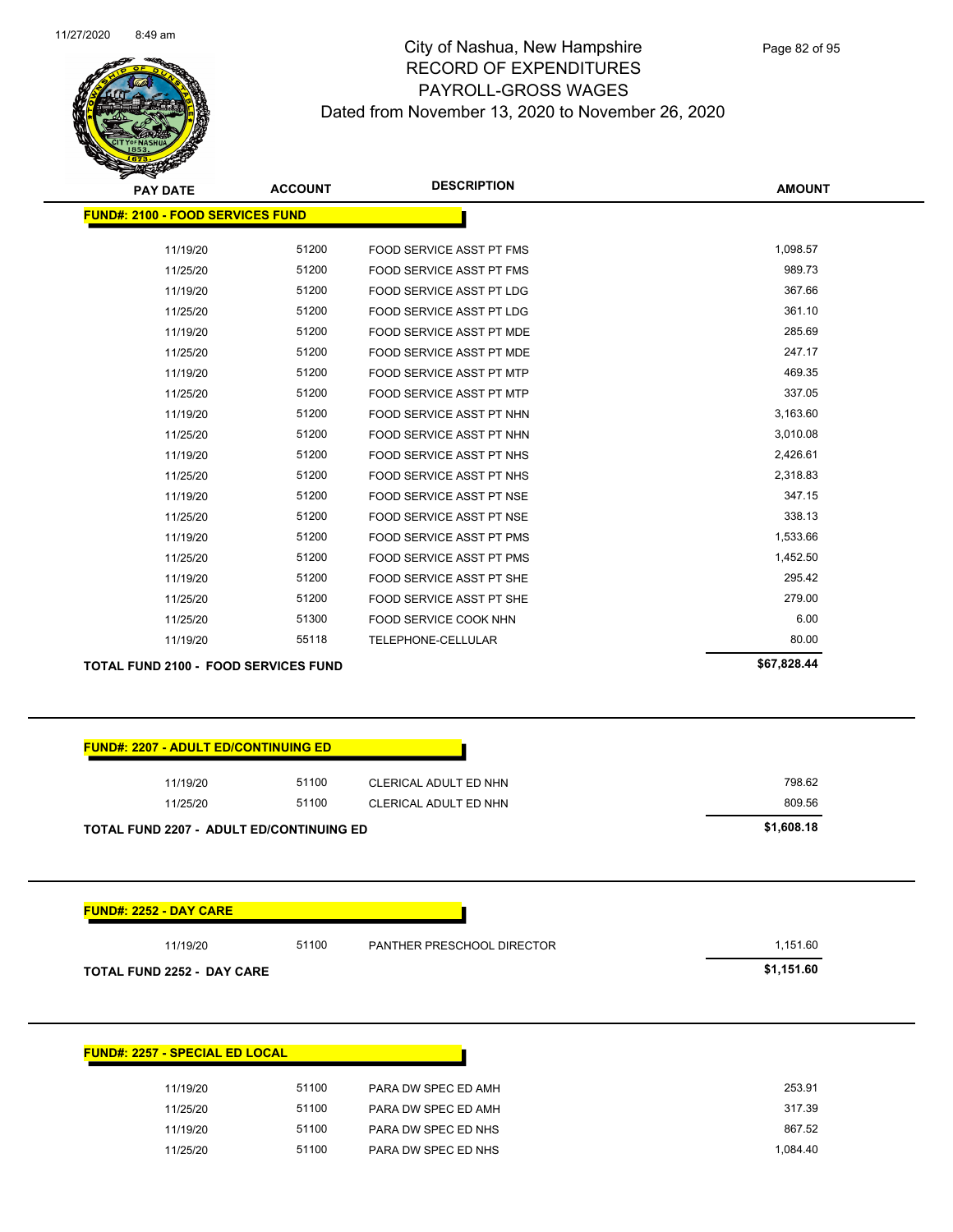

| <b>PAY DATE</b>                                     | <b>ACCOUNT</b> | <b>DESCRIPTION</b>            | <b>AMOUNT</b> |
|-----------------------------------------------------|----------------|-------------------------------|---------------|
| <b>FUND#: 2257 - SPECIAL ED LOCAL</b>               |                |                               |               |
| 11/19/20                                            | 51100          | PARA DW SPEC ED WID           | 384.83        |
| 11/25/20                                            | 51100          | PARA DW SPEC ED WID           | 476.45        |
| TOTAL FUND 2257 - SPECIAL ED LOCAL                  |                |                               | \$3,384.50    |
| <b>FUND#: 2503 - PARKS &amp; REC PROGRAMS FUND</b>  |                |                               |               |
| 11/19/20                                            | 51100          | PROGRAM COORDINATOR           | 390.95        |
| 11/25/20                                            | 51100          | PROGRAM COORDINATOR           | 390.95        |
| TOTAL FUND 2503 - PARKS & REC PROGRAMS FUND         |                |                               | \$781.90      |
|                                                     |                |                               |               |
| <b>FUND#: 2505 - PEG ACCESS CHANNELS FUND</b>       |                |                               |               |
| 11/19/20                                            | 51100          | ECHANNEL ACCESS ADMINISTRATOR | 1,206.50      |
| 11/25/20                                            | 51100          | ECHANNEL ACCESS ADMINISTRATOR | 1,206.50      |
| 11/19/20                                            | 51100          | PEG PROGRAM MANAGER           | 1,307.05      |
| 11/25/20                                            | 51100          | PEG PROGRAM MANAGER           | 1,307.05      |
| 11/25/20                                            | 51200          | TEACHER PE NHN                | 60.00         |
| 11/19/20                                            | 51200          | <b>VIDEOGRAPHER</b>           | 810.00        |
| 11/25/20                                            | 51200          | <b>VIDEOGRAPHER</b>           | 810.00        |
| 11/25/20                                            | 55118          | TELEPHONE-CELLULAR            | 100.00        |
| <b>TOTAL FUND 2505 - PEG ACCESS CHANNELS FUND</b>   |                |                               | \$6,807.10    |
| <b>FUND#: 2506 - HUNT BLDG FACILITY RENTAL FUND</b> |                |                               |               |
| 11/25/20                                            | 55118          | TELEPHONE-CELLULAR            | 17.00         |
| TOTAL FUND 2506 - HUNT BLDG FACILITY RENTAL FUND    |                |                               | \$17.00       |
|                                                     |                |                               |               |

| 11/19/20 | 51300 | CITY CLERK TEMP          | 67.50     |
|----------|-------|--------------------------|-----------|
| 11/19/20 | 51300 | CLERK VITAL RECORDS II   | 16,987.72 |
| 11/19/20 | 51400 | <b>CITY CLERK TEMP</b>   | 736.25    |
| 11/25/20 | 51400 | <b>CITY CLERK TEMP</b>   | 940.00    |
| 11/23/20 | 51400 | ELECTED BALLOT INSPECTOR | (175.00)  |
| 11/19/20 | 51400 | <b>SUB TEACHER</b>       | 175.00    |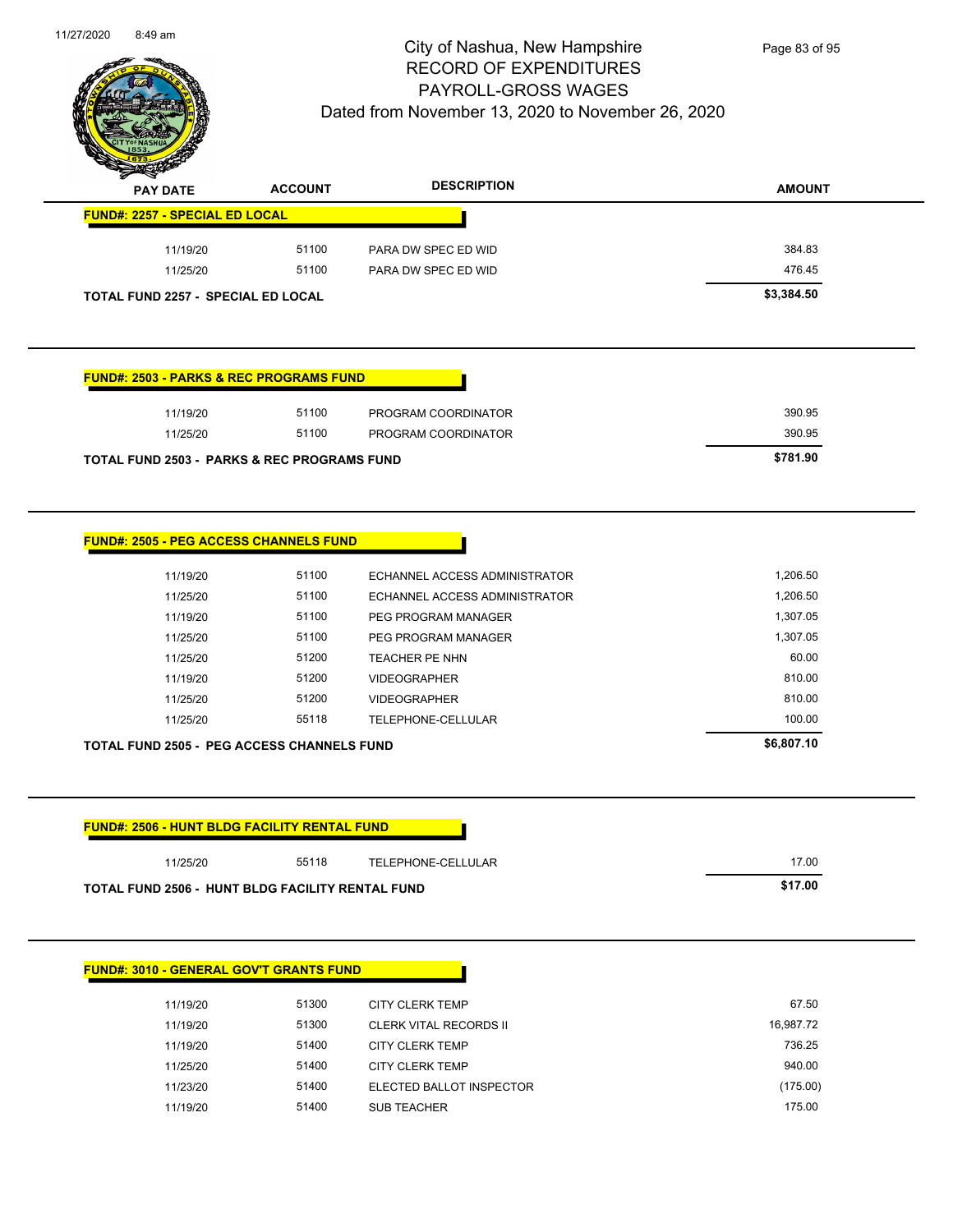| 11/27/2020 | 8:49 am                                 |                                                           | City of Nashua, New Hampshire<br><b>RECORD OF EXPENDITURES</b><br><b>PAYROLL-GROSS WAGES</b><br>Dated from November 13, 2020 to November 26, 2020 | Page 84 of 95      |
|------------|-----------------------------------------|-----------------------------------------------------------|---------------------------------------------------------------------------------------------------------------------------------------------------|--------------------|
|            | <b>PAY DATE</b>                         | <b>ACCOUNT</b>                                            | <b>DESCRIPTION</b>                                                                                                                                | <b>AMOUNT</b>      |
|            |                                         | <b>TOTAL FUND 3010 - GENERAL GOV'T GRANTS FUND</b>        |                                                                                                                                                   | \$18,731.47        |
|            |                                         | <b>FUND#: 3030 - EMERGENCY MGMT GRANTS FUND</b>           |                                                                                                                                                   |                    |
|            | 11/19/20                                | 51200                                                     | EMERGENCY MANAGEMENT COORDINAT                                                                                                                    | 267.92             |
|            |                                         | <b>TOTAL FUND 3030 - EMERGENCY MGMT GRANTS FUND</b>       |                                                                                                                                                   | \$267.92           |
|            | 11/19/20                                | <b>FUND#: 3035 - FEMA DISASTER ASSIST GRANTS</b><br>51300 | BILINGUAL OUTREACH WORKER                                                                                                                         | 73.44              |
|            | 11/25/20                                | 51300                                                     | BILINGUAL OUTREACH WORKER                                                                                                                         | 36.72              |
|            | 6/30/20                                 | 51300                                                     | <b>CLERICAL PLANT OPS</b>                                                                                                                         | 873.45             |
|            | 11/19/20                                | 51300                                                     | FIRE DISPATCH ALL RANKS                                                                                                                           | (1,338.60)         |
|            | 11/25/20                                | 51300                                                     | FIRE LIEUTENANT                                                                                                                                   | 335.05             |
|            | 11/19/20                                | 51300                                                     | FIRE TRAINING OFFICER                                                                                                                             | 30.63              |
|            | 11/19/20                                | 51300                                                     | FIREFIGHTERS ALL RANKS                                                                                                                            | 136.63             |
|            | 6/30/20                                 | 51300                                                     | MAINTENANCE ELECTRICIAN WPO                                                                                                                       | 3,193.62           |
|            | 6/30/20                                 | 51300                                                     | MAINTENANCE HVAC WPO                                                                                                                              | 1,358.45           |
|            | 11/25/20                                | 51300                                                     | PROGRAM ASSISTANT COMMUNITY HEALTH                                                                                                                | 53.34              |
|            |                                         | <b>TOTAL FUND 3035 - FEMA DISASTER ASSIST GRANTS</b>      |                                                                                                                                                   | \$4,752.73         |
|            | <b>FUND#: 3050 - POLICE GRANTS FUND</b> |                                                           |                                                                                                                                                   |                    |
|            | 11/19/20                                | 51100                                                     | DOMESTIC VIOLENCE ADVOCATE                                                                                                                        | 957.00             |
|            | 11/25/20                                | 51100                                                     | DOMESTIC VIOLENCE ADVOCATE                                                                                                                        | 957.00             |
|            | 11/19/20                                | 51100                                                     | PATROLMAN ALL RANKS                                                                                                                               | 2,670.40           |
|            | 11/25/20                                | 51100                                                     | PATROLMAN ALL RANKS                                                                                                                               | 2,670.40           |
|            | 11/19/20                                | 51300                                                     | COMM TECH ALL DESIGNATIONS                                                                                                                        | 759.14             |
|            | 11/19/20                                | 51300                                                     | DISPATCHERS ALL DESIGNATIONS                                                                                                                      | 139.74             |
|            | 11/19/20                                | 51300                                                     | DOMESTIC VIOLENCE ADVOCATE                                                                                                                        | 92.43              |
|            | 11/25/20                                | 51300<br>51300                                            | DOMESTIC VIOLENCE ADVOCATE                                                                                                                        | 73.94<br>241.72    |
|            | 11/25/20                                | 51300                                                     | LIEUTENANT<br>PATROLMAN ALL RANKS                                                                                                                 | 1,346.60           |
|            |                                         |                                                           |                                                                                                                                                   |                    |
|            | 11/19/20                                |                                                           |                                                                                                                                                   |                    |
|            | 11/25/20<br>11/19/20                    | 51300<br>51300                                            | PATROLMAN ALL RANKS<br>SHIFT LEADER                                                                                                               | 4,408.27<br>317.61 |

**TOTAL FUND 3050 - POLICE GRANTS FUND \$14,929.65**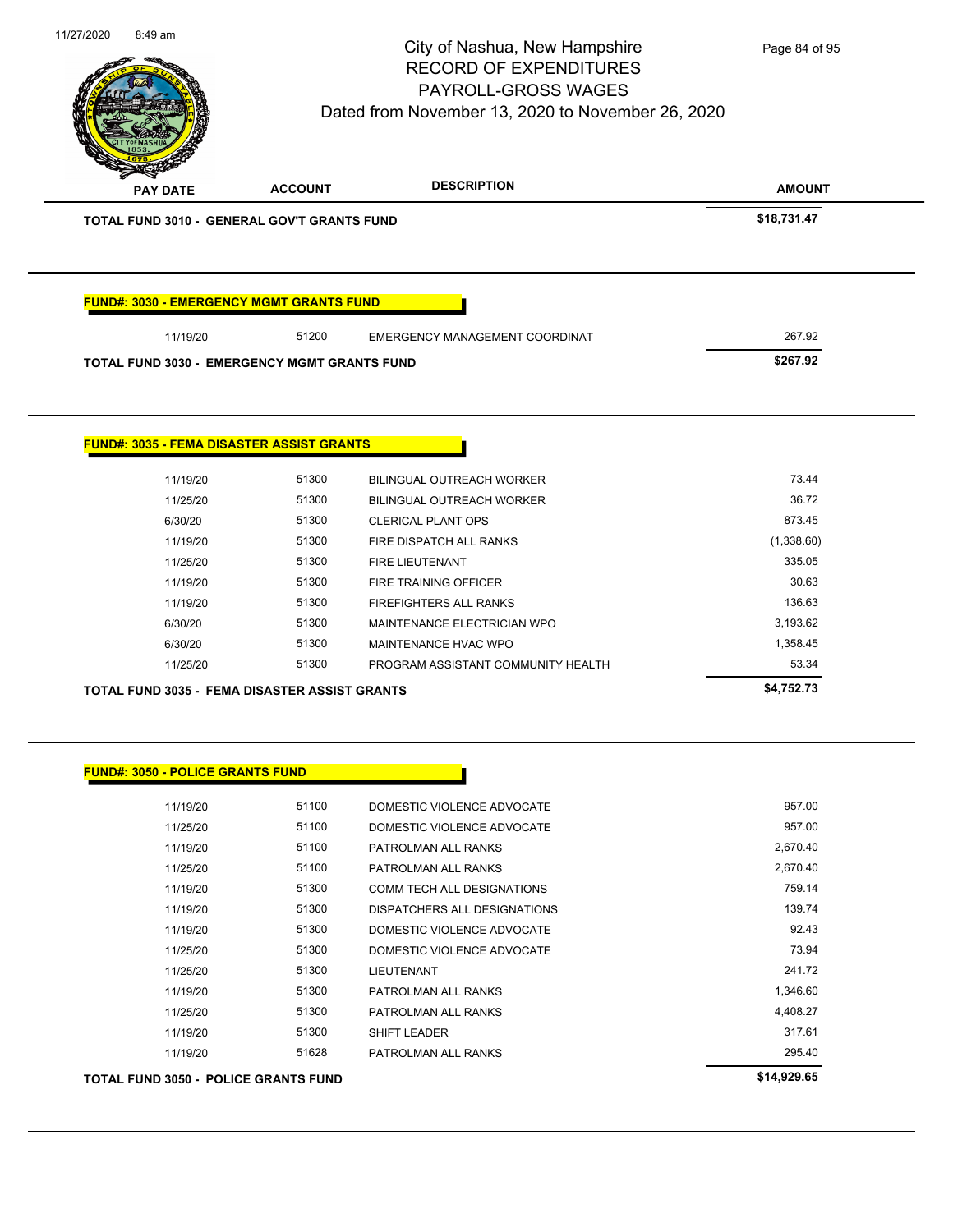

| <b>PAY DATE</b>                                         | <b>ACCOUNT</b> | <b>DESCRIPTION</b>                              | <b>AMOUNT</b> |
|---------------------------------------------------------|----------------|-------------------------------------------------|---------------|
| <b>FUND#: 3068 - COMMUNITY SERVICES GRANTS FUND</b>     |                |                                                 |               |
| 11/19/20                                                | 51100          | BILINGUAL COMM HEALTH WORKER                    | 82.64         |
| 11/25/20                                                | 51100          | BILINGUAL COMM HEALTH WORKER                    | 82.64         |
| 11/19/20                                                | 51100          | COMMUNITY SERVICES PROGRAM ADMINISTRATIVE ASSIS | 840.20        |
| 11/25/20                                                | 51100          | COMMUNITY SERVICES PROGRAM ADMINISTRATIVE ASSIS | 840.20        |
| 11/19/20                                                | 51100          | <b>EPIDEMIOLOGIST</b>                           | 164.00        |
| 11/25/20                                                | 51100          | <b>EPIDEMIOLOGIST</b>                           | 164.00        |
| 11/19/20                                                | 51100          | PROGRAM ASSISTANT COMMUNITY HEALTH              | 118.50        |
| 11/25/20                                                | 51100          | PROGRAM ASSISTANT COMMUNITY HEALTH              | 118.51        |
| 11/19/20                                                | 51100          | PUB HEALTH NET SVS COORD                        | 1,418.95      |
| 11/25/20                                                | 51100          | PUB HEALTH NET SVS COORD                        | 1,418.95      |
| 11/19/20                                                | 51100          | PUB HEALTH PREPAREDNESS COORD                   | 1,145.75      |
| 11/25/20                                                | 51100          | PUB HEALTH PREPAREDNESS COORD                   | 1,145.75      |
| 11/19/20                                                | 51100          | <b>SMP PROGRAM COORDINATOR</b>                  | 1,091.80      |
| 11/25/20                                                | 51100          | <b>SMP PROGRAM COORDINATOR</b>                  | 1,091.80      |
| 11/19/20                                                | 51300          | BILINGUAL COMM HEALTH WORKER                    | 15.49         |
| 11/25/20                                                | 51300          | BILINGUAL COMM HEALTH WORKER                    | 3.10          |
| 11/19/20                                                | 51412          | PUB HEALTH NURSE                                | 773.81        |
| 11/25/20                                                | 51412          | PUB HEALTH NURSE                                | 831.12        |
| 11/25/20                                                | 55118          | TELEPHONE-CELLULAR                              | 100.00        |
| <b>TOTAL FUND 3068 - COMMUNITY SERVICES GRANTS FUND</b> |                |                                                 | \$11,447.21   |

#### **FUND#: 3070 - COMMUNITY HEALTH GRANTS FUND**

| 11/19/20 | 51100 | BILINGUAL COMM HEALTH WORKER       | 743.60   |
|----------|-------|------------------------------------|----------|
| 11/25/20 | 51100 | BILINGUAL COMM HEALTH WORKER       | 743.60   |
| 11/19/20 | 51100 | PROGRAM ASSISTANT COMMUNITY HEALTH | 829.80   |
| 11/25/20 | 51100 | PROGRAM ASSISTANT COMMUNITY HEALTH | 829.80   |
| 11/19/20 | 51100 | PUB HEALTH NURSE                   | 1.239.35 |
| 11/25/20 | 51100 | PUB HEALTH NURSE                   | 1.239.35 |
| 11/19/20 | 51300 | BILINGUAL COMM HEALTH WORKER       | 139 43   |
| 11/25/20 | 51300 | BILINGUAL COMM HEALTH WORKER       | 27.89    |
|          |       |                                    |          |

**TOTAL FUND 3070 - COMMUNITY HEALTH GRANTS FUND \$5,792.82** 

| 11/19/20 | 51100 | CODE ENFORCEMENT OFFICER II  | 488.50   |
|----------|-------|------------------------------|----------|
| 11/25/20 | 51100 | CODE ENFORCEMENT OFFICER II  | 488.50   |
| 11/19/20 | 51100 | <b>GRANT MGMT SPECIALIST</b> | 1.103.65 |
| 11/25/20 | 51100 | <b>GRANT MGMT SPECIALIST</b> | 1.103.65 |
| 11/19/20 | 51100 | MANAGER URBAN PROGRAMS       | 1.709.25 |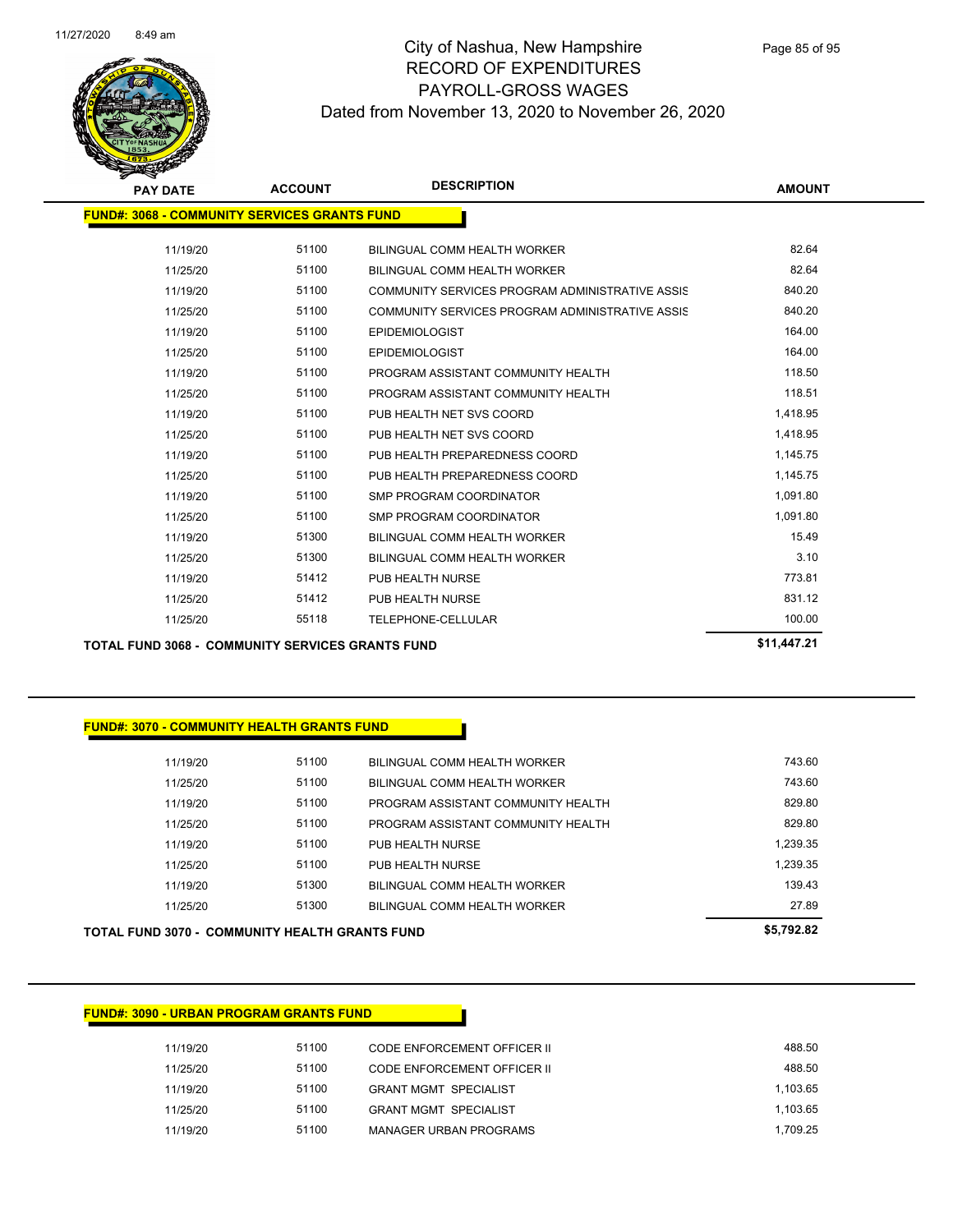

| <b>PAY DATE</b>                                | <b>ACCOUNT</b> | <b>DESCRIPTION</b>             | <b>AMOUNT</b> |
|------------------------------------------------|----------------|--------------------------------|---------------|
| <b>FUND#: 3090 - URBAN PROGRAM GRANTS FUND</b> |                |                                |               |
| 11/25/20                                       | 51100          | <b>MANAGER URBAN PROGRAMS</b>  | 1,709.25      |
| 11/19/20                                       | 51100          | PROGRAM COORDINATOR LP&HH      | 1,282.35      |
| 11/25/20                                       | 51100          | PROGRAM COORDINATOR LP&HH      | 1,282.35      |
| 11/19/20                                       | 51100          | PROJECT ADMINISTRATOR          | 1,334.15      |
| 11/25/20                                       | 51100          | PROJECT ADMINISTRATOR          | 4,002.43      |
| 11/19/20                                       | 51100          | PROJECT ADMINISTRATOR LP&HH    | 1,257.20      |
| 11/25/20                                       | 51100          | PROJECT ADMINISTRATOR LP&HH    | 1,257.20      |
| 11/19/20                                       | 51100          | PROJECT SPECIALIST URBAN PROGR | 1,196.35      |
| 11/25/20                                       | 51100          | PROJECT SPECIALIST URBAN PROGR | 1,196.35      |
| 11/25/20                                       | 55118          | TELEPHONE-CELLULAR             | 142.50        |
| TOTAL FUND 3090 - URBAN PROGRAM GRANTS FUND    |                |                                | \$19,553.68   |

#### **FUND#: 3120 - TRANSIT GRANTS FUND**

| 11/19/20 | 51100 | <b>COMMUNICATION SPEC</b>             | 1,147.95 |
|----------|-------|---------------------------------------|----------|
| 11/25/20 | 51100 | <b>COMMUNICATION SPEC</b>             | 1,147.95 |
| 11/19/20 | 51100 | <b>TRANSIT ADMINISTRATOR</b>          | 1,809.80 |
| 11/25/20 | 51100 | <b>TRANSIT ADMINISTRATOR</b>          | 1,809.80 |
| 11/19/20 | 51100 | <b>TRANSIT FINANCE COORDINATOR</b>    | 1,308.00 |
| 11/25/20 | 51100 | <b>TRANSIT FINANCE COORDINATOR</b>    | 1,308.00 |
| 11/19/20 | 51100 | <b>TRANSIT FLEET FACILITIES SUPV</b>  | 1,103.65 |
| 11/25/20 | 51100 | <b>TRANSIT FLEET FACILITIES SUPV</b>  | 1,103.65 |
| 11/19/20 | 51100 | <b>TRANSIT MECHANICS</b>              | 2,001.65 |
| 11/25/20 | 51100 | <b>TRANSIT MECHANICS</b>              | 2,001.65 |
| 11/19/20 | 51100 | <b>TRANSIT OPERATIONS COORDINATOR</b> | 990.90   |
| 11/25/20 | 51100 | <b>TRANSIT OPERATIONS COORDINATOR</b> | 990.90   |
| 11/19/20 | 51100 | <b>TRANSIT UTILITY SERVICE WORKER</b> | 1,473.65 |
| 11/25/20 | 51100 | <b>TRANSIT UTILITY SERVICE WORKER</b> | 1,473.65 |
| 11/19/20 | 51300 | <b>TRANSIT OPERATIONS COORDINATOR</b> | 111.48   |
| 11/19/20 | 51300 | <b>TRANSIT UTILITY SERVICE WORKER</b> | 442.09   |
| 11/25/20 | 55118 | TELEPHONE-CELLULAR                    | 67.00    |
|          |       |                                       |          |

## **TOTAL FUND 3120 - TRANSIT GRANTS FUND \$20,291.77**

## **FUND#: 3800 - SCHOOL GRANTS FUND**

| 11/19/20 | 51100 | 21 CENTURY ELEM MFAM RES COORD | 8.483.67 |
|----------|-------|--------------------------------|----------|
| 11/19/20 | 51100 | ASSISTANT PRINCIPAL AMH        | 1.605.80 |
| 11/19/20 | 51100 | ASSISTANT PRINCIPAL BIR        | 1.380.33 |
| 11/19/20 | 51100 | ASSISTANT PRINCIPAL DR CRSP    | 2.875.00 |
| 11/19/20 | 51100 | ASSISTANT PRINCIPAL MTP        | 1.315.44 |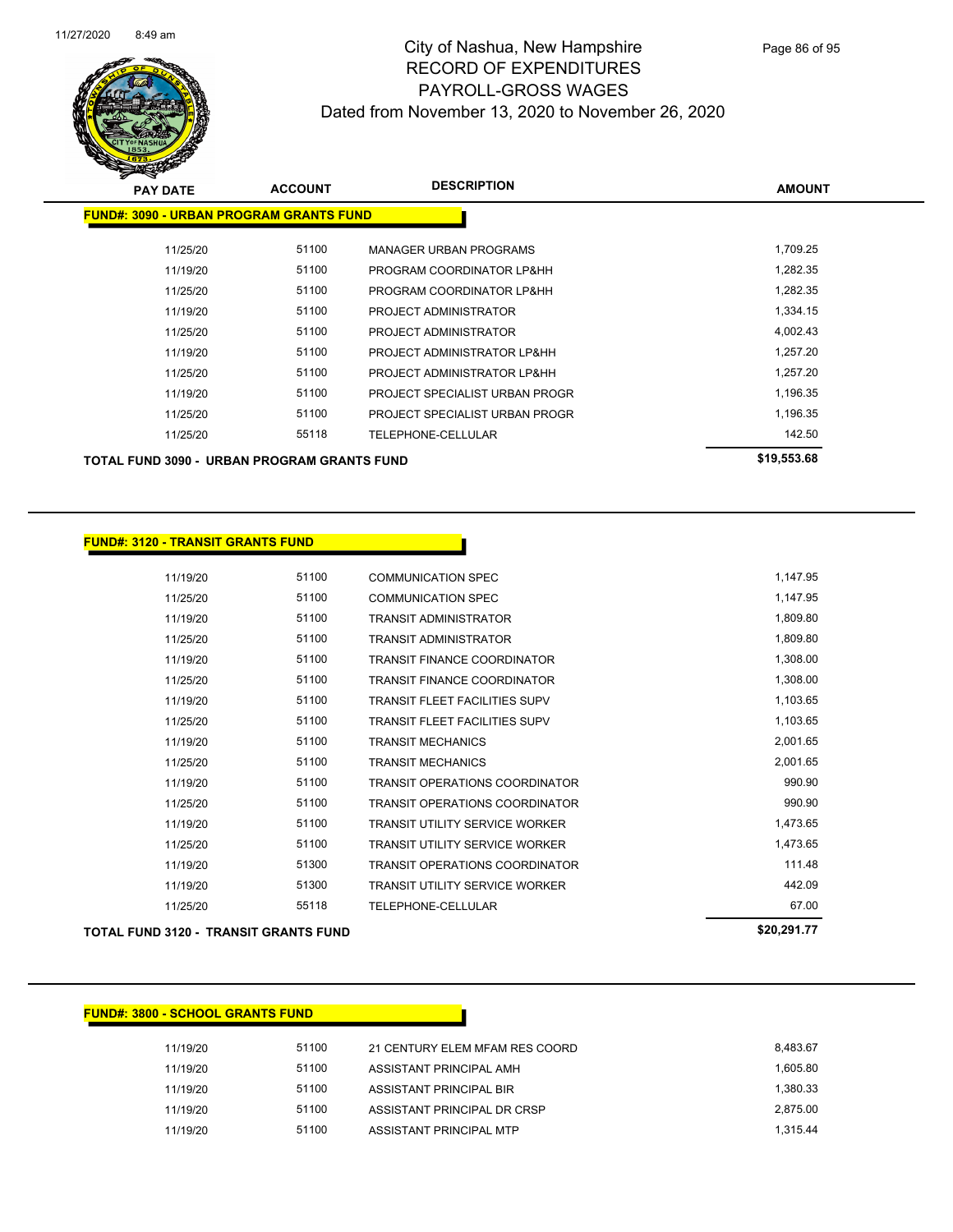

| <b>PAY DATE</b>                  | <b>ACCOUNT</b> | <b>DESCRIPTION</b>                                 | <b>AMOUNT</b> |
|----------------------------------|----------------|----------------------------------------------------|---------------|
| FUND#: 3800 - SCHOOL GRANTS FUND |                |                                                    |               |
|                                  | 51100          |                                                    | 1,485.60      |
| 11/19/20<br>11/19/20             | 51100          | ASSISTANT PRINCIPAL SHE                            | 820.50        |
|                                  | 51100          | <b>CLERICAL 21 CENTURY</b>                         | 820.50        |
| 11/25/20                         | 51100          | <b>CLERICAL 21 CENTURY</b>                         | 3,379.30      |
| 11/19/20                         | 51100          | <b>DIRECTOR TITLE 1</b>                            | 1,186.04      |
| 11/19/20                         | 51100          | <b>HOMELESS LIASION</b><br><b>HOMELESS LIASION</b> | 1,482.55      |
| 11/25/20<br>11/19/20             | 51100          | LICENSED PRACTICAL NURSE NHS                       | 1,723.90      |
|                                  | 51100          |                                                    | 1,607.60      |
| 11/19/20<br>11/19/20             | 51100          | OFFICE MANAGER TITLE 1<br>PARA INST LDG            | 462.49        |
| 11/25/20                         | 51100          | PARA INST LDG                                      | 578.10        |
| 11/19/20                         | 51100          | PARA INST SHE                                      | 378.56        |
| 11/25/20                         | 51100          | PARA INST SHE                                      | 473.20        |
| 11/19/20                         | 51100          | PARA TTI AMH                                       | 690.82        |
| 11/25/20                         | 51100          | PARA TTI AMH                                       | 851.51        |
| 11/19/20                         | 51100          | PARA TTI LDG                                       | 2,827.55      |
| 11/25/20                         | 51100          | PARA TTI LDG                                       | 3,541.87      |
| 11/19/20                         | 51100          | PARA TTI MTP                                       | 1,962.15      |
| 11/25/20                         | 51100          | PARA TTI MTP                                       | 2,549.75      |
| 11/19/20                         | 51100          | PARA TTI NURSERY                                   | 270.08        |
| 11/25/20                         | 51100          | PARA TTI NURSERY                                   | 339.33        |
| 11/19/20                         | 51100          | PEER COACH                                         | 15,969.77     |
| 11/19/20                         | 51100          | SIGN LANGUAGE INTERPRETER                          | 918.40        |
| 11/25/20                         | 51100          | SIGN LANGUAGE INTERPRETER                          | 1,148.00      |
| 11/19/20                         | 51100          | SOCIAL WORKER                                      | 7,434.10      |
| 11/19/20                         | 51100          | TEACHER BEHAVIOR SPEC WID                          | 2,979.50      |
| 11/19/20                         | 51100          | <b>TEACHER DWSE BRO</b>                            | 1,888.80      |
| 11/19/20                         | 51100          | TEACHER DWSE CHA                                   | 3,932.50      |
| 11/19/20                         | 51100          | <b>TEACHER DWSE ELM</b>                            | 1,971.59      |
| 11/19/20                         | 51100          | <b>TEACHER DWSE MDE</b>                            | 2,022.10      |
| 11/19/20                         | 51100          | TEACHER DWSE NHS                                   | 5,110.40      |
| 11/19/20                         | 51100          | <b>TEACHER ELL LDG</b>                             | 3,586.69      |
| 11/19/20                         | 51100          | <b>TEACHER PRESCHOOL NHS</b>                       | 2,751.30      |
| 11/19/20                         | 51100          | TEACHER SPED BIC                                   | 2,168.60      |
| 11/19/20                         | 51100          | <b>TEACHER SPED BRO</b>                            | 1,792.60      |
| 11/19/20                         | 51100          | TEACHER SPED DRC                                   | 1,899.90      |
| 11/19/20                         | 51100          | <b>TEACHER SPED ELM</b>                            | 2,770.08      |
| 11/19/20                         | 51100          | TEACHER SPED FES                                   | 3,420.20      |
| 11/19/20                         | 51100          | TEACHER SPED FMS                                   | 1,605.20      |
| 11/19/20                         | 51100          | <b>TEACHER SPED LDG</b>                            | 1,605.20      |
| 11/19/20                         | 51100          | TEACHER SPED MDE                                   | 2,168.60      |
| 11/19/20                         | 51100          | TEACHER SPED NHN                                   | 8,072.70      |
| 11/19/20                         | 51100          | TEACHER SPED NHS                                   | 6,601.00      |
| 11/19/20                         | 51100          | <b>TEACHER SPED NSE</b>                            | 6,624.70      |
| 11/19/20                         | 51100          | <b>TEACHER SPED PMS</b>                            | 4,074.00      |
|                                  |                |                                                    |               |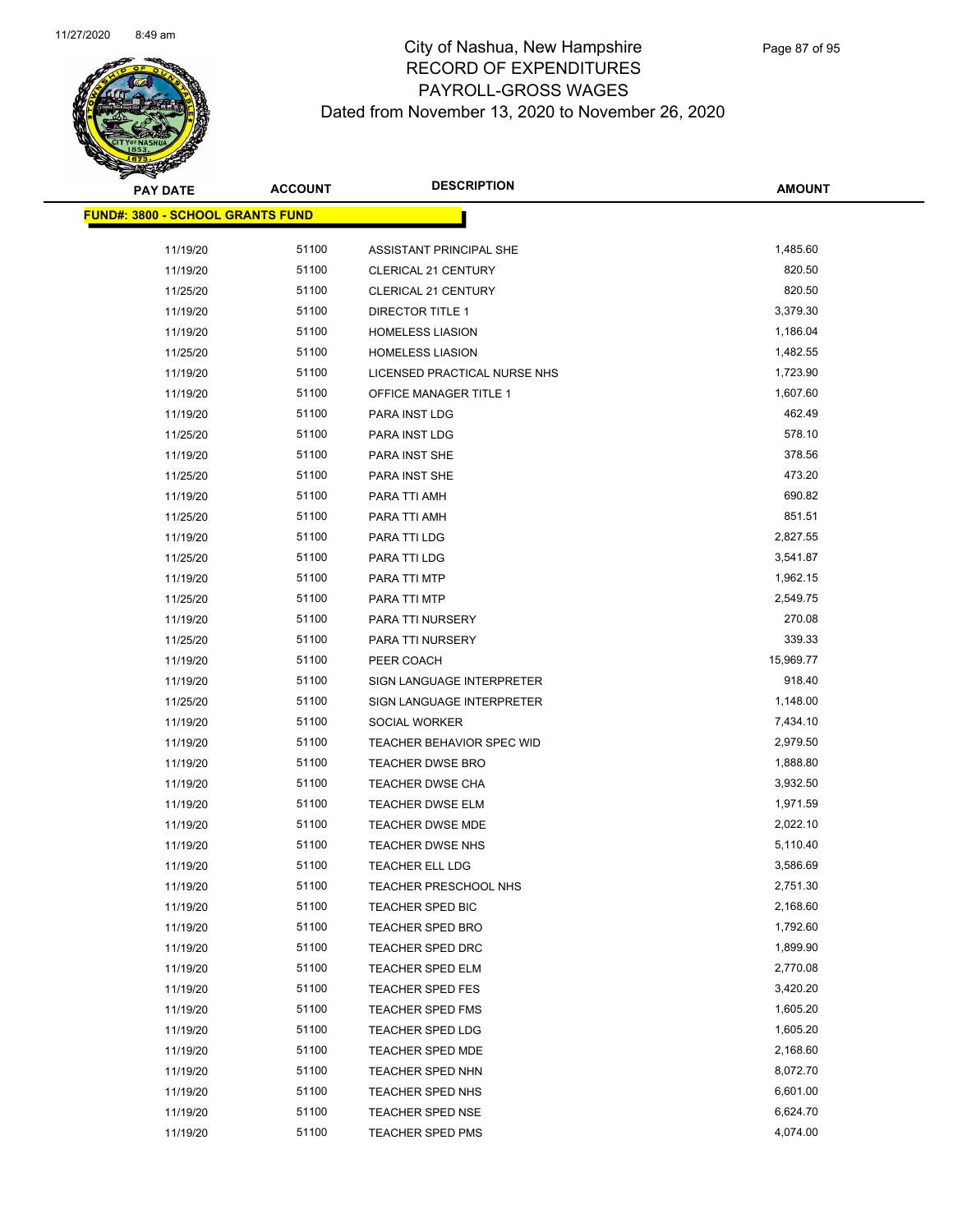

## City of Nashua, New Hampshire RECORD OF EXPENDITURES PAYROLL-GROSS WAGES Dated from November

| PTION                           | <b>AMOUNT</b> |
|---------------------------------|---------------|
|                                 |               |
|                                 |               |
| r 13, 2020 to November 26, 2020 |               |
| LL-GRUSS WAGES                  |               |

| <b>FUND#: 3800 - SCHOOL GRANTS FUND</b>     |       |                             |              |
|---------------------------------------------|-------|-----------------------------|--------------|
| 11/19/20                                    | 51100 | <b>TEACHER TTI LDG</b>      | 1,712.60     |
| 11/19/20                                    | 51100 | TITLE ONE PARA FES          | 1,307.08     |
| 11/25/20                                    | 51100 | TITLE ONE PARA FES          | 1,643.77     |
| 11/19/20                                    | 51200 | ELL OUTREACH WORKER HOURLY  | 1,362.50     |
| 11/25/20                                    | 51200 | ELL OUTREACH WORKER HOURLY  | 1,183.25     |
| 11/19/20                                    | 51200 | GUIDANCE COUNSELOR AMH      | 52.50        |
| 11/19/20                                    | 51200 | HOME SCHOOL CORD TTI        | 3,196.19     |
| 11/25/20                                    | 51200 | HOME SCHOOL CORD TTI        | 3,963.03     |
| 11/19/20                                    | 51200 | SUMMER SCHOOL PARA EYP      | 225.00       |
| 11/25/20                                    | 51200 | SUMMER SCHOOL PARA EYP      | 562.50       |
| 11/19/20                                    | 51200 | <b>TEACHER TTI AMH</b>      | 8,921.21     |
| 11/19/20                                    | 51200 | <b>TEACHER TTI BIR</b>      | 2,457.29     |
| 11/19/20                                    | 51200 | <b>TEACHER TTI FES</b>      | 1,452.30     |
| 11/19/20                                    | 51200 | <b>TEACHER TTI LDG</b>      | 7,433.30     |
| 11/19/20                                    | 51200 | <b>TEACHER TTI MTP</b>      | 6,643.41     |
| 11/19/20                                    | 51200 | <b>TEACHER TTI NURSERY</b>  | 5,082.30     |
| 11/19/20                                    | 51200 | <b>TEACHER TTI SHE</b>      | 2,383.59     |
| 11/19/20                                    | 51200 | <b>TEACHER TTIDRC</b>       | 4,902.89     |
| 11/19/20                                    | 51200 | TITLE ONE TUTOR             | 200.00       |
| 11/25/20                                    | 51200 | <b>TITLE ONE TUTOR</b>      | 200.00       |
| 11/19/20                                    | 51650 | ADULT ED DIPOLMA TEACHER    | 350.00       |
| 11/25/20                                    | 51650 | ADULT ED DIPOLMA TEACHER    | 375.00       |
| 11/19/20                                    | 51650 | ADULT ED INSTRUCTOR         | 100.00       |
| 11/19/20                                    | 51650 | ASSISTANT PRINCIPAL NHS     | 200.00       |
| 11/19/20                                    | 51650 | <b>DIRECTOR GUIDANCE</b>    | 600.00       |
| 11/19/20                                    | 51650 | GUIDANCE COUNSELOR NHS      | 200.00       |
| 11/19/20                                    | 51650 | SPEECH LANG PATHOLOGIST WID | 562.24       |
| 11/19/20                                    | 51650 | TEACHER ART NHN             | 75.00        |
| 11/19/20                                    | 51650 | TEACHER COMPUTER NHN        | 350.00       |
| 11/19/20                                    | 51650 | <b>TEACHER ENGLISH NHN</b>  | 350.00       |
| 11/19/20                                    | 51650 | <b>TEACHER ENGLISH NHS</b>  | 550.00       |
| 11/19/20                                    | 51650 | <b>TEACHER GR5 BIC</b>      | 100.00       |
| 11/19/20                                    | 51650 | TEACHER MATH NHS            | 1,000.00     |
| 11/19/20                                    | 51650 | <b>TEACHER SCIENCE NHN</b>  | 450.00       |
| 11/19/20                                    | 51650 | TEACHER SCIENCE NHS         | 150.00       |
| 11/19/20                                    | 51650 | TEACHER SOCIAL STUDIES NHN  | 200.00       |
| 11/19/20                                    | 51650 | TEACHER SOCIAL STUDIES NHS  | 875.00       |
| 11/19/20                                    | 51650 | TEACHER SPED NHN            | 100.00       |
| 11/19/20                                    | 51650 | <b>TEACHER SPED NHS</b>     | 500.00       |
| <b>TOTAL FUND 3800 - SCHOOL GRANTS FUND</b> |       |                             | \$197,579.52 |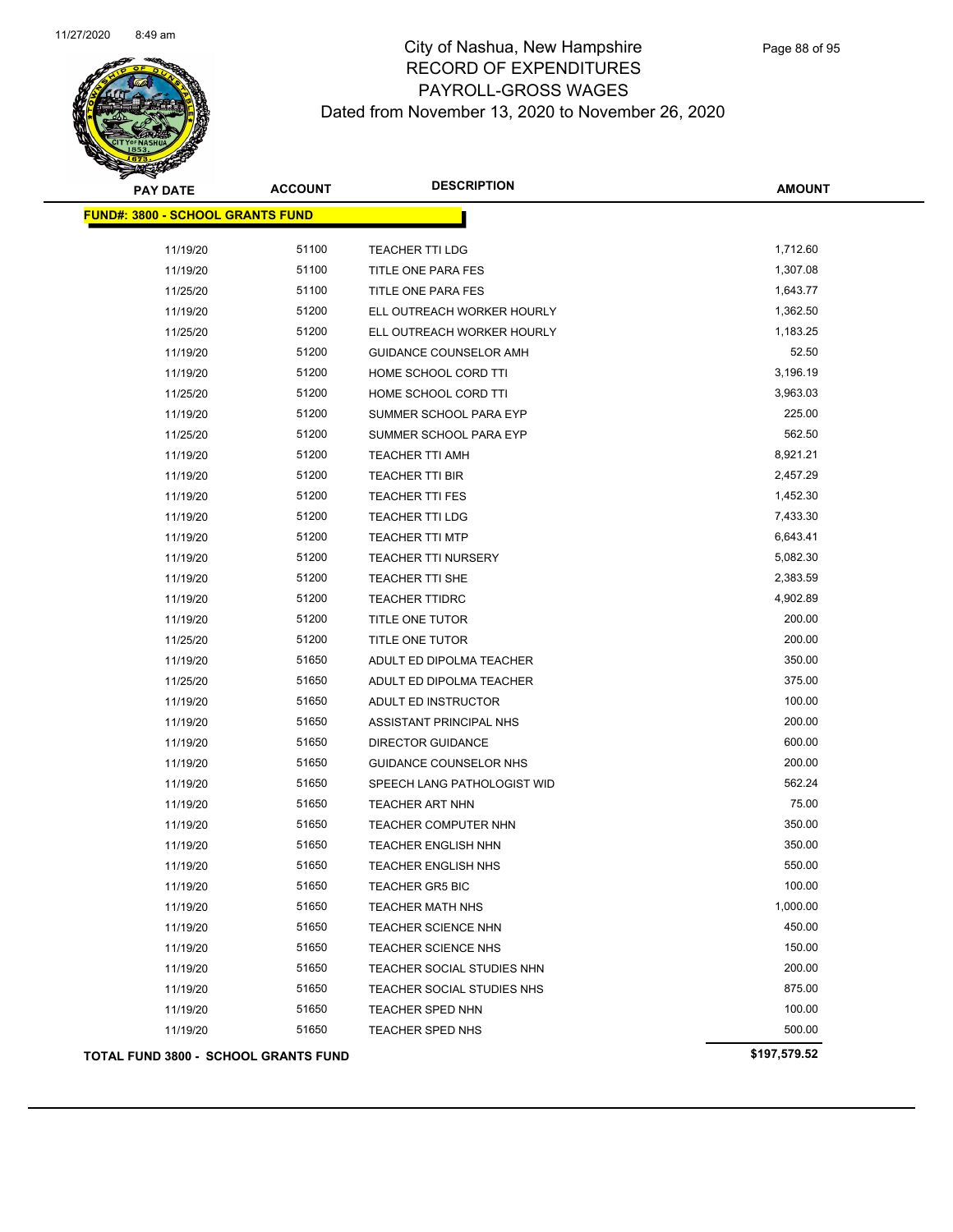

| <b>FUND#: 4035 - POLICE OVERTIME BILLING FUND</b> |       |                                     |             |
|---------------------------------------------------|-------|-------------------------------------|-------------|
|                                                   |       |                                     |             |
|                                                   |       |                                     |             |
| TOTAL FUND 4030 - POLICE SPECIAL DETAILS FUND     |       |                                     | \$30,271.80 |
| 11/25/20                                          | 51712 | <b>SERGEANT</b>                     | 3,171.42    |
| 11/19/20                                          | 51712 | <b>SERGEANT</b>                     | 2,860.07    |
| 11/25/20                                          | 51712 | PATROLMAN ALL RANKS                 | 1,686.71    |
| 11/19/20                                          | 51712 | PATROLMAN ALL RANKS                 | 464.46      |
| 11/19/20                                          | 51712 | 1st YR SPECIAL OFFICER CERTIFIED II | 415.57      |
| 11/25/20                                          | 51710 | PATROLMAN ALL RANKS                 | 9,786.98    |
| 11/19/20                                          | 51710 | PATROLMAN ALL RANKS                 | 7,063.90    |
| 11/25/20                                          | 51710 | 1st YR SPECIAL OFFICER CERTIFIED II | 2,248.30    |
| 11/19/20                                          | 51710 | 1st YR SPECIAL OFFICER CERTIFIED II | 1,444.17    |

| <b>FUND#: 4030 - POLICE SPECIAL DETAILS FUND</b> |  |
|--------------------------------------------------|--|
|                                                  |  |
|                                                  |  |

| 11/19/20                                          | 51100 | <b>MVR CLERK I</b> | 299.15   |
|---------------------------------------------------|-------|--------------------|----------|
| 11/25/20                                          | 51100 | <b>MVR CLERK I</b> | 299.15   |
| <b>TOTAL FUND 4010 - MOTOR VEHICLE ADMIN FUND</b> |       |                    | \$598.30 |

11/25/20 51710 1ST YEAR OFFICERS 565.11 11/25/20 51710 1ST YR OFFICERS CERTIFIED SPEC

| <b>FUND#: 4010 - MOTOR VEHICLE ADMIN FUND</b> |       |                    |
|-----------------------------------------------|-------|--------------------|
| 11/19/20                                      | 51100 | <b>MVR CLERK I</b> |
| 11/25/20                                      | 51100 | MVR CLERK L        |

| <b>REAL AREA</b>                              |                |                          |               |
|-----------------------------------------------|----------------|--------------------------|---------------|
| <b>PAY DATE</b>                               | <b>ACCOUNT</b> | <b>DESCRIPTION</b>       | <b>AMOUNT</b> |
| <b>FUND#: 3810 - FOOD SERVICE GRANTS FUND</b> |                |                          |               |
| 11/19/20                                      | 51650          | FOOD SERVICE ASST PT AMH | 40.89         |
| 11/25/20                                      | 51650          | FOOD SERVICE ASST PT AMH | 61.34         |
| 11/25/20                                      | 51650          | FOOD SERVICE ASST PT BIR | 50.40         |
| 11/19/20                                      | 51650          | FOOD SERVICE ASST PT BRO | 39.78         |
| 11/25/20                                      | 51650          | FOOD SERVICE ASST PT BRO | 53.04         |
| 11/19/20                                      | 51650          | FOOD SERVICE ASST PT LDG | 32.83         |
| 11/25/20                                      | 51650          | FOOD SERVICE ASST PT LDG | 32.83         |
| 11/19/20                                      | 51650          | FOOD SERVICE ASST PT NHN | 90.84         |
| 11/25/20                                      | 51650          | FOOD SERVICE ASST PT NHN | 123.00        |
| 11/19/20                                      | 51650          | FOOD SERVICE ASST PT NHS | 39.39         |
| 11/25/20                                      | 51650          | FOOD SERVICE ASST PT NHS | 49.24         |
| 11/19/20                                      | 51650          | FOOD SERVICE ASST PT SHE | 39.39         |
| 11/25/20                                      | 51650          | FOOD SERVICE ASST PT SHE | 49.24         |
| TOTAL FUND 3810 - FOOD SERVICE GRANTS FUND    |                |                          | \$702.21      |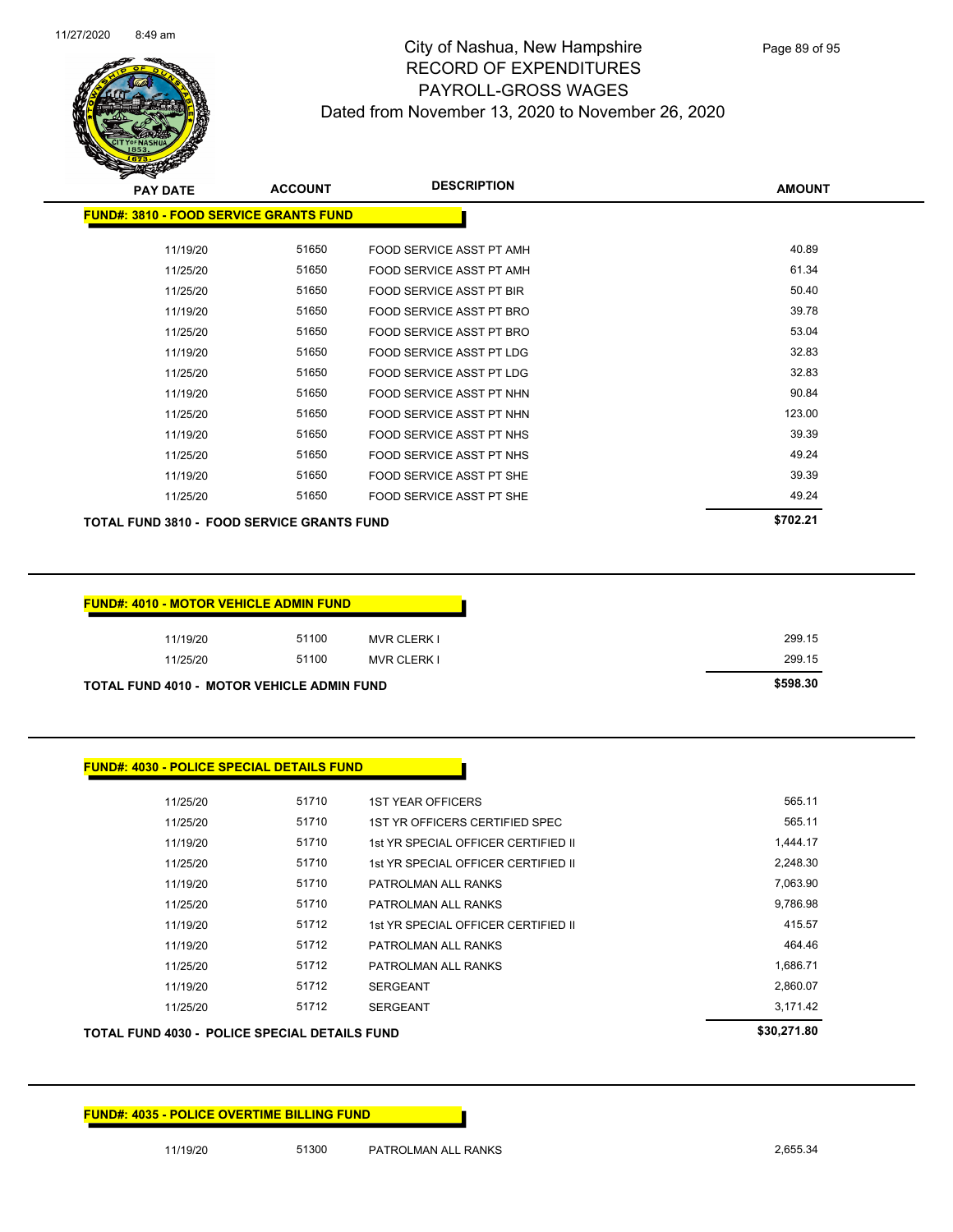

| <b>PAY DATE</b> | <b>ACCOUNT</b>                                        | <b>DESCRIPTION</b>                 | <b>AMOUNT</b> |
|-----------------|-------------------------------------------------------|------------------------------------|---------------|
|                 | <b>FUND#: 4035 - POLICE OVERTIME BILLING FUND</b>     |                                    |               |
| 11/25/20        | 51300                                                 | PATROLMAN ALL RANKS                | 2,012.37      |
| 11/19/20        | 51300                                                 | <b>SERGEANT</b>                    | 216.59        |
|                 | <b>TOTAL FUND 4035 - POLICE OVERTIME BILLING FUND</b> |                                    | \$4,884.30    |
|                 |                                                       |                                    |               |
|                 |                                                       |                                    |               |
|                 | <b>FUND#: 4068 - ENGINEERING SERVICES FUND</b>        |                                    |               |
| 11/19/20        | 51300                                                 | <b>ENGINEERING INSPECTOR</b>       | 148.66        |
| 11/25/20        | 51300                                                 | <b>ENGINEERING INSPECTOR</b>       | 39.64         |
|                 | <b>TOTAL FUND 4068 - ENGINEERING SERVICES FUND</b>    |                                    | \$188.30      |
|                 |                                                       |                                    |               |
|                 | <b>FUND#: 4600 - ECON DEV-GREATER NASHUA RLF</b>      |                                    |               |
| 11/19/20        | 51100                                                 | DWNTWN SPCLST & OED PGRM COOR      | 209.15        |
|                 |                                                       | DWNTWN SPCLST & OED PGRM COOR      |               |
| 11/25/20        | 51100                                                 |                                    | 209.15        |
| 11/25/20        | 55118                                                 | TELEPHONE-CELLULAR                 | 7.50          |
|                 | TOTAL FUND 4600 - ECON DEV-GREATER NASHUA RLF         |                                    | \$425.80      |
|                 |                                                       |                                    |               |
|                 | <b>FUND#: 4610 - ECON DEV-BROWNFIELDS RLF</b>         |                                    |               |
| 11/19/20        | 51100                                                 | DWNTWN SPCLST & OED PGRM COOR      | 209.10        |
| 11/25/20        | 51100                                                 | DWNTWN SPCLST & OED PGRM COOR      | 209.10        |
| 11/25/20        | 55118                                                 | TELEPHONE-CELLULAR                 | 7.50          |
|                 | <b>TOTAL FUND 4610 - ECON DEV-BROWNFIELDS RLF</b>     |                                    | \$425.70      |
|                 |                                                       |                                    |               |
|                 | <b>FUND#: 6000 - SOLID WASTE FUND</b>                 |                                    |               |
| 11/19/20        | 51100                                                 | ADMINISTRATIVE ASSISTANT II        | 1,637.55      |
| 11/25/20        | 51100                                                 | ADMINISTRATIVE ASSISTANT II        | 1,637.55      |
| 11/19/20        | 51100                                                 | ASSISTANT DIRECTOR OF PUBLIC WORKS | 225.20        |
| 11/25/20        | 51100                                                 | ASSISTANT DIRECTOR OF PUBLIC WORKS | 225.20        |
| 11/19/20        | 51100                                                 | AUTOMATED TRASH COLLECTION OPR     | 4,898.00      |
| 11/25/20        | 51100                                                 | AUTOMATED TRASH COLLECTION OPR     | 4,898.00      |
| 11/19/20        | 51100                                                 | <b>CITY ENGINEER</b>               | 371.20        |
| 11/25/20        | 51100                                                 | <b>CITY ENGINEER</b>               | 371.20        |

11/25/20 51100 COLLECTION EQUIP OPR 8,348.24 11/19/20 51100 COLLECTION EQUIP OPR LANDFILL 1,940.80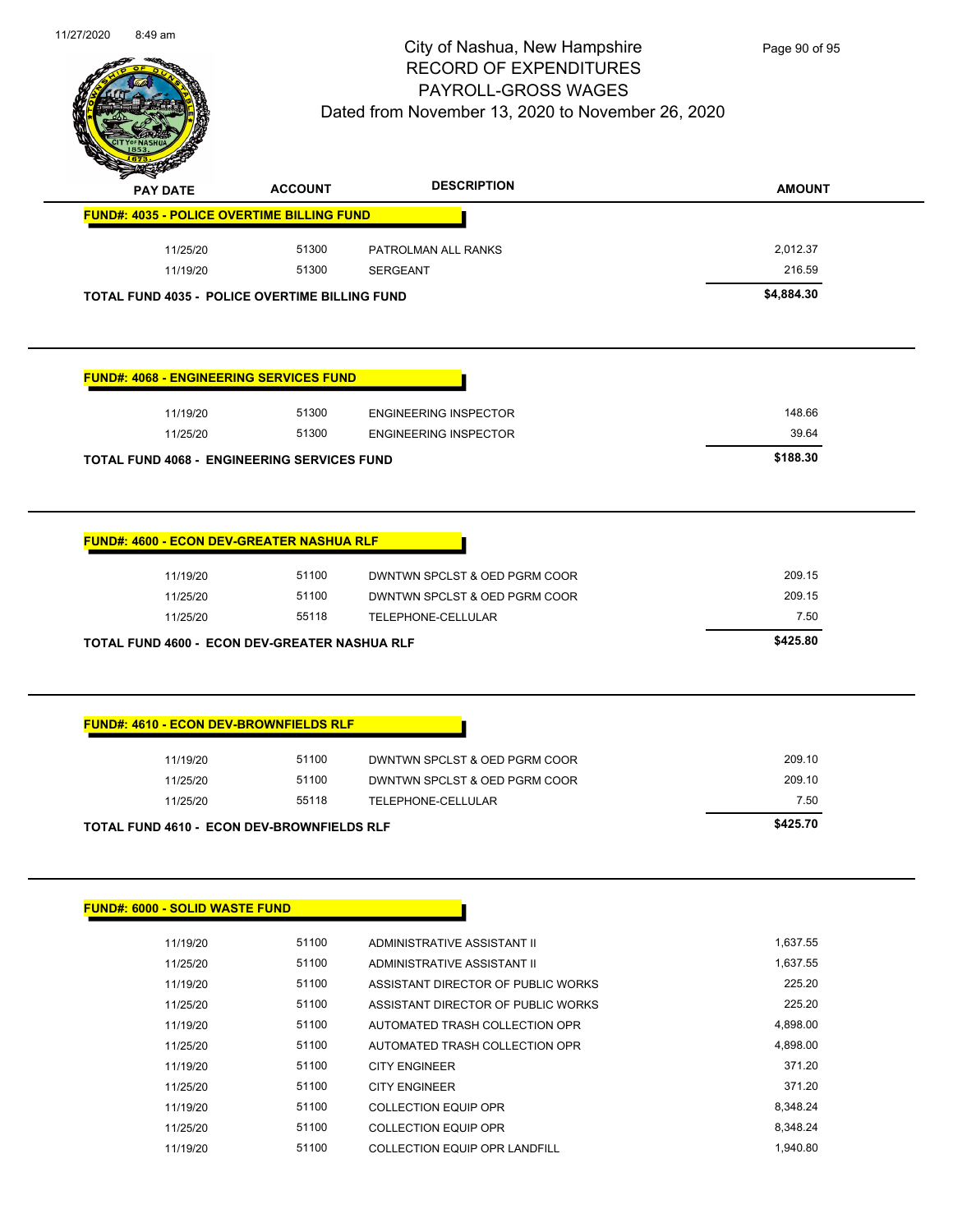

| <b>PAY DATE</b>                       | <b>ACCOUNT</b> | <b>DESCRIPTION</b>                 | <b>AMOUNT</b>      |
|---------------------------------------|----------------|------------------------------------|--------------------|
| <b>FUND#: 6000 - SOLID WASTE FUND</b> |                |                                    |                    |
|                                       |                |                                    |                    |
| 11/25/20                              | 51100          | COLLECTION EQUIP OPR LANDFILL      | 1,940.80<br>741.12 |
| 11/19/20                              | 51100          | <b>COLLECTION SYSTEMS OPERATOR</b> | 926.40             |
| 11/25/20                              | 51100          | <b>COLLECTION SYSTEMS OPERATOR</b> | 271.45             |
| 11/19/20                              | 51100          | DEP TREASURER TAX COLLECTOR        |                    |
| 11/25/20                              | 51100          | DEP TREASURER TAX COLLECTOR        | 271.45             |
| 11/19/20                              | 51100          | <b>DEPUTY CITY ENGINEER</b>        | 90.50              |
| 11/25/20                              | 51100          | DEPUTY CITY ENGINEER               | 90.50              |
| 11/19/20                              | 51100          | DIRECTOR PUBLIC WORKS              | 281.55             |
| 11/25/20                              | 51100          | DIRECTOR PUBLIC WORKS              | 281.55             |
| 11/19/20                              | 51100          | DPW BILLING ACCOUNTANT             | 509.80             |
| 11/25/20                              | 51100          | DPW BILLING ACCOUNTANT             | 509.80             |
| 11/19/20                              | 51100          | DPW COLLECTIONS SPEC III           | 414.81             |
| 11/25/20                              | 51100          | DPW COLLECTIONS SPEC III           | 414.80             |
| 11/19/20                              | 51100          | DPW CONTRACT ADMINISTRATOR         | 124.30             |
| 11/25/20                              | 51100          | DPW CONTRACT ADMINISTRATOR         | 124.30             |
| 11/19/20                              | 51100          | <b>ENVIRONMENTAL ENGINEER</b>      | 1,608.70           |
| 11/25/20                              | 51100          | <b>ENVIRONMENTAL ENGINEER</b>      | 1,608.70           |
| 11/19/20                              | 51100          | <b>EQUIPMENT OPR LANDFILL</b>      | 5,916.00           |
| 11/25/20                              | 51100          | EQUIPMENT OPR LANDFILL             | 5,916.01           |
| 11/19/20                              | 51100          | <b>EXECUTIVE ASSISTANT</b>         | 177.05             |
| 11/25/20                              | 51100          | <b>EXECUTIVE ASSISTANT</b>         | 177.05             |
| 11/19/20                              | 51100          | FINANCE AND ADMIN MANAGER          | 452.45             |
| 11/25/20                              | 51100          | FINANCE AND ADMIN MANAGER          | 452.45             |
| 11/19/20                              | 51100          | FLEET MANAGER STREET DEPT          | 358.95             |
| 11/25/20                              | 51100          | FLEET MANAGER STREET DEPT          | 358.95             |
| 11/19/20                              | 51100          | LICENSED SCALE OPERATOR            | 1,760.76           |
| 11/25/20                              | 51100          | LICENSED SCALE OPERATOR            | 1,760.75           |
| 11/19/20                              | 51100          | PUBLIC RELATIONS ADMINISTRATOR     | 181.00             |
| 11/25/20                              | 51100          | PUBLIC RELATIONS ADMINISTRATOR     | 181.00             |
| 11/19/20                              | 51100          | RECYCLING COORDINATOR              | 1,218.50           |
| 11/25/20                              | 51100          | <b>RECYCLING COORDINATOR</b>       | 1,218.50           |
| 11/19/20                              | 51100          | SENIOR STAFF ENGINEER              | 160.85             |
| 11/25/20                              | 51100          | SENIOR STAFF ENGINEER              | 160.85             |
| 11/19/20                              | 51100          | <b>SOLID WASTE FOREMAN</b>         | 2,649.20           |
| 11/25/20                              | 51100          | <b>SOLID WASTE FOREMAN</b>         | 2,649.20           |
| 11/19/20                              | 51100          | SOLID WASTE TECHNICIAN             | 1,206.50           |
| 11/25/20                              | 51100          | SOLID WASTE TECHNICIAN             | 1,206.50           |
| 11/19/20                              | 51100          | SR MGR ACCT FIN REPORTING          | 201.05             |
| 11/25/20                              | 51100          | SR MGR ACCT FIN REPORTING          | 201.05             |
| 11/19/20                              | 51100          | SUPERINTENDENT OF SOLID WASTE      | 2,010.85           |
| 11/25/20                              | 51100          | SUPERINTENDENT OF SOLID WASTE      | 2,010.85           |
| 11/19/20                              | 51100          | TRUCK DRIVER STREET REPAIR         | 700.59             |
| 11/25/20                              | 51100          | TRUCK DRIVER STREET REPAIR         | 9.00               |
| 11/19/20                              | 51300          | ADMINISTRATIVE ASSISTANT II        | 65.80              |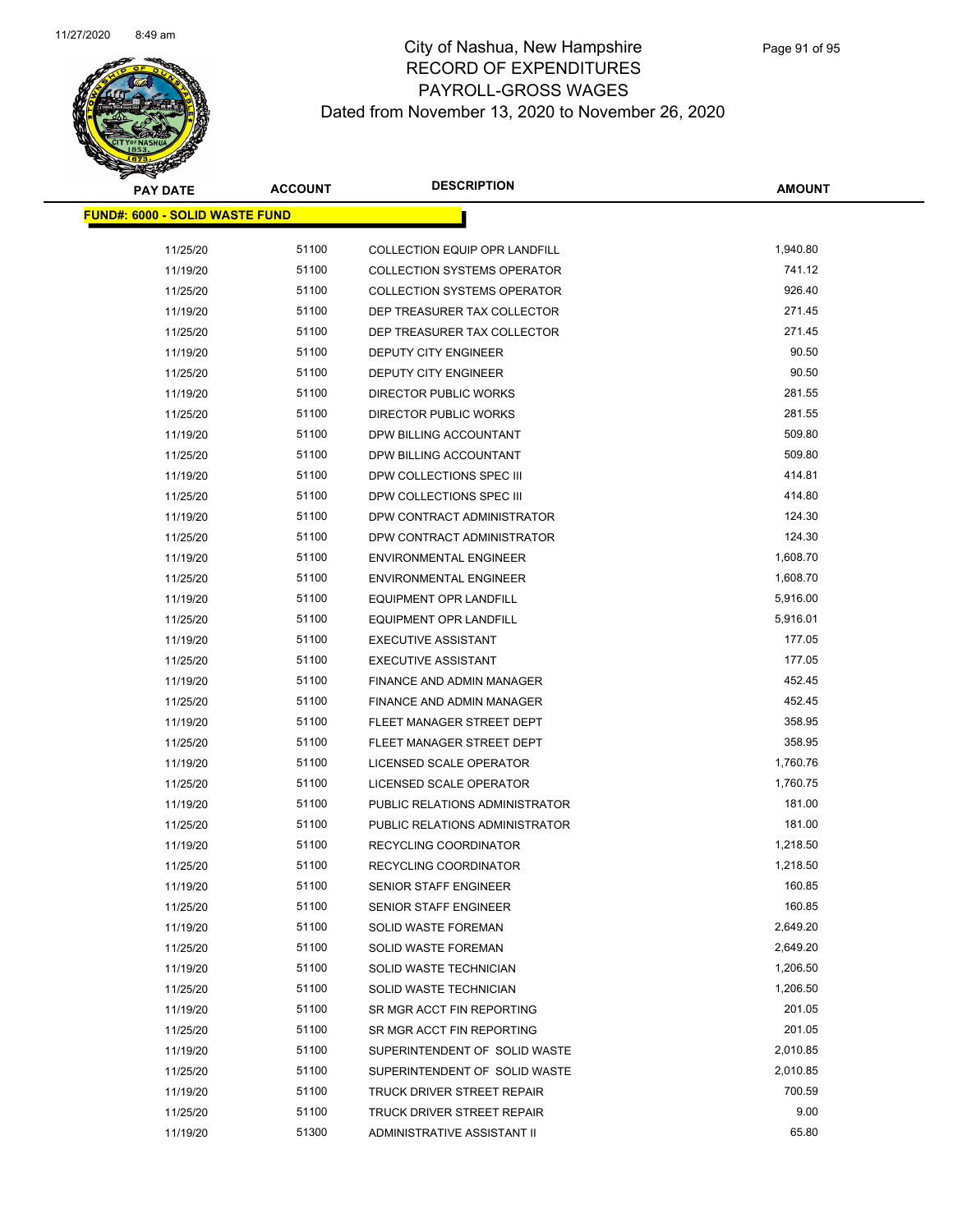

| <b>PAY DATE</b>                       | <b>ACCOUNT</b> | <b>DESCRIPTION</b>                   | <b>AMOUNT</b> |
|---------------------------------------|----------------|--------------------------------------|---------------|
| <b>FUND#: 6000 - SOLID WASTE FUND</b> |                |                                      |               |
| 11/19/20                              | 51300          | AUTO MECH 1ST CLASS NIGHTS           | 326.52        |
| 11/19/20                              | 51300          | <b>AUTO MECH 2ND CLASS</b>           | 296.16        |
| 11/19/20                              | 51300          | AUTOMATED TRASH COLLECTION OPR       | 1,632.04      |
| 11/25/20                              | 51300          | AUTOMATED TRASH COLLECTION OPR       | 206.32        |
| 11/19/20                              | 51300          | <b>COLLECTION EQUIP OPR</b>          | 3,078.49      |
| 11/25/20                              | 51300          | <b>COLLECTION EQUIP OPR</b>          | 1,686.15      |
| 11/19/20                              | 51300          | <b>COLLECTION EQUIP OPR LANDFILL</b> | 781.11        |
| 11/25/20                              | 51300          | <b>COLLECTION EQUIP OPR LANDFILL</b> | 335.34        |
| 11/19/20                              | 51300          | <b>COLLECTION SYSTEMS OPERATOR</b>   | 1,181.17      |
| 11/25/20                              | 51300          | <b>COLLECTION SYSTEMS OPERATOR</b>   | 590.59        |
| 11/19/20                              | 51300          | DPW COLLECTIONS SPEC III             | 3.88          |
| 11/25/20                              | 51300          | DPW COLLECTIONS SPEC III             | 3.88          |
| 11/19/20                              | 51300          | <b>EQUIP OPR STREET REPAIR</b>       | 794.01        |
| 11/25/20                              | 51300          | <b>EQUIP OPR STREET REPAIR</b>       | 238.78        |
| 11/19/20                              | 51300          | EQUIPMENT OPR LANDFILL               | 3,214.51      |
| 11/25/20                              | 51300          | <b>EQUIPMENT OPR LANDFILL</b>        | 1,107.56      |
| 11/25/20                              | 51300          | <b>GROUNDSMAN I</b>                  | 127.14        |
| 11/25/20                              | 51300          | <b>LEAD GROUNDSMAN</b>               | 150.90        |
| 11/19/20                              | 51300          | LICENSED SCALE OPERATOR              | 602.75        |
| 11/25/20                              | 51300          | LICENSED SCALE OPERATOR              | 358.43        |
| 11/25/20                              | 51300          | <b>MASON PIPELAYER</b>               | 117.73        |
| 11/19/20                              | 51300          | <b>SIGN MAINTENANCE</b>              | 548.70        |
| 11/25/20                              | 51300          | <b>SIGN MAINTENANCE</b>              | 256.65        |
| 11/19/20                              | 51300          | SOLID WASTE FOREMAN                  | 1,986.90      |
| 11/25/20                              | 51300          | SOLID WASTE FOREMAN                  | 484.30        |
| 11/19/20                              | 51300          | <b>TRUCK DRIVER STREET REPAIR</b>    | 4,534.39      |
| 11/25/20                              | 51300          | TRUCK DRIVER STREET REPAIR           | 1,523.72      |
| 11/25/20                              | 55118          | TELEPHONE-CELLULAR                   | 135.50        |
| TOTAL FUND 6000 - SOLID WASTE FUND    |                |                                      | \$102,777.04  |

## **FUND#: 6200 - WASTEWATER FUND**

| 11/19/20 | 51100 | ADMINISTRATIVE ASSISTANT II        | 760.20   |
|----------|-------|------------------------------------|----------|
| 11/25/20 | 51100 | ADMINISTRATIVE ASSISTANT II        | 760.20   |
| 11/19/20 | 51100 | <b>ANALYTICAL CHEMIST</b>          | 863.25   |
| 11/25/20 | 51100 | ANALYTICAL CHEMIST                 | 863.25   |
| 11/19/20 | 51100 | ASSISTANT DIRECTOR OF PUBLIC WORKS | 225.23   |
| 11/25/20 | 51100 | ASSISTANT DIRECTOR OF PUBLIC WORKS | 225.22   |
| 11/19/20 | 51100 | <b>CITY ENGINEER</b>               | 866.20   |
| 11/25/20 | 51100 | <b>CITY ENGINEER</b>               | 866.20   |
| 11/19/20 | 51100 | COLLECTION SYSTEMS OPERATOR        | 3.118.09 |
| 11/25/20 | 51100 | COLLECTION SYSTEMS OPERATOR        | 2.938.80 |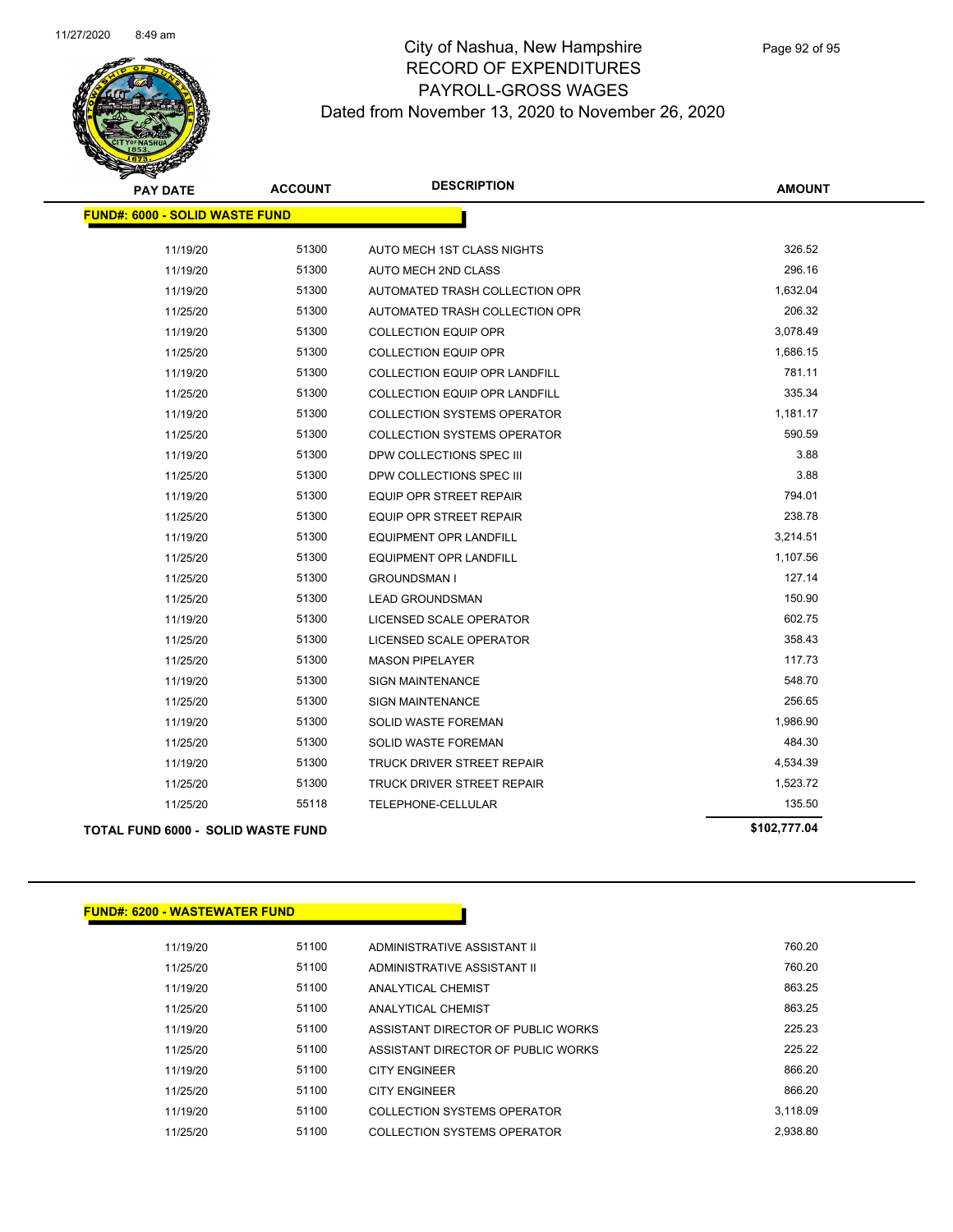

| <b>PAY DATE</b>                      | <b>ACCOUNT</b> | <b>DESCRIPTION</b>                          | <b>AMOUNT</b> |  |
|--------------------------------------|----------------|---------------------------------------------|---------------|--|
| <b>FUND#: 6200 - WASTEWATER FUND</b> |                |                                             |               |  |
| 11/19/20                             | 51100          | <b>COLLECTION SYSTEMS TECHNICIAN</b>        | 3,154.80      |  |
| 11/25/20                             | 51100          | COLLECTION SYSTEMS TECHNICIAN               | 3,154.83      |  |
| 11/19/20                             | 51100          | <b>COLLECTIONS SPEC II</b>                  | 822.90        |  |
| 11/25/20                             | 51100          | <b>COLLECTIONS SPEC II</b>                  | 822.90        |  |
| 11/19/20                             | 51100          | DEP TREASURER TAX COLLECTOR                 | 271.45        |  |
| 11/25/20                             | 51100          | DEP TREASURER TAX COLLECTOR                 | 271.45        |  |
| 11/19/20                             | 51100          | DEPUTY CITY ENGINEER                        | 904.90        |  |
| 11/25/20                             | 51100          | <b>DEPUTY CITY ENGINEER</b>                 | 904.90        |  |
| 11/19/20                             | 51100          | DIRECTOR PUBLIC WORKS                       | 563.00        |  |
| 11/25/20                             | 51100          | DIRECTOR PUBLIC WORKS                       | 563.00        |  |
| 11/19/20                             | 51100          | DPW BILLING ACCOUNTANT                      | 509.75        |  |
| 11/25/20                             | 51100          | DPW BILLING ACCOUNTANT                      | 509.75        |  |
| 11/19/20                             | 51100          | DPW COLLECTIONS SPEC III                    | 414.85        |  |
| 11/25/20                             | 51100          | DPW COLLECTIONS SPEC III                    | 414.86        |  |
| 11/19/20                             | 51100          | DPW CONTRACT ADMINISTRATOR                  | 745.70        |  |
| 11/25/20                             | 51100          | DPW CONTRACT ADMINISTRATOR                  | 745.70        |  |
| 11/19/20                             | 51100          | ELECTRICAL DIAGNOSTIC TECH I                | 1,120.00      |  |
| 11/25/20                             | 51100          | ELECTRICAL DIAGNOSTIC TECH I                | 1,120.00      |  |
| 11/19/20                             | 51100          | ENVIRONMENTAL PERMIT & PROGRAMS COORDINATOR | 1,360.80      |  |
| 11/25/20                             | 51100          | ENVIRONMENTAL PERMIT & PROGRAMS COORDINATOR | 1,360.80      |  |
| 11/19/20                             | 51100          | <b>EXECUTIVE ASSISTANT</b>                  | 177.05        |  |
| 11/25/20                             | 51100          | <b>EXECUTIVE ASSISTANT</b>                  | 177.05        |  |
| 11/19/20                             | 51100          | FINANCE AND ADMIN MANAGER                   | 452.45        |  |
| 11/25/20                             | 51100          | FINANCE AND ADMIN MANAGER                   | 452.45        |  |
| 11/19/20                             | 51100          | FLEET MANAGER STREET DEPT                   | 119.65        |  |
| 11/25/20                             | 51100          | FLEET MANAGER STREET DEPT                   | 119.65        |  |
| 11/19/20                             | 51100          | <b>GIS SPECIALIST</b>                       | 762.65        |  |
| 11/25/20                             | 51100          | <b>GIS SPECIALIST</b>                       | 762.65        |  |
| 11/19/20                             | 51100          | <b>MECHANIC WWTP 1ST CLASS</b>              | 4,315.20      |  |
| 11/25/20                             | 51100          | <b>MECHANIC WWTP 1ST CLASS</b>              | 4,315.23      |  |
| 11/19/20                             | 51100          | OPERATOR II WWTP 1st                        | 5,368.00      |  |
| 11/25/20                             | 51100          | OPERATOR II WWTP 1st                        | 5,368.01      |  |
| 11/19/20                             | 51100          | OPERATOR II WWTP 2nd                        | 1,086.40      |  |
| 11/25/20                             | 51100          | OPERATOR II WWTP 2nd                        | 1,086.40      |  |
| 11/19/20                             | 51100          | OPERATOR II WWTP 3rd                        | 1,090.43      |  |
| 11/25/20                             | 51100          | OPERATOR II WWTP 3rd                        | 1,090.42      |  |
| 11/19/20                             | 51100          | OPERATOR III WWTP 1st                       | 2,263.20      |  |
| 11/25/20                             | 51100          | OPERATOR III WWTP 1st                       | 2,265.60      |  |
| 11/19/20                             | 51100          | PLANT OPERATIONS SUPERVISOR                 | 1,523.20      |  |
| 11/25/20                             | 51100          | PLANT OPERATIONS SUPERVISOR                 | 1,523.20      |  |
| 11/19/20                             | 51100          | PROCESS CHEMIST                             | 1,002.50      |  |
| 11/25/20                             | 51100          | PROCESS CHEMIST                             | 1,002.50      |  |
| 11/19/20                             | 51100          | PUBLIC RELATIONS ADMINISTRATOR              | 241.25        |  |
| 11/25/20                             | 51100          | PUBLIC RELATIONS ADMINISTRATOR              | 241.26        |  |
|                                      |                |                                             |               |  |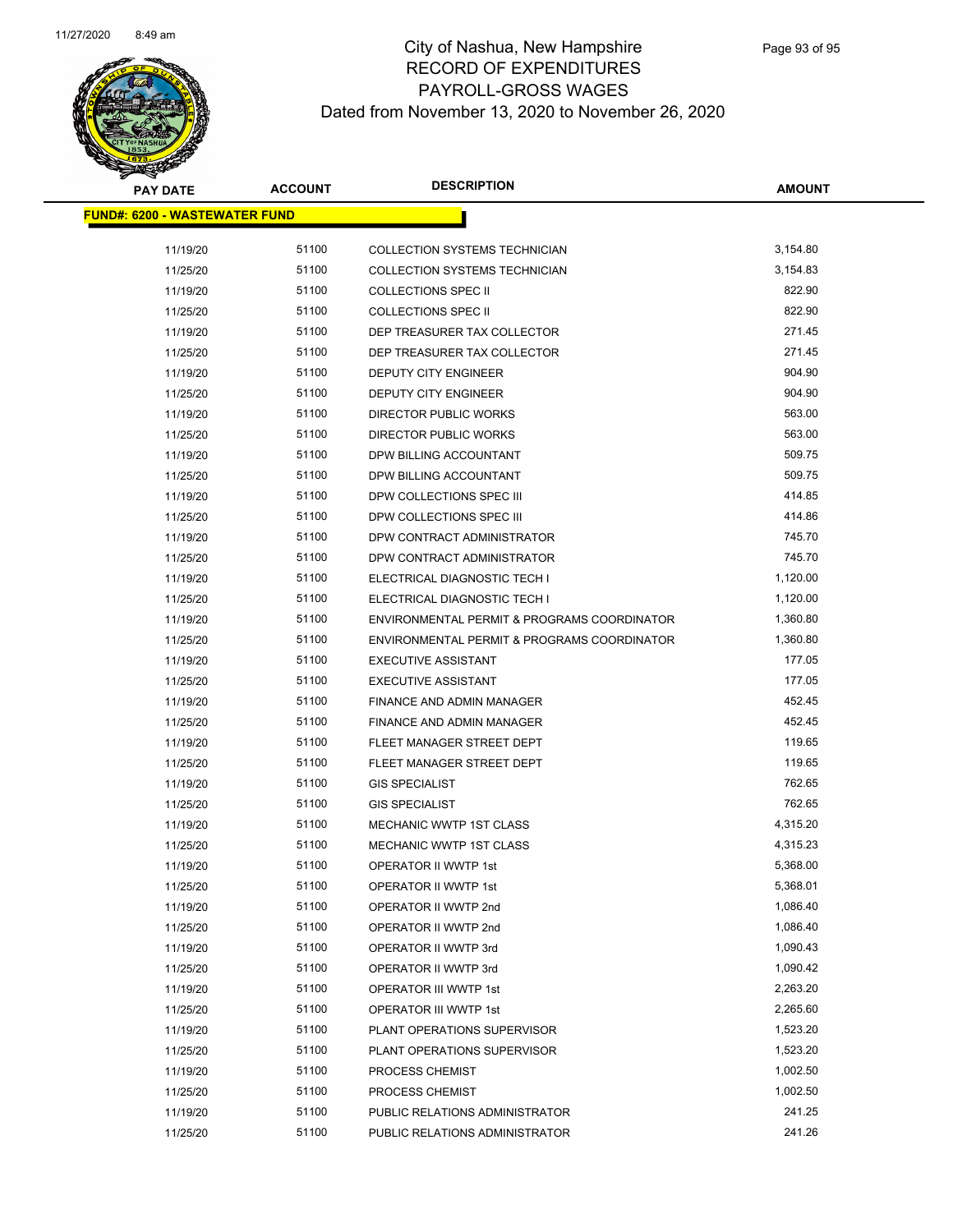

| <b>PAY DATE</b>                          | <b>ACCOUNT</b> | <b>DESCRIPTION</b>                   | <b>AMOUNT</b> |
|------------------------------------------|----------------|--------------------------------------|---------------|
| <b>FUND#: 6200 - WASTEWATER FUND</b>     |                |                                      |               |
|                                          |                |                                      |               |
| 11/19/20                                 | 51100          | SENIOR STAFF ENGINEER                | 2,521.95      |
| 11/25/20                                 | 51100          | SENIOR STAFF ENGINEER                | 2,521.96      |
| 11/19/20                                 | 51100          | SR MGR ACCT FIN REPORTING            | 402.20        |
| 11/25/20                                 | 51100          | SR MGR ACCT FIN REPORTING            | 402.20        |
| 11/19/20                                 | 51100          | <b>STAFF ENGINEER</b>                | 1,190.90      |
| 11/25/20                                 | 51100          | <b>STAFF ENGINEER</b>                | 1,190.90      |
| 11/19/20                                 | 51100          | SUPERINTENDENT OF WASTEWATER         | 2,115.95      |
| 11/25/20                                 | 51100          | SUPERINTENDENT OF WASTEWATER         | 2,115.95      |
| 11/19/20                                 | 51100          | <b>SUPV LABORATORY</b>               | 1,237.60      |
| 11/25/20                                 | 51100          | <b>SUPV LABORATORY</b>               | 1,237.60      |
| 11/19/20                                 | 51100          | TRUCK DRIVER STREET REPAIR           | 537.84        |
| 11/25/20                                 | 51100          | TRUCK DRIVER STREET REPAIR           | 537.84        |
| 11/19/20                                 | 51100          | <b>WASTEWATER FOREMAN</b>            | 2,574.69      |
| 11/25/20                                 | 51100          | <b>WASTEWATER FOREMAN</b>            | 2,502.95      |
| 11/19/20                                 | 51100          | WASTEWATER PROJECT ENGINEER          | 1,608.70      |
| 11/25/20                                 | 51100          | WASTEWATER PROJECT ENGINEER          | 1,608.70      |
| 11/19/20                                 | 51300          | <b>COLLECTION SYSTEMS OPERATOR</b>   | 1,822.95      |
| 11/25/20                                 | 51300          | <b>COLLECTION SYSTEMS OPERATOR</b>   | 709.44        |
| 11/19/20                                 | 51300          | <b>COLLECTION SYSTEMS TECHNICIAN</b> | 139.20        |
| 11/25/20                                 | 51300          | COLLECTION SYSTEMS TECHNICIAN        | 317.76        |
| 11/19/20                                 | 51300          | DPW COLLECTIONS SPEC III             | 3.90          |
| 11/25/20                                 | 51300          | DPW COLLECTIONS SPEC III             | 3.90          |
| 11/19/20                                 | 51300          | ELECTRICAL DIAGNOSTIC TECH I         | 253.71        |
| 11/19/20                                 | 51300          | MECHANIC WWTP 1ST CLASS              | 795.96        |
| 11/25/20                                 | 51300          | MECHANIC WWTP 1ST CLASS              | 653.16        |
| 11/19/20                                 | 51300          | OPERATOR II WWTP 1st                 | 1,939.71      |
| 11/25/20                                 | 51300          | OPERATOR II WWTP 1st                 | 984.73        |
| 11/19/20                                 | 51300          | OPERATOR II WWTP 3rd                 | 654.24        |
| 11/25/20                                 | 51300          | OPERATOR II WWTP 3rd                 | 327.12        |
| 11/19/20                                 | 51300          | OPERATOR III WWTP 1st                | 1,046.76      |
| 11/25/20                                 | 51300          | OPERATOR III WWTP 1st                | 1,046.76      |
| 11/19/20                                 | 51300          | <b>SUPV LABORATORY</b>               | 371.28        |
| 11/19/20                                 | 51300          | <b>WASTEWATER FOREMAN</b>            | 459.48        |
| 11/25/20                                 | 51300          | <b>WASTEWATER FOREMAN</b>            | 769.93        |
| 11/19/20                                 | 51750          | OPERATOR II WWTP 3rd                 | 1,913.78      |
| 11/25/20                                 | 55118          | TELEPHONE-CELLULAR                   | 325.05        |
| <b>TOTAL FUND 6200 - WASTEWATER FUND</b> |                |                                      | \$106,876.13  |

|          | <b>FUND#: 6500 - PROPERTY &amp; CASUALTY FUND</b> |                     |          |
|----------|---------------------------------------------------|---------------------|----------|
| 11/19/20 | 51100                                             | DEPUTY RISK MANAGER | 1,519.30 |
| 11/25/20 | 51100                                             | DEPUTY RISK MANAGER | 1.519.30 |